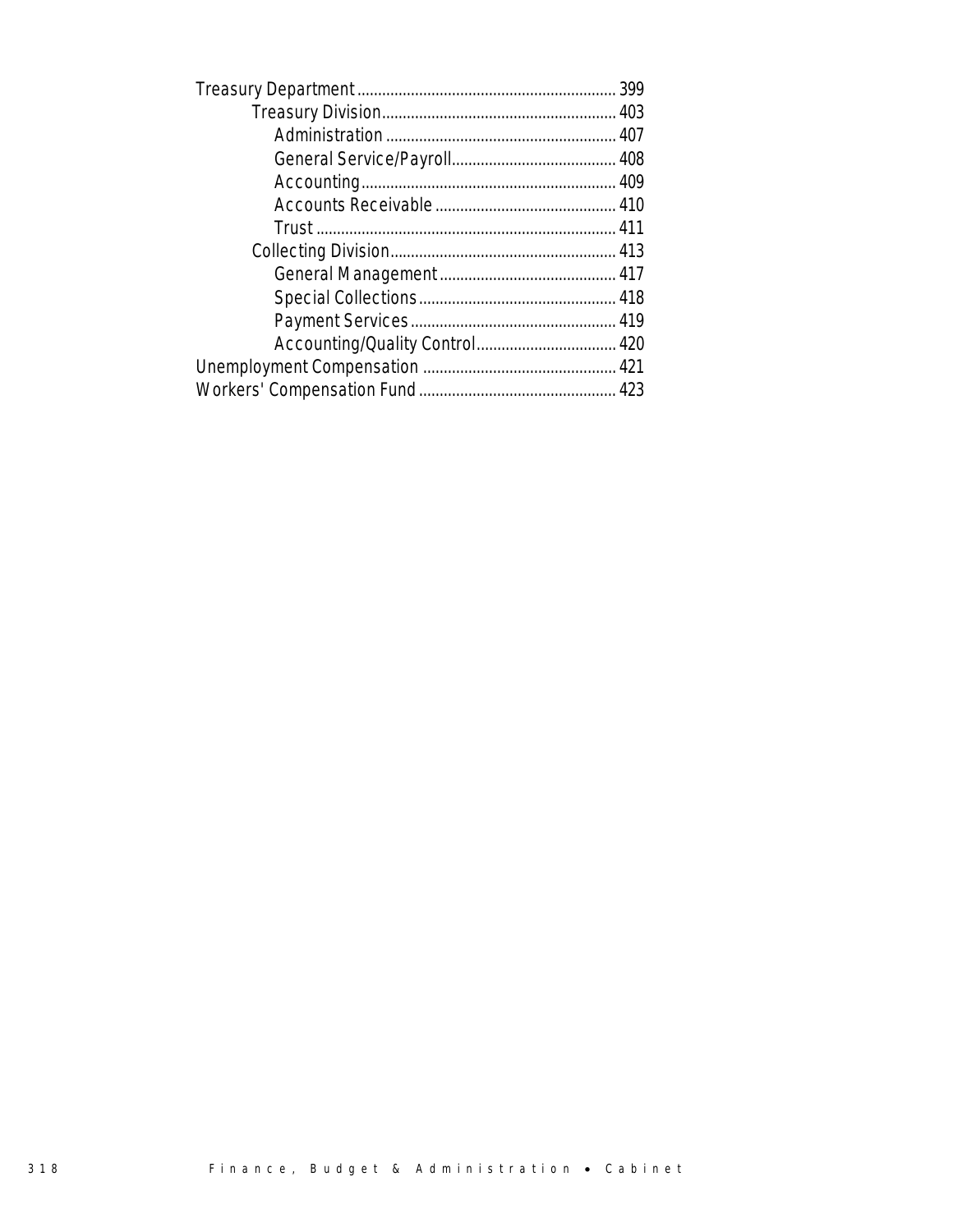## Finance, Budget & Administration

#### *David Sweeney, Chief Financial Officer & Collector-Treasurer*

## *Cabinet Mission*

The Finance, Budget and Administration Cabinet ensures that city services are delivered with high quality, with high ethical standards, are financially prudent, are responsive to the needs of the citizens of Boston, and consistent with the laws and ordinances governing municipal government.

| <b>Operating Budget</b>            | Program Name                     | Total Actual '13        | <b>Total Actual '14</b> | Total Approp '15 | <b>Total Budget '16</b> |
|------------------------------------|----------------------------------|-------------------------|-------------------------|------------------|-------------------------|
|                                    | Office of Finance & Budget       | 2,176,640               | 1,505,363               | 993,338          | 933,000                 |
|                                    | <b>Assessing Department</b>      | 6,490,579               | 6,572,032               | 6,681,665        | 7,108,092               |
|                                    | <b>Auditing Department</b>       | 2,444,875               | 2,539,198               | 2,607,285        | 2,665,862               |
|                                    | <b>Budget Management</b>         | 2,622,983               | 2,677,087               | 3,164,937        | 3,135,987               |
|                                    | <b>Execution of Courts</b>       | 11.976.054              | 13,470,377              | 3,500,000        | 3,500,000               |
|                                    | <b>Health Insurance</b>          | 182,842,982             | 190,870,372             | 189,882,172      | 195,756,613             |
|                                    | <b>Human Resources</b>           | 3,502,924               | 3,352,701               | 3,784,831        | 3,806,730               |
|                                    | <b>Labor Relations</b>           | 1,627,828               | 1,228,145               | 1,423,152        | 1,424,704               |
|                                    | <b>Medicare Payments</b>         | 8,264,396               | 7,752,168               | 8,653,480        | 8,700,000               |
|                                    | Pensions & Annuities - City      | 4,099,517               | 164,247                 | 4,100,000        | 4,100,000               |
|                                    | Pensions & Annuities - County    | 34,554                  | 35,334                  | 100,000          | 100,000                 |
|                                    | <b>Purchasing Division</b>       | 1,486,005               | 1,697,083               | 1,773,821        | 1,863,465               |
|                                    | <b>Registry Division</b>         | 1,018,486               | 994,588                 | 1,034,851        | 1,008,374               |
|                                    | <b>Treasury Department</b>       | 4,480,638               | 4,368,305               | 4,842,391        | 4,316,742               |
|                                    | <b>Unemployment Compensation</b> | 80,113                  | 34,736                  | 350,000          | 350,000                 |
|                                    | Workers' Compensation Fund       | 2,085,234               | 1,558,012               | 2,200,000        | 2,200,000               |
|                                    | <b>Total</b>                     | 235,233,808             | 238,819,748             | 235,091,923      | 240,969,569             |
| <b>External Funds Expenditures</b> |                                  | <b>Total Actual '13</b> | <b>Total Actual '14</b> | Total Approp '15 | <b>Total Budget '16</b> |
|                                    | <b>Auditing Department</b>       | 2,397,305               | 785,512                 | 138,289          | 180,733                 |
|                                    | <b>Total</b>                     | 2,397,305               | 785,512                 | 138,289          | 180,733                 |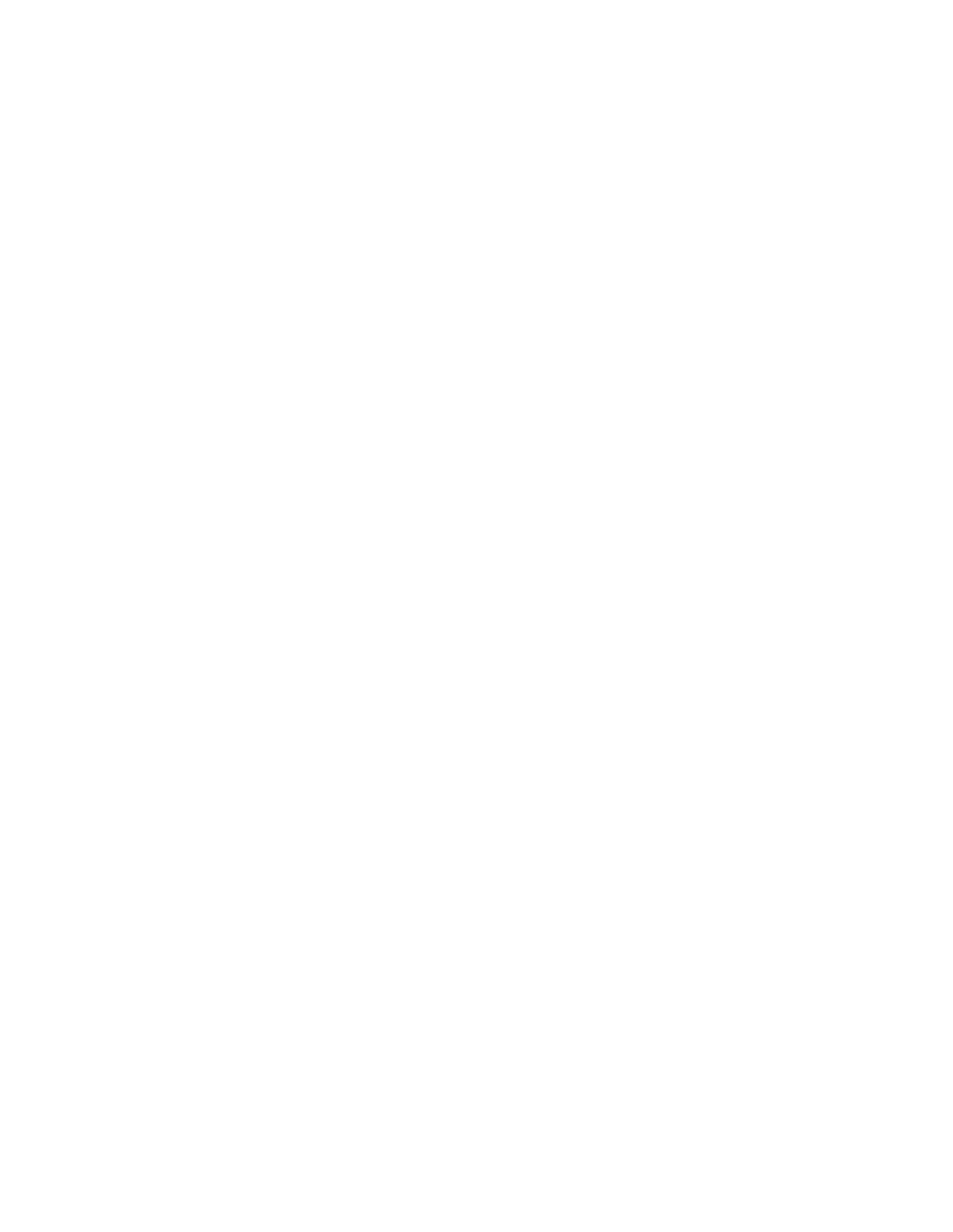# Office of Finance & Budget Operating Budget

*David Sweeney, Chief Financial Office & Collector Treasurer, Appropriation 144* 

### *Department Mission*

The Office of Finance and Budget supports the long-term growth and stability of the City through sound fiscal stewardship and results driven management of the City's human and financial resources.

## *Selected Performance Strategies*

*Finance & Budget* 

- To continuously improve the services the City provides.
- To ensure financial accountability and preserve the City's long-term fiscal stability.

| <b>Operating Budget</b> | Program Name                               | Total Actual '13     | <b>Total Actual '14</b> | Total Approp '15   | Total Budget '16   |
|-------------------------|--------------------------------------------|----------------------|-------------------------|--------------------|--------------------|
|                         | Finance & Budget                           | 2,176,640            | 1,505,363               | 993,338            | 933,000            |
|                         | <b>Total</b>                               | 2,176,640            | 1,505,363               | 993,338            | 933,000            |
| <b>Operating Budget</b> |                                            | Actual '13           | Actual '14              | Approp '15         | <b>Budget '16</b>  |
|                         | <b>Personnel Services</b><br>Non Personnel | 768.998<br>1,407,642 | 700.035<br>805,328      | 812.887<br>180.451 | 727.509<br>205,491 |
|                         | <b>Total</b>                               | 2,176,640            |                         | 993,338            | 933,000            |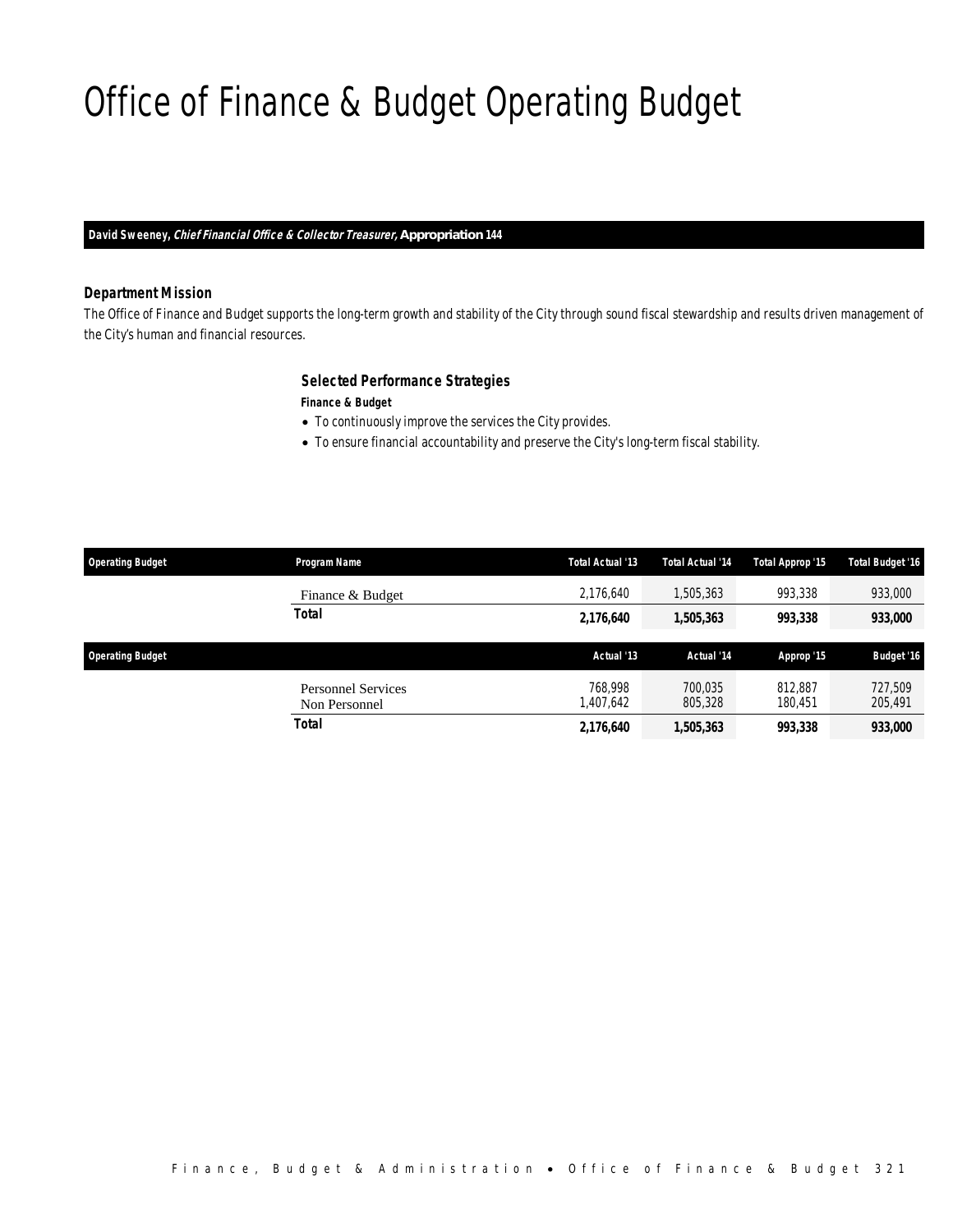# Office of Finance & Budget Operating Budget



### *Description of Services*

The Office of Finance and Budget, by working with all departments of the City, works to implement the Mayor's strategic goals, increase organizational performance and manage the City's overall fiscal health.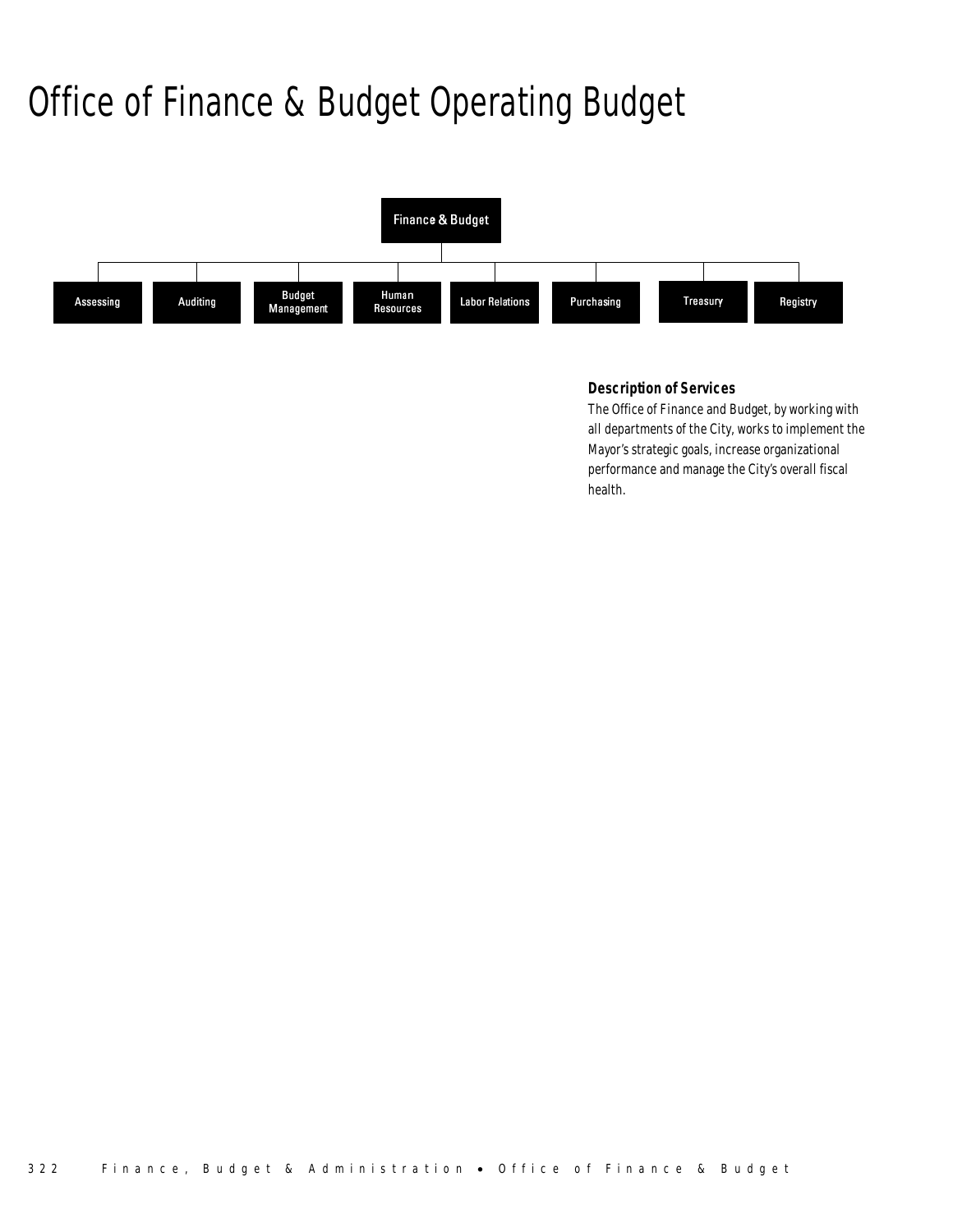## Department History

| <b>Personnel Services</b>       |                                                                                                                                                                                                                                                                                                      | FY13 Expenditure                                                                                                    | FY14 Expenditure                                                                                                                    | FY15 Appropriation                                                                                                                        | FY16 Adopted                                                                                                                      | Inc/Dec 15 vs 16                                                                                               |
|---------------------------------|------------------------------------------------------------------------------------------------------------------------------------------------------------------------------------------------------------------------------------------------------------------------------------------------------|---------------------------------------------------------------------------------------------------------------------|-------------------------------------------------------------------------------------------------------------------------------------|-------------------------------------------------------------------------------------------------------------------------------------------|-----------------------------------------------------------------------------------------------------------------------------------|----------------------------------------------------------------------------------------------------------------|
|                                 | 51000 Permanent Employees<br>51100 Emergency Employees<br>51200 Overtime<br>51600 Unemployment Compensation<br>51700 Workers' Compensation<br><b>Total Personnel Services</b>                                                                                                                        | 768,998<br>$\mathbf 0$<br>$\boldsymbol{0}$<br>0<br>$\overline{0}$<br>768,998                                        | 700,035<br>0<br>$\overline{0}$<br>$\mathbf{0}$<br>$\Omega$<br>700,035                                                               | 812,887<br>$\overline{0}$<br>$\boldsymbol{0}$<br>$\mathbf{0}$<br>$\overline{0}$<br>812,887                                                | 727,509<br>0<br>$\mathbf{0}$<br>$\mathbf{0}$<br>$\theta$<br>727,509                                                               | $-85,378$<br>0<br>$\theta$<br>$\overline{0}$<br>$\Omega$<br>$-85,378$                                          |
| <b>Contractual Services</b>     |                                                                                                                                                                                                                                                                                                      | FY13 Expenditure                                                                                                    | FY14 Expenditure                                                                                                                    | FY15 Appropriation                                                                                                                        | FY16 Adopted                                                                                                                      | Inc/Dec 15 vs 16                                                                                               |
|                                 | 52100 Communications<br>52200 Utilities<br>52400 Snow Removal<br>52500 Garbage/Waste Removal<br>52600 Repairs Buildings & Structures<br>52700 Repairs & Service of Equipment<br>52800 Transportation of Persons<br>52900 Contracted Services<br><b>Total Contractual Services</b>                    | 16,541<br>$\mathbf 0$<br>$\overline{0}$<br>$\overline{0}$<br>0<br>504<br>1,765<br>1,369,325<br>1,388,135            | 15,933<br>0<br>$\mathbf{0}$<br>$\mathbf{0}$<br>$\mathbf 0$<br>126<br>225<br>750,986<br>767,270                                      | 17,451<br>0<br>$\overline{0}$<br>$\overline{0}$<br>$\mathbf{0}$<br>500<br>$\overline{0}$<br>157,000<br>174,951                            | 17,391<br>$\mathbf{0}$<br>$\overline{0}$<br>$\mathbf{0}$<br>$\mathbf{0}$<br>500<br>600<br>181,500<br>199,991                      | $-60$<br>$\mathbf 0$<br>$\overline{0}$<br>$\overline{0}$<br>$\mathbf 0$<br>$\theta$<br>600<br>24,500<br>25,040 |
| <b>Supplies &amp; Materials</b> |                                                                                                                                                                                                                                                                                                      | FY13 Expenditure                                                                                                    | FY14 Expenditure                                                                                                                    | FY15 Appropriation                                                                                                                        | FY16 Adopted                                                                                                                      | Inc/Dec 15 vs 16                                                                                               |
|                                 | 53000 Auto Energy Supplies<br>53200 Food Supplies<br>53400 Custodial Supplies<br>53500 Med, Dental, & Hosp Supply<br>53600 Office Supplies and Materials<br>53700 Clothing Allowance<br>53800 Educational Supplies & Mat<br>53900 Misc Supplies & Materials<br><b>Total Supplies &amp; Materials</b> | $\boldsymbol{0}$<br>$\boldsymbol{0}$<br>0<br>$\overline{0}$<br>1,486<br>$\mathbf 0$<br>0<br>$\overline{0}$<br>1,486 | $\boldsymbol{0}$<br>$\overline{0}$<br>$\mathbf 0$<br>$\overline{0}$<br>1,433<br>$\mathbf 0$<br>$\mathbf 0$<br>$\mathbf{0}$<br>1,433 | $\boldsymbol{0}$<br>$\overline{0}$<br>$\overline{0}$<br>$\overline{0}$<br>3,800<br>$\mathbf 0$<br>$\mathbf{0}$<br>$\overline{0}$<br>3,800 | $\boldsymbol{0}$<br>$\mathbf{0}$<br>$\mathbf 0$<br>$\mathbf 0$<br>3,800<br>$\mathbf 0$<br>$\mathbf{0}$<br>$\overline{0}$<br>3,800 | 0<br>$\mathbf 0$<br>$\overline{0}$<br>0<br>$\mathbf 0$<br>$\overline{0}$<br>0<br>0<br>0                        |
| <b>Current Chgs &amp; Oblig</b> |                                                                                                                                                                                                                                                                                                      | FY13 Expenditure                                                                                                    | FY14 Expenditure                                                                                                                    | FY15 Appropriation                                                                                                                        | FY16 Adopted                                                                                                                      | Inc/Dec 15 vs 16                                                                                               |
|                                 | 54300 Workers' Comp Medical<br>54400 Legal Liabilities<br>54500 Aid To Veterans<br>54600 Current Charges H&I<br>54700 Indemnification<br>54900 Other Current Charges<br>Total Current Chgs & Oblig                                                                                                   | $\boldsymbol{0}$<br>$\boldsymbol{0}$<br>$\overline{0}$<br>$\boldsymbol{0}$<br>$\overline{0}$<br>1,721<br>1,721      | $\boldsymbol{0}$<br>$\overline{0}$<br>$\Omega$<br>$\overline{0}$<br>$\Omega$<br>21,891<br>21,891                                    | $\boldsymbol{0}$<br>$\mathbf{0}$<br>$\overline{0}$<br>$\overline{0}$<br>0<br>1,700<br>1,700                                               | 0<br>$\mathbf{0}$<br>$\overline{0}$<br>$\mathbf{0}$<br>$\mathbf{0}$<br>1,700<br>1,700                                             | 0<br>$\mathbf 0$<br>0<br>0<br>0<br>$\overline{0}$<br>0                                                         |
| Equipment                       |                                                                                                                                                                                                                                                                                                      | FY13 Expenditure                                                                                                    | FY14 Expenditure                                                                                                                    | FY15 Appropriation                                                                                                                        | FY16 Adopted                                                                                                                      | Inc/Dec 15 vs 16                                                                                               |
|                                 | 55000 Automotive Equipment<br>55400 Lease/Purchase<br>55600 Office Furniture & Equipment<br>55900 Misc Equipment<br><b>Total Equipment</b>                                                                                                                                                           | $\boldsymbol{0}$<br>$\theta$<br>700<br>15,600<br>16,300                                                             | 0<br>$\Omega$<br>14,734<br>0<br>14,734                                                                                              | $\boldsymbol{0}$<br>$\Omega$<br>$\boldsymbol{0}$<br>$\mathbf 0$<br>0                                                                      | $\boldsymbol{0}$<br>$\Omega$<br>$\boldsymbol{0}$<br>$\boldsymbol{0}$<br>0                                                         | 0<br>$\Omega$<br>$\mathbf 0$<br>0<br>0                                                                         |
| Other                           |                                                                                                                                                                                                                                                                                                      | FY13 Expenditure                                                                                                    | FY14 Expenditure                                                                                                                    | FY15 Appropriation                                                                                                                        | FY16 Adopted                                                                                                                      | Inc/Dec 15 vs 16                                                                                               |
|                                 | 56200 Special Appropriation<br>57200 Structures & Improvements<br>58000 Land & Non-Structure<br><b>Total Other</b>                                                                                                                                                                                   | $\pmb{0}$<br>$\boldsymbol{0}$<br>0<br>$\bf{0}$                                                                      | 0<br>0<br>0<br>0                                                                                                                    | $\boldsymbol{0}$<br>$\mathbf 0$<br>0<br>0                                                                                                 | 0<br>0<br>$\boldsymbol{0}$<br>0                                                                                                   | 0<br>$\mathbf 0$<br>0<br>0                                                                                     |
|                                 | <b>Grand Total</b>                                                                                                                                                                                                                                                                                   | 2,176,640                                                                                                           | 1,505,363                                                                                                                           | 993,338                                                                                                                                   | 933,000                                                                                                                           | $-60,338$                                                                                                      |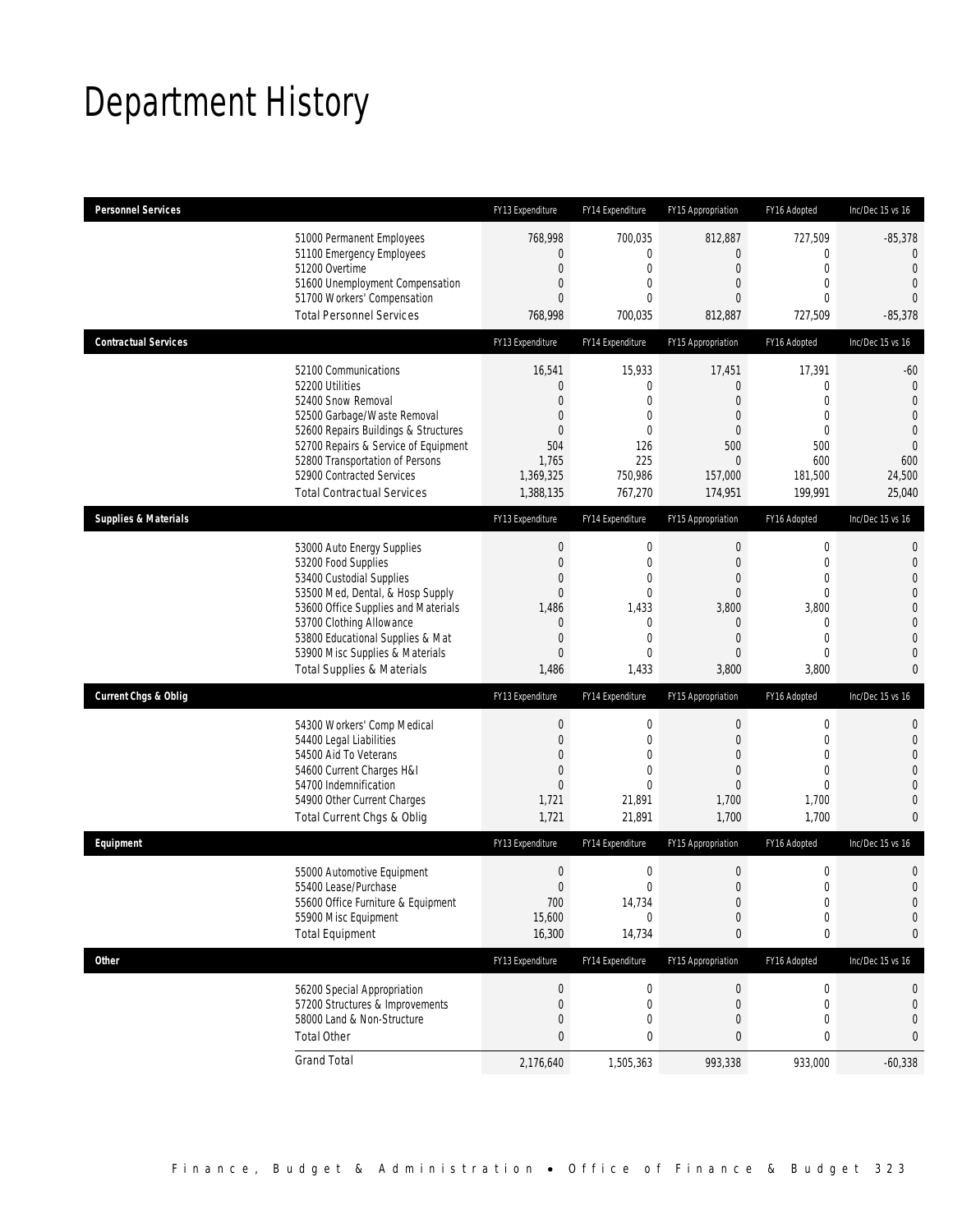## Department Personnel

| Title                                   | Union<br>Code | Grade     | Position | FY16 Salary | Title                     | Union<br>Code | Grade | Position | FY16 Salary  |
|-----------------------------------------|---------------|-----------|----------|-------------|---------------------------|---------------|-------|----------|--------------|
|                                         |               |           |          |             |                           |               |       |          |              |
| Admin Assistant                         | <b>EXM</b>    | 04        | 1.00     | 58,590      | Exec Asst                 | EXM           | 10    | 1.00     | 111,933      |
| Data Proc Systems Anl                   | EXM           | 06        | 1.00     | 80,219      | Performance Analyst       | EXM           | 06    | 1.00     | 73,358       |
| <b>Director Administrative Services</b> | CDH           | <b>NG</b> | 1.00     | 146,198     | Pr Adm Asst               | <b>EXM</b>    | 09    | 1.00     | 86,047       |
| <b>Exec Assistant</b>                   | MY0           | 06        | 1.00     | 64,175      | Prin Admin Assistant      | EXM           | 08    | 1.00     | 96,339       |
|                                         |               |           |          |             | Prin Admin Assistant      | <b>EXM</b>    | 10    | 1.00     | 80,077       |
|                                         |               |           |          |             | <b>Total</b>              |               |       | 9        | 796,936      |
|                                         |               |           |          |             | <b>Adjustments</b>        |               |       |          |              |
|                                         |               |           |          |             | Differential Payments     |               |       |          | $\mathbf{0}$ |
|                                         |               |           |          |             | Other                     |               |       |          | 10,650       |
|                                         |               |           |          |             | Chargebacks               |               |       |          | $\mathbf{0}$ |
|                                         |               |           |          |             | Salary Savings            |               |       |          | $-80,077$    |
|                                         |               |           |          |             | <b>FY16 Total Request</b> |               |       |          | 727,509      |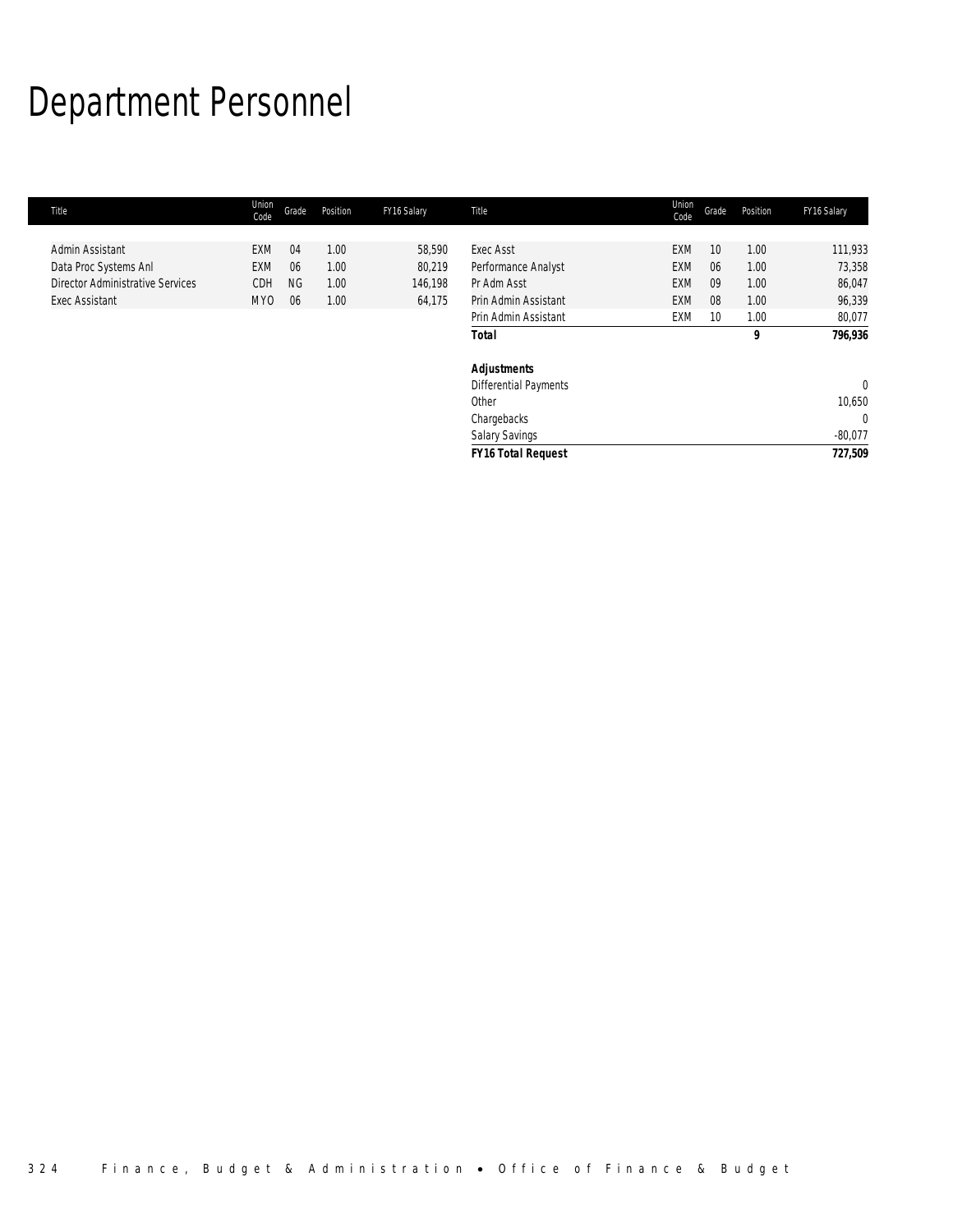# Program 1. Finance & Budget

*David Sweeney, Chief Financial Office & Collector Treasurer, Organization 144100* 

## *Program Description*

The Finance & Budget Program assists in supporting the City's long-term growth and stability by working with all departments to strengthen and improve the City's financial and administrative resources.

| <b>Operating Budget</b> |                                            | Actual '13           | Actual '14         | Approp '15         | <b>Budget '16</b>  |
|-------------------------|--------------------------------------------|----------------------|--------------------|--------------------|--------------------|
|                         | <b>Personnel Services</b><br>Non Personnel | 768.998<br>1,407,642 | 700,035<br>805,328 | 812,887<br>180,451 | 727,509<br>205,491 |
|                         | Total                                      | 2,176,640            | 1,505,363          | 993,338            | 933,000            |
| Performance             |                                            |                      |                    |                    |                    |

### **Strategy:** To continuously improve the services the City provides.

| <b>Performance Measures</b>                                                                             | Actual '13 | Actual '14 | Projected '15 | Target '16 |
|---------------------------------------------------------------------------------------------------------|------------|------------|---------------|------------|
| Average return on city investments                                                                      | .25        | .23        | .28           | TBR        |
| <b>Strategy:</b> To ensure financial accountability and preserve the City's long-term fiscal stability. |            |            |               |            |
| <b>Performance Measures</b>                                                                             | Actual '13 | Actual '14 | Projected '15 | Target '16 |
| Property tax collection rate                                                                            | 99.1       | 99.2       | 99.8          | 99.4       |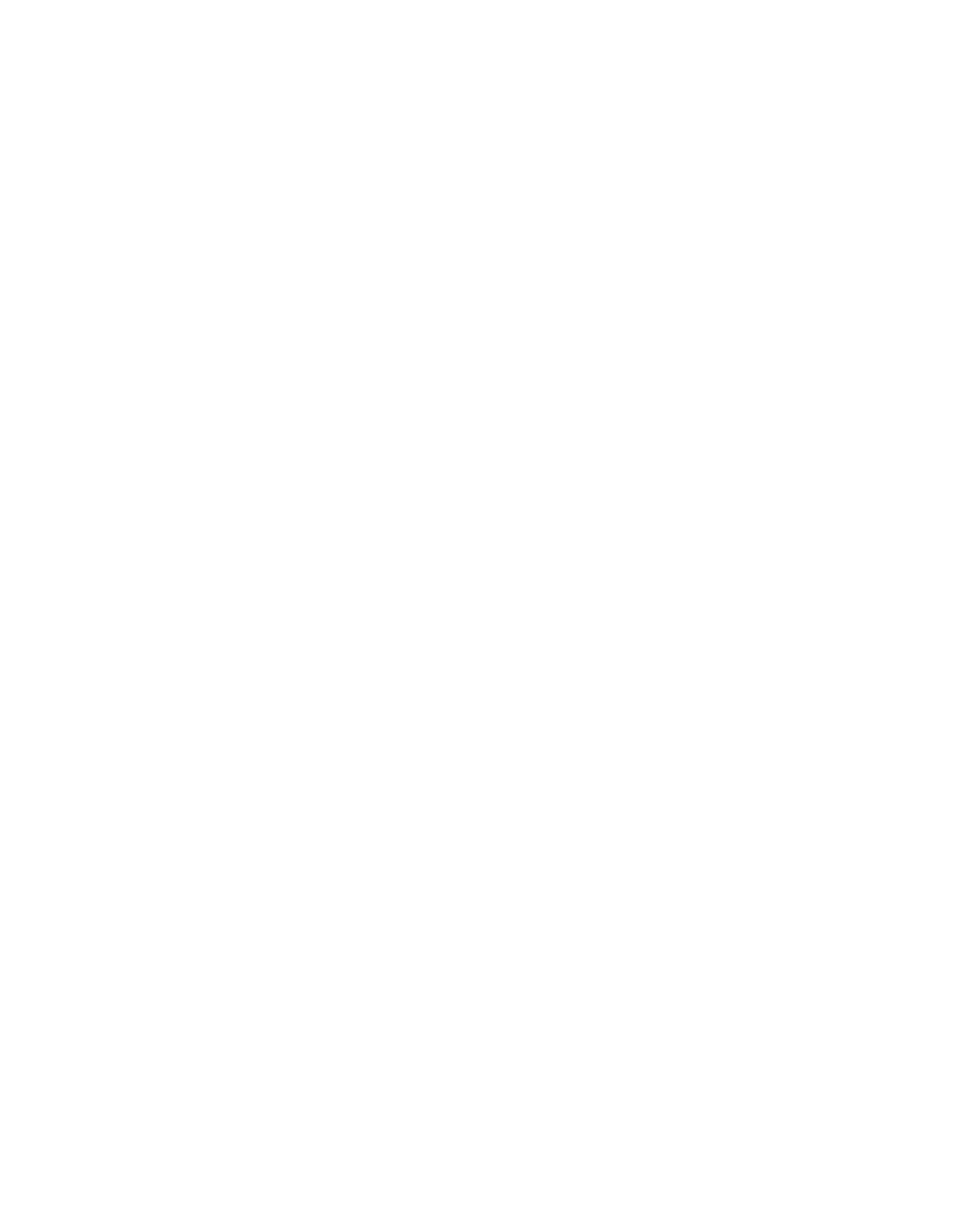# Assessing Department Operating Budget

*Ronald W. Rakow, Commissioner, Appropriation 136* 

### *Department Mission*

The mission of the Assessing Department is to accurately assess property and provide prompt and courteous responses to requests for service from the public.

### *Selected Performance Strategies*

*Operations* 

• To process personal exemption applications in a timely and responsive manner.

*Valuation* 

- To maintain accurate parcel and ownership data so as to ensure a fair assessment system.
- To maintain and ensure data quality for all real and personal property to produce consistent and accurate values.
- To resolve abatements in a timely and responsive manner.

### *Executive*

• To resolve taxpayer inquiries in a timely and responsive manner.

| <b>Operating Budget</b> | Program Name                                | Total Actual '13                    | <b>Total Actual '14</b>             | <b>Total Approp '15</b>             | <b>Total Budget '16</b>             |
|-------------------------|---------------------------------------------|-------------------------------------|-------------------------------------|-------------------------------------|-------------------------------------|
|                         | <b>Operations</b><br>Valuation<br>Executive | 2.011.644<br>3.061.860<br>1,417,075 | 1.874.432<br>3.245.335<br>1,452,265 | 1.979.891<br>3.413.406<br>1,288,368 | 2,151,933<br>3,736,859<br>1,219,300 |
|                         | <b>Total</b>                                | 6,490,579                           | 6,572,032                           | 6,681,665                           | 7,108,092                           |
| <b>Operating Budget</b> |                                             | Actual '13                          | Actual '14                          | Approp '15                          | <b>Budget '16</b>                   |
|                         | <b>Personnel Services</b><br>Non Personnel  | 5.596.336<br>894.243                | 5.848.431<br>723,601                | 6.052.843<br>628,822                | 6.467.191<br>640,901                |
|                         | <b>Total</b>                                | 6,490,579                           | 6,572,032                           | 6,681,665                           | 7,108,092                           |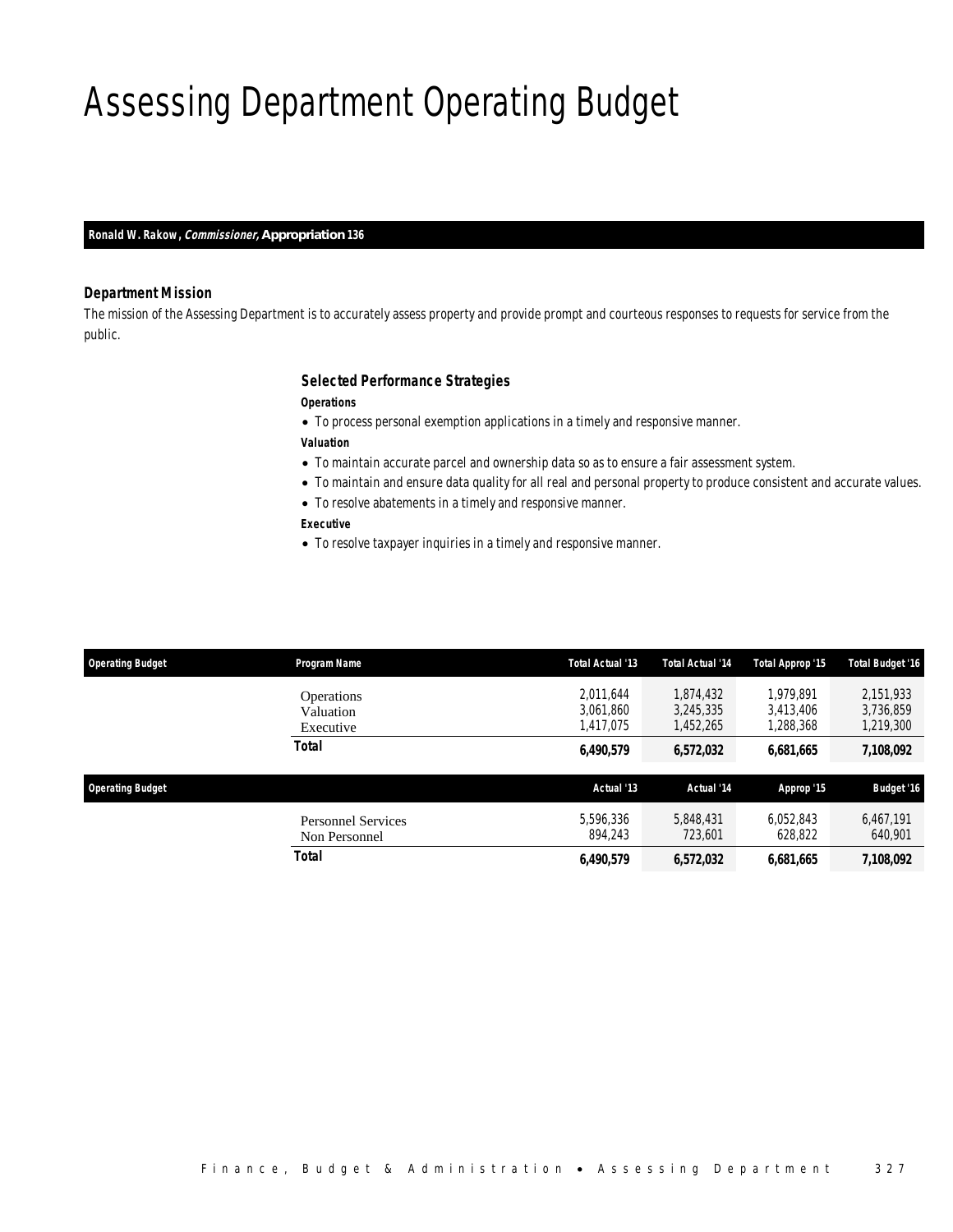## Assessing Department Operating Budget



### *Authorizing Statutes*

- Organizations, CBC St. 6 §§ 100-107; CBC Ord. §§ 6-2.1-6-2.5.
- Taxation, M.G.L.A. cc. 59, 60A-B, 61A-B, 121A.
- Abatement of Back Taxes, M.G.L.A. c. 58, § 8.
- Classification, M.G.L.A. c.59, § 2A; M.G.L.A. c. 40, § 56.
- Annual Assessment, M.G.L.A. c. 59 § 21C.
- Proposition 2 1/2, M.G.L.A. c. 59  $\S$  21C.
- Cherry Sheets State Aid, M.G.L.A. c. 58, §§ 18B, 18C, 18F, 20A, 25, 25A; M.G.L.A. c. 29, §§ 2O, 71.

## *Description of Services*

The Assessing Department is responsible for the valuation and assessment of all real and personal property in the City of Boston for the purpose of taxation. Assessment records are reviewed annually to reflect new construction, fire damage, and changes in ownership. The department conducts a revaluation program every three years. The department conducts research on assessment practices and provides the necessary accounting control and other related clerical support to properly assess real and personal property. The department maintains official maps, records of assessment and ownership, abatements and related property description data.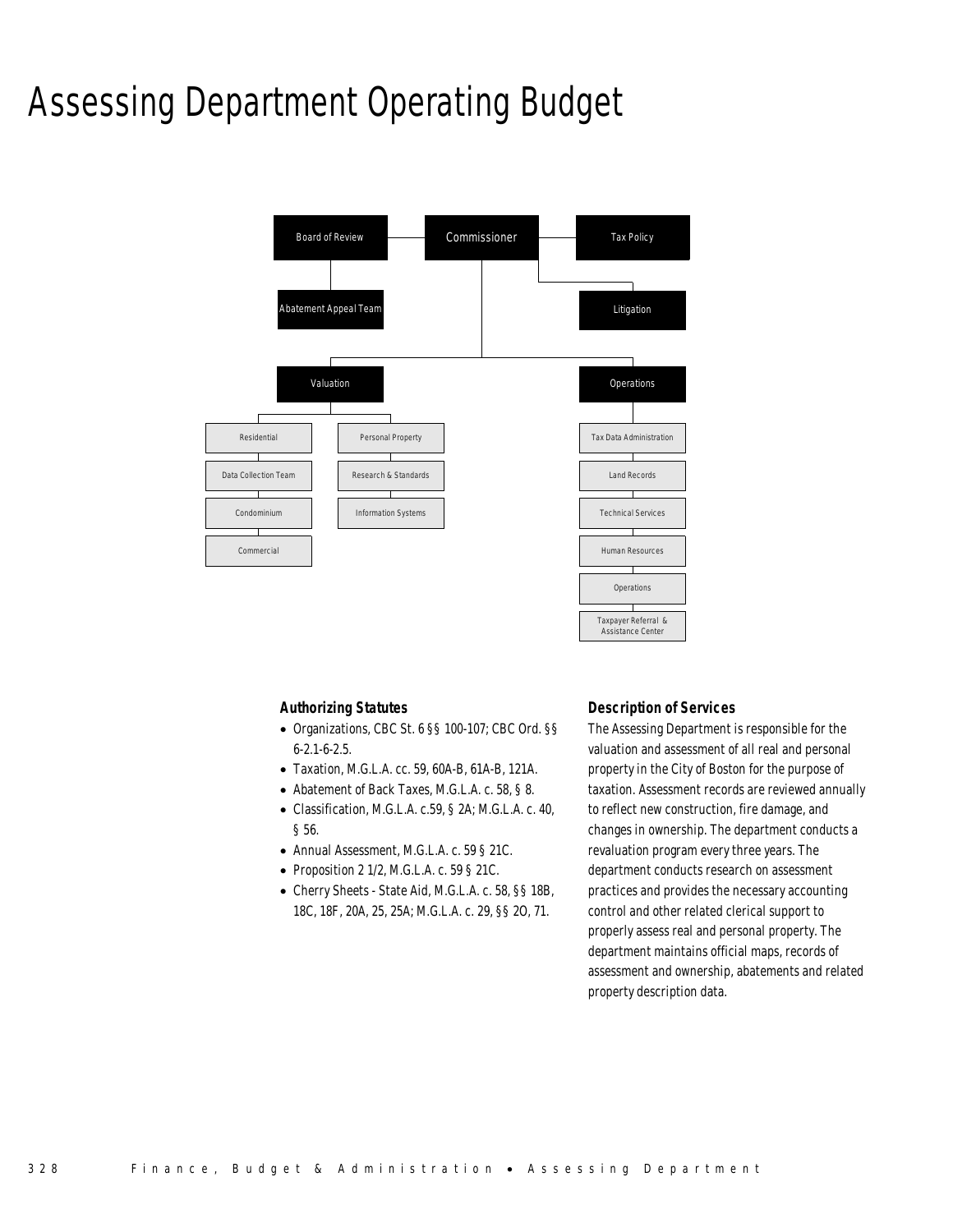# Department History

| <b>Personnel Services</b>                                                 |                                                                                                                                                                                                                                                                               | FY13 Expenditure                                                                                        | FY14 Expenditure                                                                                          | FY15 Appropriation                                                                                            | FY16 Adopted                                                                                                       | Inc/Dec 15 vs 16                                                                                                             |
|---------------------------------------------------------------------------|-------------------------------------------------------------------------------------------------------------------------------------------------------------------------------------------------------------------------------------------------------------------------------|---------------------------------------------------------------------------------------------------------|-----------------------------------------------------------------------------------------------------------|---------------------------------------------------------------------------------------------------------------|--------------------------------------------------------------------------------------------------------------------|------------------------------------------------------------------------------------------------------------------------------|
| 51200 Overtime                                                            | 51000 Permanent Employees<br>51100 Emergency Employees<br>51600 Unemployment Compensation<br>51700 Workers' Compensation<br><b>Total Personnel Services</b>                                                                                                                   | 5,550,292<br>0<br>27,764<br>18,280<br>$\overline{0}$<br>5,596,336                                       | 5,822,625<br>0<br>25,648<br>$\mathbf 0$<br>158<br>5,848,431                                               | 6,022,843<br>$\mathbf 0$<br>15,000<br>15,000<br>$\theta$<br>6,052,843                                         | 6,444,191<br>0<br>23,000<br>0<br>$\mathbf{0}$<br>6,467,191                                                         | 421,348<br>$\Omega$<br>8,000<br>$-15,000$<br>$\Omega$<br>414,348                                                             |
| <b>Contractual Services</b>                                               |                                                                                                                                                                                                                                                                               | FY13 Expenditure                                                                                        | FY14 Expenditure                                                                                          | FY15 Appropriation                                                                                            | FY16 Adopted                                                                                                       | Inc/Dec 15 vs 16                                                                                                             |
| 52200 Utilities<br>52400 Snow Removal                                     | 52100 Communications<br>52500 Garbage/Waste Removal<br>52600 Repairs Buildings & Structures<br>52700 Repairs & Service of Equipment<br>52800 Transportation of Persons<br>52900 Contracted Services<br><b>Total Contractual Services</b>                                      | 57,363<br>0<br>$\boldsymbol{0}$<br>$\mathbf{0}$<br>13,345<br>19,703<br>12,912<br>427,463<br>530,786     | 61,239<br>$\mathbf 0$<br>$\mathbf{0}$<br>$\mathbf 0$<br>$\Omega$<br>9,323<br>13,259<br>482,102<br>565,923 | 52,500<br>$\overline{0}$<br>$\overline{0}$<br>$\theta$<br>$\theta$<br>20,000<br>14,000<br>352,000<br>438,500  | 40,000<br>$\mathbf 0$<br>$\overline{0}$<br>$\mathbf 0$<br>$\Omega$<br>18,000<br>18,400<br>346,100<br>422,500       | $-12,500$<br>$\mathbf{0}$<br>$\mathbf{0}$<br>$\overline{0}$<br>$\theta$<br>$-2,000$<br>4,400<br>$-5,900$<br>$-16,000$        |
| <b>Supplies &amp; Materials</b>                                           |                                                                                                                                                                                                                                                                               | FY13 Expenditure                                                                                        | FY14 Expenditure                                                                                          | FY15 Appropriation                                                                                            | FY16 Adopted                                                                                                       | Inc/Dec 15 vs 16                                                                                                             |
| 53200 Food Supplies                                                       | 53000 Auto Energy Supplies<br>53400 Custodial Supplies<br>53500 Med, Dental, & Hosp Supply<br>53600 Office Supplies and Materials<br>53700 Clothing Allowance<br>53800 Educational Supplies & Mat<br>53900 Misc Supplies & Materials<br><b>Total Supplies &amp; Materials</b> | 1,438<br>$\mathbf 0$<br>0<br>$\overline{0}$<br>120,199<br>0<br>$\mathbf 0$<br>$\overline{0}$<br>121,637 | 879<br>$\mathbf 0$<br>$\mathbf 0$<br>$\mathbf{0}$<br>51,448<br>0<br>$\mathbf 0$<br>$\mathbf{0}$<br>52,327 | 1,200<br>$\theta$<br>$\theta$<br>$\overline{0}$<br>54,000<br>$\theta$<br>$\theta$<br>$\overline{0}$<br>55,200 | 714<br>$\mathbf{0}$<br>$\mathbf{0}$<br>$\overline{0}$<br>108,000<br>0<br>$\mathbf{0}$<br>$\overline{0}$<br>108,714 | $-486$<br>$\mathbf{0}$<br>$\overline{0}$<br>$\overline{0}$<br>54,000<br>$\mathbf{0}$<br>$\overline{0}$<br>$\Omega$<br>53,514 |
| <b>Current Chgs &amp; Oblig</b>                                           |                                                                                                                                                                                                                                                                               | FY13 Expenditure                                                                                        | FY14 Expenditure                                                                                          | FY15 Appropriation                                                                                            | FY16 Adopted                                                                                                       | Inc/Dec 15 vs 16                                                                                                             |
| 54400 Legal Liabilities<br>54500 Aid To Veterans<br>54700 Indemnification | 54300 Workers' Comp Medical<br>54600 Current Charges H&I<br>54900 Other Current Charges<br>Total Current Chgs & Oblig                                                                                                                                                         | 287<br>0<br>0<br>$\mathbf 0$<br>$\Omega$<br>135,596<br>135,883                                          | $\boldsymbol{0}$<br>$\mathbf{0}$<br>$\Omega$<br>$\mathbf{0}$<br>$\mathbf 0$<br>79,174<br>79,174           | $\theta$<br>$\overline{0}$<br>$\Omega$<br>$\theta$<br>$\theta$<br>123,700<br>123,700                          | 0<br>$\mathbf{0}$<br>$\Omega$<br>$\mathbf{0}$<br>$\Omega$<br>109,687<br>109,687                                    | $\mathbf 0$<br>$\mathbf 0$<br>$\overline{0}$<br>$\overline{0}$<br>$\Omega$<br>$-14,013$<br>$-14,013$                         |
| Equipment                                                                 |                                                                                                                                                                                                                                                                               | FY13 Expenditure                                                                                        | FY14 Expenditure                                                                                          | FY15 Appropriation                                                                                            | FY16 Adopted                                                                                                       | Inc/Dec 15 vs 16                                                                                                             |
| <b>Total Equipment</b>                                                    | 55000 Automotive Equipment<br>55400 Lease/Purchase<br>55600 Office Furniture & Equipment<br>55900 Misc Equipment                                                                                                                                                              | $\boldsymbol{0}$<br>22,844<br>13,224<br>69,869<br>105,937                                               | 0<br>22,844<br>3,333<br>$\mathbf 0$<br>26,177                                                             | $\boldsymbol{0}$<br>11,422<br>$\boldsymbol{0}$<br>$\theta$<br>11,422                                          | $\mathbf 0$<br>$\mathbf 0$<br>$\boldsymbol{0}$<br>$\mathbf 0$<br>0                                                 | $\mathbf 0$<br>$-11,422$<br>$\theta$<br>0<br>$-11,422$                                                                       |
| Other                                                                     |                                                                                                                                                                                                                                                                               | FY13 Expenditure                                                                                        | FY14 Expenditure                                                                                          | FY15 Appropriation                                                                                            | FY16 Adopted                                                                                                       | Inc/Dec 15 vs 16                                                                                                             |
| <b>Total Other</b>                                                        | 56200 Special Appropriation<br>57200 Structures & Improvements<br>58000 Land & Non-Structure                                                                                                                                                                                  | $\boldsymbol{0}$<br>0<br>0<br>0                                                                         | 0<br>0<br>$\mathbf 0$<br>0                                                                                | $\boldsymbol{0}$<br>$\theta$<br>$\overline{0}$<br>0                                                           | 0<br>0<br>$\mathbf 0$<br>0                                                                                         | 0<br>0<br>0<br>0                                                                                                             |
| <b>Grand Total</b>                                                        |                                                                                                                                                                                                                                                                               | 6,490,579                                                                                               | 6,572,032                                                                                                 | 6,681,665                                                                                                     | 7,108,092                                                                                                          | 426,427                                                                                                                      |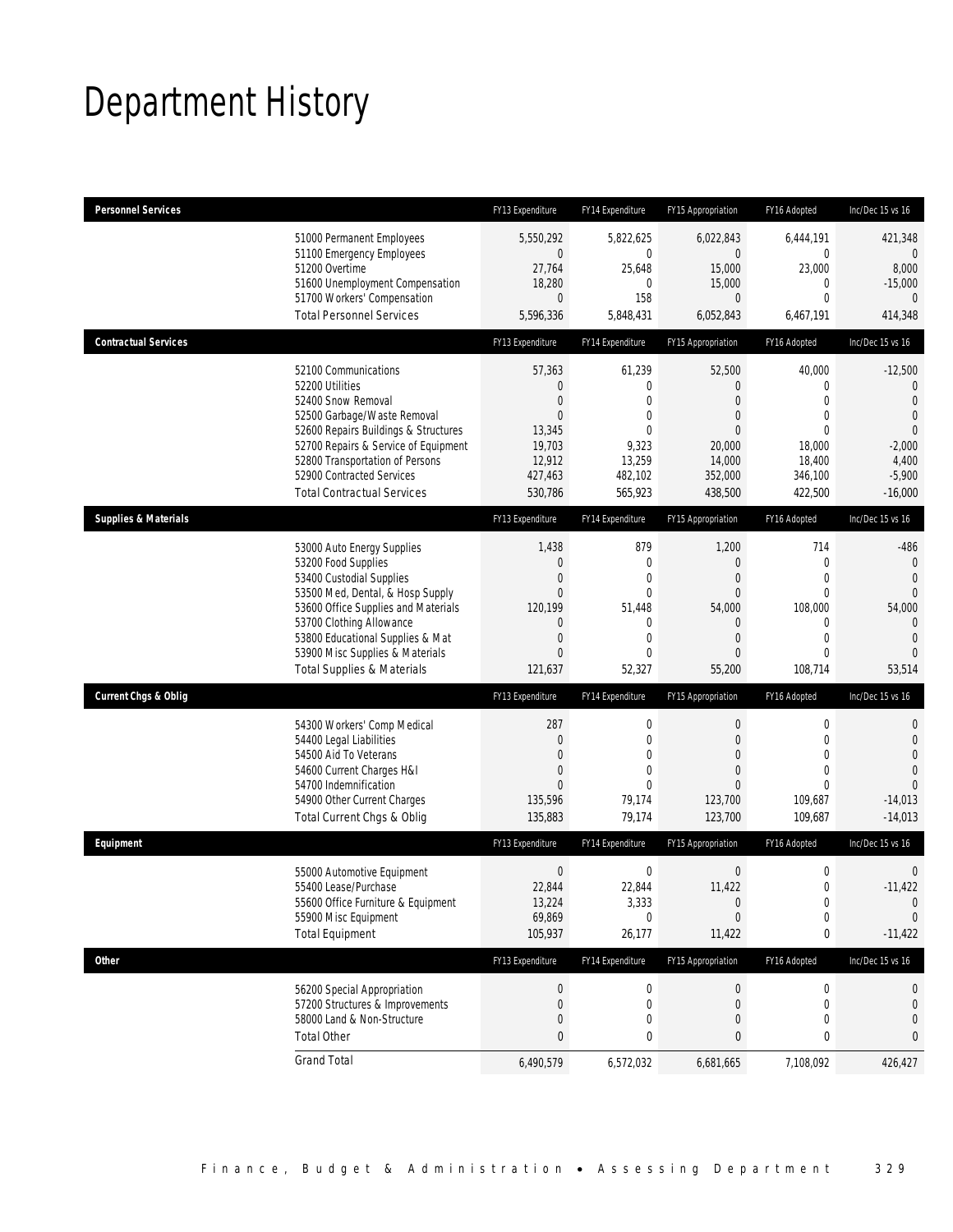## Department Personnel

| Title                         | Union<br>Code   | Grade     | Position | FY16 Salary | Title                          | Union<br>Code   | Grade | Position | FY16 Salary |
|-------------------------------|-----------------|-----------|----------|-------------|--------------------------------|-----------------|-------|----------|-------------|
|                               |                 |           |          |             |                                |                 |       |          |             |
| Admin Analyst                 | SU <sub>4</sub> | 14        | 11.00    | 571,117     | Office Manager                 | SU <sub>4</sub> | 16    | 3.00     | 198,820     |
| Admin Assistant               | SU4             | 15        | 3.00     | 178,495     | Personnel Officer              | SU <sub>4</sub> | 14    | 1.00     | 43,346      |
| Admin Assistant               | SU4             | 16        | 1.00     | 68,395      | Prin Admin Assistant           | <b>EXM</b>      | 08    | 1.00     | 82,237      |
| Admin Assistant               | SU4             | 18        | 1.00     | 83,176      | Prin Admin Assistant           | <b>EXM</b>      | 09    | 1.00     | 103,474     |
| <b>Asst Assessor</b>          | AFB             | 16A       | 3.00     | 159,697     | Prin Admin Assistant           | <b>EXM</b>      | 10    | 1.00     | 102,501     |
| <b>Asst Assessor</b>          | AFL             | 16A       | 5.00     | 312,980     | Prin Admin Assistant           | SE <sub>1</sub> | 08    | 4.00     | 371,858     |
| Asst Assessor (Trainee II)    | AFL             | 14        | 5.00     | 227,167     | Prin Admin Assistant           | SE <sub>1</sub> | 09    | 3.00     | 307,812     |
| Asst Dir-Assessing Plan Maint | <b>AFJ</b>      | 19A       | 1.00     | 90,006      | Prin Data Proc Systems Analyst | SE <sub>1</sub> | 10    | 2.00     | 223,865     |
| Commissioner                  | CDH             | <b>NG</b> | 1.00     | 144,624     | Property Officer               | SU <sub>4</sub> | 12    | 1.00     | 44,923      |
| <b>Dir-Assessing Services</b> | SE <sub>1</sub> | 07        | 5.00     | 440,734     | Research Analyst               | SU <sub>4</sub> | 16    | 2.00     | 100,008     |
| DP Sys Analyst                | SE <sub>1</sub> | 06        | 2.00     | 120,765     | Research Assessor              | AFL             | 18    | 2.00     | 151,358     |
| <b>Exec Asst</b>              | <b>EXM</b>      | 10        | 3.00     | 335,798     | Sr Adm Analyst                 | SE <sub>1</sub> | 06    | 4.00     | 310,671     |
| <b>Exec Asst</b>              | EXM             | 12        | 2.00     | 246,584     | Sr Assessing Draftsperson      | <b>AFJ</b>      | 18A   | 2.00     | 135,999     |
| <b>Executive Assistant</b>    | <b>EXM</b>      | 12        | 1.00     | 108,421     | Sr Data Proc Sys Analyst       | SE <sub>1</sub> | 08    | 1.00     | 91,667      |
| <b>Head Clerk</b>             | SU4             | 12        | 4.00     | 174,806     | Sr Research Analyst            | SU <sub>4</sub> | 18    | 2.00     | 158,607     |
| Jr Assessing Draftsperson     | AFJ             | 16A       | 1.00     | 68,398      | Supv Asst Assessors            | AFJ             | 18    | 1.00     | 70,197      |
| Member-Bd of Review           | EXM             | <b>NG</b> | 1.00     | 85,234      | Supv Asst Assessors            | AFL             | 18    | 8.00     | 640,113     |
|                               |                 |           |          |             | <b>Total</b>                   |                 |       | 89       | 6,553,853   |
|                               |                 |           |          |             |                                |                 |       |          |             |

| $\sim$ $\sim$ $\sim$ $\sim$ $\sim$ $\sim$ |    |              |
|-------------------------------------------|----|--------------|
| <b>Total</b>                              | 89 | 6,553,853    |
| <b>Adjustments</b>                        |    |              |
| <b>Differential Payments</b>              |    | $\mathbf{0}$ |
| Other                                     |    | 77,984       |
| Chargebacks                               |    | $\mathbf{0}$ |
| <b>Salary Savings</b>                     |    | $-187,645$   |
| <b>FY16 Total Request</b>                 |    | 6,444,192    |
|                                           |    |              |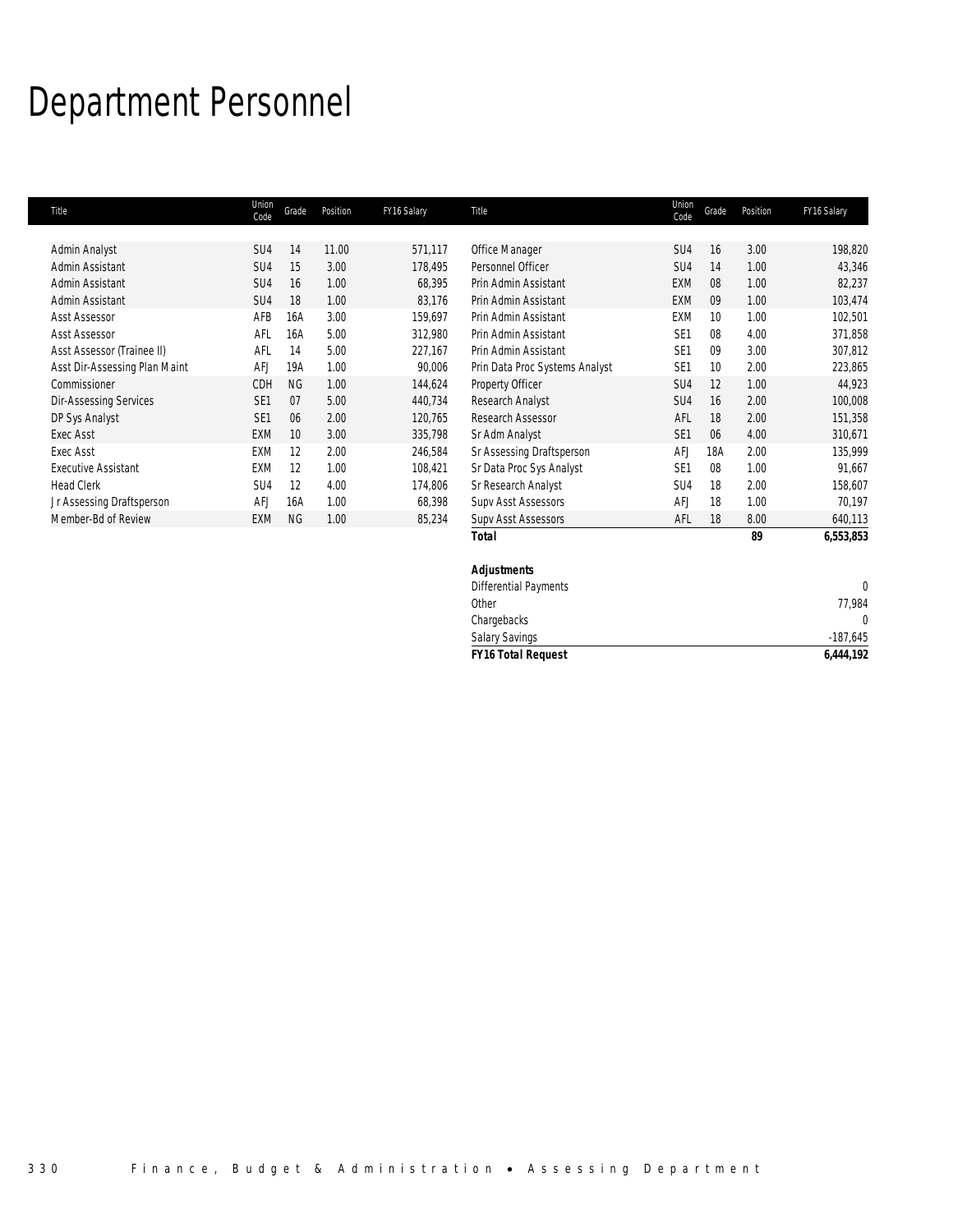# Program 1. Operations

### *Emmanuel Dikibo, Manager, Organization 136100*

### *Program Description*

The Operations program provides administration, fiscal, human resources, and other related administrative services to all operating units within the department. It also provides management and technical support for fleet administration, facilities and office management, and office technology, including ownership and physical description changes to real property that are maintained by the Tax Data Administration and Land Records units. The Taxpayer Referral and Assistance Center (TRAC) provides a single point of contact to taxpayers seeking information, assistance or referrals regarding excise, personal property and real estate. TRAC handles inquiries by phone, mail and email.

| .640.643<br><b>Personnel Services</b><br>371.001<br>Non Personnel | .675.350<br>199,082 | 1,801,769<br>178.122 | 1,921,732<br>230,201 |
|-------------------------------------------------------------------|---------------------|----------------------|----------------------|
| Total<br>2,011,644                                                | 1,874,432           | 1,979,891            | 2,151,933            |

### *Performance*

**Strategy:** To process personal exemption applications in a timely and responsive manner.

| <b>Performance Measures</b>                                      | Actual '13 | Actual '14 | Projected '15 | Target '16 |
|------------------------------------------------------------------|------------|------------|---------------|------------|
| % of personal exemption applications<br>processed within 15 days | 100%       | 100%       | 100%          | 100%       |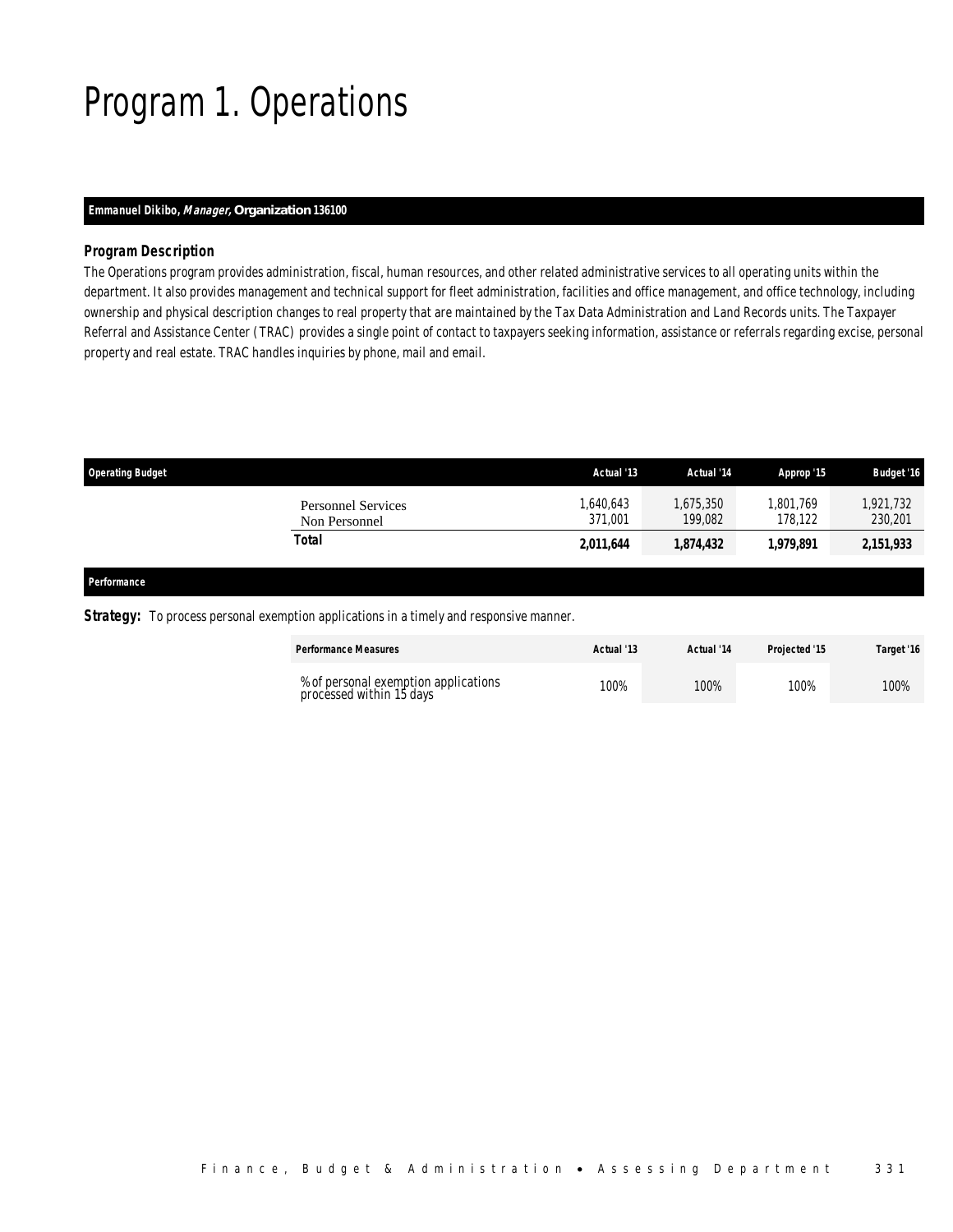## Program 2. Valuation

## *Gayle Willett, Manager, Organization 136200*

### *Program Description*

The Valuation program establishes and records the full and fair cash value of all real and personal property in the City of Boston as of January 1st of each year. Program staff also conducts research to develop sales models and valuation standards to produce market-based assessments.

| <b>Operating Budget</b> |                                            | Actual '13           | Actual '14           | Approp '15           | <b>Budget '16</b>    |
|-------------------------|--------------------------------------------|----------------------|----------------------|----------------------|----------------------|
|                         | <b>Personnel Services</b><br>Non Personnel | 2,880,154<br>181,706 | 3,032,217<br>213,118 | 3,150,606<br>262.800 | 3,488,459<br>248,400 |
|                         | Total                                      | 3,061,860            | 3,245,335            | 3,413,406            | 3,736,859            |
| Performance             |                                            |                      |                      |                      |                      |

## **Strategy:** To maintain accurate parcel and ownership data so as to ensure a fair assessment system.

|  | <b>Performance Measures</b>                                                                                                        | Actual '13 | Actual '14 | Projected '15 | Target '16 |
|--|------------------------------------------------------------------------------------------------------------------------------------|------------|------------|---------------|------------|
|  | % of maintenance parcels inspected                                                                                                 | 100%       | 100%       | 100%          | 100%       |
|  | <b>Strategy:</b> To maintain and ensure data quality for all real and personal property to produce consistent and accurate values. |            |            |               |            |
|  | <b>Performance Measures</b>                                                                                                        | Actual '13 | Actual '14 | Projected '15 | Target '16 |
|  | % of residential and condo abatement<br>applications reviewed                                                                      | 100%       | 100%       | 100%          | 100%       |
|  | <b>Strategy:</b> To resolve abatements in a timely and responsive manner.                                                          |            |            |               |            |
|  | <b>Performance Measures</b>                                                                                                        | Actual '13 | Actual '14 | Projected '15 | Target '16 |
|  | % of first time commercial abatement<br>applications reviewed                                                                      | 100%       | 100%       | 100%          | 100%       |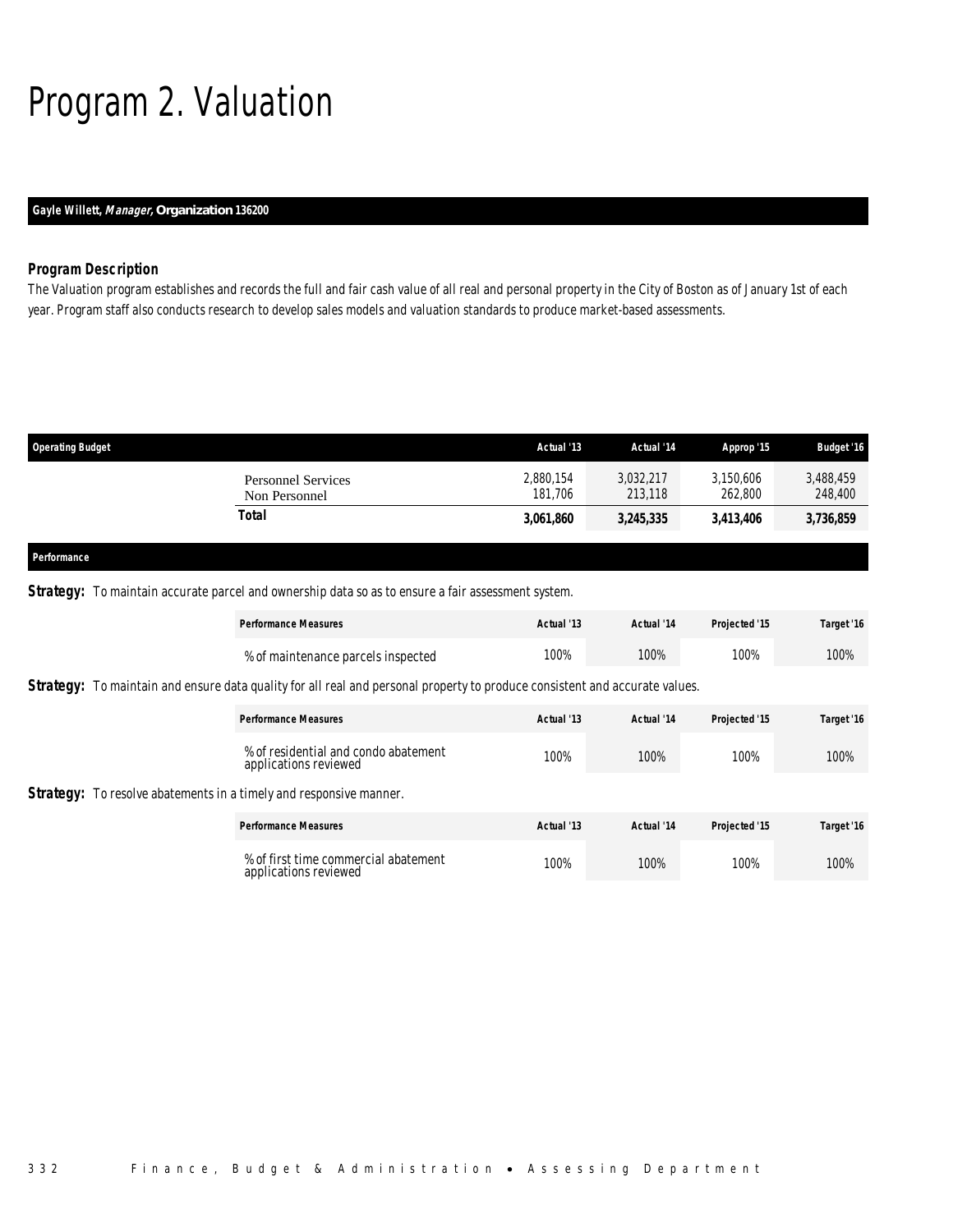## Program 3. Executive

## *Ronald W. Rakow, Commissioner, Organization 136300*

### *Program Description*

The Executive program provides support services to the Commissioner, including tax policy and information coordination and dissemination. In addition, both the Board of Review and Litigation units handle rulings on all abatement applications and representation at the state's Appellate Tax Board regarding these applications.

| <b>Operating Budget</b> |                                            | Actual '13           | Actual '14           | Approp '15           | <b>Budget '16</b>    |
|-------------------------|--------------------------------------------|----------------------|----------------------|----------------------|----------------------|
|                         | <b>Personnel Services</b><br>Non Personnel | 1,075,539<br>341.536 | 1,140,864<br>311,401 | 1.100.468<br>187.900 | 1,057,000<br>162,300 |
|                         | Total                                      | 1,417,075            | 1,452,265            | 1,288,368            | 1,219,300            |
| Performance             |                                            |                      |                      |                      |                      |

## **Strategy:** To resolve taxpayer inquiries in a timely and responsive manner.

| <b>Performance Measures</b>                                              | Actual '13 | Actual '14 | Projected '15 | Target '16 |
|--------------------------------------------------------------------------|------------|------------|---------------|------------|
| % of public requests to Commissioner's office<br>addressed within 2 days | 96%        | 100%       | 100%          | 100%       |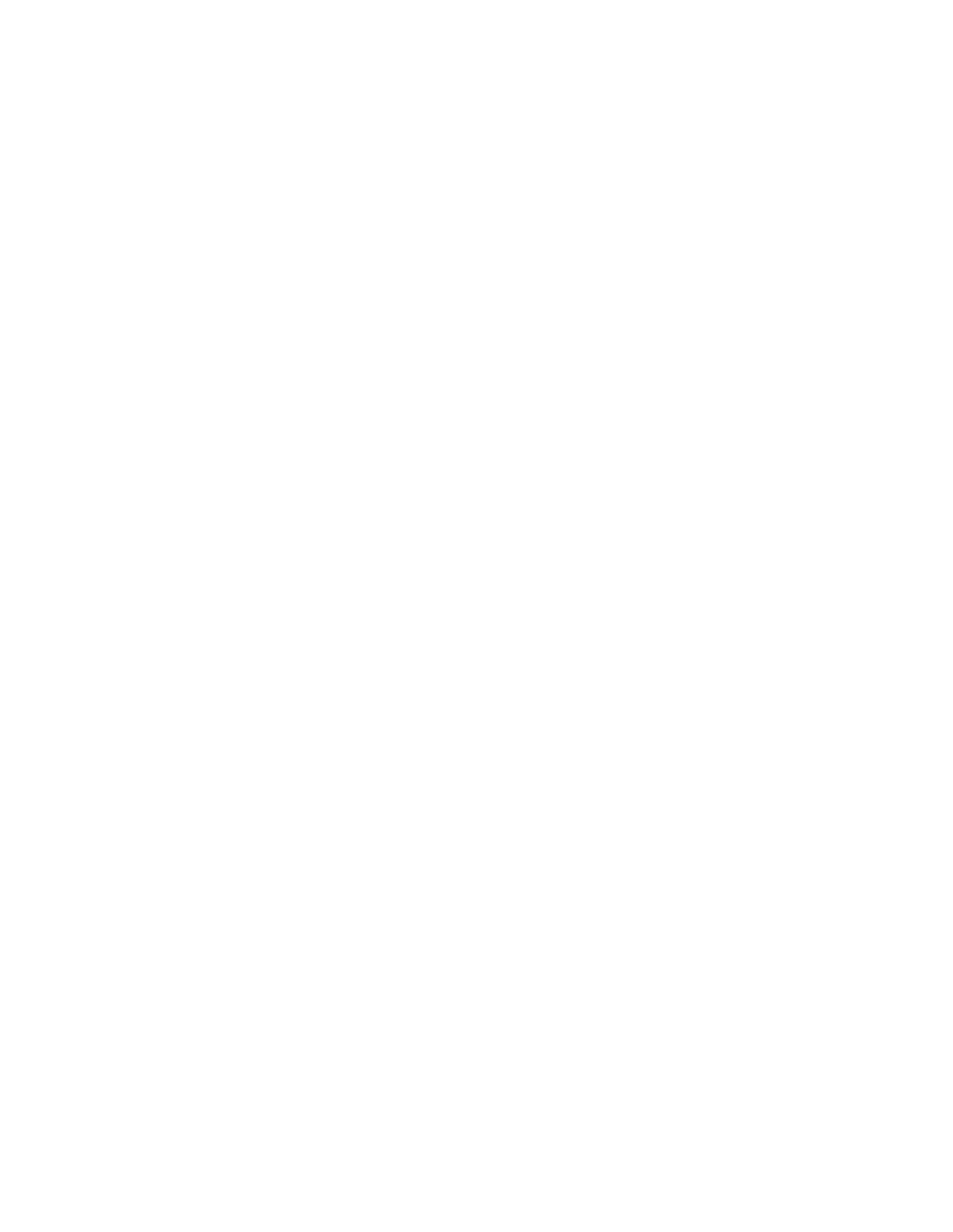# Auditing Department Operating Budget

*Sally D. Glora, City Auditor, Appropriation 131* 

### *Department Mission*

The mission of the Auditing Department is to present a complete and accurate statement of the City's financial condition.

#### *Selected Performance Strategies*

### *Administration*

• To provide a support structure for effective management and operational control.

*Accounting* 

- To provide timely and accurate financial reporting.
- *Central Payroll*
- To ensure the timely management of reported time and Payroll Confirm.

#### *Grants Monitoring*

- To provide timely and accurate reporting for Federal Awards.
- *Accounts Payable*
- To review, process, and record financial transactions.

| <b>Operating Budget</b>      | Program Name                   | Total Actual '13 | <b>Total Actual '14</b> | Total Approp '15 | Total Budget '16        |
|------------------------------|--------------------------------|------------------|-------------------------|------------------|-------------------------|
|                              | Administration                 | 426,108          | 482,471                 | 513,872          | 519,600                 |
|                              | Accounting                     | 644,478          | 679,068                 | 683,430          | 699,452                 |
|                              | Central Payroll                | 519,200          | 512.253                 | 536.920          | 541.850                 |
|                              | <b>Grants Monitoring</b>       | 189,213          | 179,756                 | 150,708          | 151,683                 |
|                              | <b>Accounts Payable</b>        | 665,876          | 685,650                 | 722,355          | 753,277                 |
|                              | Total                          | 2,444,875        | 2,539,198               | 2,607,285        | 2,665,862               |
| <b>External Funds Budget</b> | <b>Fund Name</b>               | Total Actual '13 | <b>Total Actual '14</b> | Total Approp '15 | <b>Total Budget '16</b> |
|                              | <b>BAIS</b> Financials Upgrade | 2,360,728        | 684,542                 | 0                | $\theta$                |
|                              | <b>Earned Indirect</b>         | 36,577           | 100,970                 | 138,289          | 180,733                 |
|                              | Total                          | 2,397,305        | 785,512                 | 138,289          | 180,733                 |
|                              |                                |                  |                         |                  |                         |
| <b>Operating Budget</b>      |                                | Actual '13       | Actual '14              | Approp '15       | <b>Budget '16</b>       |
|                              | <b>Personnel Services</b>      | 2,278,921        | 2,388,818               | 2,525,046        | 2,589,791               |
|                              | Non Personnel                  | 165,954          | 150,380                 | 82,239           | 76,071                  |
|                              | Total                          | 2,444,875        | 2,539,198               | 2,607,285        | 2,665,862               |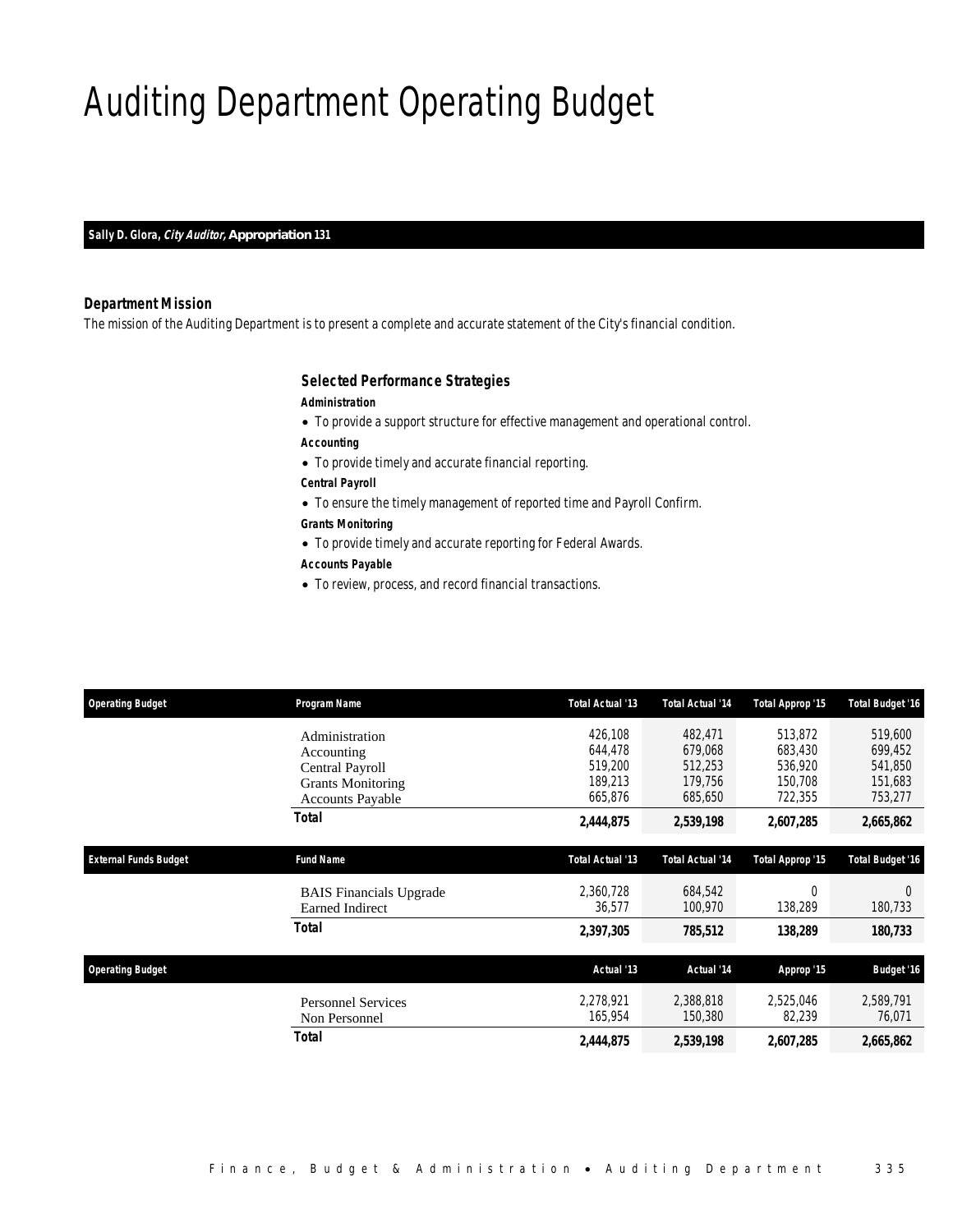# Auditing Department Operating Budget



## *Authorizing Statutes*

- Annual Audit, 31 U.S.C. § 7502; M.G.L.A. c. 41, §§ 50, 53; M.G.L.A. c. 44, §§ 40, 53D; M.G.L.A. c. 60 § 97; Tregor, 1982 Mass. Acts ch. 190, § 14; CBC Ord. § 6-1.5.
- Annual Appropriation, M.G.L.A. c. 41, §§ 57-58; 1982 Mass. Acts 190, § 18; 1986 Mass. Acts ch. 701, § 3, 7-10; CBC St. 6 § 252; CBC Ord. § 6-1.10.
- Execution of Contracts, M.G.L.A. c 41, § 17; CBC St. 4 §§ 7-8; CBC Ord. § 5-5.28.
- Payment of Bills, M.G.L.A. c.41, §§ 51, 56; CBC Ord. § 5-5.27; CBC Ord. §§ 6-1.4-6-1.6; CBC Ord. § 11-6.37.
- Payment of Payrolls, M.G.L.A. c. 41, § 56; Tregor, 1982 Mass. Acts ch. 190 § 18; 1986 Mass. Acts ch. 701 § 9; CBC Ord. § 5-5.29; CBC Ord. § 6-1.3.
- Debt Service, Tregor, 1982 Mass. Acts ch. 190 §§ 4,8; M.G.L.A. c.41, § 57, CBC St. 6 §§ 254-255; CBC Ord. § 6-1.2.
- Financial Accounting and Reporting, 31 U.S.C. § 7502; M.G.L.A. c.41, §§ 54, 57-58, 61; M.G.L.A. c.44, § 43; CBC St.6 §§ 2-3; CBC Ord. § 5-5.34 ;CBC Ord. §§ 6-1.7-6.-1.8.

### *Description of Services*

The Department prepares the City's annual financial statements, reviews and processes all financial transactions for accuracy, completeness, and compliance, implements fiscal controls over departmental spending, and provides technical assistance to departments and agencies.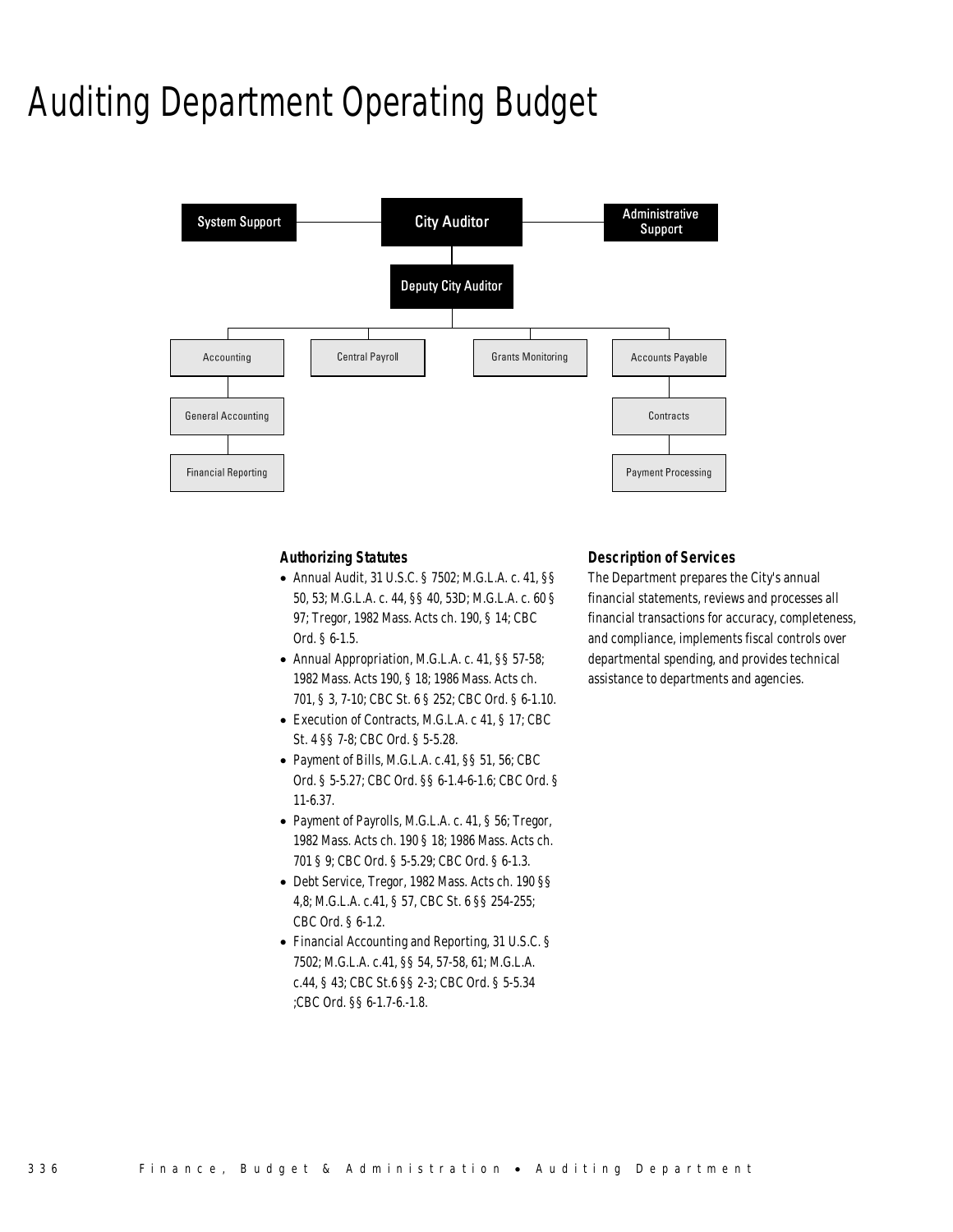# Department History

| <b>Personnel Services</b>       |                                                                                                                                                                                                                                                                                                      | FY13 Expenditure                                                                                                                  | FY14 Expenditure                                                                                                          | FY15 Appropriation                                                                                                          | FY16 Adopted                                                                                                | Inc/Dec 15 vs 16                                                                                       |
|---------------------------------|------------------------------------------------------------------------------------------------------------------------------------------------------------------------------------------------------------------------------------------------------------------------------------------------------|-----------------------------------------------------------------------------------------------------------------------------------|---------------------------------------------------------------------------------------------------------------------------|-----------------------------------------------------------------------------------------------------------------------------|-------------------------------------------------------------------------------------------------------------|--------------------------------------------------------------------------------------------------------|
|                                 | 51000 Permanent Employees<br>51100 Emergency Employees<br>51200 Overtime<br>51600 Unemployment Compensation<br>51700 Workers' Compensation<br><b>Total Personnel Services</b>                                                                                                                        | 2,180,976<br>2,610<br>81,231<br>14,104<br>$\overline{0}$<br>2,278,921                                                             | 2,348,593<br>0<br>35,262<br>4,963<br>$\mathbf 0$<br>2,388,818                                                             | 2,508,046<br>$\mathbf{0}$<br>17,000<br>$\mathbf 0$<br>$\overline{0}$<br>2,525,046                                           | 2,580,791<br>$\mathbf 0$<br>9,000<br>$\mathbf{0}$<br>$\overline{0}$<br>2,589,791                            | 72,745<br>0<br>$-8,000$<br>$\mathbf{0}$<br>$\theta$<br>64,745                                          |
| <b>Contractual Services</b>     |                                                                                                                                                                                                                                                                                                      | FY13 Expenditure                                                                                                                  | FY14 Expenditure                                                                                                          | FY15 Appropriation                                                                                                          | FY16 Adopted                                                                                                | Inc/Dec 15 vs 16                                                                                       |
|                                 | 52100 Communications<br>52200 Utilities<br>52400 Snow Removal<br>52500 Garbage/Waste Removal<br>52600 Repairs Buildings & Structures<br>52700 Repairs & Service of Equipment<br>52800 Transportation of Persons<br>52900 Contracted Services<br><b>Total Contractual Services</b>                    | 12,152<br>$\boldsymbol{0}$<br>$\overline{0}$<br>$\mathbf 0$<br>$\overline{0}$<br>3,728<br>2,181<br>99,773<br>117,834              | 7,227<br>$\mathbf{0}$<br>$\mathbf 0$<br>$\mathbf{0}$<br>17,984<br>3,245<br>7,913<br>48,485<br>84,854                      | 5,500<br>$\mathbf{0}$<br>$\mathbf{0}$<br>$\mathbf{0}$<br>$\Omega$<br>8,899<br>10,000<br>39,350<br>63,749                    | 7,301<br>0<br>$\overline{0}$<br>$\mathbf{0}$<br>$\mathbf{0}$<br>8,821<br>8,800<br>34,450<br>59,372          | 1,801<br>$\theta$<br>$\theta$<br>$\mathbf{0}$<br>$\theta$<br>$-78$<br>$-1,200$<br>$-4,900$<br>$-4,377$ |
| <b>Supplies &amp; Materials</b> |                                                                                                                                                                                                                                                                                                      | FY13 Expenditure                                                                                                                  | FY14 Expenditure                                                                                                          | FY15 Appropriation                                                                                                          | FY16 Adopted                                                                                                | Inc/Dec 15 vs 16                                                                                       |
|                                 | 53000 Auto Energy Supplies<br>53200 Food Supplies<br>53400 Custodial Supplies<br>53500 Med, Dental, & Hosp Supply<br>53600 Office Supplies and Materials<br>53700 Clothing Allowance<br>53800 Educational Supplies & Mat<br>53900 Misc Supplies & Materials<br><b>Total Supplies &amp; Materials</b> | $\boldsymbol{0}$<br>$\boldsymbol{0}$<br>$\overline{0}$<br>$\mathbf{0}$<br>7,249<br>$\mathbf 0$<br>$\boldsymbol{0}$<br>91<br>7,340 | $\boldsymbol{0}$<br>$\mathbf{0}$<br>$\mathbf 0$<br>$\mathbf{0}$<br>11,924<br>$\mathbf 0$<br>$\mathbf{0}$<br>128<br>12,052 | $\boldsymbol{0}$<br>$\overline{0}$<br>$\mathbf{0}$<br>$\mathbf 0$<br>9,700<br>$\mathbf 0$<br>$\overline{0}$<br>250<br>9,950 | 0<br>$\mathbf{0}$<br>$\mathbf{0}$<br>$\mathbf{0}$<br>10,479<br>$\mathbf{0}$<br>$\mathbf 0$<br>155<br>10,634 | 0<br>$\mathbf 0$<br>$\overline{0}$<br>$\overline{0}$<br>779<br>$\mathbf 0$<br>$\theta$<br>$-95$<br>684 |
| <b>Current Chgs &amp; Oblig</b> |                                                                                                                                                                                                                                                                                                      | FY13 Expenditure                                                                                                                  | FY14 Expenditure                                                                                                          | FY15 Appropriation                                                                                                          | FY16 Adopted                                                                                                | Inc/Dec 15 vs 16                                                                                       |
|                                 | 54300 Workers' Comp Medical<br>54400 Legal Liabilities<br>54500 Aid To Veterans<br>54600 Current Charges H&I<br>54700 Indemnification<br>54900 Other Current Charges<br>Total Current Chgs & Oblig                                                                                                   | $\boldsymbol{0}$<br>$\boldsymbol{0}$<br>$\overline{0}$<br>$\boldsymbol{0}$<br>$\overline{0}$<br>7,368<br>7,368                    | $\boldsymbol{0}$<br>$\mathbf 0$<br>$\mathbf 0$<br>$\mathbf{0}$<br>$\theta$<br>13,440<br>13,440                            | $\boldsymbol{0}$<br>$\mathbf 0$<br>$\overline{0}$<br>$\overline{0}$<br>0<br>8,540<br>8,540                                  | $\boldsymbol{0}$<br>$\mathbf 0$<br>$\mathbf{0}$<br>$\mathbf{0}$<br>$\mathbf{0}$<br>6,065<br>6,065           | 0<br>$\mathbf 0$<br>$\overline{0}$<br>$\overline{0}$<br>$\Omega$<br>$-2,475$<br>$-2,475$               |
| Equipment                       |                                                                                                                                                                                                                                                                                                      | FY13 Expenditure                                                                                                                  | FY14 Expenditure                                                                                                          | FY15 Appropriation                                                                                                          | FY16 Adopted                                                                                                | Inc/Dec 15 vs 16                                                                                       |
|                                 | 55000 Automotive Equipment<br>55400 Lease/Purchase<br>55600 Office Furniture & Equipment<br>55900 Misc Equipment<br><b>Total Equipment</b>                                                                                                                                                           | $\boldsymbol{0}$<br>$\overline{0}$<br>14,942<br>18,470<br>33,412                                                                  | $\mathbf 0$<br>$\mathbf 0$<br>$\pmb{0}$<br>40,034<br>40,034                                                               | $\boldsymbol{0}$<br>$\mathbf{0}$<br>$\boldsymbol{0}$<br>$\mathbf 0$<br>0                                                    | $\boldsymbol{0}$<br>$\mathbf 0$<br>$\boldsymbol{0}$<br>$\boldsymbol{0}$<br>0                                | 0<br>$\overline{0}$<br>$\mathbf 0$<br>0<br>0                                                           |
| <b>Other</b>                    |                                                                                                                                                                                                                                                                                                      | FY13 Expenditure                                                                                                                  | FY14 Expenditure                                                                                                          | FY15 Appropriation                                                                                                          | FY16 Adopted                                                                                                | Inc/Dec 15 vs 16                                                                                       |
|                                 | 56200 Special Appropriation<br>57200 Structures & Improvements<br>58000 Land & Non-Structure<br><b>Total Other</b>                                                                                                                                                                                   | $\boldsymbol{0}$<br>0<br>$\overline{0}$<br>0                                                                                      | $\boldsymbol{0}$<br>0<br>$\mathbf 0$<br>0                                                                                 | $\boldsymbol{0}$<br>$\mathbf 0$<br>$\mathbf 0$<br>0                                                                         | 0<br>0<br>$\mathbf 0$<br>0                                                                                  | 0<br>0<br>0<br>0                                                                                       |
|                                 | <b>Grand Total</b>                                                                                                                                                                                                                                                                                   | 2,444,875                                                                                                                         | 2,539,198                                                                                                                 | 2,607,285                                                                                                                   | 2,665,862                                                                                                   | 58,577                                                                                                 |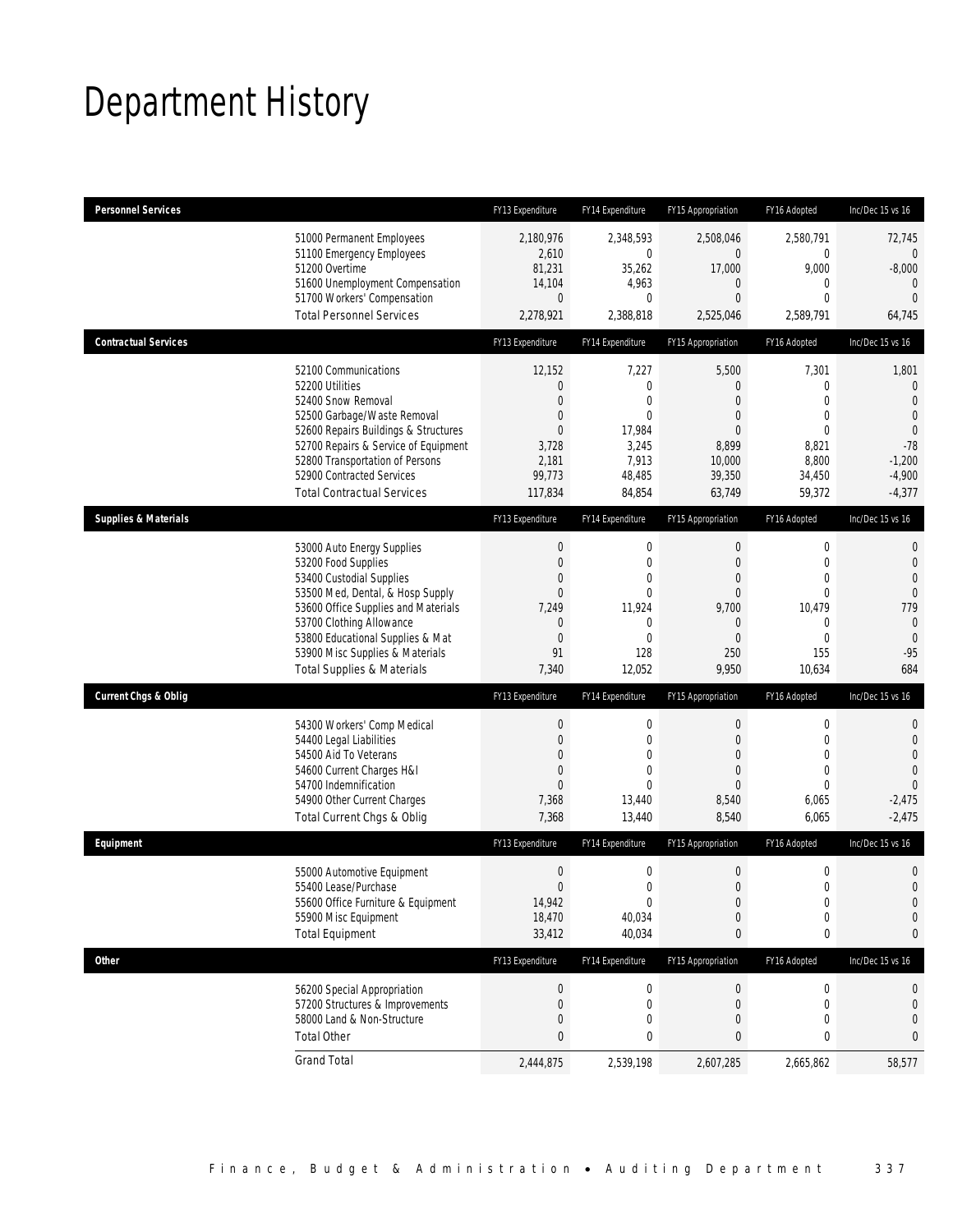# Department Personnel

| Title                     | Union<br>Code   | Grade     | Position | FY16 Salary | Title                        | Union<br>Code   | Grade          | Position | FY16 Salary |
|---------------------------|-----------------|-----------|----------|-------------|------------------------------|-----------------|----------------|----------|-------------|
|                           |                 |           |          |             |                              |                 |                |          |             |
| Admin Analyst             | SE <sub>1</sub> | 04        | 2.00     | 127,294     | Prin Admin Assistant         | SE <sub>1</sub> | 08             | 2.00     | 192,680     |
| Admin Assistant           | SE <sub>1</sub> | 05        | 1.00     | 73,613      | Prin Admin Asst              | SE <sub>1</sub> | 10             | 2.00     | 217,006     |
| <b>Asst City Auditor</b>  | SE <sub>1</sub> | 09        | 2.00     | 203,574     | Senior Admin Asst            | SE <sub>1</sub> | 07             | 1.00     | 88,147      |
| Asst Prin Accountant      | SU4             | 14        | 3.00     | 165,552     | Sr Accountant                | SU <sub>4</sub> | 13             | 4.00     | 195,666     |
| City Auditor              | CDH             | <b>NG</b> | 1.00     | 125,126     | Sr Adm Analyst               | SE <sub>1</sub> | 06             | 5.00     | 383,376     |
| Dep City Auditor          | EXM             | 11        | 1.00     | 111,166     | Sr Data Proc Sys An(Budget)  | SE <sub>1</sub> | 09             | 1.00     | 101,618     |
| <b>Head Account Clerk</b> | SU <sub>4</sub> | 12        | 4.00     | 165,636     | Sr Research Analyst          | SE <sub>1</sub> | 0 <sub>3</sub> | 3.00     | 182,785     |
| Prin Admin Analyst        | SE <sub>1</sub> | 07        | 2.00     | 176,293     | Sr Res An(GrantsUnit)(Aud)   | SE <sub>1</sub> | 03             | 1.00     | 50,974      |
|                           |                 |           |          |             | Supv Accounting              | SE <sub>1</sub> | 05             | 3.00     | 211,225     |
|                           |                 |           |          |             | <b>Total</b>                 |                 |                | 38       | 2,771,731   |
|                           |                 |           |          |             | <b>Adjustments</b>           |                 |                |          |             |
|                           |                 |           |          |             | <b>Differential Payments</b> |                 |                |          | 0           |
|                           |                 |           |          |             | Other                        |                 |                |          | 31,814      |
|                           |                 |           |          |             | Chargebacks                  |                 |                |          | $-180,733$  |
|                           |                 |           |          |             | <b>Salary Savings</b>        |                 |                |          | $-42,021$   |
|                           |                 |           |          |             | <b>FY16 Total Request</b>    |                 |                |          | 2,580,791   |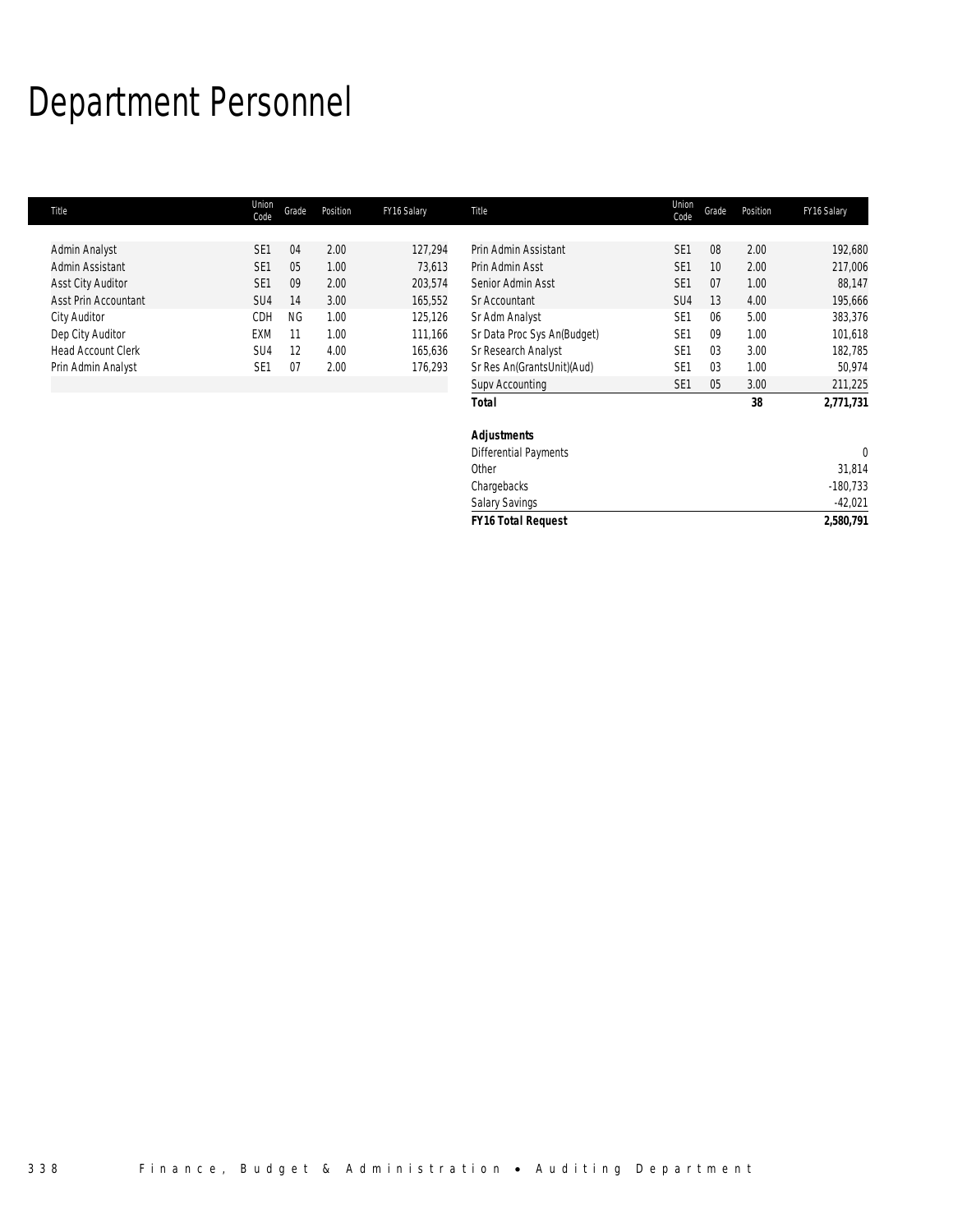## External Funds History

| <b>Personnel Services</b>       |                                                                                                                                                                                                                                                                                                            | FY13 Expenditure                                                                                                           | FY14 Expenditure                                                                                        | FY15 Appropriation                                                                                                                                               | FY16 Adopted                                                                                                                                         | Inc/Dec 15 vs 16                                                                                                                                                        |
|---------------------------------|------------------------------------------------------------------------------------------------------------------------------------------------------------------------------------------------------------------------------------------------------------------------------------------------------------|----------------------------------------------------------------------------------------------------------------------------|---------------------------------------------------------------------------------------------------------|------------------------------------------------------------------------------------------------------------------------------------------------------------------|------------------------------------------------------------------------------------------------------------------------------------------------------|-------------------------------------------------------------------------------------------------------------------------------------------------------------------------|
|                                 | 51000 Permanent Employees<br>51100 Emergency Employees<br>51200 Overtime<br>51300 Part Time Employees<br>51400 Health Insurance<br>51500 Pension & Annunity<br>51600 Unemployment Compensation<br>51700 Workers' Compensation<br>51800 Indirect Costs<br>51900 Medicare<br><b>Total Personnel Services</b> | 502,432<br>0<br>19,290<br>0<br>$\overline{0}$<br>39,849<br>0<br>$\mathbf 0$<br>$\overline{0}$<br>$\overline{0}$<br>561,571 | 178,531<br>0<br>777<br>0<br>$\mathbf{0}$<br>0<br>0<br>$\boldsymbol{0}$<br>0<br>$\mathbf 0$<br>179,308   | 138,289<br>$\overline{0}$<br>$\boldsymbol{0}$<br>$\mathbf{0}$<br>$\Omega$<br>$\mathbf{0}$<br>$\Omega$<br>$\mathbf{0}$<br>$\mathbf{0}$<br>$\mathbf{0}$<br>138,289 | 180,733<br>0<br>$\mathbf 0$<br>$\mathbf{0}$<br>$\mathbf{0}$<br>$\mathbf 0$<br>$\mathbf{0}$<br>$\mathbf 0$<br>$\mathbf{0}$<br>$\mathbf{0}$<br>180,733 | 42,444<br>$\theta$<br>$\overline{0}$<br>$\overline{0}$<br>$\overline{0}$<br>$\mathbf{0}$<br>$\mathbf 0$<br>$\overline{0}$<br>$\overline{0}$<br>$\overline{0}$<br>42,444 |
| <b>Contractual Services</b>     |                                                                                                                                                                                                                                                                                                            | FY13 Expenditure                                                                                                           | FY14 Expenditure                                                                                        | FY15 Appropriation                                                                                                                                               | FY16 Adopted                                                                                                                                         | Inc/Dec 15 vs 16                                                                                                                                                        |
|                                 | 52100 Communications<br>52200 Utilities<br>52400 Snow Removal<br>52500 Garbage/Waste Removal<br>52600 Repairs Buildings & Structures<br>52700 Repairs & Service of Equipment<br>52800 Transportation of Persons<br>52900 Contracted Services<br><b>Total Contractual Services</b>                          | $\boldsymbol{0}$<br>384<br>$\overline{0}$<br>$\overline{0}$<br>1,780<br>$\mathbf{0}$<br>5,433<br>1,774,015<br>1,781,612    | $\boldsymbol{0}$<br>$\boldsymbol{0}$<br>0<br>$\mathbf 0$<br>0<br>0<br>$\mathbf 0$<br>576,204<br>576,204 | $\boldsymbol{0}$<br>$\mathbf{0}$<br>$\mathbf{0}$<br>$\mathbf{0}$<br>$\mathbf{0}$<br>$\mathbf{0}$<br>$\mathbf{0}$<br>$\mathbf{0}$<br>$\bf{0}$                     | $\boldsymbol{0}$<br>$\mathbf 0$<br>$\mathbf{0}$<br>$\mathbf 0$<br>$\mathbf{0}$<br>$\mathbf 0$<br>$\mathbf{0}$<br>$\mathbf 0$<br>$\bf{0}$             | $\mathbf 0$<br>$\mathbf 0$<br>$\overline{0}$<br>$\mathbf{0}$<br>$\mathbf 0$<br>$\overline{0}$<br>$\mathbf{0}$<br>$\overline{0}$<br>$\bf{0}$                             |
| <b>Supplies &amp; Materials</b> |                                                                                                                                                                                                                                                                                                            | FY13 Expenditure                                                                                                           | FY14 Expenditure                                                                                        | FY15 Appropriation                                                                                                                                               | FY16 Adopted                                                                                                                                         | Inc/Dec 15 vs 16                                                                                                                                                        |
|                                 | 53000 Auto Energy Supplies<br>53200 Food Supplies<br>53400 Custodial Supplies<br>53500 Med, Dental, & Hosp Supply<br>53600 Office Supplies and Materials<br>53700 Clothing Allowance<br>53800 Educational Supplies & Mat<br>53900 Misc Supplies & Materials<br><b>Total Supplies &amp; Materials</b>       | $\boldsymbol{0}$<br>$\mathbf{0}$<br>$\overline{0}$<br>$\overline{0}$<br>5,743<br>0<br>0<br>$\overline{0}$<br>5,743         | 0<br>$\boldsymbol{0}$<br>0<br>$\boldsymbol{0}$<br>0<br>0<br>0<br>$\mathbf{0}$<br>0                      | $\boldsymbol{0}$<br>$\mathbf{0}$<br>$\mathbf{0}$<br>$\mathbf{0}$<br>$\mathbf{0}$<br>$\boldsymbol{0}$<br>$\mathbf{0}$<br>$\mathbf{0}$<br>$\mathbf{0}$             | $\boldsymbol{0}$<br>$\mathbf 0$<br>$\mathbf{0}$<br>$\mathbf 0$<br>$\mathbf{0}$<br>$\mathbf 0$<br>$\mathbf{0}$<br>$\mathbf 0$<br>$\bf{0}$             | $\mathbf 0$<br>$\mathbf 0$<br>$\overline{0}$<br>$\overline{0}$<br>$\mathbf 0$<br>$\overline{0}$<br>$\mathbf{0}$<br>$\mathbf{0}$<br>$\overline{0}$                       |
| <b>Current Chgs &amp; Oblig</b> |                                                                                                                                                                                                                                                                                                            | FY13 Expenditure                                                                                                           | FY14 Expenditure                                                                                        | FY15 Appropriation                                                                                                                                               | FY16 Adopted                                                                                                                                         | Inc/Dec 15 vs 16                                                                                                                                                        |
|                                 | 54300 Workers' Comp Medical<br>54400 Legal Liabilities<br>54600 Current Charges H&I<br>54700 Indemnification<br>54900 Other Current Charges<br>Total Current Chgs & Oblig                                                                                                                                  | $\boldsymbol{0}$<br>$\boldsymbol{0}$<br>$\overline{0}$<br>$\mathbf 0$<br>45,280<br>45,280                                  | 0<br>$\boldsymbol{0}$<br>0<br>$\mathbf 0$<br>30,000<br>30,000                                           | 0<br>$\mathbf{0}$<br>$\mathbf{0}$<br>$\mathbf{0}$<br>$\mathbf{0}$<br>0                                                                                           | 0<br>$\mathbf 0$<br>$\mathbf{0}$<br>$\mathbf 0$<br>$\mathbf 0$<br>$\mathbf{0}$                                                                       | $\mathbf 0$<br>$\mathbf 0$<br>$\overline{0}$<br>$\overline{0}$<br>0<br>$\bf{0}$                                                                                         |
| Equipment                       |                                                                                                                                                                                                                                                                                                            | FY13 Expenditure                                                                                                           | FY14 Expenditure                                                                                        | FY15 Appropriation                                                                                                                                               | FY16 Adopted                                                                                                                                         | Inc/Dec 15 vs 16                                                                                                                                                        |
|                                 | 55000 Automotive Equipment<br>55400 Lease/Purchase<br>55600 Office Furniture & Equipment<br>55900 Misc Equipment<br><b>Total Equipment</b>                                                                                                                                                                 | $\boldsymbol{0}$<br>$\boldsymbol{0}$<br>986<br>2,113<br>3,099                                                              | $\boldsymbol{0}$<br>$\boldsymbol{0}$<br>0<br>0<br>0                                                     | 0<br>$\boldsymbol{0}$<br>0<br>0<br>0                                                                                                                             | 0<br>$\boldsymbol{0}$<br>$\mathbf 0$<br>$\boldsymbol{0}$<br>$\bf{0}$                                                                                 | 0<br>$\mathbf 0$<br>0<br>$\mathbf{0}$<br>$\bf{0}$                                                                                                                       |
| <b>Other</b>                    |                                                                                                                                                                                                                                                                                                            | FY13 Expenditure                                                                                                           | FY14 Expenditure                                                                                        | FY15 Appropriation                                                                                                                                               | FY16 Adopted                                                                                                                                         | Inc/Dec 15 vs 16                                                                                                                                                        |
|                                 | 56200 Special Appropriation<br>57200 Structures & Improvements<br>58000 Land & Non-Structure<br><b>Total Other</b>                                                                                                                                                                                         | $\boldsymbol{0}$<br>$\mathbf 0$<br>0<br>0                                                                                  | $\boldsymbol{0}$<br>$\boldsymbol{0}$<br>0<br>$\pmb{0}$                                                  | $\boldsymbol{0}$<br>$\boldsymbol{0}$<br>0<br>$\bf{0}$                                                                                                            | $\boldsymbol{0}$<br>$\boldsymbol{0}$<br>$\boldsymbol{0}$<br>$\pmb{0}$                                                                                | 0<br>0<br>$\mathbf 0$<br>$\bf{0}$                                                                                                                                       |
|                                 | <b>Grand Total</b>                                                                                                                                                                                                                                                                                         | 2,397,305                                                                                                                  | 785,512                                                                                                 | 138,289                                                                                                                                                          | 180,733                                                                                                                                              | 42,444                                                                                                                                                                  |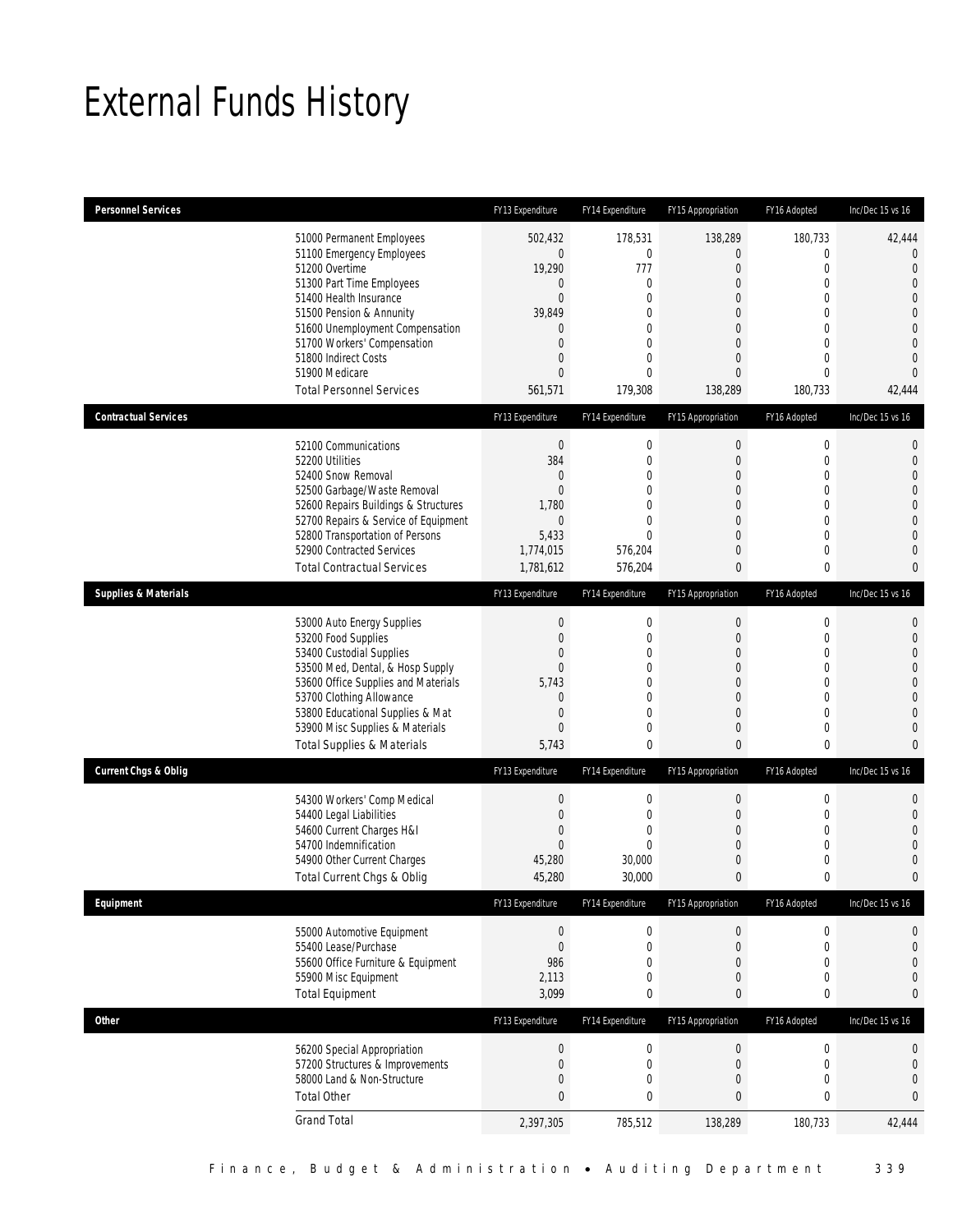# Program 1. Administration

## *Vacant, Manager, Organization 131100*

## *Program Description*

The Administration Program is responsible for executive operations and provides administrative and human resource support to all programs.

| <b>Operating Budget</b>                    | Actual '13        | Actual '14        | Approp '15        | <b>Budget '16</b> |
|--------------------------------------------|-------------------|-------------------|-------------------|-------------------|
| <b>Personnel Services</b><br>Non Personnel | 387,909<br>38,199 | 428,261<br>54,210 | 495,195<br>18,677 | 507,899<br>11,701 |
| Total                                      | 426,108           | 482,471           | 513,872           | 519,600           |
| Performance                                |                   |                   |                   |                   |

### **Strategy:** To provide a support structure for effective management and operational control.

| <b>Performance Measures</b>                                                                                                                 | Actual '13 | Actual '14      | Projected '15         | Target '16              |
|---------------------------------------------------------------------------------------------------------------------------------------------|------------|-----------------|-----------------------|-------------------------|
| % of information requests processed within 10<br>days<br>Information requests processed<br>Information requests processed within 10<br>days | 75%<br>12  | 80%<br>15<br>12 | 91%<br>າາ<br>∠∠<br>20 | 100%<br>13<br>12<br>ں ا |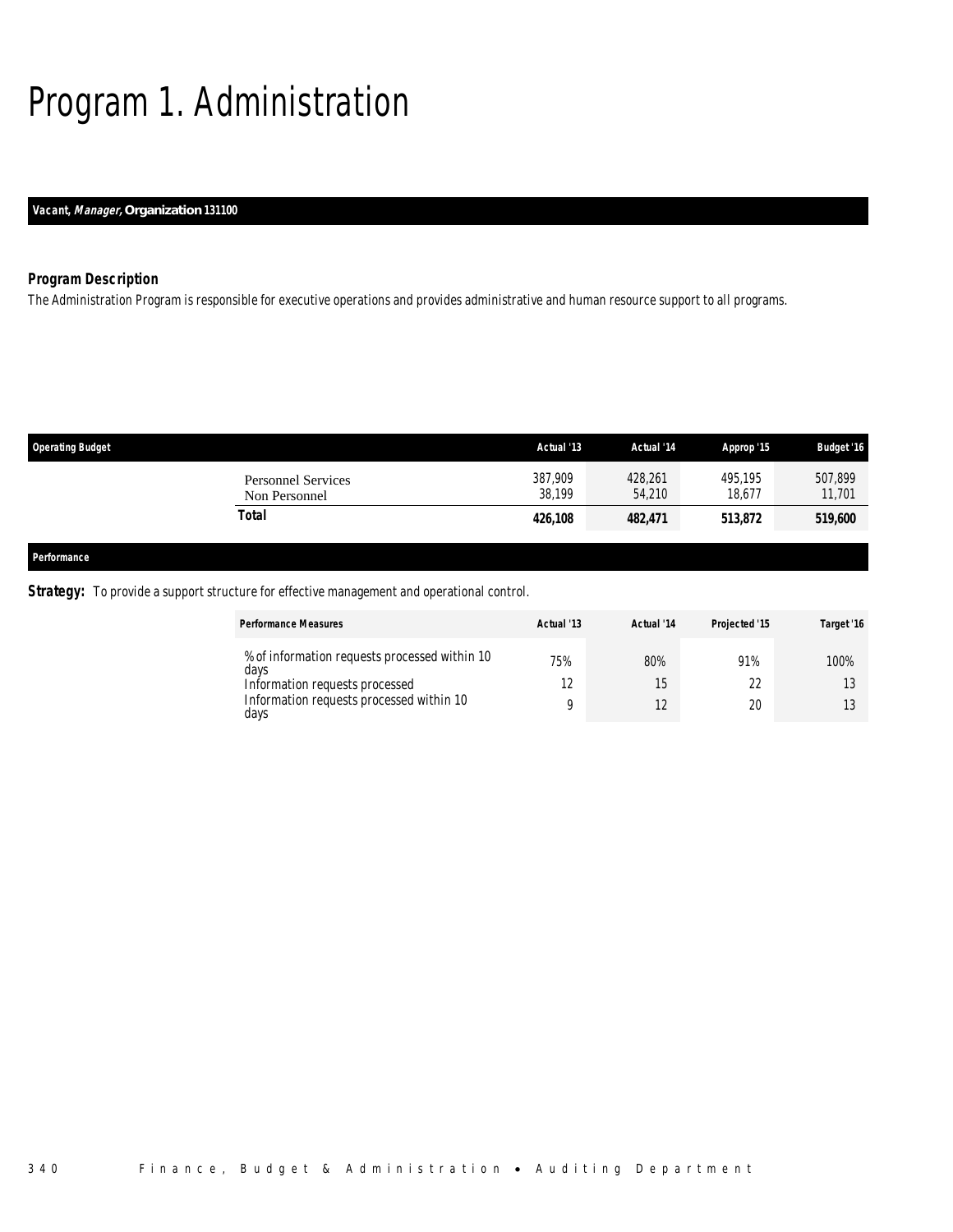# Program 2. Accounting

## *Paul F. Waple, Manager, Organization 131200*

### *Program Description*

The primary responsibility of the Accounting Program is to provide accurate and complete financial data and technical assistance to all City departments. The Program also oversees the coordination of the City's Annual Financial Audit and the publication of the Comprehensive Annual Financial Report (CAFR).

| <b>Operating Budget</b>                    | Actual '13        | Actual '14        | Approp '15       | <b>Budget '16</b> |
|--------------------------------------------|-------------------|-------------------|------------------|-------------------|
| <b>Personnel Services</b><br>Non Personnel | 633,861<br>10.617 | 660,036<br>19.032 | 676.058<br>7,372 | 689,409<br>10,043 |
| Total                                      | 644,478           | 679,068           | 683.430          | 699,452           |
|                                            |                   |                   |                  |                   |

*Performance* 

### **Strategy:** To provide timely and accurate financial reporting.

| <b>Performance Measures</b>                                          | Actual '13 | Actual '14 | Projected '15 | Target '16 |
|----------------------------------------------------------------------|------------|------------|---------------|------------|
| % of journal vouchers completed within 3<br>days                     | 100%       | 100%       | 100%          | 100%       |
| Annual Comprehensive Financial Report<br>published within time frame |            |            |               |            |
| Journal vouchers completed within 3 days -<br>accounting             | l.442      | 2.086      | 1.782         | 1,500      |
| Journal vouchers processed completed                                 | .442       | 2.086      | .782          | 1,500      |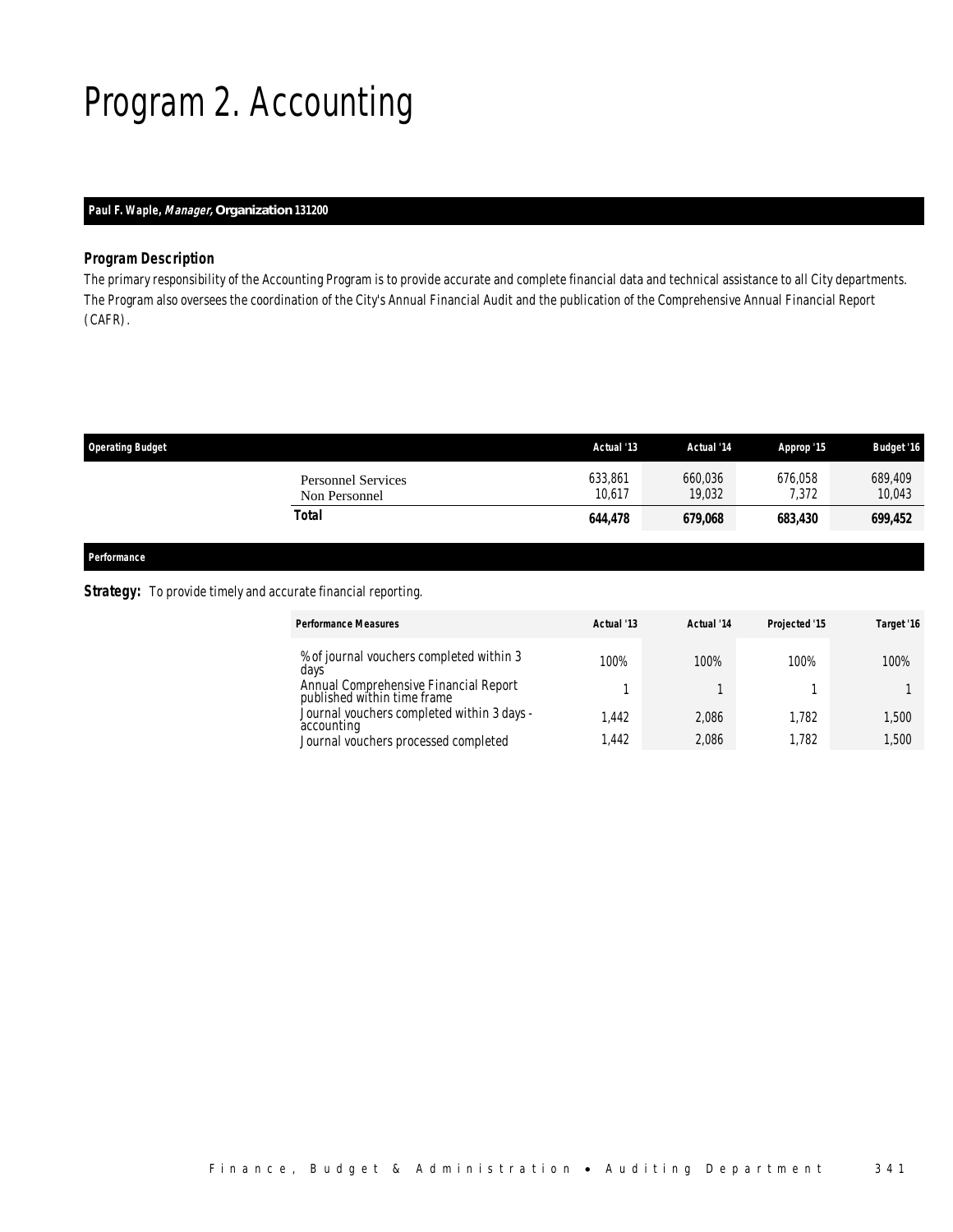# Program 3. Central Payroll

## *Michael O'Keefe, Manager, Organization 131300*

## *Program Description*

The primary responsibility of the Central Payroll Program is the timely and accurate processing of wages for all employees for both pay frequencies in compliance with all local, state, and federal laws, and in conformity with the City's collective bargaining agreements.

| <b>Operating Budget</b>                    | Actual '13       | Actual '14        | Approp '15       | <b>Budget '16</b> |
|--------------------------------------------|------------------|-------------------|------------------|-------------------|
| <b>Personnel Services</b><br>Non Personnel | 514,986<br>4,214 | 497.922<br>14,331 | 529.445<br>7.475 | 533,394<br>8,456  |
| Total                                      | 519,200          | 512,253           | 536,920          | 541,850           |
| Performance                                |                  |                   |                  |                   |

## **Strategy:** To ensure the timely management of reported time and Payroll Confirm

| <b>Performance Measures</b>                              | Actual '13 | Actual '14 | Projected '15 | Target '16 |
|----------------------------------------------------------|------------|------------|---------------|------------|
| % of payroll confirms met within scheduled<br>time fråme | 67%        | 75%        | 98%           | 80%        |
| Payrolls confirmed within scheduled time<br>trame        | 35         | 40         | 50            | 42         |
| Scheduled payroll confirms                               | 52         | 53         | 51            | らつ         |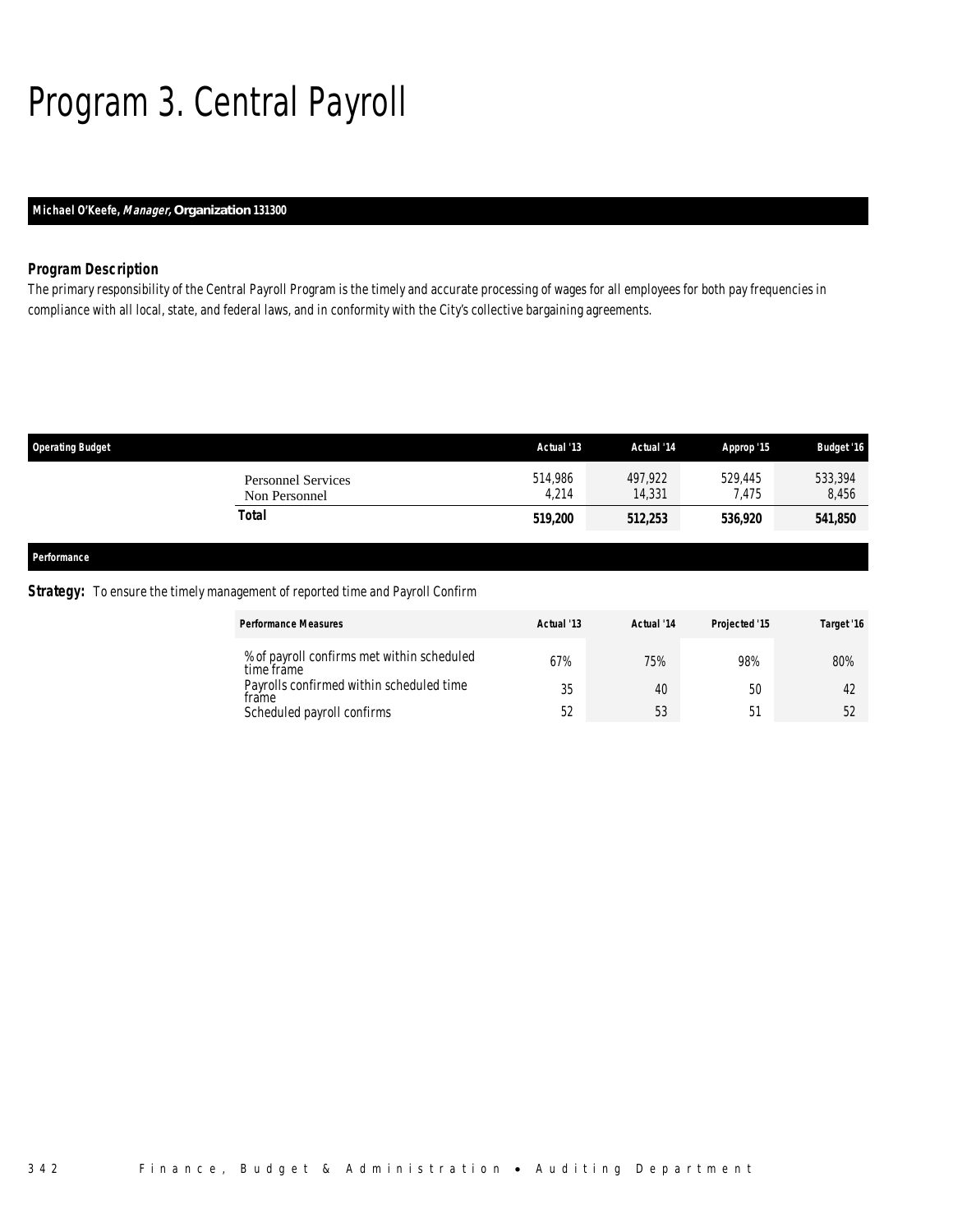# Program 4. Grants Monitoring

## *Kelli Lazar, Manager, Organization 131400*

### *Program Description*

The primary responsibility of the Grants Monitoring Program is to establish and monitor Special Revenue for all City departments and to provide technical assistance in the process. The program also oversees and coordinates the City's Annual Single Audit for Federal Financial Assistance Programs and also produces the City's Cost Allocation Plan.

| <b>Operating Budget</b>                    | Actual '13       | Actual '14       | Approp '15       | <b>Budget '16</b> |
|--------------------------------------------|------------------|------------------|------------------|-------------------|
| <b>Personnel Services</b><br>Non Personnel | 183,531<br>5.682 | 174,059<br>5.697 | 145,731<br>4.977 | 147,104<br>4,579  |
| Total                                      | 189,213          | 179,756          | 150,708          | 151,683           |
|                                            |                  |                  |                  |                   |

## *Performance*

### **Strategy:** To provide timely and accurate reporting for Federal Awards.

| <b>Performance Measures</b>                               | Actual '13 | Actual '14 | Projected '15 | Target '16 |
|-----------------------------------------------------------|------------|------------|---------------|------------|
| % of journal vouchers processed within 3 days             | 70%        | 61%        | 96%           | 98%        |
| Annual Single Audit report published within<br>time frame |            |            |               |            |
| Journal vouchers processed grants                         | 736        | 1.633      | 1.545         | 1,050      |
| Journal vouchers processed grants within 3<br>days        | 518        | 1.003      | .481          | 1,029      |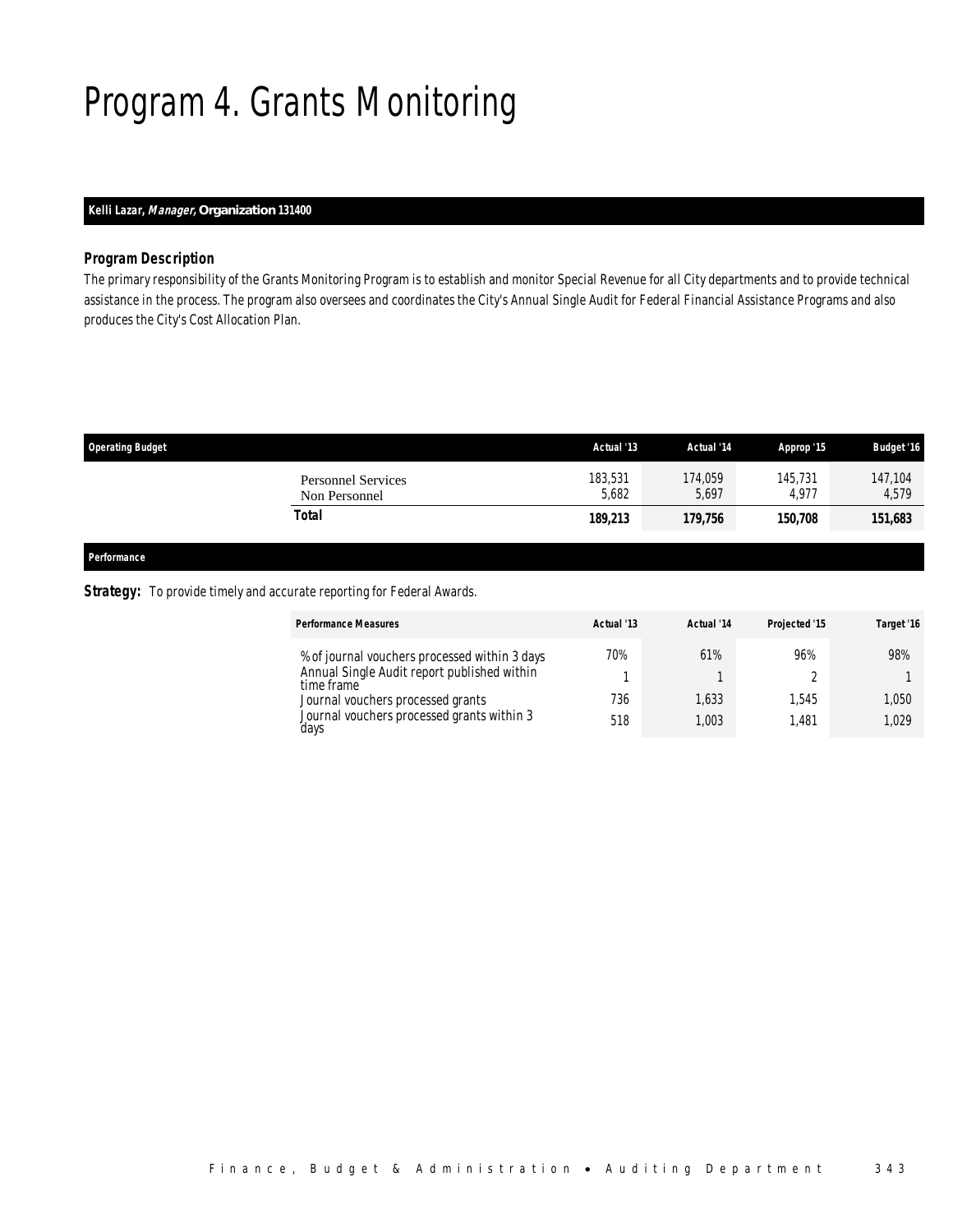# Program 5. Accounts Payable

## *Julie Ann Tippett, Manager, Organization 131500*

### *Program Description*

The Accounts Payable Program is responsible for approving procurement documents and processing payment documents completely, accurately, and ontime while maintaining expenditure controls to limit deficit spending citywide.

| <b>Operating Budget</b>                    | Actual '13         | Actual '14        | Approp '15        | <b>Budget '16</b> |
|--------------------------------------------|--------------------|-------------------|-------------------|-------------------|
| <b>Personnel Services</b><br>Non Personnel | 558,634<br>107,242 | 628,540<br>57,110 | 678.617<br>43.738 | 711,985<br>41,292 |
| <b>Total</b>                               | 665,876            | 685,650           | 722,355           | 753,277           |
|                                            |                    |                   |                   |                   |

*Performance* 

### **Strategy:** To review, process, and record financial transactions.

| <b>Performance Measures</b>                                                                                                                       | Actual '13 | Actual '14              | Projected '15           | Target '16              |
|---------------------------------------------------------------------------------------------------------------------------------------------------|------------|-------------------------|-------------------------|-------------------------|
| % of accounts payable vendor Invoices<br>approved in 10 days<br>Vendor Invoices approved<br>Vendor invoices approved within 10 days of<br>receipt |            | 89%<br>57.392<br>51.234 | 98%<br>48.089<br>47.283 | 90%<br>70,000<br>63,000 |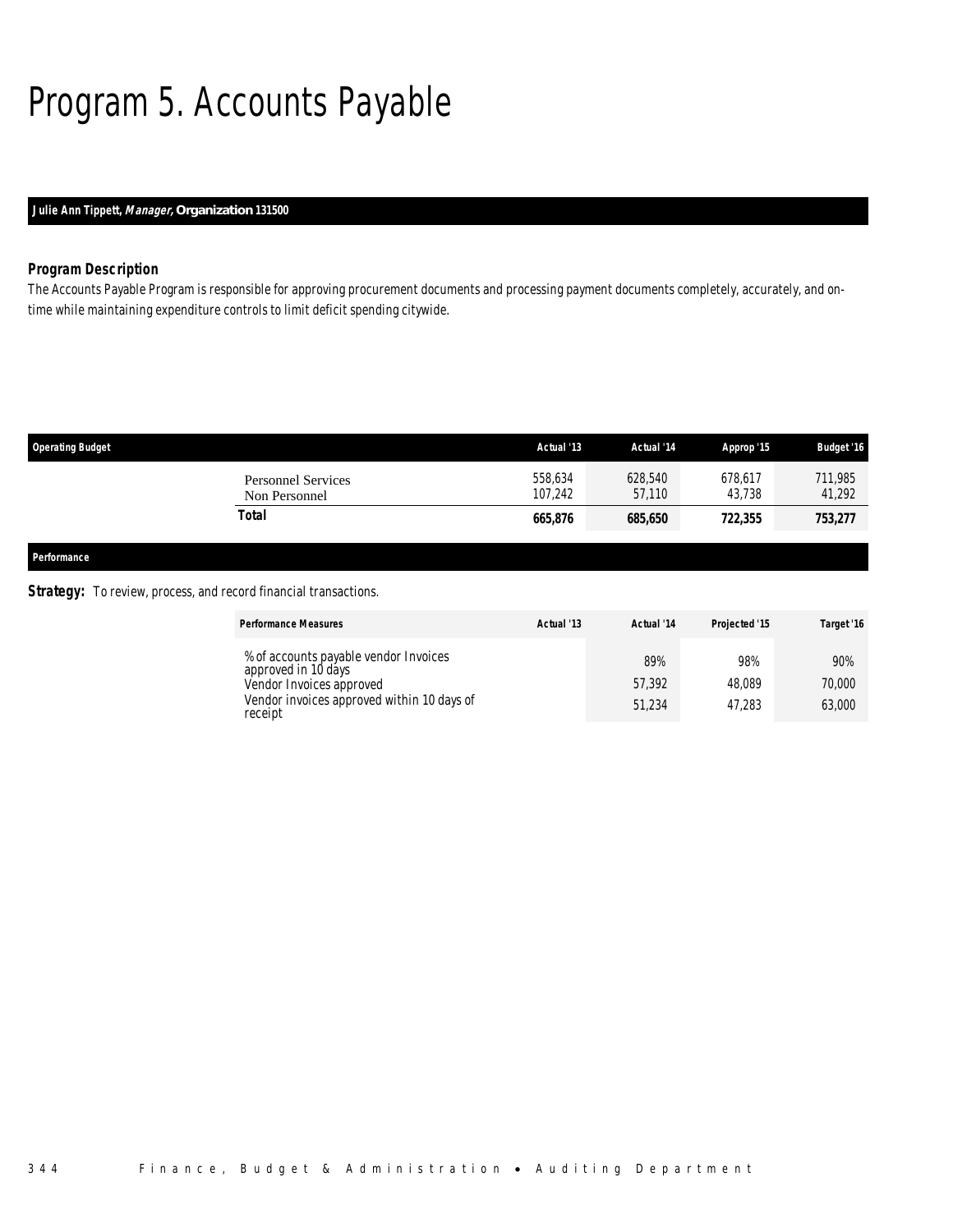## External Funds Projects

#### *ARRA – Earned Indirect*

#### *Project Mission*

ARRA – Earned Indirect was funding provided through various grants for the American Recovery and Reinvestment Act (ARRA) to cover expenses associated with the central administration and reporting of ARRA grant activity.

#### *BAIS Financials Upgrade*

#### *Project Mission*

To implement the PeoplesSoft Financials application upgrade based on adoption of leading practices for financial management, while improving customer support and maintaining appropriate controls and financial management. This upgrade was being funded with a combination of capital, Erate reimbursement and Indirect resources and went into production in FY13.

#### *Earned Indirect*

#### *Project Mission*

Earned Indirect is funding provided through various grants to cover the City's cost of supporting the operations of these grants. This funding is used to support two administrative positions in the Grant Monitoring Program of the Auditing Department.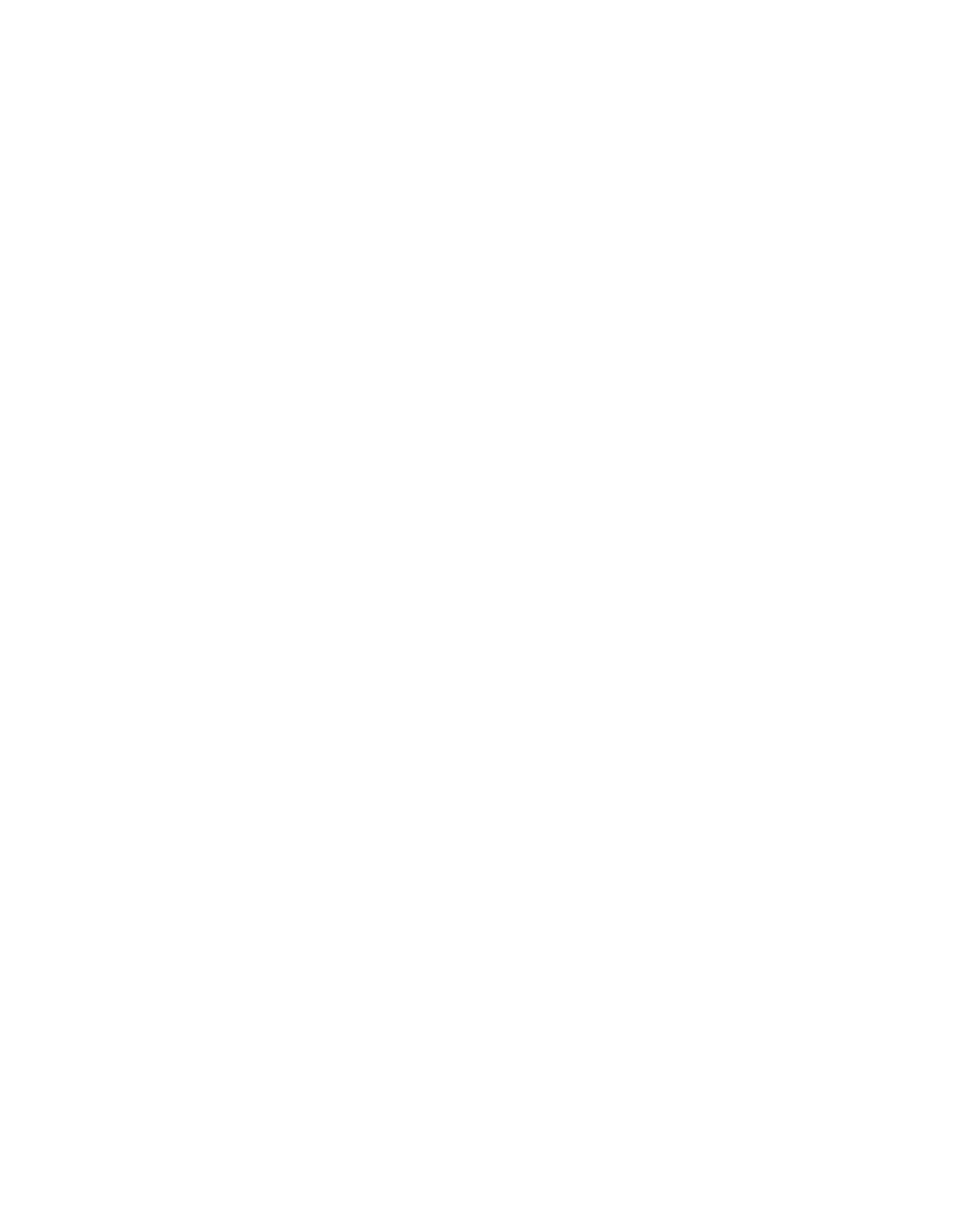# Budget Management Operating Budget

#### *Katie Hammer, Director, Appropriation 141*

### *Department Mission*

The mission of the Office of Budget Management is to allocate all financial resources available to the City through the operating and capital budgets enabling the City to deliver the best mix of services and to invest in the appropriate capital assets needed to support present and anticipated future service delivery needs at the lowest possible cost.

#### *Selected Performance Strategies*

### *Budget & Management*

- To ensure a balanced budget that achieves its stated objectives.
- To monitor service delivery and its relationship to financial resources.
- *Revenue Monitoring*
- To ensure a balanced budget that achieves its stated goals.
- *Risk Management*
- To develop and implement a city-wide risk financing strategy.

| <b>Operating Budget</b> | Program Name                               | Total Actual '13     | Total Actual '14     | Total Approp '15     | <b>Total Budget '16</b> |
|-------------------------|--------------------------------------------|----------------------|----------------------|----------------------|-------------------------|
|                         | Administration                             | 1.228.479            | 1.213.941            | 1,398,241            | 1,372,221               |
|                         | Budget & Management                        | 468.163              | 516.639              | 725.946              | 887,190                 |
|                         | Revenue Monitoring                         | 275.841              | 284,723              | 298.873              | 186.675                 |
|                         | <b>Improving Management Project</b>        | 14.716               | 0                    |                      |                         |
|                         | Capital Budgeting                          | 473.205              | 485,389              | 547.549              | 507,013                 |
|                         | <b>Risk Management</b>                     | 162,579              | 176,395              | 194,328              | 182,888                 |
|                         | Total                                      | 2,622,983            | 2,677,087            | 3,164,937            | 3,135,987               |
| <b>Operating Budget</b> |                                            | Actual '13           | Actual '14           | Approp '15           | <b>Budget '16</b>       |
|                         |                                            |                      |                      |                      |                         |
|                         | <b>Personnel Services</b><br>Non Personnel | 2.113.590<br>509.393 | 2.206.063<br>471.024 | 2.387.956<br>776.981 | 2,425,956<br>710,031    |
|                         | Total                                      | 2,622,983            | 2,677,087            | 3.164.937            | 3,135,987               |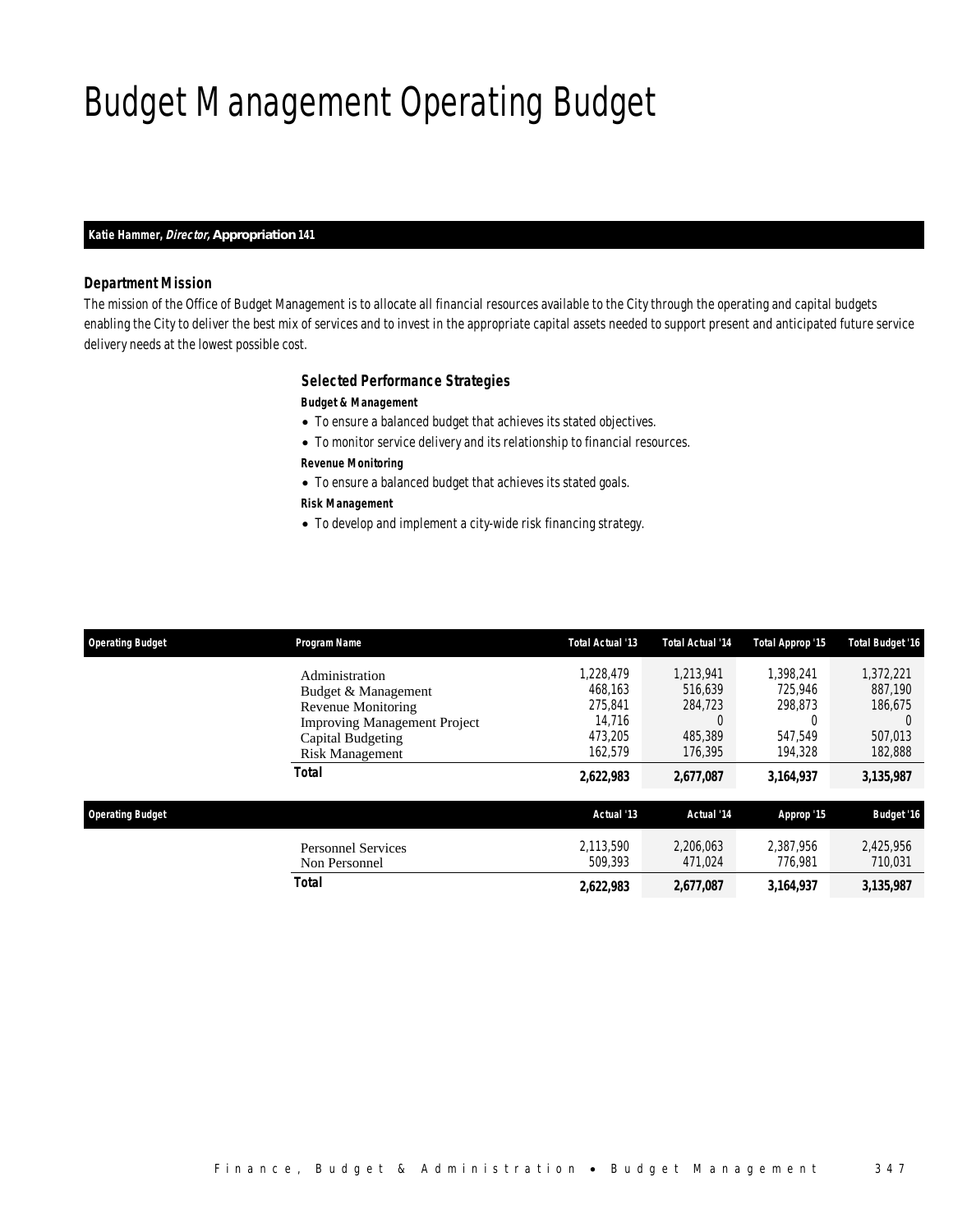## Budget Management Operating Budget



## *Authorizing Statutes*

- Annual Appropriation Process, Tregor, 1982 Mass. Acts ch. 190 § 15; 1986 Mass. Acts ch. 701, § 2.
- Reserve Fund, 1986 Mass. Acts ch. 701, §7.
- Budget Allotment Process and Reallocations, Tregor, 1982 Mass. Acts ch. 190 § 18; 1986 Mass. Acts ch. 701, § 8-9.
- Duties of Supervisor of Budgets, CBC Ord. § 5- 1.5.
- Transfer of Appropriations, Tregor, 1982 Mass. Acts ch. 190 § 23; 1986 Mass. Acts ch. 701, § 3.
- Penalty for Overspending Budget, Tregor, 1982 Mass. Acts ch. 190, § 17.

### *Description of Services*

The Office of Budget Management coordinates the analysis and presentation of the Mayor's operating budget and capital plan. The Office also assembles, analyzes and presents data with respect to revenue and debt management. In addition, the Office assists line departments to evaluate programs and to establish and use performance measures to improve the quality, effectiveness, and efficiency of City services while minimizing the cost of program delivery.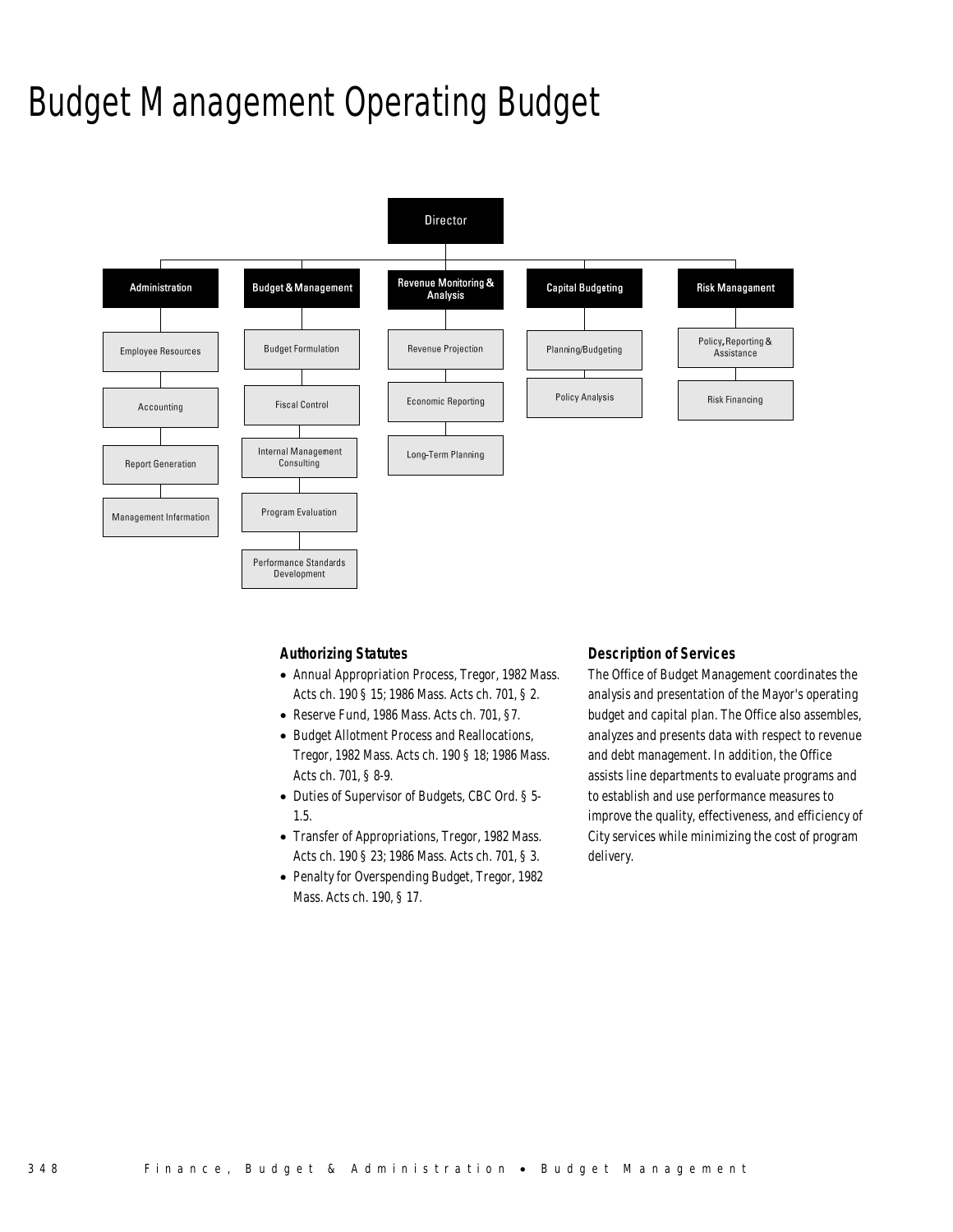# Department History

| <b>Personnel Services</b>       |                                                                                                                                                                                                                                                                                           | FY13 Expenditure                                                                                   | FY14 Expenditure                                                                                       | FY15 Appropriation                                                                                           | FY16 Adopted                                                                                                    | Inc/Dec 15 vs 16                                                                                                                                      |
|---------------------------------|-------------------------------------------------------------------------------------------------------------------------------------------------------------------------------------------------------------------------------------------------------------------------------------------|----------------------------------------------------------------------------------------------------|--------------------------------------------------------------------------------------------------------|--------------------------------------------------------------------------------------------------------------|-----------------------------------------------------------------------------------------------------------------|-------------------------------------------------------------------------------------------------------------------------------------------------------|
|                                 | 51000 Permanent Employees<br>51100 Emergency Employees<br>51200 Overtime<br>51600 Unemployment Compensation<br>51700 Workers' Compensation                                                                                                                                                | 2,092,193<br>0<br>21,397<br>$\mathbf 0$<br>$\overline{0}$                                          | 2,182,209<br>0<br>23,854<br>$\mathbf 0$<br>$\overline{0}$                                              | 2,363,956<br>$\mathbf 0$<br>24,000<br>$\mathbf 0$<br>0                                                       | 2,401,956<br>0<br>24,000<br>$\mathbf{0}$<br>$\mathbf{0}$                                                        | 38,000<br>$\mathbf{0}$<br>$\mathbf{0}$<br>$\overline{0}$<br>$\overline{0}$                                                                            |
|                                 | <b>Total Personnel Services</b>                                                                                                                                                                                                                                                           | 2,113,590                                                                                          | 2,206,063                                                                                              | 2,387,956                                                                                                    | 2,425,956                                                                                                       | 38,000                                                                                                                                                |
| <b>Contractual Services</b>     |                                                                                                                                                                                                                                                                                           | FY13 Expenditure                                                                                   | FY14 Expenditure                                                                                       | FY15 Appropriation                                                                                           | FY16 Adopted                                                                                                    | Inc/Dec 15 vs 16                                                                                                                                      |
|                                 | 52100 Communications<br>52200 Utilities<br>52400 Snow Removal<br>52500 Garbage/Waste Removal<br>52600 Repairs Buildings & Structures<br>52700 Repairs & Service of Equipment<br>52800 Transportation of Persons<br>52900 Contracted Services<br><b>Total Contractual Services</b>         | 9,912<br>0<br>$\overline{0}$<br>$\overline{0}$<br>$\Omega$<br>3,233<br>1,077<br>357,501<br>371,723 | 5,584<br>0<br>$\overline{0}$<br>$\mathbf{0}$<br>$\mathbf{0}$<br>3,118<br>1,752<br>302,453<br>312,907   | 15,900<br>$\mathbf{0}$<br>0<br>$\mathbf{0}$<br>$\mathbf{0}$<br>3,500<br>2,525<br>546,431<br>568,356          | 11,000<br>$\mathbf{0}$<br>$\mathbf 0$<br>$\mathbf{0}$<br>$\mathbf{0}$<br>3,500<br>5,675<br>486,481<br>506,656   | $-4,900$<br>$\mathbf{0}$<br>$\overline{0}$<br>$\overline{0}$<br>$\theta$<br>$\overline{0}$<br>3,150<br>$-59,950$<br>$-61,700$                         |
| <b>Supplies &amp; Materials</b> |                                                                                                                                                                                                                                                                                           | FY13 Expenditure                                                                                   | FY14 Expenditure                                                                                       | FY15 Appropriation                                                                                           | FY16 Adopted                                                                                                    | Inc/Dec 15 vs 16                                                                                                                                      |
|                                 | 53000 Auto Energy Supplies<br>53200 Food Supplies<br>53400 Custodial Supplies<br>53500 Med, Dental, & Hosp Supply<br>53600 Office Supplies and Materials<br>53700 Clothing Allowance<br>53800 Educational Supplies & Mat<br>53900 Misc Supplies & Materials<br>Total Supplies & Materials | 0<br>$\overline{0}$<br>0<br>$\overline{0}$<br>2,646<br>0<br>$\overline{0}$<br>377<br>3,023         | $\mathbf 0$<br>$\mathbf 0$<br>0<br>$\mathbf 0$<br>2,859<br>$\mathbf 0$<br>$\mathbf{0}$<br>112<br>2,971 | $\mathbf 0$<br>$\mathbf{0}$<br>0<br>$\mathbf{0}$<br>4,100<br>$\mathbf 0$<br>$\overline{0}$<br>1,500<br>5,600 | $\boldsymbol{0}$<br>$\mathbf{0}$<br>$\mathbf{0}$<br>$\mathbf 0$<br>4,100<br>0<br>$\mathbf{0}$<br>1,500<br>5,600 | $\mathbf{0}$<br>$\mathbf{0}$<br>$\overline{0}$<br>$\overline{0}$<br>$\mathbf 0$<br>$\overline{0}$<br>$\overline{0}$<br>$\overline{0}$<br>$\mathbf{0}$ |
| <b>Current Chgs &amp; Oblig</b> |                                                                                                                                                                                                                                                                                           | FY13 Expenditure                                                                                   | FY14 Expenditure                                                                                       | FY15 Appropriation                                                                                           | FY16 Adopted                                                                                                    | Inc/Dec 15 vs 16                                                                                                                                      |
|                                 | 54300 Workers' Comp Medical<br>54400 Legal Liabilities<br>54500 Aid To Veterans<br>54600 Current Charges H&I<br>54700 Indemnification<br>54900 Other Current Charges<br>Total Current Chgs & Oblig                                                                                        | $\boldsymbol{0}$<br>$\boldsymbol{0}$<br>0<br>$\overline{0}$<br>$\Omega$<br>133,797<br>133,797      | 0<br>$\mathbf 0$<br>$\Omega$<br>$\mathbf{0}$<br>$\Omega$<br>155,146<br>155,146                         | $\boldsymbol{0}$<br>$\overline{0}$<br>0<br>0<br>0<br>203,025<br>203,025                                      | 0<br>$\mathbf{0}$<br>$\mathbf{0}$<br>$\mathbf{0}$<br>$\theta$<br>197,775<br>197,775                             | $\mathbf 0$<br>$\mathbf 0$<br>$\overline{0}$<br>$\overline{0}$<br>$\overline{0}$<br>$-5,250$<br>$-5,250$                                              |
| Equipment                       |                                                                                                                                                                                                                                                                                           | FY13 Expenditure                                                                                   | FY14 Expenditure                                                                                       | FY15 Appropriation                                                                                           | FY16 Adopted                                                                                                    | Inc/Dec 15 vs 16                                                                                                                                      |
|                                 | 55000 Automotive Equipment<br>55400 Lease/Purchase<br>55600 Office Furniture & Equipment<br>55900 Misc Equipment<br><b>Total Equipment</b>                                                                                                                                                | $\boldsymbol{0}$<br>$\Omega$<br>$\boldsymbol{0}$<br>850<br>850                                     | 0<br>$\Omega$<br>$\boldsymbol{0}$<br>0<br>0                                                            | $\boldsymbol{0}$<br>$\Omega$<br>$\boldsymbol{0}$<br>$\mathbf 0$<br>0                                         | $\boldsymbol{0}$<br>$\theta$<br>$\boldsymbol{0}$<br>$\boldsymbol{0}$<br>0                                       | $\mathbf 0$<br>$\Omega$<br>$\mathbf{0}$<br>$\mathbf 0$<br>0                                                                                           |
| Other                           |                                                                                                                                                                                                                                                                                           | FY13 Expenditure                                                                                   | FY14 Expenditure                                                                                       | FY15 Appropriation                                                                                           | FY16 Adopted                                                                                                    | Inc/Dec 15 vs 16                                                                                                                                      |
|                                 | 56200 Special Appropriation<br>57200 Structures & Improvements<br>58000 Land & Non-Structure<br><b>Total Other</b>                                                                                                                                                                        | $\boldsymbol{0}$<br>0<br>0<br>0                                                                    | 0<br>0<br>0<br>0                                                                                       | $\mathbf 0$<br>$\mathbf 0$<br>0<br>0                                                                         | 0<br>0<br>$\mathbf{0}$<br>0                                                                                     | 0<br>$\mathbf 0$<br>0<br>0                                                                                                                            |
|                                 | <b>Grand Total</b>                                                                                                                                                                                                                                                                        | 2,622,983                                                                                          | 2,677,087                                                                                              | 3,164,937                                                                                                    | 3,135,987                                                                                                       | $-28,950$                                                                                                                                             |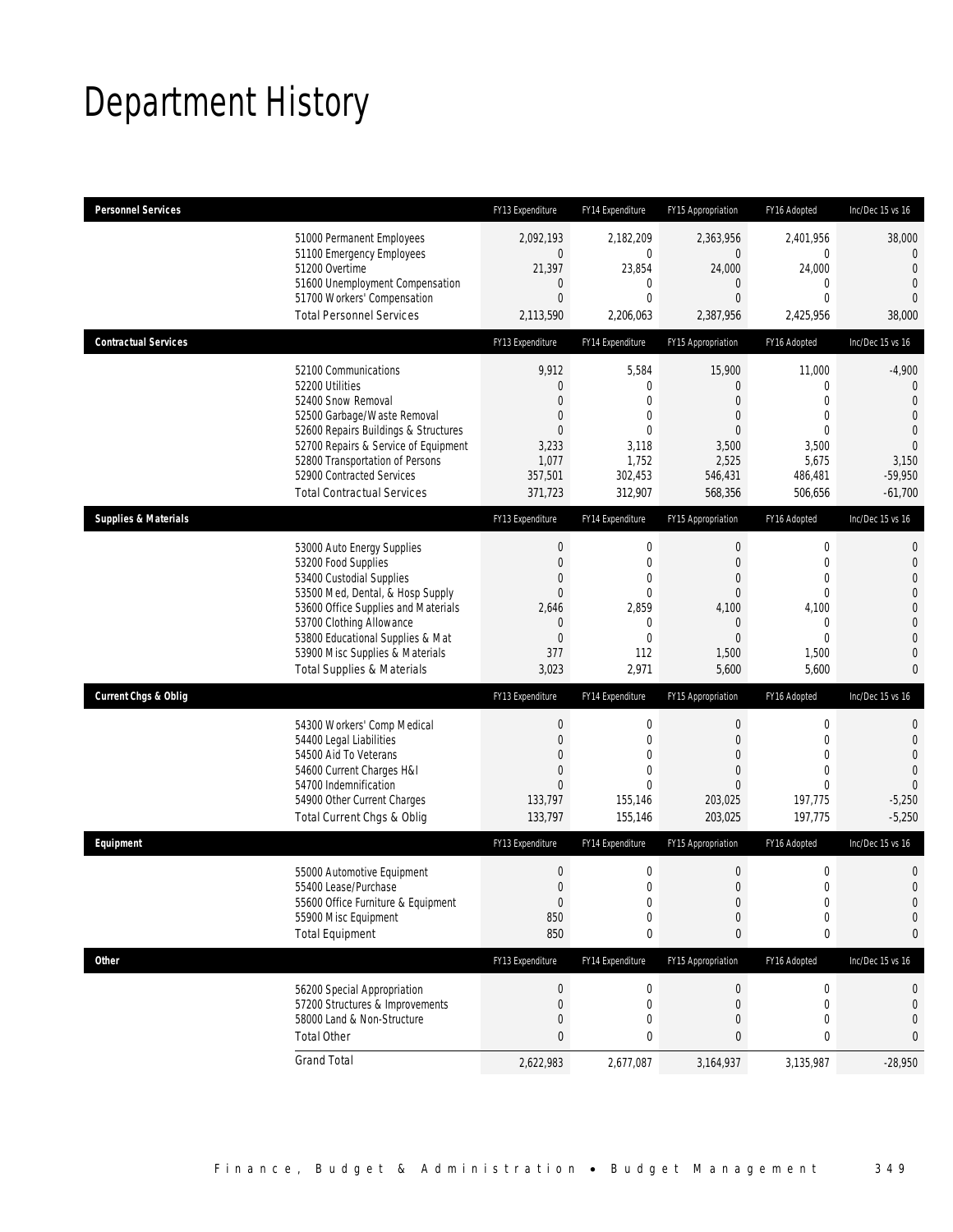# Department Personnel

| Title                        | Union<br>Code   | Grade | Position | FY16 Salary | Title                         | Union<br>Code   | Grade           | Position | FY16 Salary  |
|------------------------------|-----------------|-------|----------|-------------|-------------------------------|-----------------|-----------------|----------|--------------|
|                              |                 |       |          |             |                               |                 |                 |          |              |
| Admin Assistant              | SU <sub>4</sub> | 16    | 1.00     | 68,395      | Prin Admin Assistant          | SE <sub>1</sub> | 08              | 2.00     | 167,281      |
| <b>Admin Secretary</b>       | SU <sub>4</sub> | 14    | 1.00     | 54,273      | Prin Budget Analyst (Ads-Bdd) | SE <sub>1</sub> | 09              | 1.00     | 103,474      |
| <b>Budget Policy Analyst</b> | <b>MYO</b>      | 07    | 1.00     | 70,656      | Spec Asst I                   | MY <sub>0</sub> | 10 <sup>°</sup> | 1.00     | 89,403       |
| Dep Director                 | MY <sub>0</sub> | 14    | 1.00     | 109,745     | Sr Adm Analyst                | SE <sub>1</sub> | 06              | 1.00     | 80,219       |
| Exec Asst                    | EXM             | 10    | 4.00     | 442,547     | Sr Data Proc Sys An(Budget)   | SE <sub>1</sub> | 09              | 1.00     | 103,474      |
| Exec Asst                    | <b>EXM</b>      | 12    | 1.00     | 123,292     | Sr Finance Manager            | <b>MYO</b>      | 10 <sup>1</sup> | 1.00     | 89,403       |
| Management Analyst (Obpe)    | SE <sub>1</sub> | 06    | 7.00     | 504,035     | Sr Management Analyst         | SE <sub>1</sub> | 08              | 3.00     | 240,252      |
|                              |                 |       |          |             | Supvervisor of Budgets        | CDH             | NG.             | 1.00     | 127,850      |
|                              |                 |       |          |             | Total                         |                 |                 | 27       | 2,374,299    |
|                              |                 |       |          |             | <b>Adjustments</b>            |                 |                 |          |              |
|                              |                 |       |          |             | Differential Payments         |                 |                 |          | $\mathbf{0}$ |
|                              |                 |       |          |             | Other                         |                 |                 |          | 31,700       |
|                              |                 |       |          |             | Chargebacks                   |                 |                 |          | 55,966       |
|                              |                 |       |          |             | <b>Salary Savings</b>         |                 |                 |          | $-60,009$    |
|                              |                 |       |          |             | <b>FY16 Total Request</b>     |                 |                 |          | 2,401,956    |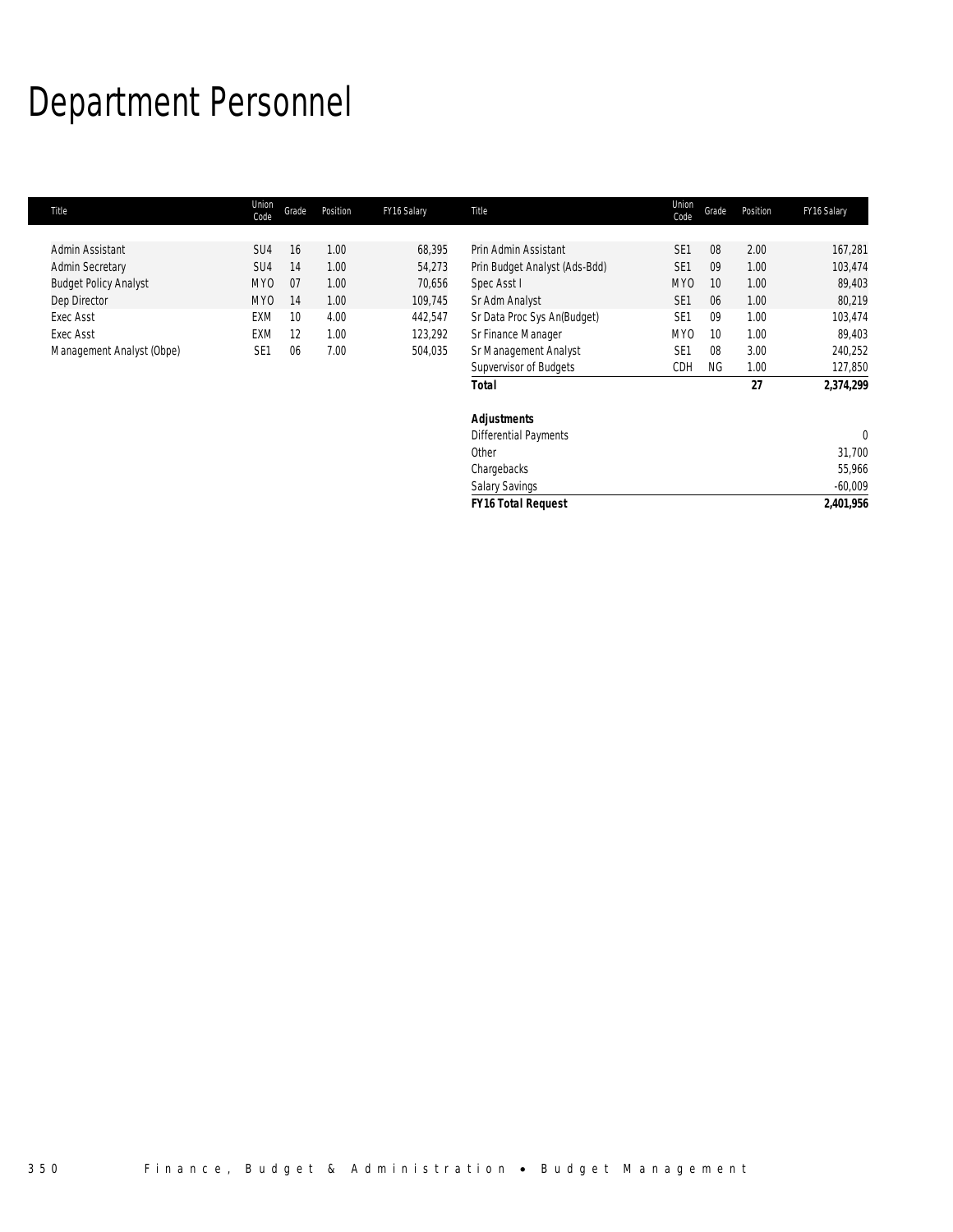# Program 1. Administration

## *James M. Williamson, Manager, Organization 141100*

## *Program Description*

The Administration Program provides both overall direction and management to the Department, and support services such as internal budget preparation, personnel administration, IT support and training, and internal report production.

| <b>Operating Budget</b>                    | Actual '13         | Actual '14         | Approp '15         | <b>Budget '16</b>  |
|--------------------------------------------|--------------------|--------------------|--------------------|--------------------|
| <b>Personnel Services</b><br>Non Personnel | 782,142<br>446.337 | 810,221<br>403.720 | 742,955<br>655.286 | 773,685<br>598,536 |
| Total                                      | 1,228,479          | 1,213,941          | 1.398.241          | 1,372,221          |
|                                            |                    |                    |                    |                    |

## *Performance*

*Strategy:* To maintain the operational efficiency of the department to support achievement of department objectives.

|                                                                                                                                   | <b>Performance Measures</b>         | Actual '13 | Actual '14 | Projected '15 | Target '16 |
|-----------------------------------------------------------------------------------------------------------------------------------|-------------------------------------|------------|------------|---------------|------------|
|                                                                                                                                   | % of available regular hours worked | 99%        | 99%        | 98%           | 99%        |
| <b>Strategy:</b> To plan, develop, and deliver training programs in response to needs to strengthen and upgrade workplace skills. |                                     |            |            |               |            |
|                                                                                                                                   | <b>Performance Measures</b>         | Actual '13 | Actual '14 | Projected '15 | Target '16 |

Hours of continuing Professional Education Training 310 214 149 175

|  | Finance, Budget & Administration • Budget Management |  | 351 |
|--|------------------------------------------------------|--|-----|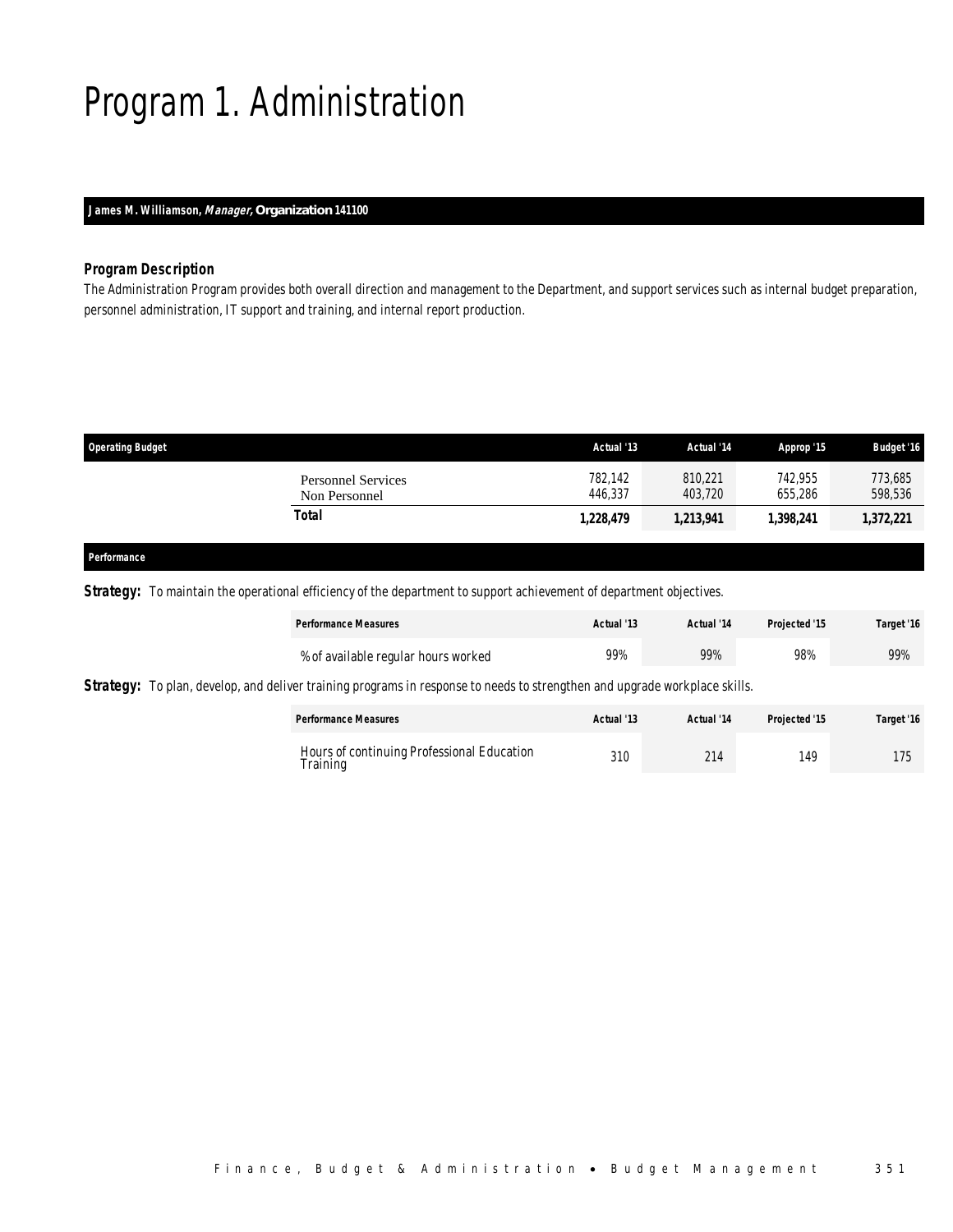# Program 2. Budget & Management

## *James M. Williamson, Manager, Organization 141200*

## *Program Description*

The Budget & Management Program is responsible for the development and implementation of the City's operating budget. Program staff analyze program and fiscal management issues throughout City government.

| <b>Operating Budget</b> |                                            | Actual '13       | Actual '14    | Approp '15       | <b>Budget '16</b> |
|-------------------------|--------------------------------------------|------------------|---------------|------------------|-------------------|
|                         | <b>Personnel Services</b><br>Non Personnel | 464,815<br>3,348 | 516,599<br>40 | 717.546<br>8,400 | 884,290<br>2,900  |
|                         | <b>Total</b>                               | 468,163          | 516,639       | 725,946          | 887,190           |
| Performance             |                                            |                  |               |                  |                   |

### **Strategy:** To ensure a balanced budget that achieves its stated objectives.

|  | <b>Performance Measures</b>                                                               | Actual '13 | Actual '14 | Projected '15 | Target '16 |
|--|-------------------------------------------------------------------------------------------|------------|------------|---------------|------------|
|  | Balanced budget submitted to City Council                                                 |            |            |               |            |
|  | <b>Strategy:</b> To monitor service delivery and its relationship to financial resources. |            |            |               |            |
|  | <b>Performance Measures</b>                                                               | Actual '13 | Actual '14 | Projected '15 | Target '16 |
|  | Monthly expenditure variance reports<br>available to city departments                     | 10         | 10         | 10            | 10         |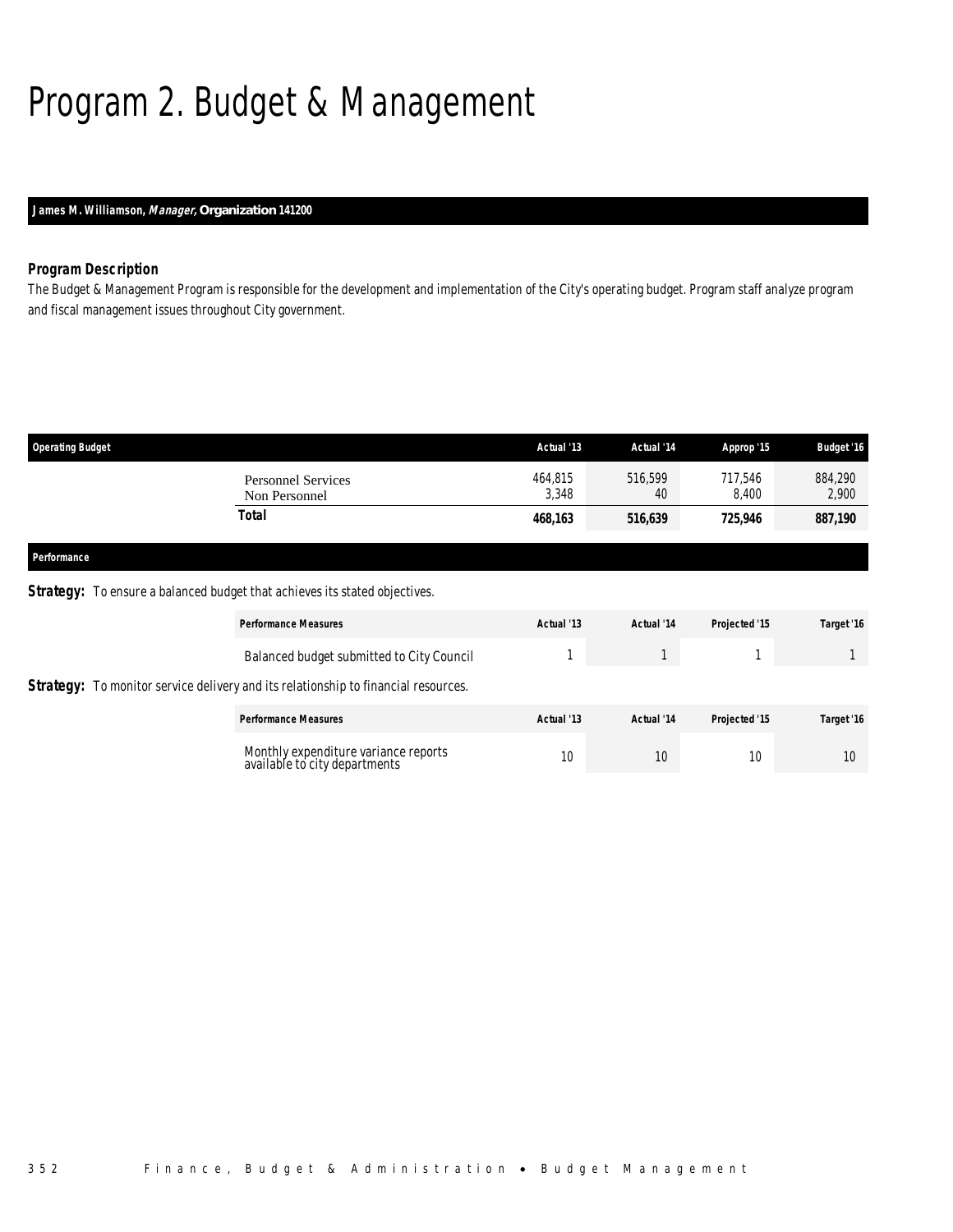## Program 3. Revenue Monitoring

## *Michael Perez, Manager, Organization 141300*

### *Program Description*

The Revenue Monitoring and Fiscal Analysis Program works to improve Boston's ability to deliver services by maximizing its revenue. The program also provides economic and fiscal analyses as an aid in fiscal decision-making by the Mayor, the Chief Financial Officer, and the Budget Director.

| <b>Operating Budget</b> |                                            | Actual '13     | Actual '14 | Approp '15       | <b>Budget '16</b> |
|-------------------------|--------------------------------------------|----------------|------------|------------------|-------------------|
|                         | <b>Personnel Services</b><br>Non Personnel | 274,850<br>991 | 284,714    | 297,223<br>1,650 | 185,175<br>1,500  |
|                         | <b>Total</b>                               | 275,841        | 284,723    | 298,873          | 186,675           |
| Performance             |                                            |                |            |                  |                   |

### **Strategy:** To ensure a balanced budget that achieves its stated goals.

| <b>Performance Measures</b>                              | Actual '13 | Actual '14 | Projected '15 | Target '16 |
|----------------------------------------------------------|------------|------------|---------------|------------|
| % by which actual revenues exceed actual<br>expenditures | 0.30%      | 0.40%      | $0.40\%$      | 0.40%      |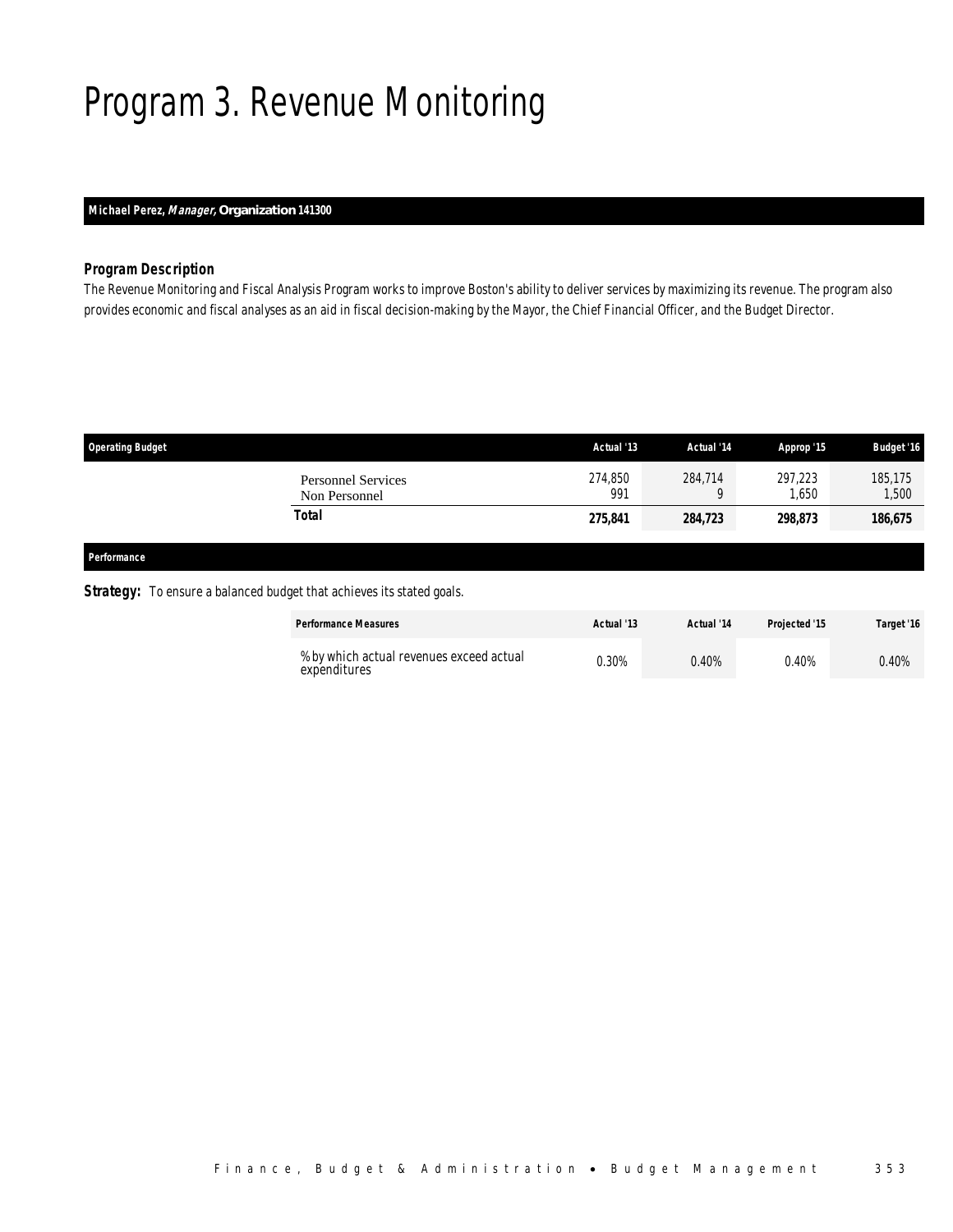# Program 4. Capital Budgeting

## *John Hanlon, Manager, Organization 141500*

### *Program Description*

The Capital Budgeting Program manages the capital plan of the City. It prepares a multi-year capital plan, oversees capital construction projects, equipment acquisitions, and contracts, and manages all capital fund appropriations and related revenue including bonds and grants.

| <b>Operating Budget</b>                    | Actual '13       | Actual '14     | Approp '15        | <b>Budget '16</b> |
|--------------------------------------------|------------------|----------------|-------------------|-------------------|
| <b>Personnel Services</b><br>Non Personnel | 470,932<br>2,273 | 485,073<br>316 | 519.159<br>28,390 | 468,473<br>38,540 |
| <b>Total</b>                               | 473,205          | 485,389        | 547,549           | 507,013           |
|                                            |                  |                |                   |                   |
| Performance                                |                  |                |                   |                   |

### **Strategy:** To maintain debt service costs at 7% or less of operating budget expenditures.

| <b>Performance Measures</b>                            | Actual '13 | Actual '14 | Projected '15 | Target '16 |
|--------------------------------------------------------|------------|------------|---------------|------------|
| Debt service costs as a % of operating<br>expenditures | 5.6%       | 5.6%       | 5.7%          | 5.7%       |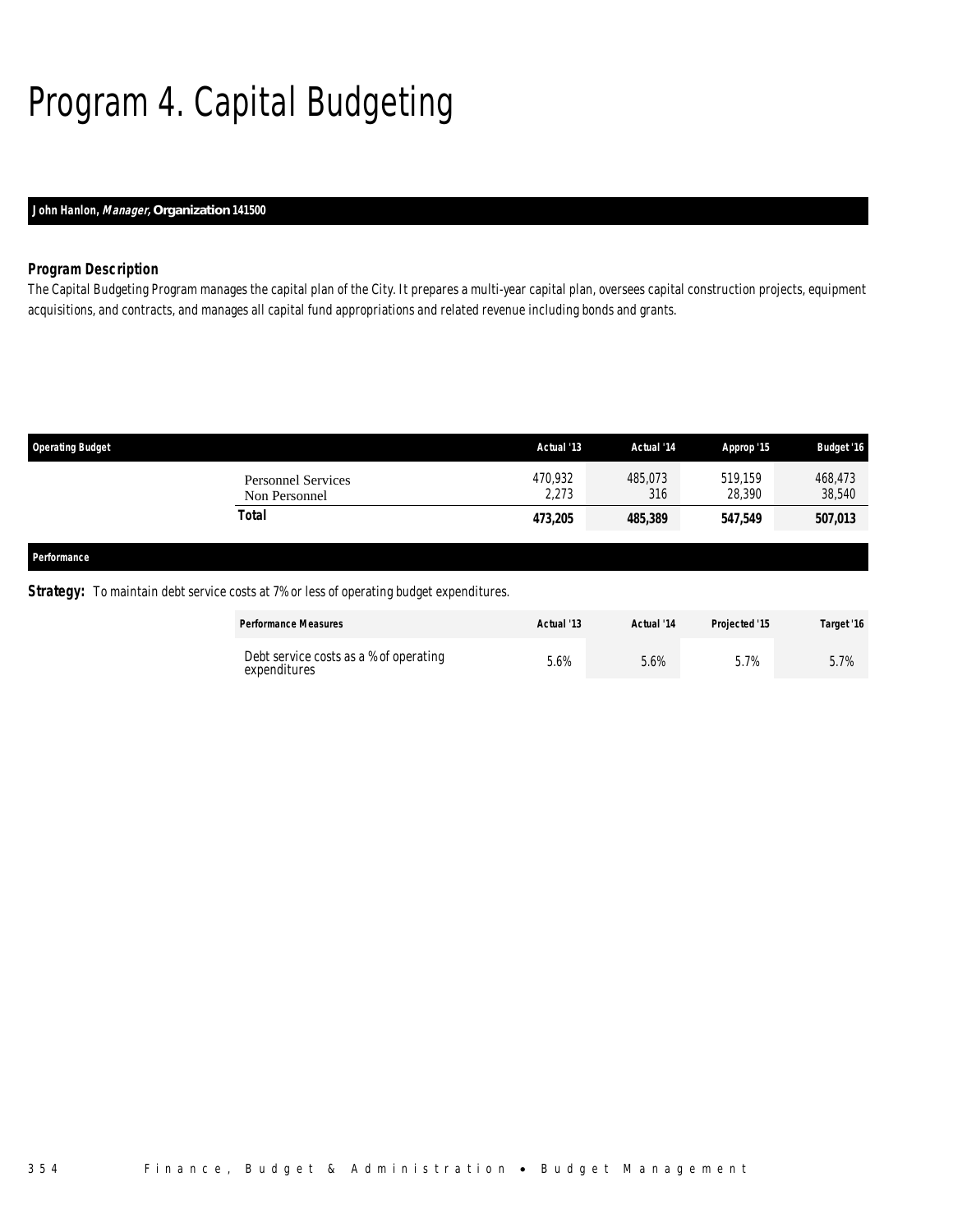# Program 5. Risk Management

## *Lynda Fraley, Manager, Organization 141600*

#### *Program Description*

The Risk Management Program develops and implements the City's integrated risk financing program, which includes self-insurance and commercial policies. The program also assists other City departments in their efforts to minimize costs related to property losses and legal injury and medical claims.

| <b>Operating Budget</b>             | Actual '13        | Actual '14        | Approp '15       | <b>Budget '16</b> |
|-------------------------------------|-------------------|-------------------|------------------|-------------------|
| Personnel Services<br>Non Personnel | 107.126<br>55.453 | 109.456<br>66.939 | 11.073<br>83.255 | 114,333<br>68,555 |
| Total                               | 162,579           | 176,395           | 194.328          | 182,888           |
|                                     |                   |                   |                  |                   |

### *Performance*

### **Strategy:** To develop and implement a city-wide risk financing strategy.

| <b>Performance Measures</b>                                                                     | Actual '13 | Actual '14 | Projected '15 | Target '16 |
|-------------------------------------------------------------------------------------------------|------------|------------|---------------|------------|
| % of Risk financing strategy implemented                                                        | 87%        | 88%        | 88%           | 88%        |
| <b>Strategy:</b> To promote improved city-wide risk management efforts and lower related costs. |            |            |               |            |
| <b>Performance Measures</b>                                                                     | Actual '13 | Actual '14 | Projected '15 | Target '16 |
| City-wide risk management reviews or<br>improvements                                            |            |            |               |            |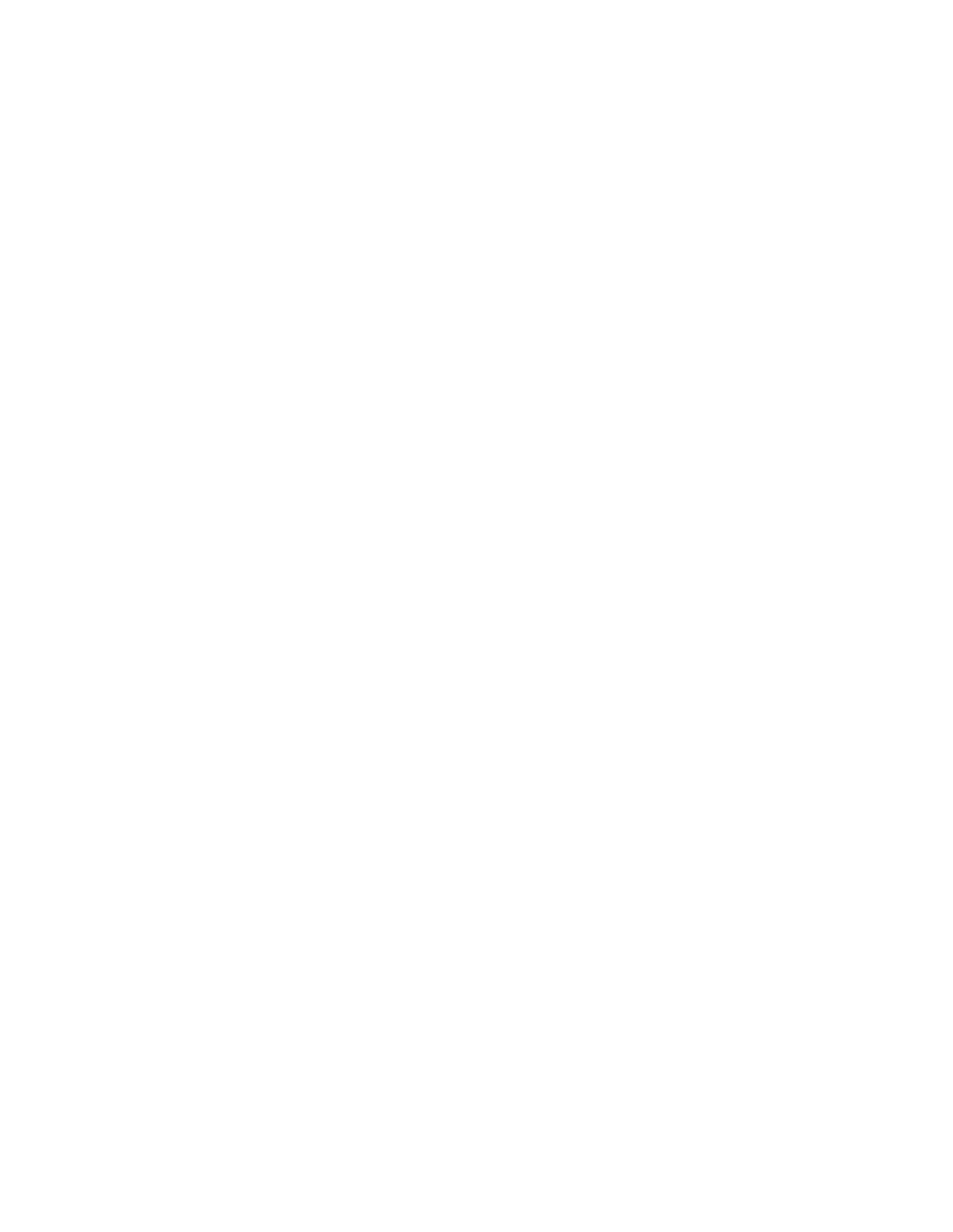# Execution of Courts Operating Budget

*Appropriation 333* 

### *Department Mission*

The Execution of Courts appropriation provides for funding for settlements, awards, and court orders. These result from claims against the City of Boston and its agencies and employees for damages to persons or property. The appropriation also funds interest on tax abatements.

| <b>Operating Budget</b> | Program Name                               | Total Actual '13 | <b>Total Actual '14</b> | Total Approp '15 | <b>Total Budget '16</b> |
|-------------------------|--------------------------------------------|------------------|-------------------------|------------------|-------------------------|
|                         | <b>Execution of Courts</b>                 | 11,976,054       | 13,470,377              | 3,500,000        | 3,500,000               |
|                         | <b>Total</b>                               | 11,976,054       | 13,470,377              | 3,500,000        | 3,500,000               |
| <b>Operating Budget</b> |                                            | Actual '13       | Actual '14              | Approp '15       | <b>Budget '16</b>       |
|                         | <b>Personnel Services</b><br>Non Personnel | U<br>8.767.448   | C<br>6.970.837          | 3.500.000        | 3,500,000               |
|                         | <b>Total</b>                               | 8,767,448        | 6,970,837               | 3,500,000        | 3,500,000               |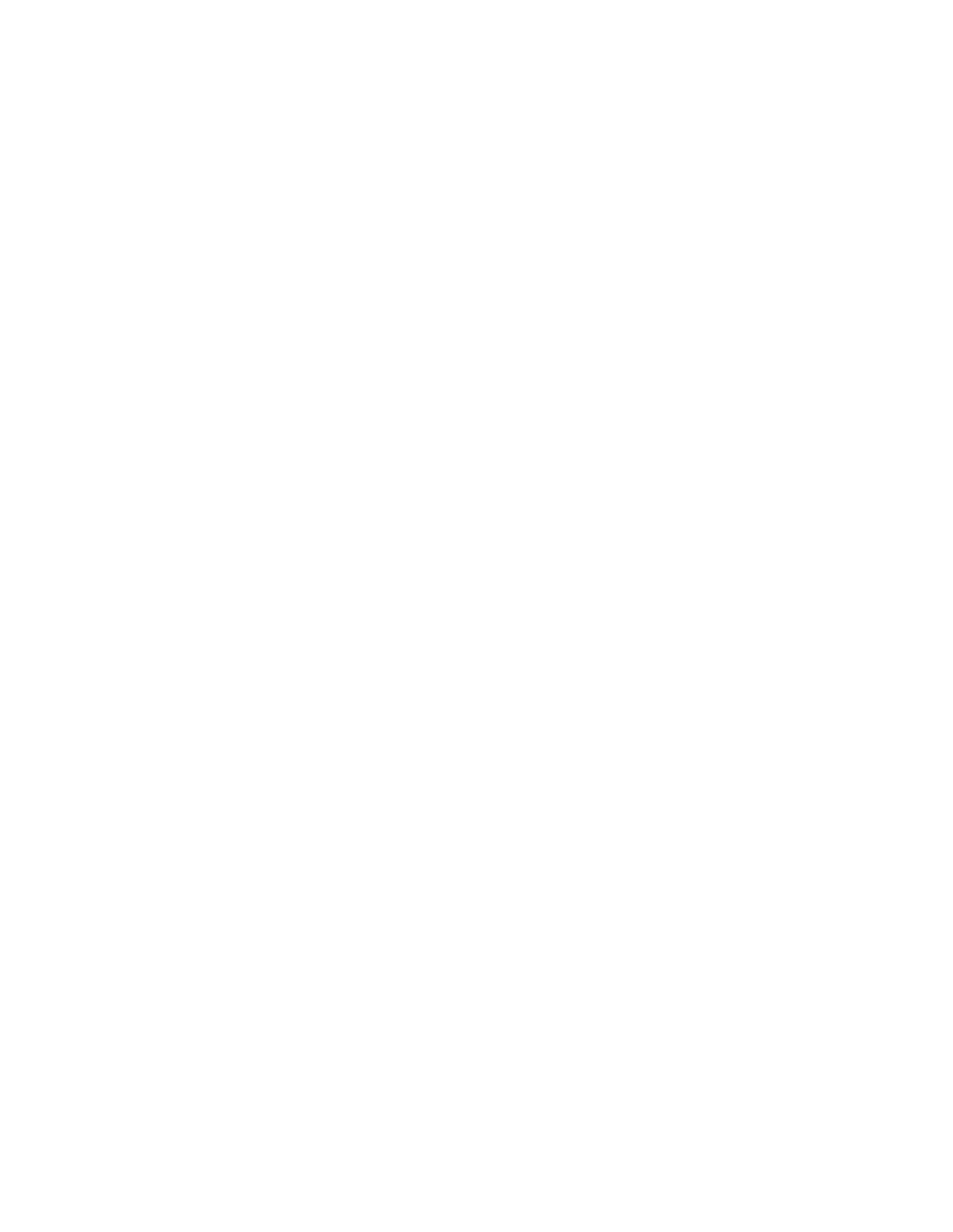# Health Insurance Operating Budget

*Appropriation 148* 

### *Department Mission*

The Health Insurance appropriation provides funding for a variety of health insurance, dental care, vision care, and life insurance plans to approximately 29,000 active employee and retiree subscribers within the guidelines of MGL Chapter 32B.

| <b>Operating Budget</b> | Program Name     | Total Actual '13 | Total Actual '14 |             | Total Budget '16 |  |
|-------------------------|------------------|------------------|------------------|-------------|------------------|--|
|                         | Health Insurance | 182.842.982      | 190.870.372      | 189.882.172 | 195,756,613      |  |
|                         | Total            | 182,842,982      | 190,870,372      | 189,882,172 | 195,756,613      |  |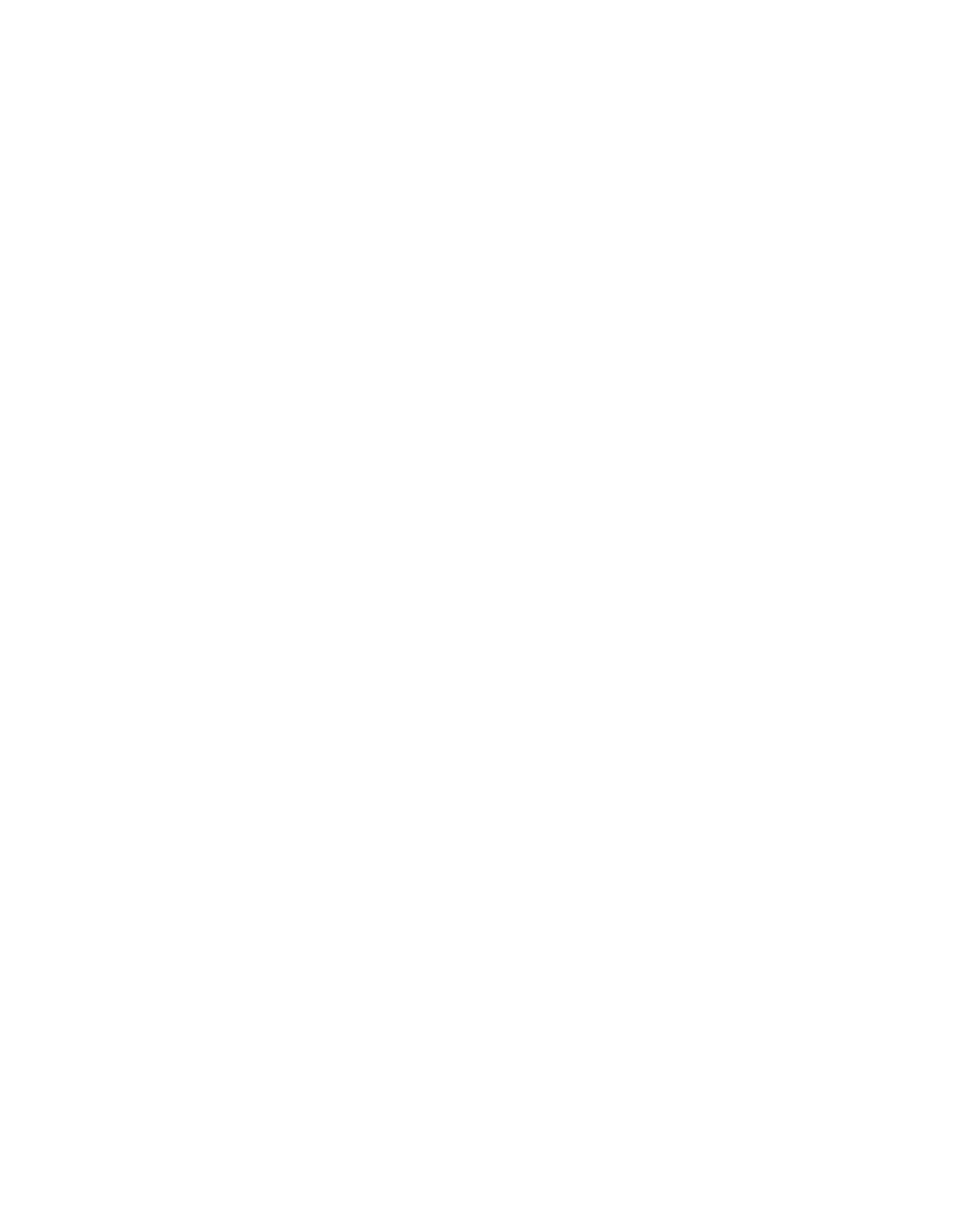## Human Resources Operating Budget

#### *Vivian Leonard, Director, Appropriation 142*

#### *Department Mission*

The mission of the Office of Human Resources is to help departments attract, motivate, retain, manage, and develop qualified and productive employees. The Office also provides unemployment benefits where necessary, as well as health and life insurance and workers' compensation benefits.

#### *Selected Performance Strategies*

#### *Personnel*

- To improve attendance by monitoring and reducing absenteeism (non-public safety/BPS).
- To track all new hires by race, gender and salary on a monthly basis.
- To track city-wide promotions by race, gender, and salary on a monthly basis.
- *Affirmative Action*
- To recruit and sustain a workforce that reflects Boston's diverse population.

#### *Health Benefits & Insurance*

• To provide eligible employees and retirees with life and health insurance benefits that meet as many of their individual needs as possible at a reasonable cost to the City.

#### *Employee Assistance*

- To provide immediate and proper response to those seeking assistance through EAP.
- *Workers Comp*
- To process injury claims promptly.
- To reduce medical and indemnity costs associated with workers' compensation claims.
- To return injured employees to work as soon as possible.

| <b>Operating Budget</b> | Program Name                               | Total Actual '13     | <b>Total Actual '14</b> | Total Approp '15     | <b>Total Budget '16</b> |
|-------------------------|--------------------------------------------|----------------------|-------------------------|----------------------|-------------------------|
|                         | Personnel                                  | 1.648.467            | 1.598.631               | 1.871.993            | 1,918,528               |
|                         | <b>Affirmative Action</b>                  | 105,443              | 112,801                 | 113.965              | 71.748                  |
|                         | Health Benefits & Insurance                | 711.797              | 609.169                 | 692.765              | 699.626                 |
|                         | <b>Employee Assistance</b>                 | 174.608              | 147,344                 | 101.022              | 86.226                  |
|                         | Workers Comp                               | 862,609              | 884,756                 | 1,005,086            | 1,030,602               |
|                         | Total                                      | 3,502,924            | 3,352,701               | 3,784,831            | 3,806,730               |
|                         |                                            |                      |                         |                      |                         |
| <b>Operating Budget</b> |                                            | Actual '13           | Actual '14              | Approp '15           | <b>Budget '16</b>       |
|                         | <b>Personnel Services</b><br>Non Personnel | 3.066.208<br>436.716 | 2.946.568<br>406.133    | 3.368.056<br>416.775 | 3,423,952<br>382,778    |
|                         | Total                                      | 3,502,924            | 3,352,701               | 3,784,831            | 3,806,730               |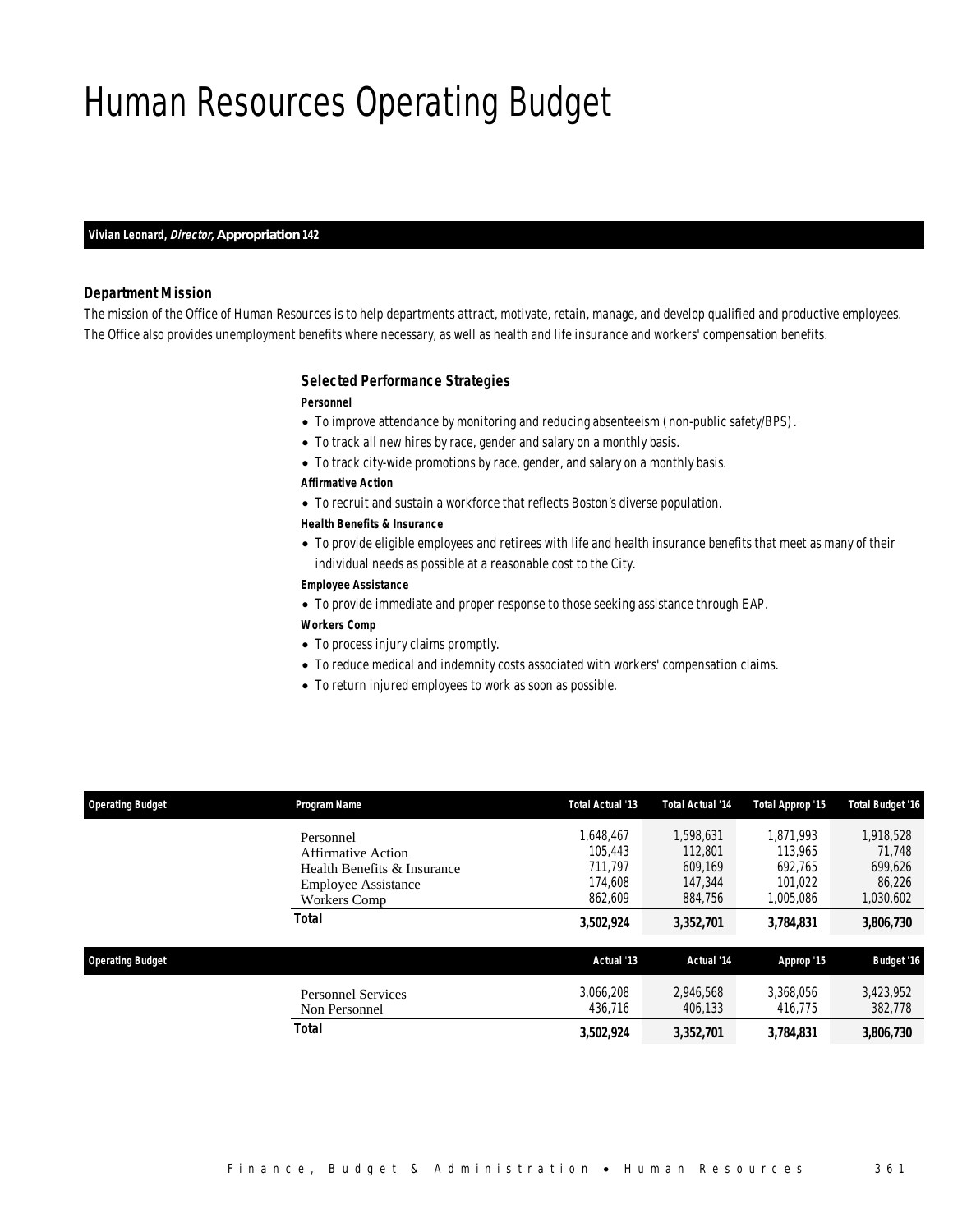## Human Resources Operating Budget



## *Authorizing Statutes*

- Civil Service, M.G.L.A. c. 31.
- Collective Bargaining, M.G.L.A. C. 150E.
- Compensation of Employees; CBC Ord. § 5-5.18; M.G.L.A. c. 41, § 41.
- Employees Subject to Civil Service Laws, CBC St. 5 § 110.
- Duties of Supervisor of Personnel, CBC Ord. § 5- 1.6.
- Generally, M.G.L.A. c. 152.
- County Employees Salary Classification, M.G.L.A. c. 35, § 56.
- Third Parties; Subrogation, M.G.L.A. c. 152, § 15.
- Group Insurance Plan to Municipalities, M.G.L.A. c. 32B, §§ 1-19.
- Operation As Self-Insurer, M.G.L.A. c. 152, § 25.
- Second Injury Reimbursement, M.G.L.A. c. 152, § 37.
- Special Fund; Trust Fund; Assessment Base and Rates; Payments; Reports; Audits, M.G.L.A. c. 152, § 65.

#### *Description of Services*

Human Resources supplies departments with systems with which to manage hiring, compensation, and promotion. It pursues good labor relations, monitors unemployment benefits, and conducts affirmative action and recruitment programs as well as a full range of training programs. Additionally, the Department operates elements of the City's risk management program including employee assistance and managing attendance. As a direct service to both active and retired employees, the Department provides comprehensive and economical health insurance and life insurance, as well as access to all records.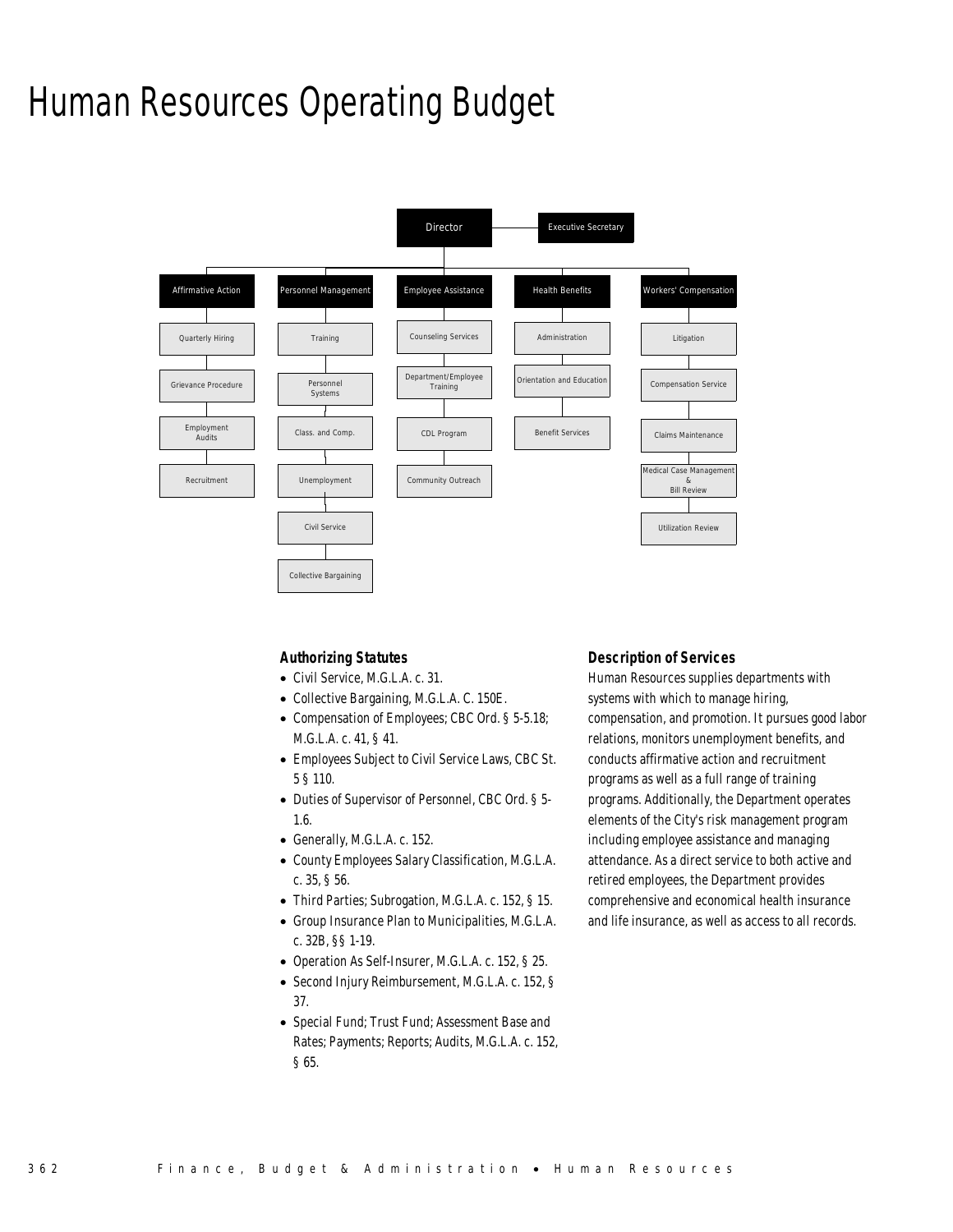## Department History

| <b>Personnel Services</b>       |                                                                                                                                                                                                                                                                                                      | FY13 Expenditure                                                                                    | FY14 Expenditure                                                                                        | FY15 Appropriation                                                                               | FY16 Adopted                                                                                                   | Inc/Dec 15 vs 16                                                                                                                |
|---------------------------------|------------------------------------------------------------------------------------------------------------------------------------------------------------------------------------------------------------------------------------------------------------------------------------------------------|-----------------------------------------------------------------------------------------------------|---------------------------------------------------------------------------------------------------------|--------------------------------------------------------------------------------------------------|----------------------------------------------------------------------------------------------------------------|---------------------------------------------------------------------------------------------------------------------------------|
|                                 | 51000 Permanent Employees<br>51100 Emergency Employees<br>51200 Overtime<br>51600 Unemployment Compensation<br>51700 Workers' Compensation<br><b>Total Personnel Services</b>                                                                                                                        | 3,043,500<br>22,708<br>0<br>0<br>$\overline{0}$<br>3,066,208                                        | 2,914,742<br>30,389<br>1,437<br>0<br>0<br>2,946,568                                                     | 3,319,209<br>48,847<br>$\mathbf 0$<br>$\mathbf{0}$<br>0<br>3,368,056                             | 3,380,499<br>43,453<br>0<br>$\mathbf{0}$<br>$\mathbf{0}$<br>3,423,952                                          | 61,290<br>$-5,394$<br>$\theta$<br>$\mathbf{0}$<br>$\overline{0}$<br>55,896                                                      |
| <b>Contractual Services</b>     |                                                                                                                                                                                                                                                                                                      | FY13 Expenditure                                                                                    | FY14 Expenditure                                                                                        | FY15 Appropriation                                                                               | FY16 Adopted                                                                                                   | Inc/Dec 15 vs 16                                                                                                                |
|                                 | 52100 Communications<br>52200 Utilities<br>52400 Snow Removal<br>52500 Garbage/Waste Removal<br>52600 Repairs Buildings & Structures<br>52700 Repairs & Service of Equipment<br>52800 Transportation of Persons<br>52900 Contracted Services<br><b>Total Contractual Services</b>                    | 38,325<br>0<br>$\overline{0}$<br>$\overline{0}$<br>2,500<br>4,631<br>2,775<br>126,907<br>175,138    | 10,566<br>0<br>$\overline{0}$<br>$\overline{0}$<br>$\mathbf{0}$<br>1,045<br>2,450<br>156,897<br>170,958 | 20,400<br>$\mathbf{0}$<br>0<br>0<br>$\mathbf{0}$<br>5,300<br>3,075<br>133,900<br>162,675         | 20,400<br>$\mathbf{0}$<br>$\mathbf{0}$<br>$\mathbf{0}$<br>$\mathbf{0}$<br>3,000<br>4,800<br>115,600<br>143,800 | $\mathbf 0$<br>$\mathbf 0$<br>$\overline{0}$<br>$\overline{0}$<br>$\overline{0}$<br>$-2,300$<br>1,725<br>$-18,300$<br>$-18,875$ |
| <b>Supplies &amp; Materials</b> |                                                                                                                                                                                                                                                                                                      | FY13 Expenditure                                                                                    | FY14 Expenditure                                                                                        | FY15 Appropriation                                                                               | FY16 Adopted                                                                                                   | Inc/Dec 15 vs 16                                                                                                                |
|                                 | 53000 Auto Energy Supplies<br>53200 Food Supplies<br>53400 Custodial Supplies<br>53500 Med, Dental, & Hosp Supply<br>53600 Office Supplies and Materials<br>53700 Clothing Allowance<br>53800 Educational Supplies & Mat<br>53900 Misc Supplies & Materials<br><b>Total Supplies &amp; Materials</b> | $\boldsymbol{0}$<br>$\boldsymbol{0}$<br>0<br>$\mathbf{0}$<br>34,193<br>0<br>0<br>$\Omega$<br>34,193 | 0<br>$\mathbf 0$<br>$\mathbf{0}$<br>$\mathbf 0$<br>55,928<br>0<br>$\mathbf{0}$<br>$\Omega$<br>55,928    | $\mathbf 0$<br>$\mathbf{0}$<br>0<br>$\mathbf{0}$<br>51,500<br>0<br>$\overline{0}$<br>0<br>51,500 | 0<br>$\mathbf 0$<br>$\mathbf{0}$<br>$\mathbf 0$<br>41,650<br>0<br>$\mathbf{0}$<br>$\mathbf{0}$<br>41,650       | 0<br>$\mathbf 0$<br>$\overline{0}$<br>$\Omega$<br>$-9,850$<br>$\mathbf{0}$<br>$\overline{0}$<br>$\Omega$<br>$-9,850$            |
| <b>Current Chgs &amp; Oblig</b> |                                                                                                                                                                                                                                                                                                      | FY13 Expenditure                                                                                    | FY14 Expenditure                                                                                        | FY15 Appropriation                                                                               | FY16 Adopted                                                                                                   | Inc/Dec 15 vs 16                                                                                                                |
|                                 | 54300 Workers' Comp Medical<br>54400 Legal Liabilities<br>54500 Aid To Veterans<br>54600 Current Charges H&I<br>54700 Indemnification<br>54900 Other Current Charges<br>Total Current Chgs & Oblig                                                                                                   | $\boldsymbol{0}$<br>$\boldsymbol{0}$<br>0<br>$\mathbf 0$<br>$\Omega$<br>162,193<br>162,193          | 0<br>$\mathbf 0$<br>0<br>$\overline{0}$<br>$\Omega$<br>177,854<br>177,854                               | $\boldsymbol{0}$<br>$\mathbf{0}$<br>0<br>0<br>0<br>202,600<br>202,600                            | 0<br>$\mathbf 0$<br>$\mathbf{0}$<br>$\mathbf{0}$<br>$\theta$<br>191,528<br>191,528                             | $\mathbf 0$<br>$\mathbf{0}$<br>$\overline{0}$<br>$\Omega$<br>$\Omega$<br>$-11,072$<br>$-11,072$                                 |
| Equipment                       |                                                                                                                                                                                                                                                                                                      | FY13 Expenditure                                                                                    | FY14 Expenditure                                                                                        | FY15 Appropriation                                                                               | FY16 Adopted                                                                                                   | Inc/Dec 15 vs 16                                                                                                                |
|                                 | 55000 Automotive Equipment<br>55400 Lease/Purchase<br>55600 Office Furniture & Equipment<br>55900 Misc Equipment<br><b>Total Equipment</b>                                                                                                                                                           | $\boldsymbol{0}$<br>$\Omega$<br>$\boldsymbol{0}$<br>65,192<br>65,192                                | 0<br>$\mathbf 0$<br>0<br>1,393<br>1,393                                                                 | $\boldsymbol{0}$<br>$\mathbf{0}$<br>$\boldsymbol{0}$<br>$\mathbf 0$<br>0                         | $\boldsymbol{0}$<br>$\mathbf 0$<br>$\boldsymbol{0}$<br>5,800<br>5,800                                          | $\mathbf 0$<br>$\overline{0}$<br>$\mathbf 0$<br>5,800<br>5,800                                                                  |
| <b>Other</b>                    |                                                                                                                                                                                                                                                                                                      | FY13 Expenditure                                                                                    | FY14 Expenditure                                                                                        | FY15 Appropriation                                                                               | FY16 Adopted                                                                                                   | Inc/Dec 15 vs 16                                                                                                                |
|                                 | 56200 Special Appropriation<br>57200 Structures & Improvements<br>58000 Land & Non-Structure<br><b>Total Other</b>                                                                                                                                                                                   | $\boldsymbol{0}$<br>0<br>0<br>0                                                                     | 0<br>0<br>0<br>0                                                                                        | $\boldsymbol{0}$<br>$\mathbf 0$<br>0<br>0                                                        | 0<br>0<br>$\mathbf 0$<br>0                                                                                     | 0<br>0<br>0<br>0                                                                                                                |
|                                 | <b>Grand Total</b>                                                                                                                                                                                                                                                                                   | 3,502,924                                                                                           | 3,352,701                                                                                               | 3,784,831                                                                                        | 3,806,730                                                                                                      | 21,899                                                                                                                          |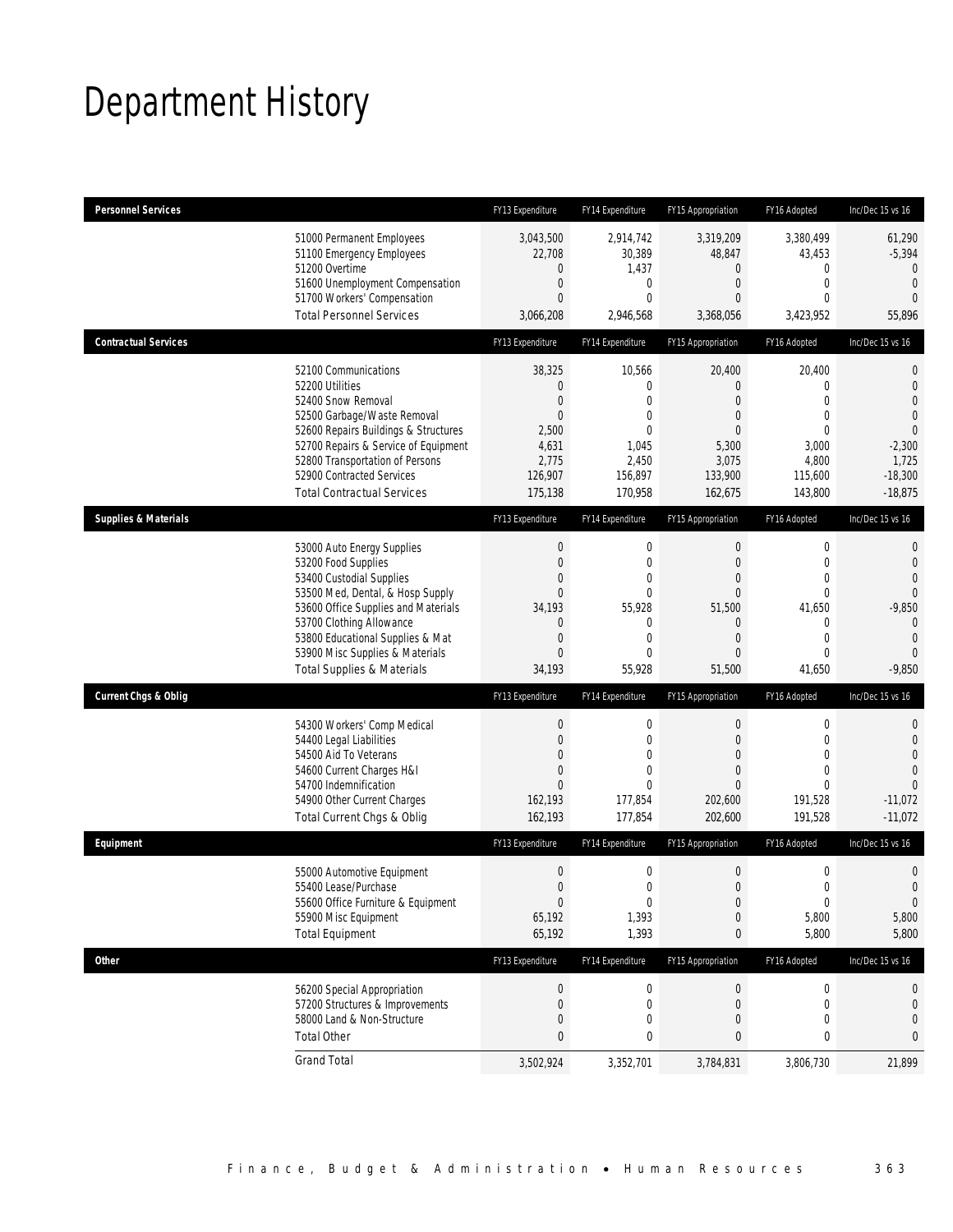## Department Personnel

| Title                               | Union<br>Code   | Grade | Position | FY16 Salary | Title                         | Union<br>Code   | Grade           | Position | FY16 Salary |
|-------------------------------------|-----------------|-------|----------|-------------|-------------------------------|-----------------|-----------------|----------|-------------|
|                                     |                 |       |          |             |                               |                 |                 |          |             |
| Admin Assistant                     | SU <sub>4</sub> | 15    | 2.00     | 111,660     | Personnel Analyst             | SE <sub>1</sub> | 05              | 1.00     | 73,613      |
| <b>Affirm Action Monitor</b>        | SE <sub>1</sub> | 05    | 1.00     | 73,613      | Personnel Asst (Ads/Psd)      | SU4             | 17              | 1.00     | 73,963      |
| Alcholism Coord I                   | SU4             | 18    | 1.00     | 83,176      | Prin Admin Analyst            | <b>EXM</b>      | 07              | 1.00     | 88,147      |
| Assoc Director (EAP)                | EXM             | 09    | 1.00     | 85,726      | Prin Admin Assistant          | SE <sub>1</sub> | 07              | 1.00     | 88,147      |
| Asst Corp Counsel III               | <b>EXM</b>      | 08    | 1.00     | 79,776      | Prin Admin Assistant          | SE <sub>1</sub> | 08              | 2.00     | 181,074     |
| <b>Director Operations</b>          | EXM             | 12    | 1.00     | 105,620     | Principal Clerk               | SU4             | 10 <sup>1</sup> | 1.00     | 46,263      |
| DP Sys Analyst                      | SE <sub>1</sub> | 06    | 2.00     | 135,128     | Senior Admin Asst             | SE <sub>1</sub> | 07              | 1.00     | 88,147      |
| Employee Devel Coor(Supv/Pers)      | SE <sub>1</sub> | 08    | 1.00     | 96,340      | Senior Personel Analyst       | SE <sub>1</sub> | 06              | 1.00     | 80,219      |
| <b>Head Account Clerk</b>           | SU <sub>4</sub> | 12    | 3.00     | 150,071     | Sr Adm Asst                   | <b>EXM</b>      | 09              | 1.00     | 103,474     |
| <b>Head Clerk</b>                   | SU <sub>4</sub> | 12    | 4.00     | 161,225     | Sr Adm Asst                   | SE <sub>1</sub> | 06              | 3.00     | 215,348     |
| Head Clerk & Secretary              | SU <sub>4</sub> | 13    | 1.00     | 52,017      | Sr Adm Asst                   | SE <sub>1</sub> | 08              | 2.00     | 192,680     |
| <b>Health Insurance Coordinator</b> | EXM             | 12    | 1.00     | 105,376     | Sr Data Proc Sys Analyst      | <b>EXM</b>      | 10              | 1.00     | 111,933     |
| Human Resources Compliance Offcr    | <b>EXM</b>      | 09    | 1.00     | 103,474     | Sr Human Resources Generalist | EXM             | 09              | 1.00     | 103,474     |
| Human Resources Representative      | SU <sub>4</sub> | 15    | 3.00     | 174,938     | Supervisor of Personnel       | CDH             | NG              | 1.00     | 116,302     |
| Intern & Fellowship Program Coord   | SE <sub>1</sub> | 06    | 1.00     | 72,143      | Supv Management Svcs          | SU4             | 17              | 3.00     | 211,791     |
| Nurse Case Manager                  | SE <sub>1</sub> | 07    | 1.00     | 88,147      | Supvising Claims Agent        | EXM             | 09              | 1.00     | 103,474     |
| Office Manager                      | SU <sub>4</sub> | 16    | 1.00     | 68,395      | Workmen's Compensation Agent  | EXM             | 11              | 1.00     | 118,800     |
|                                     |                 |       |          |             | <b>Total</b>                  |                 |                 | 49       | 3,743,672   |
|                                     |                 |       |          |             |                               |                 |                 |          |             |

| <b>Total</b>                 | 49 | 3,743,672  |
|------------------------------|----|------------|
| Adjustments                  |    |            |
| <b>Differential Payments</b> |    | 0          |
| Other                        |    | 35,900     |
| Chargebacks                  |    | $-350,493$ |
| Salary Savings               |    | $-48,580$  |
| <b>FY16 Total Request</b>    |    | 3,380,499  |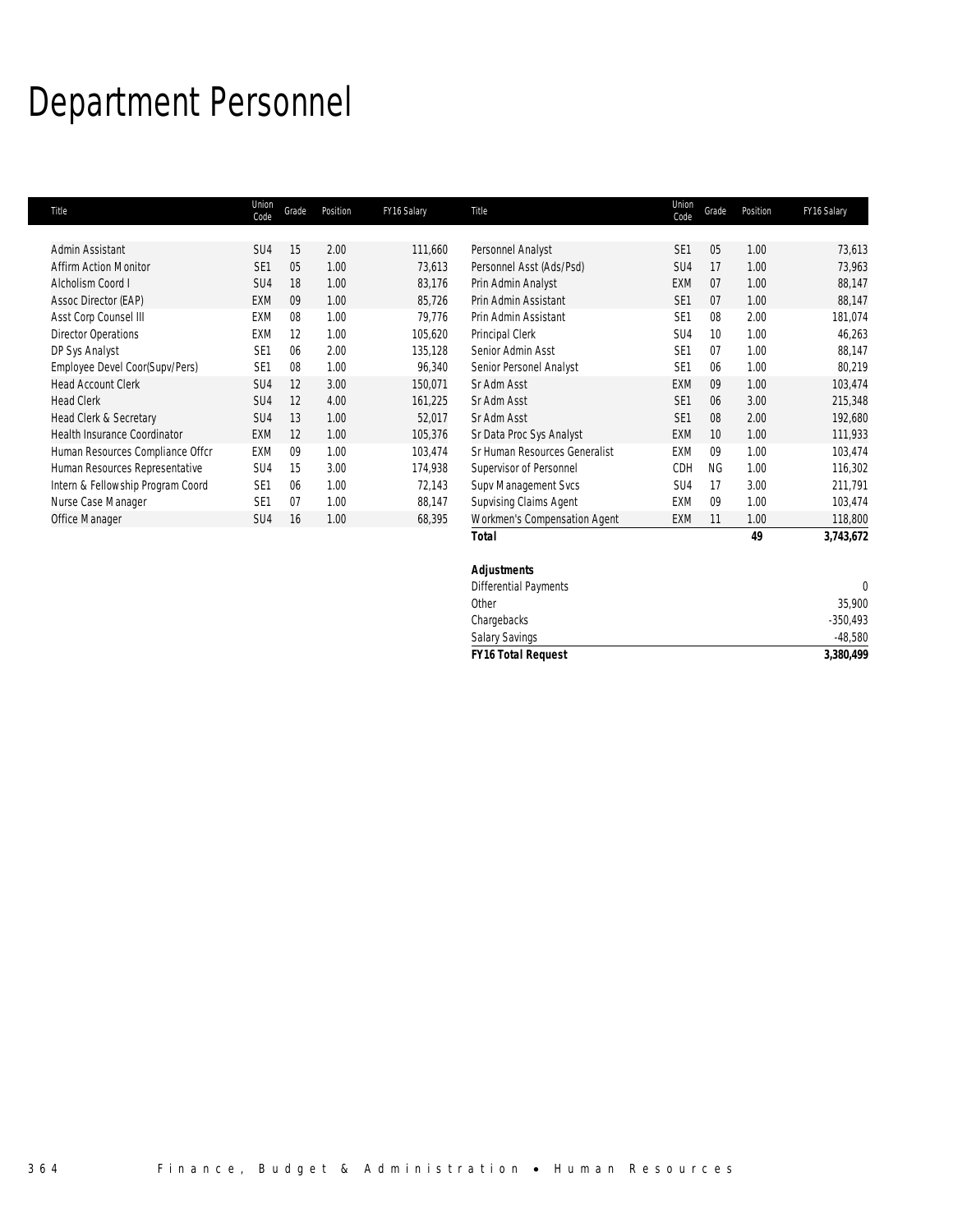## Program 1. Personnel

#### *Vivian Leonard, Manager, Organization 142100*

#### *Program Description*

The Personnel Program provides personnel services to all City departments. Through Personnel, departments are provided with management systems with which to hire, classify, compensate and promote employees, pursue good labor relations and management practices, provide unemployment benefits and, in each process, have access to relevant records. The program also carries out a variety of training and assistance programs to encourage and enhance human resource management in the City of Boston.

| <b>Operating Budget</b>                    | Actual '13          | Actual '14           | Approp '15           | <b>Budget '16</b>   |
|--------------------------------------------|---------------------|----------------------|----------------------|---------------------|
| <b>Personnel Services</b><br>Non Personnel | ,350,404<br>298.063 | 1,360,176<br>238,455 | 1.599.543<br>272.450 | ,665,155<br>253,373 |
| Total                                      | 1,648,467           | 1,598,631            | 1.871.993            | 1,918,528           |

#### *Performance*

#### **Strategy:** To improve attendance by monitoring and reducing absenteeism (non-public safety/BPS)

| <b>Performance Measures</b>                                                       | Actual '13 | Actual '14 | Projected '15 | Target '16 |
|-----------------------------------------------------------------------------------|------------|------------|---------------|------------|
| Citywide - % of total person hours absent<br>Citywide - Hours absent per employee | २६         | 58         | 84            |            |

#### Strategy: To track all new hires by race, gender and salary on a monthly basis.

| <b>Performance Measures</b>                                                                                                  | Actual '13                  | Actual '14                  | Projected '15               | Target '16           |
|------------------------------------------------------------------------------------------------------------------------------|-----------------------------|-----------------------------|-----------------------------|----------------------|
| % of total new hires - people of color<br>% of total new hires - women<br>Median salary of City employees<br>Total new hires | 33%<br>30%<br>60.812<br>548 | 48%<br>34%<br>65.047<br>741 | 40%<br>39%<br>69.444<br>468 | 40%<br>40%<br>65.864 |

### **Strategy:** To track city-wide promotions by race, gender, and salary on a monthly basis.

| <b>Performance Measures</b>                                         | Actual '13 | Actual '14 | Projected '15 | Target '16 |
|---------------------------------------------------------------------|------------|------------|---------------|------------|
| % of city workforce earning over median<br>salary - people of color | 29%        | 30%        | 30%           | 30%        |
| % of city workforce earning over median<br>salary - women           | 20%        | 19%        | 18%           | 25%        |
| % of total promotions - people of color                             | 37%        | 33%        | 32%           | 40%        |
| % of total promotions - women                                       | 36%        | 48%        | 31%           | 40%        |
| Total employees in city workforce                                   | 7,893      | 7,766      | 7.912         |            |
| Total promotions                                                    | 178        | 577        | 800           | 480        |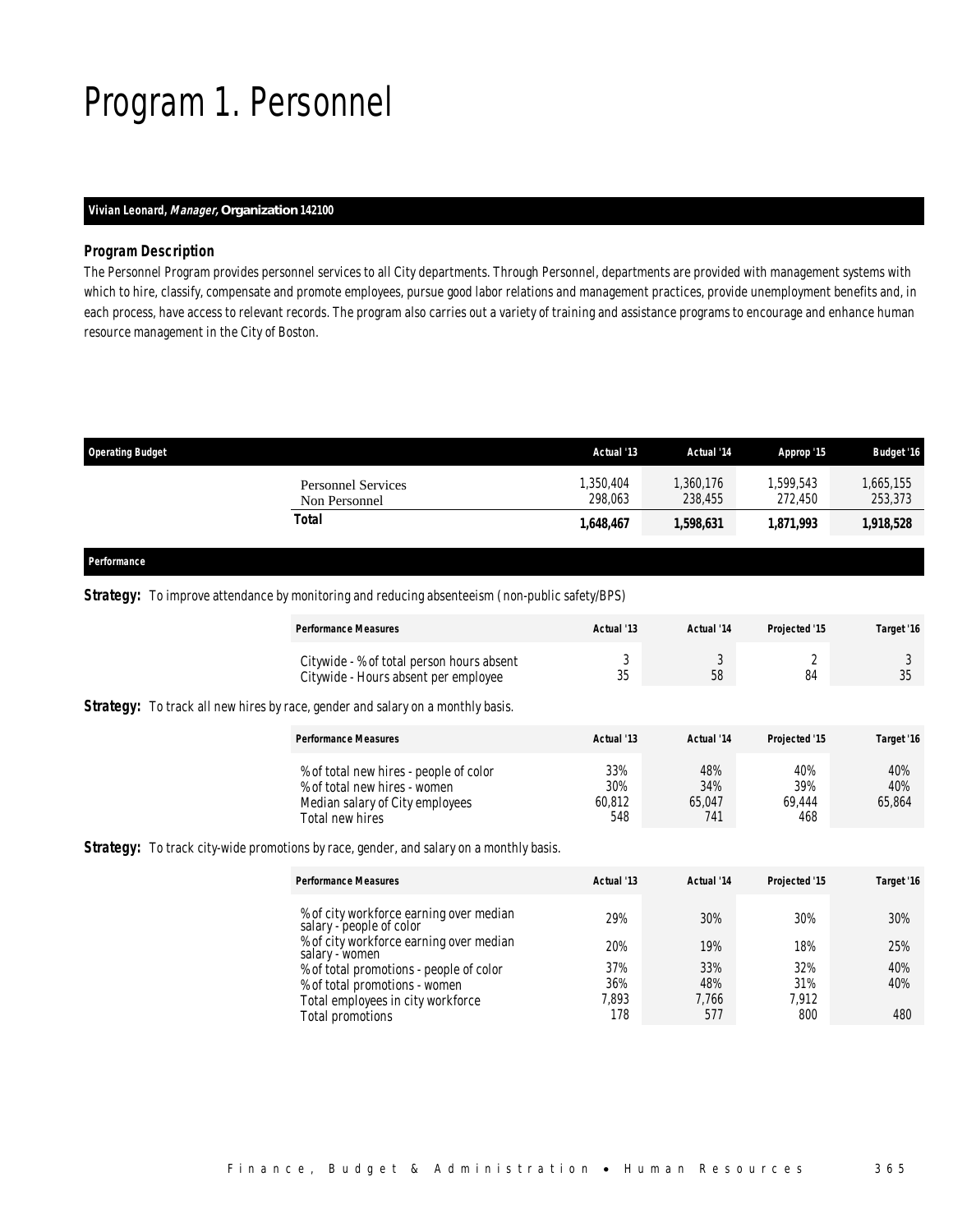# Program 2. Affirmative Action

## *Vivian Leonard, Manager, Organization 142200*

#### *Program Description*

The Affirmative Action Program is responsible for implementing the City's Affirmative Action Plan. It reviews the city's hiring practices and employment policies, audits affirmative action statistics, implements anti-harassment policies, ensures city compliance with federal and state EEO requirements and provides affirmative action assistance to all city departments.

| <b>Operating Budget</b>                    | Actual '13       | Actual '14       | Approp '15       | <b>Budget '16</b> |
|--------------------------------------------|------------------|------------------|------------------|-------------------|
| <b>Personnel Services</b><br>Non Personnel | 88,863<br>16,580 | 56,391<br>56,410 | 86,465<br>27,500 | 44,248<br>27,500  |
| Total                                      | 105,443          | 112,801          | 113,965          | 71,748            |
|                                            |                  |                  |                  |                   |
| Performance                                |                  |                  |                  |                   |

#### **Strategy:** To recruit and sustain a workforce that reflects Boston's diverse population.

| <b>Performance Measures</b>           | Actual '13 | Actual '14 | Projected '15 | Target '16 |
|---------------------------------------|------------|------------|---------------|------------|
| % of city workforce - people of color | 36%        | 36%        | 36%           | 36%        |
| % of city workforce - women           | 30%        | 29%        | 30%           | 30%        |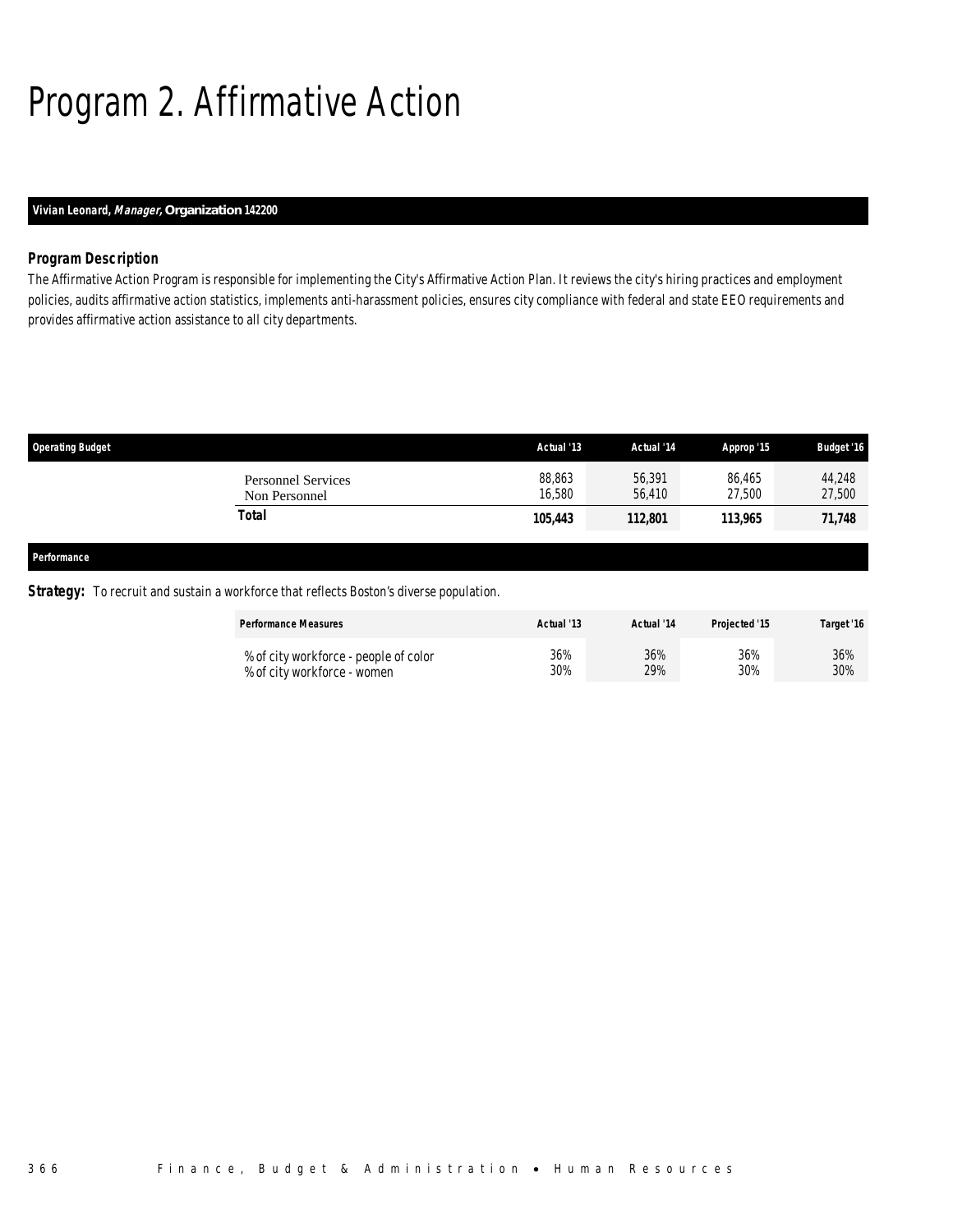## Program 3. Health Benefits & Insurance

## *Tina Wells, Interim Director, Organization 142300*

#### *Program Description*

The Health Benefits and Insurance Program is responsible for providing life insurance, dental and vision care, and a variety of health insurance plans to active and retired employees of the City of Boston as efficiently and economically as possible within the guidelines of MGL Chapter 32B.

| <b>Operating Budget</b>                    | Actual '13        | Actual '14        | Approp '15        | <b>Budget '16</b> |
|--------------------------------------------|-------------------|-------------------|-------------------|-------------------|
| <b>Personnel Services</b><br>Non Personnel | 647,421<br>64.376 | 556,657<br>52,512 | 646,065<br>46,700 | 662,971<br>36,655 |
| Total                                      | 711,797           | 609,169           | 692.765           | 699,626           |
|                                            |                   |                   |                   |                   |

#### *Performance*

Strategy: To provide eligible employees and retirees with life and health insurance benefits that meet as many of their individual needs as possible at a reasonable cost to the City.

| <b>Performance Measures</b>                                  | Actual '13 | Actual '14 | Projected '15 | Target '16 |
|--------------------------------------------------------------|------------|------------|---------------|------------|
| Active employees enrolled in health<br>insurance             | 15.291     | 15,379     | 15,258        | 15.415     |
| Employees enrolled in dental/vision benefit<br>plan          | 5.815      | 6.103      | 6.180         | 6,103      |
| Health insurance premiums as % of total City<br>expenditures |            |            |               |            |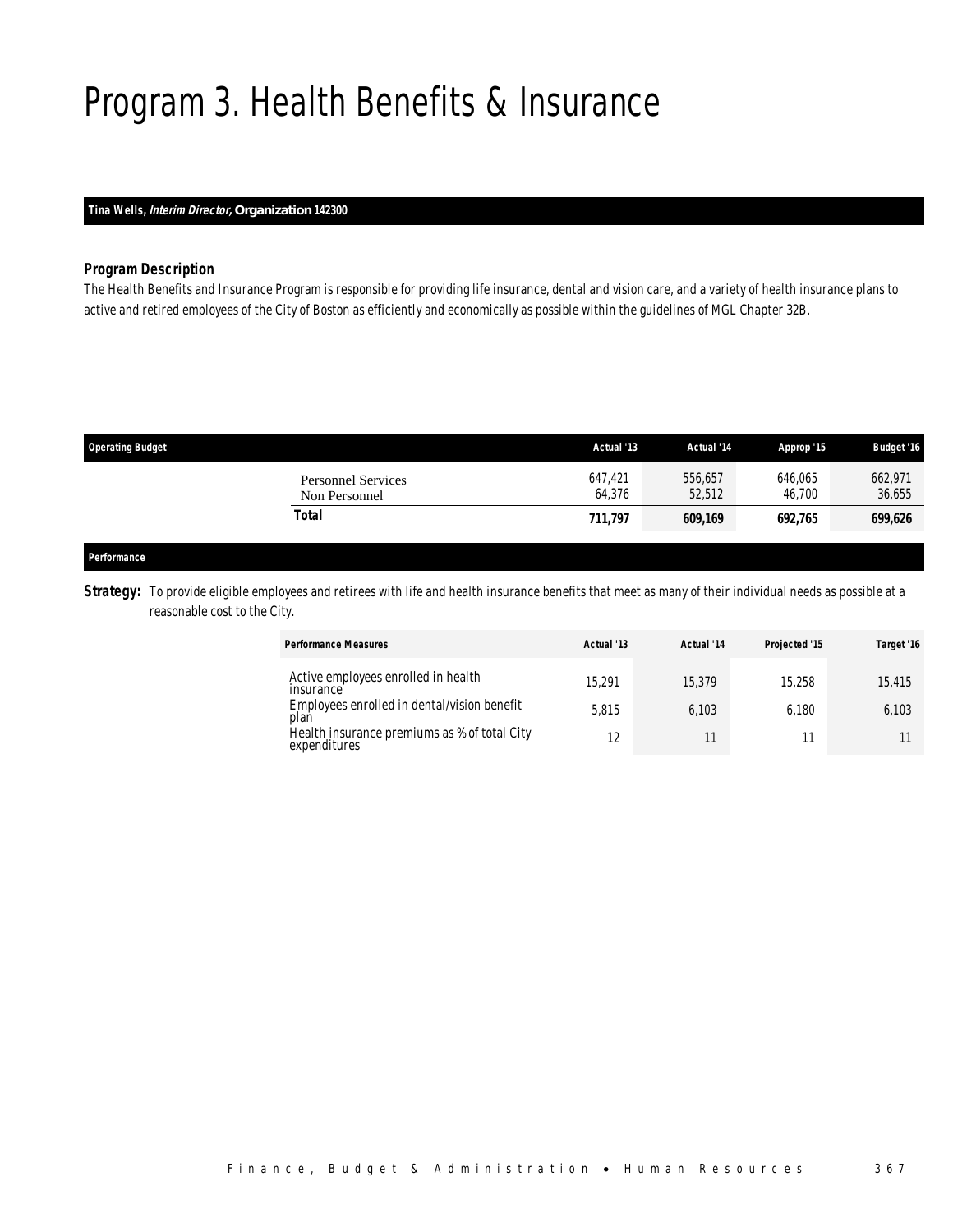# Program 4. Employee Assistance

## *Vivian Leonard, Director, Organization 142400*

#### *Program Description*

The Employee Assistance Program (EAP) is designed to attract and assist employees who experience personal problems. The program will assist employees in the identification and resolution of productivity problems associated with employees impaired by personal concerns including but not limited to: health, marital, financial, alcohol, drug, emotional stress and other personal concerns which may adversely affect job performance.

| <b>Operating Budget</b>                    | Actual '13              | Actual '14 | Approp '15 | <b>Budget '16</b> |
|--------------------------------------------|-------------------------|------------|------------|-------------------|
| <b>Personnel Services</b><br>Non Personnel | 174,608<br>$\mathbf{0}$ | 147,344    | 101,022    | 86,226            |
| <b>Total</b>                               | 174,608                 | 147,344    | 101,022    | 86,226            |
|                                            |                         |            |            |                   |
| Performance                                |                         |            |            |                   |

**Strategy:** To provide immediate and proper response to those seeking assistance through EAP.

|                | <b>Performance Measures</b> | Actual '13          | Actual '14 | Projected '15 | Target '16 |
|----------------|-----------------------------|---------------------|------------|---------------|------------|
| Referrals made | Assessments completed       | 335<br>つつつ<br>J I J | 264<br>255 | 259<br>170    | 300<br>420 |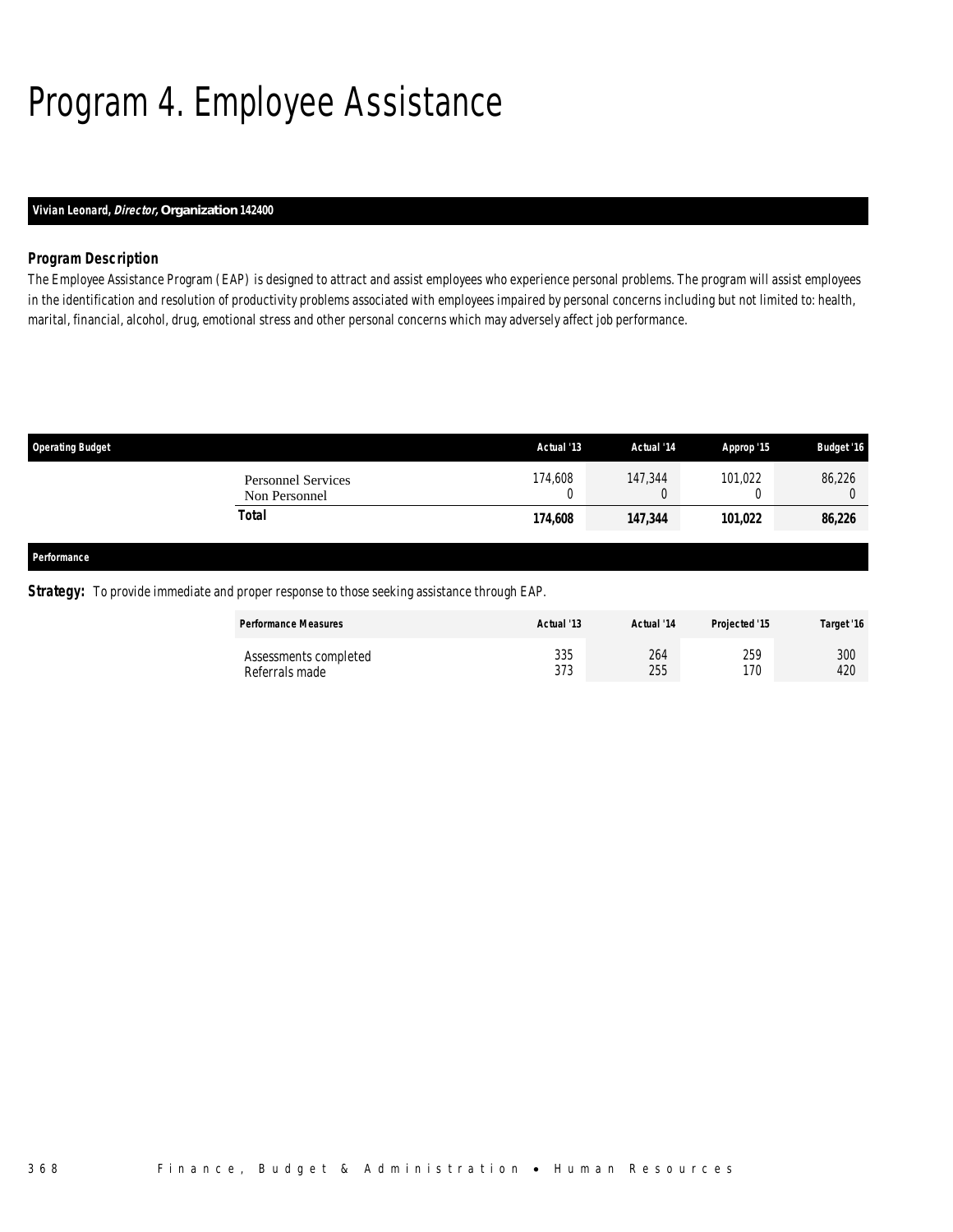# Program 5. Workers Compensation

### *Vivian Leonard, Manager, Organization 142500*

#### *Program Description*

The Workers' Compensation Program implements all procedures for the processing of workers' compensation claims and approved medical and related bills. It also distributes workers' compensation information and statistics to City departments and works with the Law Department to develop legal strategies to resolve workers' compensation cases in an appropriate manner.

| <b>Operating Budget</b>             | Actual '13        | Actual '14        | Approp '15        | <b>Budget '16</b> |
|-------------------------------------|-------------------|-------------------|-------------------|-------------------|
| Personnel Services<br>Non Personnel | 804.912<br>57.697 | 826,000<br>58.756 | 934.961<br>70.125 | 965,352<br>65,250 |
| Total                               | 862,609           | 884,756           | 1.005.086         | 1,030,602         |

### *Performance*

### **Strategy:** To process injury claims promptly.

| <b>Performance Measures</b>                                                 | Actual '13 | Actual '14 | <b>Projected '15</b> | Target '16 |
|-----------------------------------------------------------------------------|------------|------------|----------------------|------------|
| Total medical costs paid to Workers<br>Compensation claimants (non-uniform) | 2.241.944  | 1,926.266  | 2.143.373            | 2,000,000  |

**Strategy:** To reduce medical and indemnity costs associated with workers' compensation claims.

| <b>Performance Measures</b>                                         | Actual '13 | Actual '14 | Projected '15 | Target '16 |
|---------------------------------------------------------------------|------------|------------|---------------|------------|
| Total wages paid to Workers Compensation<br>claimants (non-uniform) | 9.250.851  | 8.728.895  | 8.299.235     | 9.600.000  |
| Total Workers Compensation payroll as a % of<br>total City payroll  |            |            |               |            |

*Strategy:* To return injured employees to work as soon as possible.

| <b>Performance Measures</b>                                                  | Actual '13      | Actual '14 | Projected '15 | Target '16 |
|------------------------------------------------------------------------------|-----------------|------------|---------------|------------|
| Average number of claimants on Workers<br>Compensation payroll (non-uniform) | 22 <sup>1</sup> | 200        | 188           | 200        |
| Total reported injuries (non-uniform)                                        | 063             | .029       | .096          | 000.       |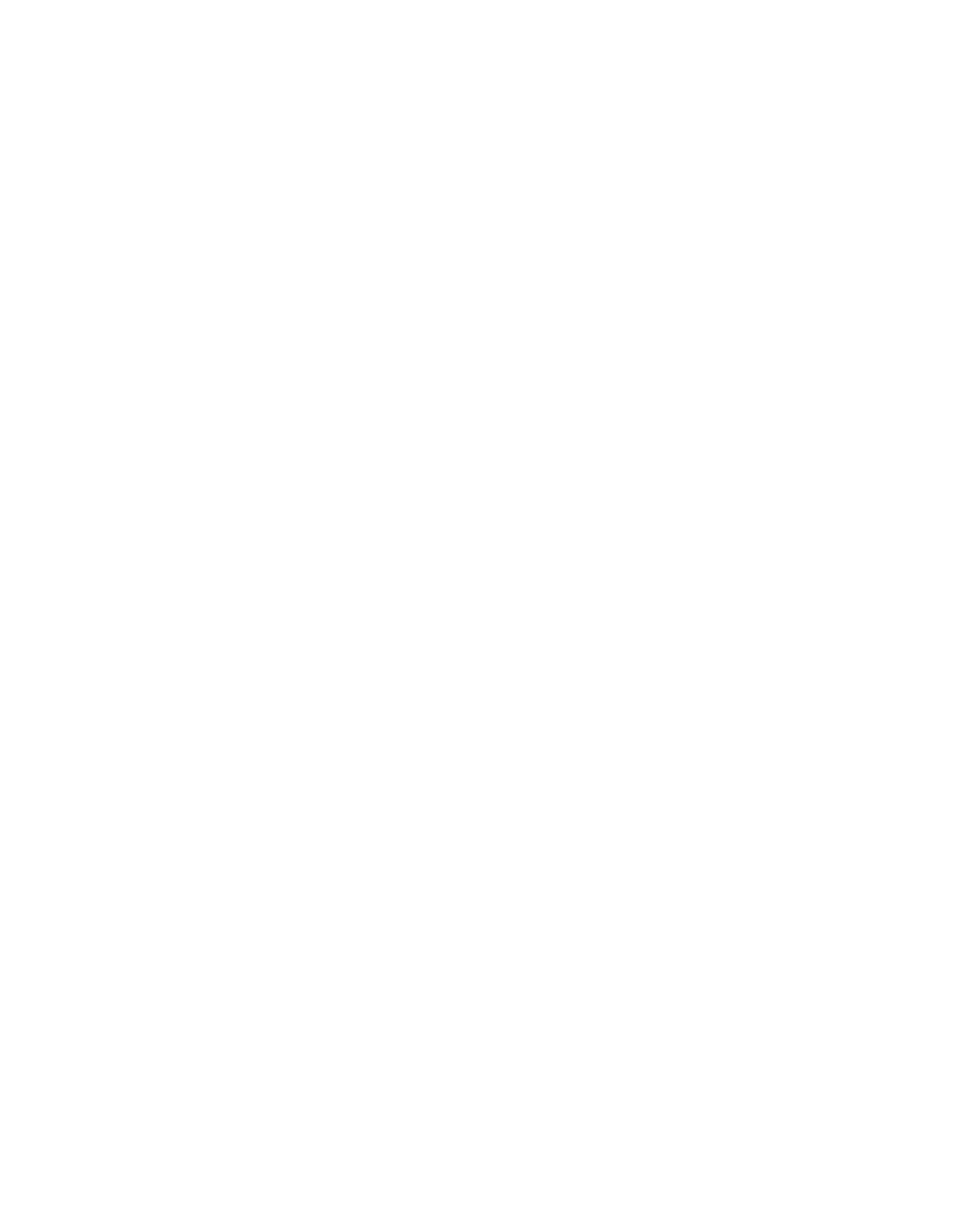## Labor Relations Operating Budget

#### *Paul Curran, Director, Appropriation 147*

#### *Department Mission*

The mission of the Office of Labor Relations is to create and promote a productive work environment that fosters an efficient and effective relationship between labor and management.

### *Selected Performance Strategies*

*Labor Relations* 

- To negotiate labor contracts and meet other bargaining obligations with the City's labor unions.
- To provide training and education on labor/employment issues.
- To resolve and/or arbitrate contract disputes which arise between the City and Labor.

| <b>Operating Budget</b> | Program Name              | Total Actual '13 | <b>Total Actual '14</b> | Total Approp '15 | <b>Total Budget '16</b> |
|-------------------------|---------------------------|------------------|-------------------------|------------------|-------------------------|
|                         | <b>Labor Relations</b>    | 1,627,828        | 1,228,145               | 1,423,152        | 1,424,704               |
|                         | <b>Total</b>              | 1,627,828        | 1,228,145               | 1,423,152        | 1,424,704               |
| <b>Operating Budget</b> |                           | Actual '13       | Actual '14              | Approp '15       | <b>Budget '16</b>       |
|                         | <b>Personnel Services</b> | 746.147          | 710.270                 | 779.386          | 827.067                 |
|                         | Non Personnel             | 881.681          | 517.875                 | 643,766          | 597,637                 |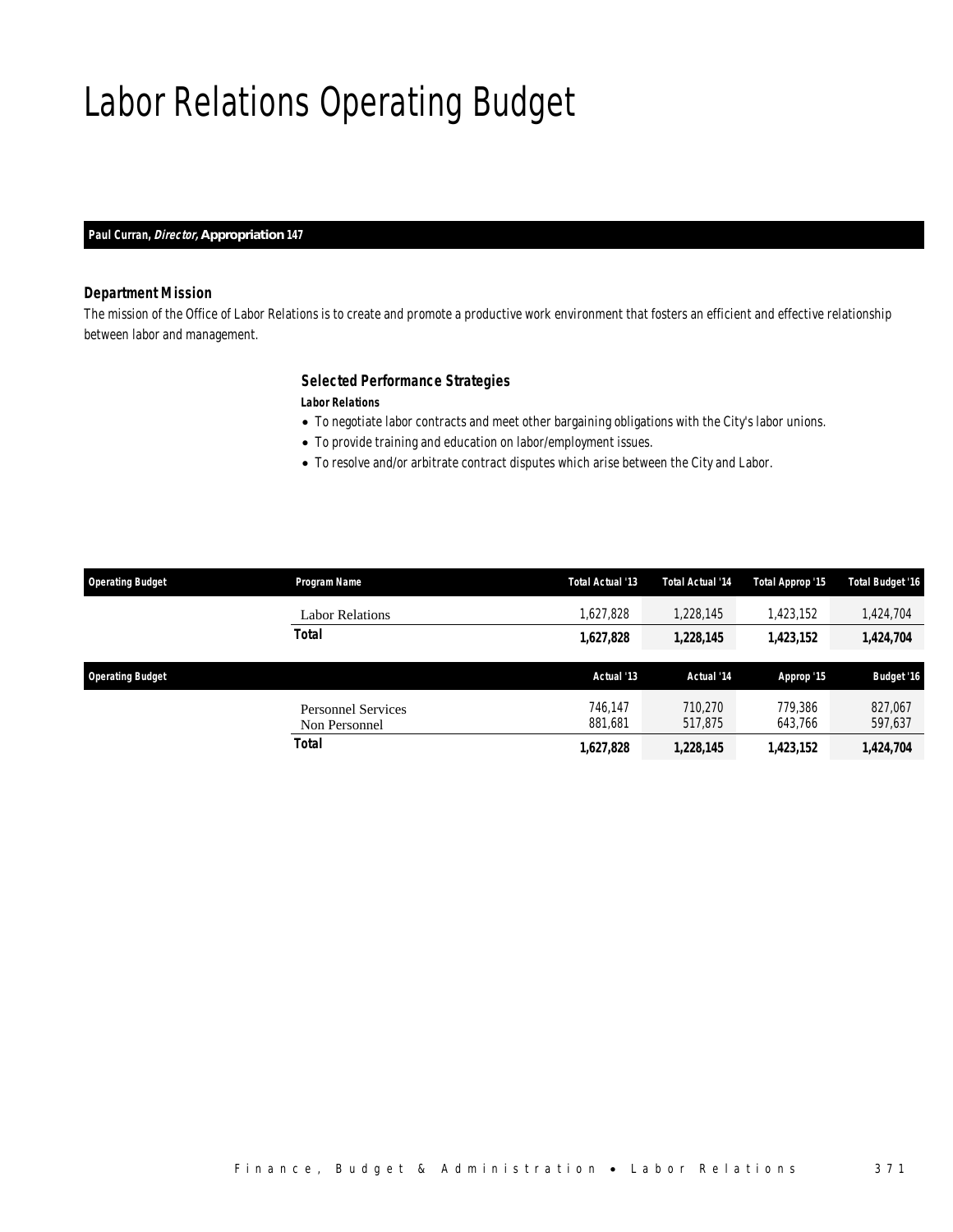## Labor Relations Operating Budget



## *Authorizing Statutes*

• Duties of Supervisor of Labor Relations, CBC Ord. 5, s. 4.

### *Description of Services*

The Office of Labor Relations represents the Mayor and City departments in all labor relations matters before state and federal courts, state agencies, and in various other forums. The Office is responsible for negotiating and administering collective bargaining agreements with approximately 19 unions covering 7,200 employees. Additionally, the Office advises City managers and supervisors on labor matters regarding policy issues.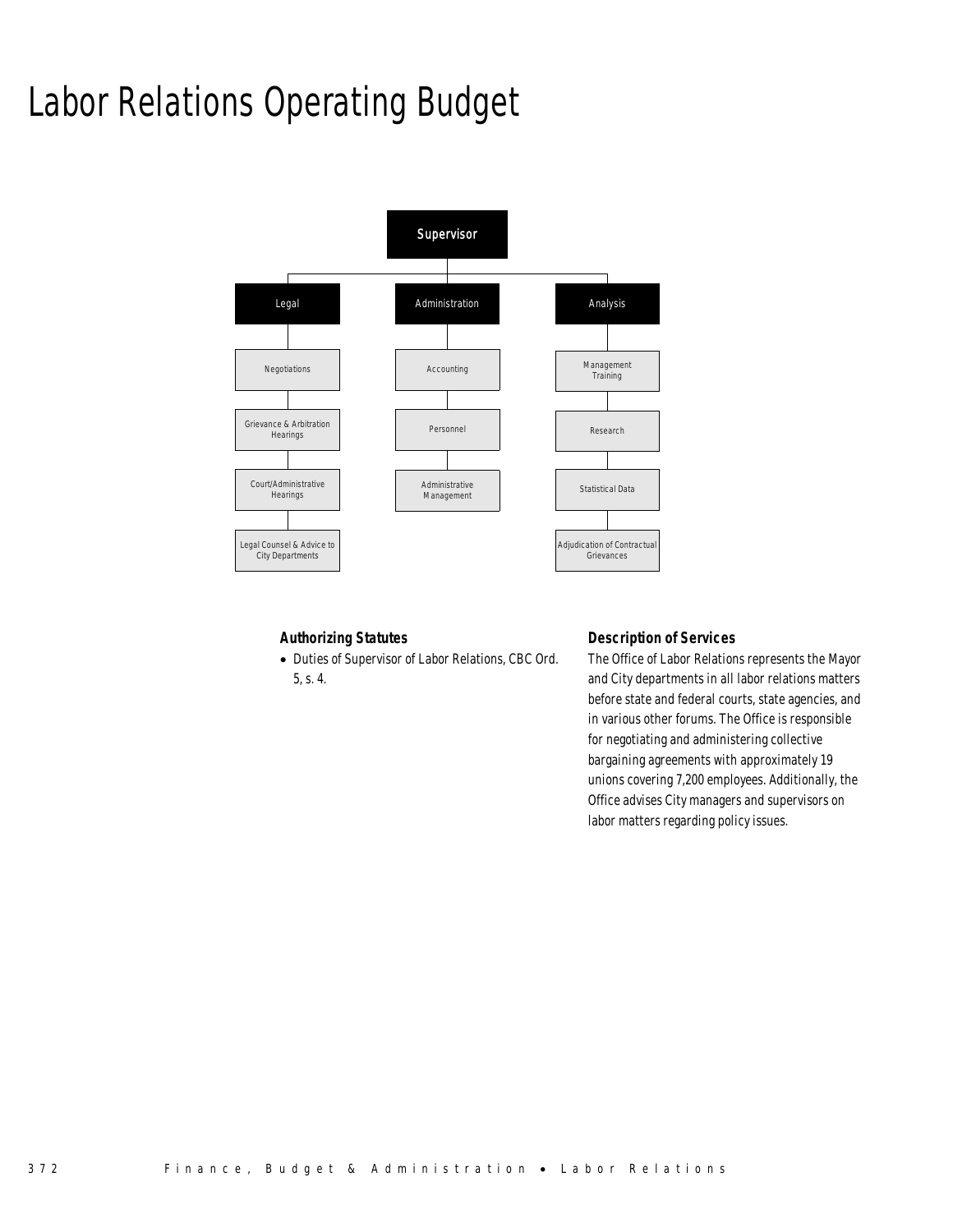## Department History

| <b>Personnel Services</b>       |                                                                                                                                                                                                                                                                                                      | FY13 Expenditure                                                                                                    | FY14 Expenditure                                                                                 | FY15 Appropriation                                                                                                 | FY16 Adopted                                                                                                     | Inc/Dec 15 vs 16                                                                                                      |
|---------------------------------|------------------------------------------------------------------------------------------------------------------------------------------------------------------------------------------------------------------------------------------------------------------------------------------------------|---------------------------------------------------------------------------------------------------------------------|--------------------------------------------------------------------------------------------------|--------------------------------------------------------------------------------------------------------------------|------------------------------------------------------------------------------------------------------------------|-----------------------------------------------------------------------------------------------------------------------|
|                                 | 51000 Permanent Employees<br>51100 Emergency Employees<br>51200 Overtime<br>51600 Unemployment Compensation<br>51700 Workers' Compensation<br><b>Total Personnel Services</b>                                                                                                                        | 746,147<br>$\overline{0}$<br>0<br>$\overline{0}$<br>$\overline{0}$<br>746,147                                       | 710,270<br>0<br>$\mathbf 0$<br>$\mathbf 0$<br>$\mathbf 0$<br>710,270                             | 774,380<br>5,006<br>$\mathbf 0$<br>$\mathbf{0}$<br>$\overline{0}$<br>779,386                                       | 822,061<br>5,006<br>$\mathbf 0$<br>$\mathbf{0}$<br>$\Omega$<br>827,067                                           | 47,681<br>0<br>$\theta$<br>$\overline{0}$<br>$\Omega$<br>47,681                                                       |
| <b>Contractual Services</b>     |                                                                                                                                                                                                                                                                                                      | FY13 Expenditure                                                                                                    | FY14 Expenditure                                                                                 | FY15 Appropriation                                                                                                 | FY16 Adopted                                                                                                     | Inc/Dec 15 vs 16                                                                                                      |
|                                 | 52100 Communications<br>52200 Utilities<br>52400 Snow Removal<br>52500 Garbage/Waste Removal<br>52600 Repairs Buildings & Structures<br>52700 Repairs & Service of Equipment<br>52800 Transportation of Persons<br>52900 Contracted Services<br><b>Total Contractual Services</b>                    | 2,461<br>0<br>$\Omega$<br>0<br>$\overline{0}$<br>1,968<br>8,465<br>826,562<br>839,456                               | 2,399<br>0<br>$\mathbf 0$<br>0<br>$\mathbf{0}$<br>478<br>945<br>451,976<br>455,798               | 4,100<br>$\mathbf 0$<br>$\overline{0}$<br>$\overline{0}$<br>$\overline{0}$<br>6,550<br>2,500<br>585,520<br>598,670 | 4,100<br>$\mathbf{0}$<br>$\mathbf 0$<br>$\overline{0}$<br>$\theta$<br>2,050<br>4,000<br>547,370<br>557,520       | 0<br>$\mathbf 0$<br>$\overline{0}$<br>$\overline{0}$<br>$\overline{0}$<br>$-4,500$<br>1,500<br>$-38,150$<br>$-41,150$ |
| <b>Supplies &amp; Materials</b> |                                                                                                                                                                                                                                                                                                      | FY13 Expenditure                                                                                                    | FY14 Expenditure                                                                                 | FY15 Appropriation                                                                                                 | FY16 Adopted                                                                                                     | Inc/Dec 15 vs 16                                                                                                      |
|                                 | 53000 Auto Energy Supplies<br>53200 Food Supplies<br>53400 Custodial Supplies<br>53500 Med, Dental, & Hosp Supply<br>53600 Office Supplies and Materials<br>53700 Clothing Allowance<br>53800 Educational Supplies & Mat<br>53900 Misc Supplies & Materials<br><b>Total Supplies &amp; Materials</b> | 165<br>$\boldsymbol{0}$<br>$\overline{0}$<br>$\overline{0}$<br>3,866<br>0<br>$\mathbf 0$<br>$\overline{0}$<br>4,031 | 58<br>$\mathbf 0$<br>$\mathbf 0$<br>$\overline{0}$<br>2,767<br>0<br>0<br>$\mathbf 0$<br>2,825    | 844<br>$\overline{0}$<br>$\overline{0}$<br>$\overline{0}$<br>4,350<br>$\mathbf 0$<br>$\overline{0}$<br>0<br>5,194  | 0<br>$\mathbf{0}$<br>$\mathbf{0}$<br>$\mathbf 0$<br>4,350<br>$\mathbf 0$<br>$\mathbf{0}$<br>$\mathbf 0$<br>4,350 | -844<br>$\theta$<br>$\overline{0}$<br>$\overline{0}$<br>0<br>$\mathbf 0$<br>$\mathbf 0$<br>$\Omega$<br>$-844$         |
| <b>Current Chgs &amp; Oblig</b> |                                                                                                                                                                                                                                                                                                      | FY13 Expenditure                                                                                                    | FY14 Expenditure                                                                                 | FY15 Appropriation                                                                                                 | FY16 Adopted                                                                                                     | Inc/Dec 15 vs 16                                                                                                      |
|                                 | 54300 Workers' Comp Medical<br>54400 Legal Liabilities<br>54500 Aid To Veterans<br>54600 Current Charges H&I<br>54700 Indemnification<br>54900 Other Current Charges<br>Total Current Chgs & Oblig                                                                                                   | $\boldsymbol{0}$<br>$\mathbf 0$<br>0<br>$\mathbf 0$<br>$\overline{0}$<br>34,017<br>34,017                           | $\boldsymbol{0}$<br>$\mathbf 0$<br>$\mathbf 0$<br>$\mathbf 0$<br>$\mathbf 0$<br>35,262<br>35,262 | $\boldsymbol{0}$<br>$\mathbf 0$<br>$\overline{0}$<br>$\overline{0}$<br>0<br>32,500<br>32,500                       | 0<br>$\mathbf 0$<br>$\mathbf{0}$<br>$\mathbf{0}$<br>$\theta$<br>32,552<br>32,552                                 | 0<br>$\mathbf 0$<br>$\overline{0}$<br>$\mathbf 0$<br>$\mathbf 0$<br>52<br>52                                          |
| Equipment                       |                                                                                                                                                                                                                                                                                                      | FY13 Expenditure                                                                                                    | FY14 Expenditure                                                                                 | FY15 Appropriation                                                                                                 | FY16 Adopted                                                                                                     | Inc/Dec 15 vs 16                                                                                                      |
|                                 | 55000 Automotive Equipment<br>55400 Lease/Purchase<br>55600 Office Furniture & Equipment<br>55900 Misc Equipment<br><b>Total Equipment</b>                                                                                                                                                           | $\boldsymbol{0}$<br>3,215<br>$\theta$<br>962<br>4,177                                                               | 0<br>6,430<br>13,542<br>4,018<br>23,990                                                          | $\boldsymbol{0}$<br>6,430<br>$\theta$<br>972<br>7,402                                                              | 0<br>3,215<br>$\boldsymbol{0}$<br>0<br>3,215                                                                     | 0<br>$-3,215$<br>$\theta$<br>$-972$<br>$-4,187$                                                                       |
| Other                           |                                                                                                                                                                                                                                                                                                      | FY13 Expenditure                                                                                                    | FY14 Expenditure                                                                                 | FY15 Appropriation                                                                                                 | FY16 Adopted                                                                                                     | Inc/Dec 15 vs 16                                                                                                      |
|                                 | 56200 Special Appropriation<br>57200 Structures & Improvements<br>58000 Land & Non-Structure<br><b>Total Other</b>                                                                                                                                                                                   | $\boldsymbol{0}$<br>0<br>0<br>0                                                                                     | 0<br>0<br>$\mathbf 0$<br>0                                                                       | $\theta$<br>$\theta$<br>$\mathbf 0$<br>0                                                                           | 0<br>0<br>$\mathbf 0$<br>0                                                                                       | 0<br>0<br>0<br>0                                                                                                      |
|                                 | <b>Grand Total</b>                                                                                                                                                                                                                                                                                   | 1,627,828                                                                                                           | 1,228,145                                                                                        | 1,423,152                                                                                                          | 1,424,704                                                                                                        | 1,552                                                                                                                 |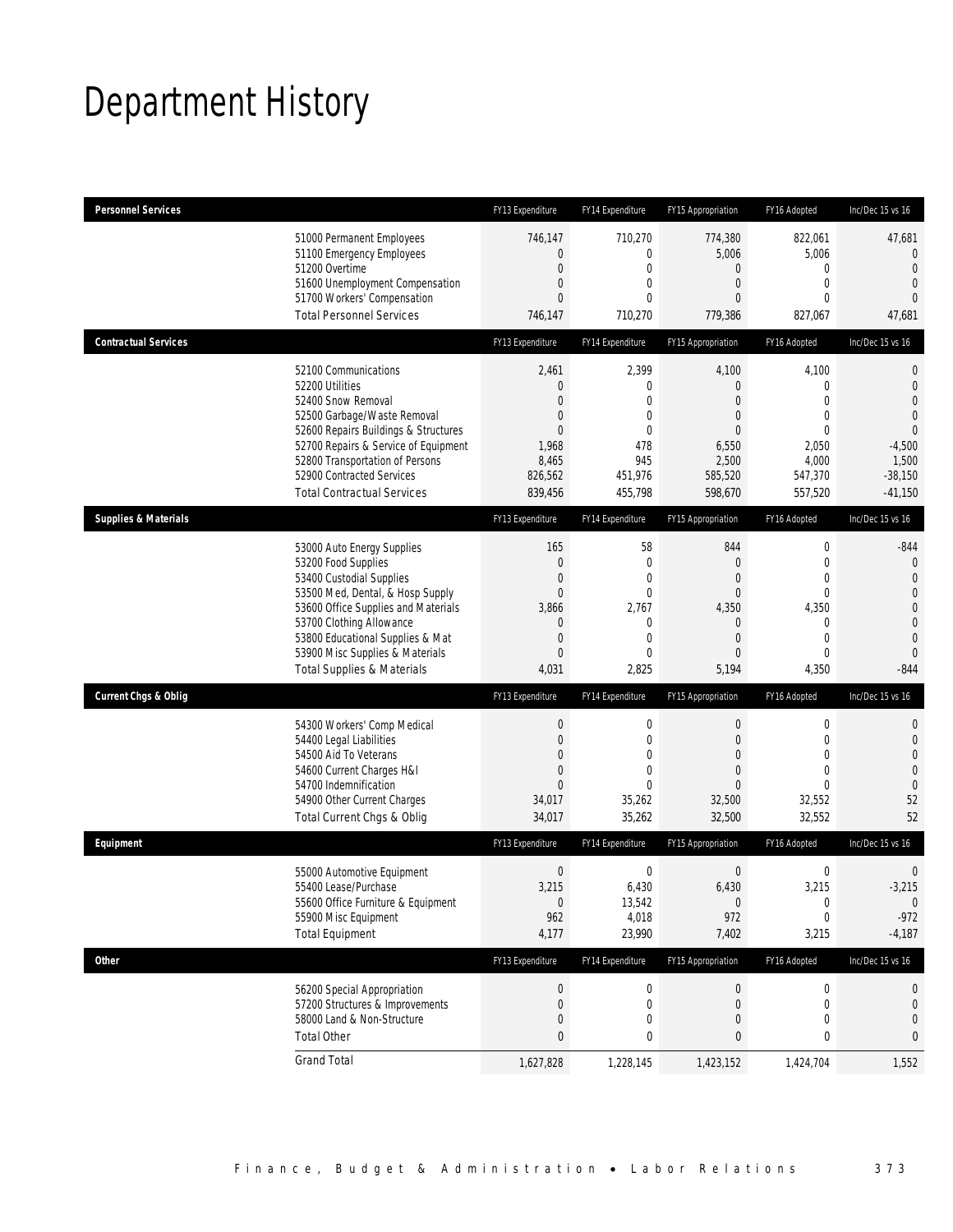# Department Personnel

| Title                            | Union<br>Code | Grade | Position | FY16 Salary | Title                         | Union<br>Code | Grade     | Position | FY16 Salary  |
|----------------------------------|---------------|-------|----------|-------------|-------------------------------|---------------|-----------|----------|--------------|
|                                  |               |       |          |             |                               |               |           |          |              |
| Asst Corp Counsel III            | <b>EXM</b>    | 08    | 5.00     | 394,181     | Labor Relations Analyst       | <b>EXM</b>    | 04        | 1.00     | 59,326       |
| <b>Asst Supv/Labor Relations</b> | <b>EXM</b>    | - 11  | 1.00     | 93,285      | Legal Secretary               | <b>EXM</b>    | 14        | 1.00     | 53,317       |
| <b>Exec Asst</b>                 | <b>EXM</b>    | 06    | 1.00     | 80,219      | Supervisor of Labor Relations | <b>CDH</b>    | <b>NG</b> | 1.00     | 116,733      |
|                                  |               |       |          |             | <b>Total</b>                  |               |           | 10       | 797,061      |
|                                  |               |       |          |             | <b>Adjustments</b>            |               |           |          |              |
|                                  |               |       |          |             | Differential Payments         |               |           |          | $\Omega$     |
|                                  |               |       |          |             | Other                         |               |           |          | 25,000       |
|                                  |               |       |          |             | Chargebacks                   |               |           |          | $\mathbf 0$  |
|                                  |               |       |          |             | Salary Savings                |               |           |          | $\mathbf{0}$ |
|                                  |               |       |          |             | <b>FY16 Total Request</b>     |               |           |          | 822,061      |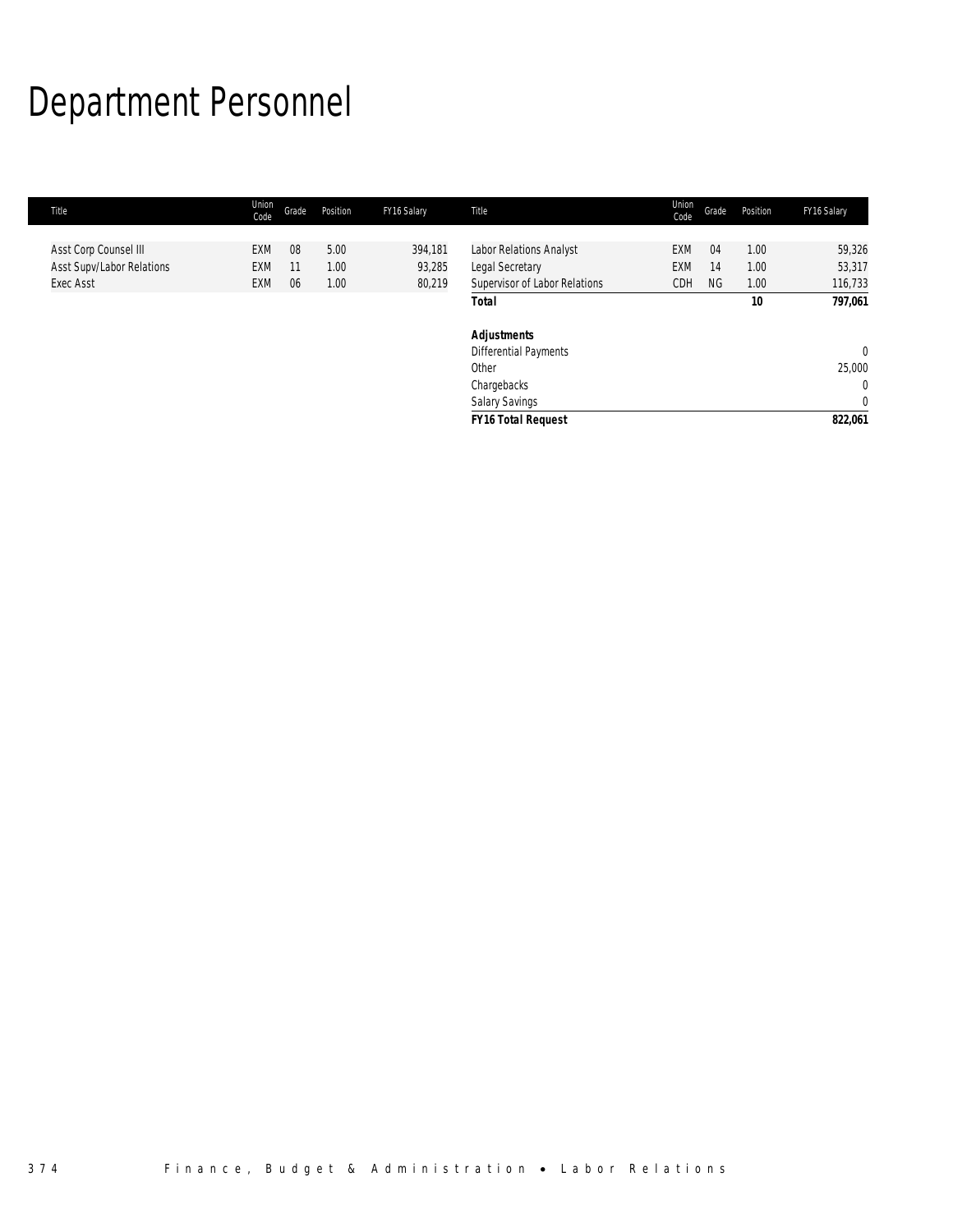## Program 1. Labor Relations

### *Paul Curran, Manager, Organization 147100*

#### *Program Description*

The Office of Labor Relations represents the Mayor and City departments in all labor relations litigation matters before state and federal courts, state administrative agencies, and in various other forums. The Office also advises City managers/department heads on all labor and employment related matters. The attorneys in the Office of Labor Relations serve as chief negotiators for collective bargaining negotiations and handle all interim bargaining matters.

| <b>Operating Budget</b>                    | Actual '13         | Actual '14         | Approp '15         | <b>Budget '16</b>  |
|--------------------------------------------|--------------------|--------------------|--------------------|--------------------|
| <b>Personnel Services</b><br>Non Personnel | 746.147<br>881.681 | 710.270<br>517.875 | 779,386<br>643.766 | 827,067<br>597,637 |
| Total                                      | 1,627,828          | 1,228,145          | 1,423,152          | 1,424,704          |
|                                            |                    |                    |                    |                    |

## *Performance*

**Strategy:** To negotiate labor contracts and meet other bargaining obligations with the City's labor unions.

|  | <b>Performance Measures</b>                                                                            | Actual '13 | Actual '14 | Projected '15 | Target '16 |
|--|--------------------------------------------------------------------------------------------------------|------------|------------|---------------|------------|
|  | % of city collective bargaining contracts<br>settled                                                   | 58%        | 95%        | 95%           | 100%       |
|  | <b>Strategy:</b> To provide training and education on labor/employment issues.                         |            |            |               |            |
|  | <b>Performance Measures</b>                                                                            | Actual '13 | Actual '14 | Projected '15 | Target '16 |
|  | Training programs that OLR has presented or<br>co-presented for City employees                         | 26         | 17         | 25            | 22         |
|  | <b>Strategy:</b> To resolve and/or arbitrate contract disputes which arise between the City and Labor. |            |            |               |            |

| <b>Performance Measures</b>           | Actual '13 | Actual '14 | Projected '15 | Target '16 |
|---------------------------------------|------------|------------|---------------|------------|
| % of grievances filed for arbitration | 43%        | 46%        | 46%           | 50%        |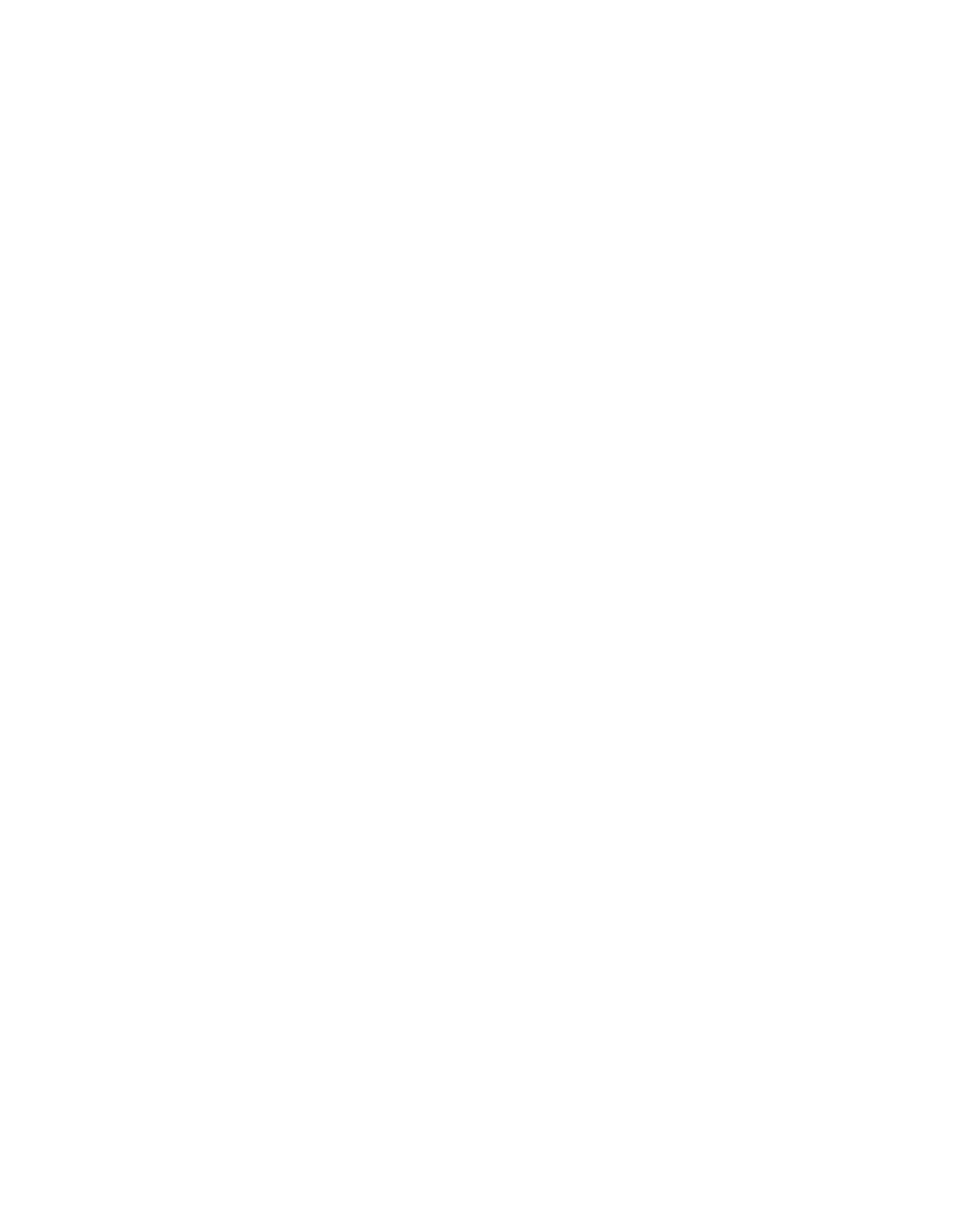# Medicare Payments Operating Budget

#### *Appropriation 139*

### *Department Mission*

The Medicare Payments appropriation supports federal regulations that extend mandatory Medicare coverage to municipal employees. Federal law requires the City of Boston and County of Suffolk to pay the Social Security Trust Fund a Medicare insurance premium amounting to 1.45% of an employee's salary up to \$125,000 for each employee hired after March 31, 1986. The Medicare Payments appropriation reflects the amount of this contribution. The City's payment is matched by an equal contribution from the employee.

| <b>Operating Budget</b> | Program Name                               | Total Actual '13 | <b>Total Actual '14</b> | Total Approp '15 | <b>Total Budget '16</b> |
|-------------------------|--------------------------------------------|------------------|-------------------------|------------------|-------------------------|
|                         | <b>Medicare Payments</b>                   | 8,264,396        | 7,752,168               | 8.653.480        | 8,700,000               |
|                         | Total                                      | 8,264,396        | 7,752,168               | 8,653,480        | <i>8,700,000</i>        |
| <b>Operating Budget</b> |                                            | Actual '13       | Actual '14              | Approp '15       | <b>Budget '16</b>       |
|                         | <b>Personnel Services</b><br>Non Personnel | 8,264,396        | 7.752.168<br>0          | 8.653.480        | 8,700,000               |
|                         | Total                                      | 8,264,396        | 7,752,168               | 8,653,480        | <i>8,700,000</i>        |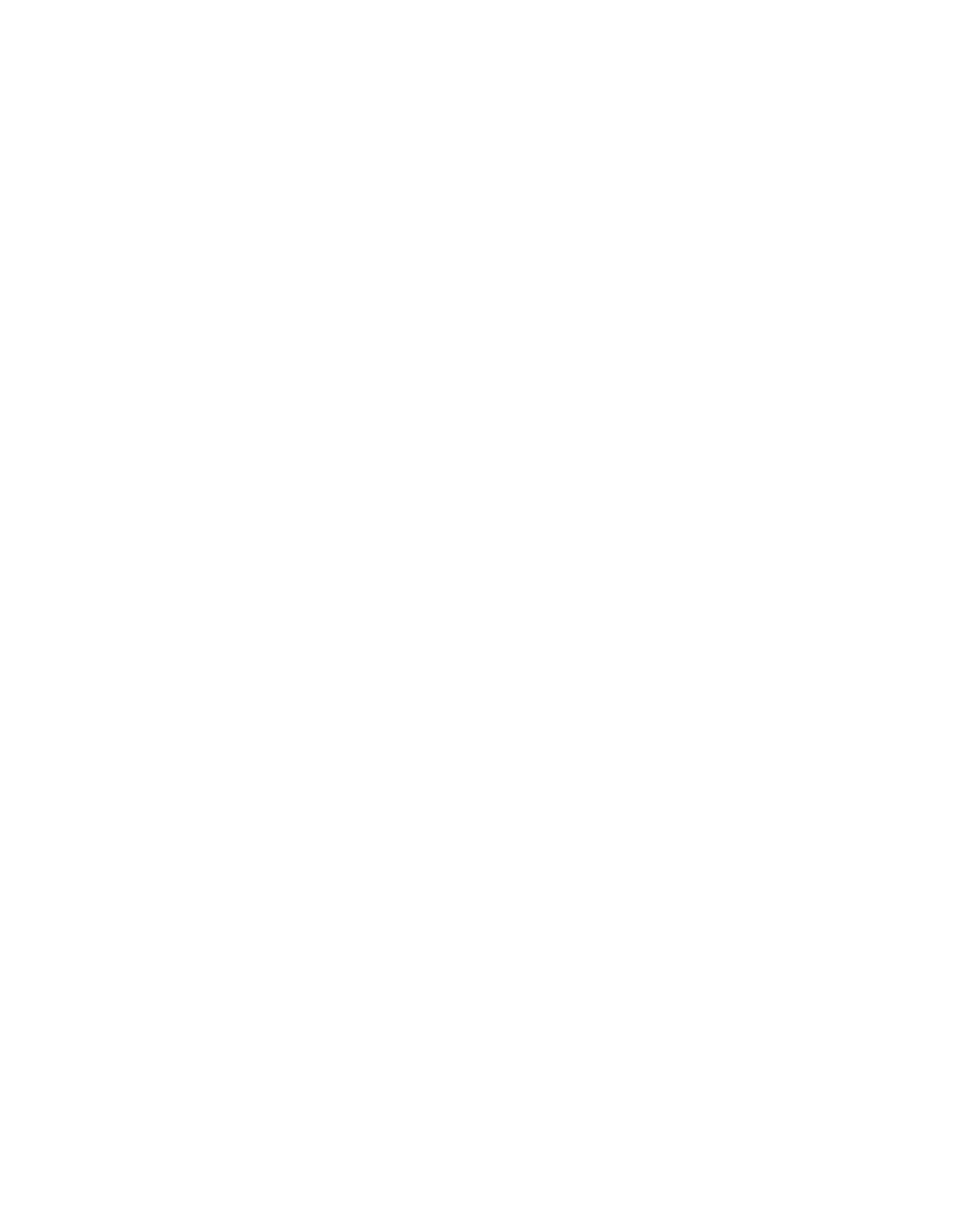# Pensions & Annuities - City Operating Budget

*Appropriation 374* 

#### *Department Mission*

The Pensions and Annuities appropriation funds City payments for retirees who are not members of the contributory retirement system. These include approximately 30 individuals who qualify under the Veteran's Retirement Law as being World War II veterans, having 30 years of service, and being employed prior to 1939, and approximately 30 Police and Fire members who received special legislation retirements due to extreme workplace injuries.

| <b>Operating Budget</b> | Program Name                               | Total Actual '13 | <b>Total Actual '14</b> | Total Approp '15 | <b>Total Budget '16</b> |
|-------------------------|--------------------------------------------|------------------|-------------------------|------------------|-------------------------|
|                         | Pensions & Annuities - City                | 4,099,517        | 164.247                 | 4,100,000        | 4,100,000               |
|                         | <b>Total</b>                               | 4,099,517        | 164,247                 | 4,100,000        | 4,100,000               |
| <b>Operating Budget</b> |                                            | Actual '13       | Actual '14              | Approp '15       | <b>Budget '16</b>       |
|                         | <b>Personnel Services</b><br>Non Personnel | 4.099.517        | 164.247<br>C            | 4.100.000        | 4.100.000               |
|                         | Total                                      | 4,099,517        | 164,247                 | 4,100,000        | 4,100,000               |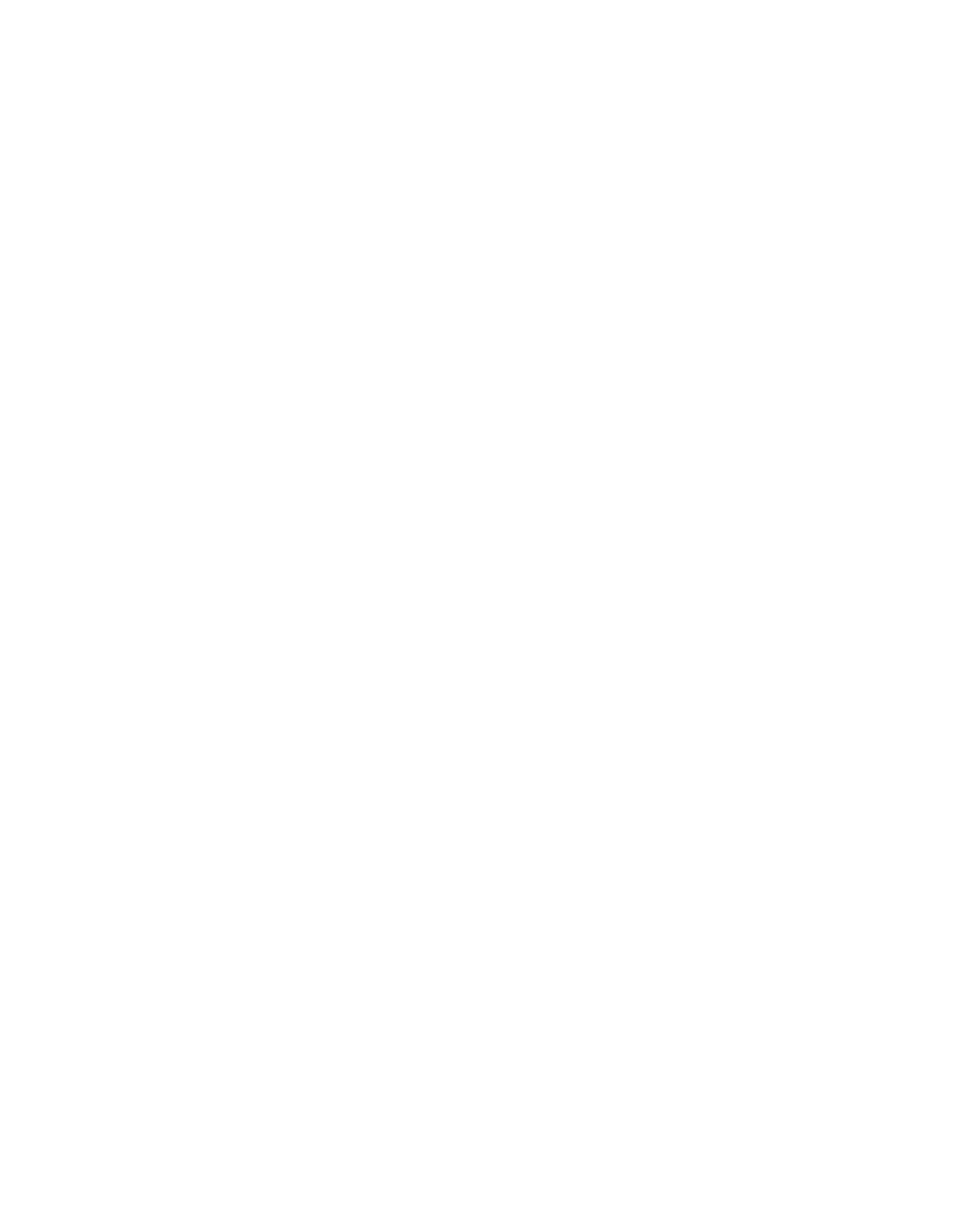# Pensions & Annuities - County Operating Budget

*Appropriation 749* 

### *Department Mission*

The Pensions and Annuities appropriation funds the County's payments to retired County officials and employees who were not members of the contributory retirement systems. Individuals paid under this system are veterans of World War II, have 30 years of service, and were employed prior to 1939.

| <b>Operating Budget</b> | Program Name                               | Total Actual '13 | <b>Total Actual '14</b> | Total Approp '15 | <b>Total Budget '16</b> |
|-------------------------|--------------------------------------------|------------------|-------------------------|------------------|-------------------------|
|                         | Pensions & Annuities - County              | 34.554           | 35,334                  | 100,000          | 100,000                 |
|                         | <b>Total</b>                               | 34,554           | 35,334                  | 100,000          | 100,000                 |
| <b>Operating Budget</b> |                                            | Actual '13       | Actual '14              | Approp '15       | <b>Budget '16</b>       |
|                         | <b>Personnel Services</b><br>Non Personnel | 34,554           | 35,334<br>$\Omega$      | 100,000          | 100,000                 |
|                         | <b>Total</b>                               | 34,554           | 35,334                  | 100.000          | <i><b>100,000</b></i>   |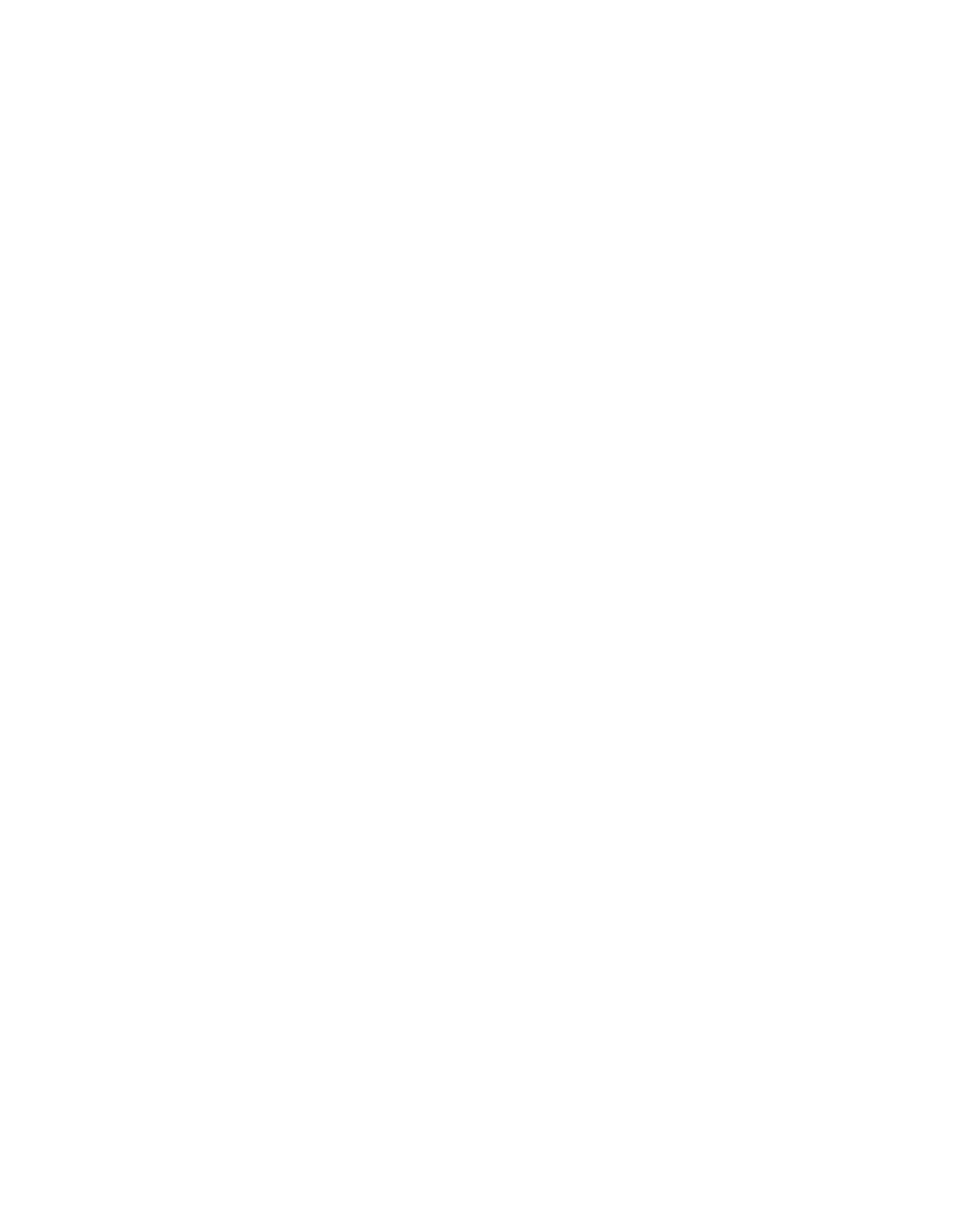# Purchasing Division Operating Budget

### *Kevin Coyne, Interim Purchasing Agent, Appropriation 143*

#### *Department Mission*

The mission of the Purchasing Department is to purchase the best quality products at the lowest possible price and to deliver those products to City departments promptly. The department is also responsible for surplus property, processing mail, providing copier service and publishing the City Record.

### *Selected Performance Strategies*

#### *Procurement*

- To ensure the price the City pays for electricity and gasoline is less than alternatives.
- To increase items purchased through a purchase contract.
- To seek the lowest possible price among vendors.

| <b>Operating Budget</b> | Program Name                                                    | Total Actual '13                | <b>Total Actual '14</b>         | Total Approp '15                | <b>Total Budget '16</b>         |
|-------------------------|-----------------------------------------------------------------|---------------------------------|---------------------------------|---------------------------------|---------------------------------|
|                         | Administration<br><b>Procurement</b><br><b>Central Services</b> | 190.286<br>1.096.320<br>199.399 | 355,752<br>1,093,897<br>247,434 | 364.603<br>1.115.000<br>294.218 | 391,772<br>1,108,271<br>363,422 |
|                         | Total                                                           | 1,486,005                       | 1,697,083                       | 1,773,821                       | 1,863,465                       |
| <b>Operating Budget</b> |                                                                 | Actual '13                      | Actual '14                      | Approp '15                      | <b>Budget '16</b>               |
|                         | <b>Personnel Services</b><br>Non Personnel                      | 1,372,953<br>113.052            | 1.573.306<br>123,777            | 1,692,482<br>81.339             | 1,711,218<br>152,247            |
|                         | Total                                                           | 1,486,005                       | 1,697,083                       | 1,773,821                       | 1,863,465                       |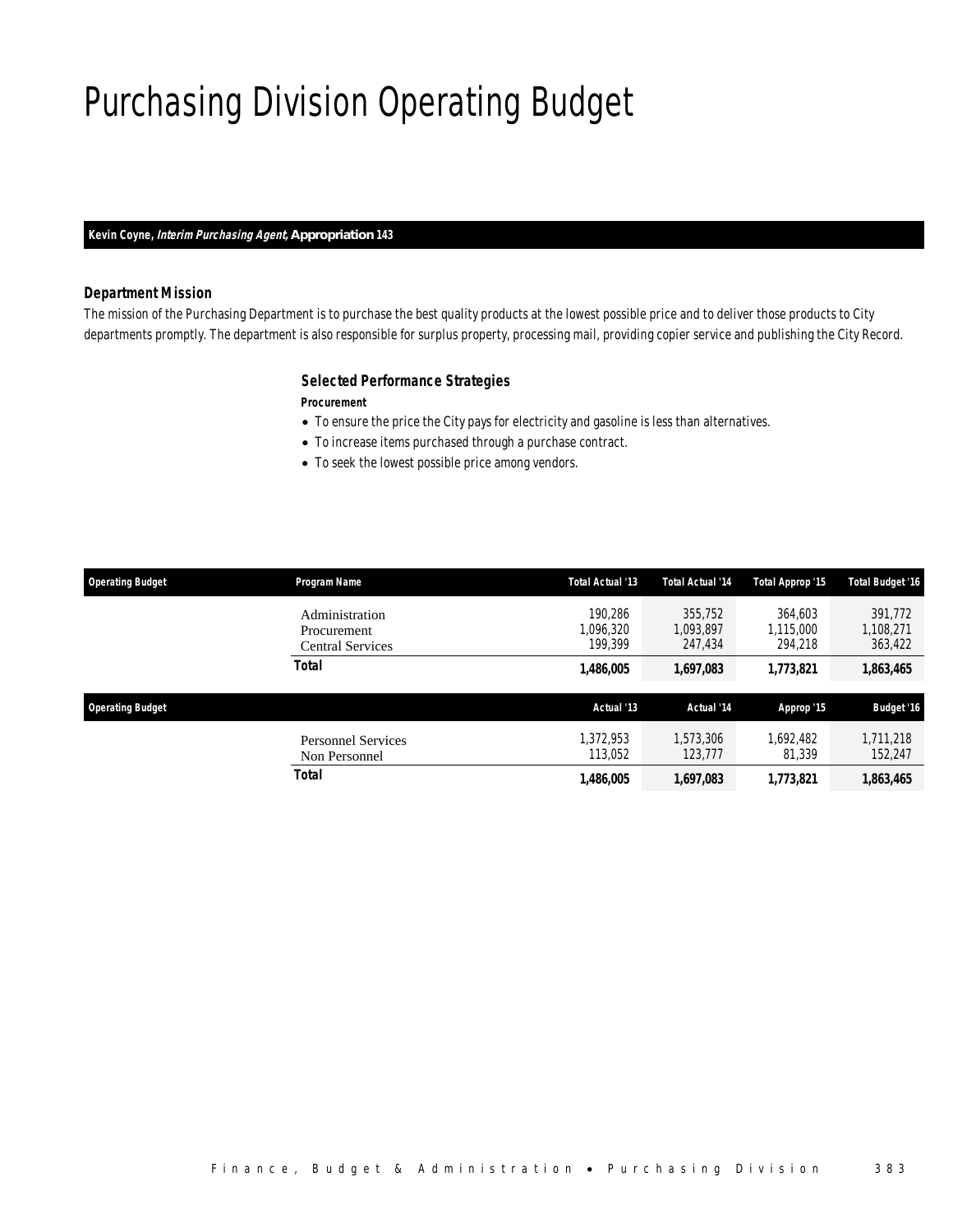## Purchasing Division Operating Budget



## *Authorizing Statutes*

- Enabling Legislation, M.G.L.A. c.41, § 103.
- Duties of the Purchasing Agent, CBC Ord. § 5-1.8.
- Content and Sale, CBC St. 2 § 650.
- Uniform Procurement Act, M.G.L.A. c. 30B.

#### *Description of Services*

The Purchasing Department procures all supplies, materials, and equipment for City departments. The department selects vendors through public bidding and processes purchase orders and contracts. The Central Services Unit ensures the efficient and economical disposal of all surplus City property excluding land and buildings, and processes and posts all outgoing, inter-office, and incoming mail. This unit also produces the City Record and operates the Copy Center.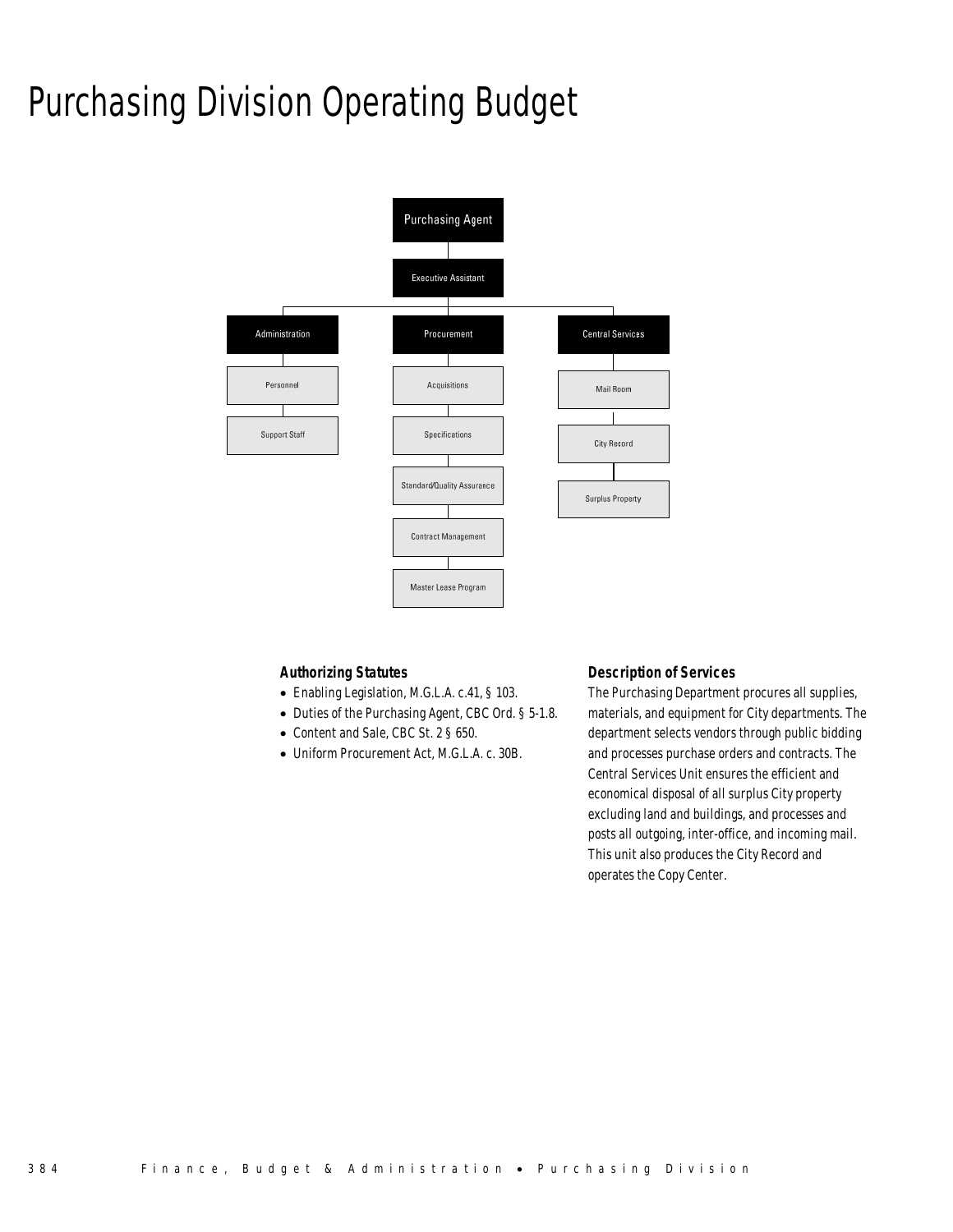## Department History

| <b>Personnel Services</b>       |                                                                                                                                                                                                                                                                                                      | FY13 Expenditure                                                                                                    | FY14 Expenditure                                                                              | FY15 Appropriation                                                                                                       | FY16 Adopted                                                                                                                           | Inc/Dec 15 vs 16                                                                                                                             |
|---------------------------------|------------------------------------------------------------------------------------------------------------------------------------------------------------------------------------------------------------------------------------------------------------------------------------------------------|---------------------------------------------------------------------------------------------------------------------|-----------------------------------------------------------------------------------------------|--------------------------------------------------------------------------------------------------------------------------|----------------------------------------------------------------------------------------------------------------------------------------|----------------------------------------------------------------------------------------------------------------------------------------------|
|                                 | 51000 Permanent Employees<br>51100 Emergency Employees<br>51200 Overtime<br>51600 Unemployment Compensation<br>51700 Workers' Compensation<br><b>Total Personnel Services</b>                                                                                                                        | 1,371,959<br>$\mathbf 0$<br>994<br>$\mathbf 0$<br>$\overline{0}$                                                    | 1,571,447<br>0<br>1,859<br>$\mathbf 0$<br>$\overline{0}$<br>1,573,306                         | 1,692,482<br>$\mathbf{0}$<br>$\overline{0}$<br>$\mathbf{0}$<br>0<br>1,692,482                                            | 1,711,218<br>0<br>$\mathbf 0$<br>$\mathbf{0}$<br>$\mathbf{0}$                                                                          | 18,736<br>$\overline{0}$<br>$\mathbf{0}$<br>$\overline{0}$<br>$\Omega$<br>18,736                                                             |
| <b>Contractual Services</b>     |                                                                                                                                                                                                                                                                                                      | 1,372,953<br>FY13 Expenditure                                                                                       | FY14 Expenditure                                                                              | FY15 Appropriation                                                                                                       | 1,711,218<br>FY16 Adopted                                                                                                              | Inc/Dec 15 vs 16                                                                                                                             |
|                                 | 52100 Communications<br>52200 Utilities<br>52400 Snow Removal<br>52500 Garbage/Waste Removal<br>52600 Repairs Buildings & Structures                                                                                                                                                                 | 22,102<br>0<br>$\boldsymbol{0}$<br>$\mathbf 0$<br>$\overline{0}$                                                    | 12,857<br>0<br>$\overline{0}$<br>$\mathbf 0$<br>$\Omega$                                      | 19,478<br>0<br>0<br>$\mathbf{0}$<br>$\mathbf{0}$                                                                         | 19,002<br>$\mathbf{0}$<br>$\mathbf 0$<br>$\mathbf 0$<br>$\mathbf{0}$                                                                   | -476<br>$\mathbf 0$<br>$\overline{0}$<br>$\overline{0}$<br>$\mathbf 0$                                                                       |
| <b>Supplies &amp; Materials</b> | 52700 Repairs & Service of Equipment<br>52800 Transportation of Persons<br>52900 Contracted Services<br><b>Total Contractual Services</b>                                                                                                                                                            | 36,579<br>3,325<br>8,828<br>70,834<br>FY13 Expenditure                                                              | 44,611<br>3,425<br>11,944<br>72,837<br>FY14 Expenditure                                       | 21,300<br>3,750<br>7,350<br>51,878                                                                                       | 21,600<br>4,800<br>7,350<br>52,752                                                                                                     | 300<br>1,050<br>$\mathbf{0}$<br>874<br>Inc/Dec 15 vs 16                                                                                      |
|                                 | 53000 Auto Energy Supplies<br>53200 Food Supplies<br>53400 Custodial Supplies<br>53500 Med, Dental, & Hosp Supply<br>53600 Office Supplies and Materials<br>53700 Clothing Allowance<br>53800 Educational Supplies & Mat<br>53900 Misc Supplies & Materials<br><b>Total Supplies &amp; Materials</b> | $\boldsymbol{0}$<br>$\overline{0}$<br>0<br>$\overline{0}$<br>10,688<br>0<br>$\mathbf 0$<br>$\overline{0}$<br>10,688 | $\mathbf 0$<br>$\mathbf 0$<br>0<br>$\mathbf 0$<br>8,667<br>0<br>$\mathbf{0}$<br>355<br>9,022  | FY15 Appropriation<br>$\boldsymbol{0}$<br>$\overline{0}$<br>0<br>$\mathbf{0}$<br>7,800<br>$\mathbf 0$<br>0<br>0<br>7,800 | FY16 Adopted<br>$\boldsymbol{0}$<br>$\mathbf{0}$<br>$\mathbf{0}$<br>$\mathbf 0$<br>5,800<br>0<br>$\mathbf{0}$<br>$\mathbf{0}$<br>5,800 | $\mathbf{0}$<br>$\mathbf{0}$<br>$\overline{0}$<br>$\overline{0}$<br>$-2,000$<br>$\mathbf{0}$<br>$\overline{0}$<br>$\overline{0}$<br>$-2,000$ |
| <b>Current Chgs &amp; Oblig</b> | 54300 Workers' Comp Medical<br>54400 Legal Liabilities<br>54500 Aid To Veterans<br>54600 Current Charges H&I<br>54700 Indemnification<br>54900 Other Current Charges<br>Total Current Chgs & Oblig                                                                                                   | FY13 Expenditure<br>1,433<br>0<br>$\overline{0}$<br>$\boldsymbol{0}$<br>$\overline{0}$<br>2,126<br>3,559            | FY14 Expenditure<br>327<br>$\mathbf 0$<br>0<br>$\mathbf{0}$<br>$\mathbf{0}$<br>2,182<br>2,509 | FY15 Appropriation<br>$\boldsymbol{0}$<br>$\overline{0}$<br>0<br>$\overline{0}$<br>0<br>2,875<br>2,875                   | FY16 Adopted<br>0<br>$\mathbf 0$<br>$\mathbf{0}$<br>$\mathbf{0}$<br>$\mathbf{0}$<br>2,885<br>2,885                                     | Inc/Dec 15 vs 16<br>$\mathbf 0$<br>$\mathbf 0$<br>$\mathbf{0}$<br>$\mathbf{0}$<br>$\theta$<br>10<br>10                                       |
| Equipment                       | 55000 Automotive Equipment<br>55400 Lease/Purchase<br>55600 Office Furniture & Equipment<br>55900 Misc Equipment<br><b>Total Equipment</b>                                                                                                                                                           | FY13 Expenditure<br>$\boldsymbol{0}$<br>25,572<br>0<br>1,864<br>27,436                                              | FY14 Expenditure<br>0<br>25,572<br>0<br>1,039<br>26,611                                       | FY15 Appropriation<br>$\boldsymbol{0}$<br>12,786<br>$\boldsymbol{0}$<br>$\mathbf 0$<br>12,786                            | FY16 Adopted<br>$\boldsymbol{0}$<br>84,810<br>0<br>$\boldsymbol{0}$<br>84,810                                                          | Inc/Dec 15 vs 16<br>$\mathbf 0$<br>72,024<br>$\mathbf 0$<br>0<br>72,024                                                                      |
| Other                           |                                                                                                                                                                                                                                                                                                      | FY13 Expenditure                                                                                                    | FY14 Expenditure                                                                              | FY15 Appropriation                                                                                                       | FY16 Adopted                                                                                                                           | Inc/Dec 15 vs 16                                                                                                                             |
|                                 | 56200 Special Appropriation<br>57200 Structures & Improvements<br>58000 Land & Non-Structure<br><b>Total Other</b>                                                                                                                                                                                   | 535<br>0<br>0<br>535                                                                                                | 12,798<br>0<br>0<br>12,798                                                                    | 6,000<br>0<br>$\mathbf{0}$<br>6,000                                                                                      | 6,000<br>0<br>$\mathbf{0}$<br>6,000                                                                                                    | 0<br>0<br>0<br>0                                                                                                                             |
|                                 | <b>Grand Total</b>                                                                                                                                                                                                                                                                                   | 1,486,005                                                                                                           | 1,697,083                                                                                     | 1,773,821                                                                                                                | 1,863,465                                                                                                                              | 89,644                                                                                                                                       |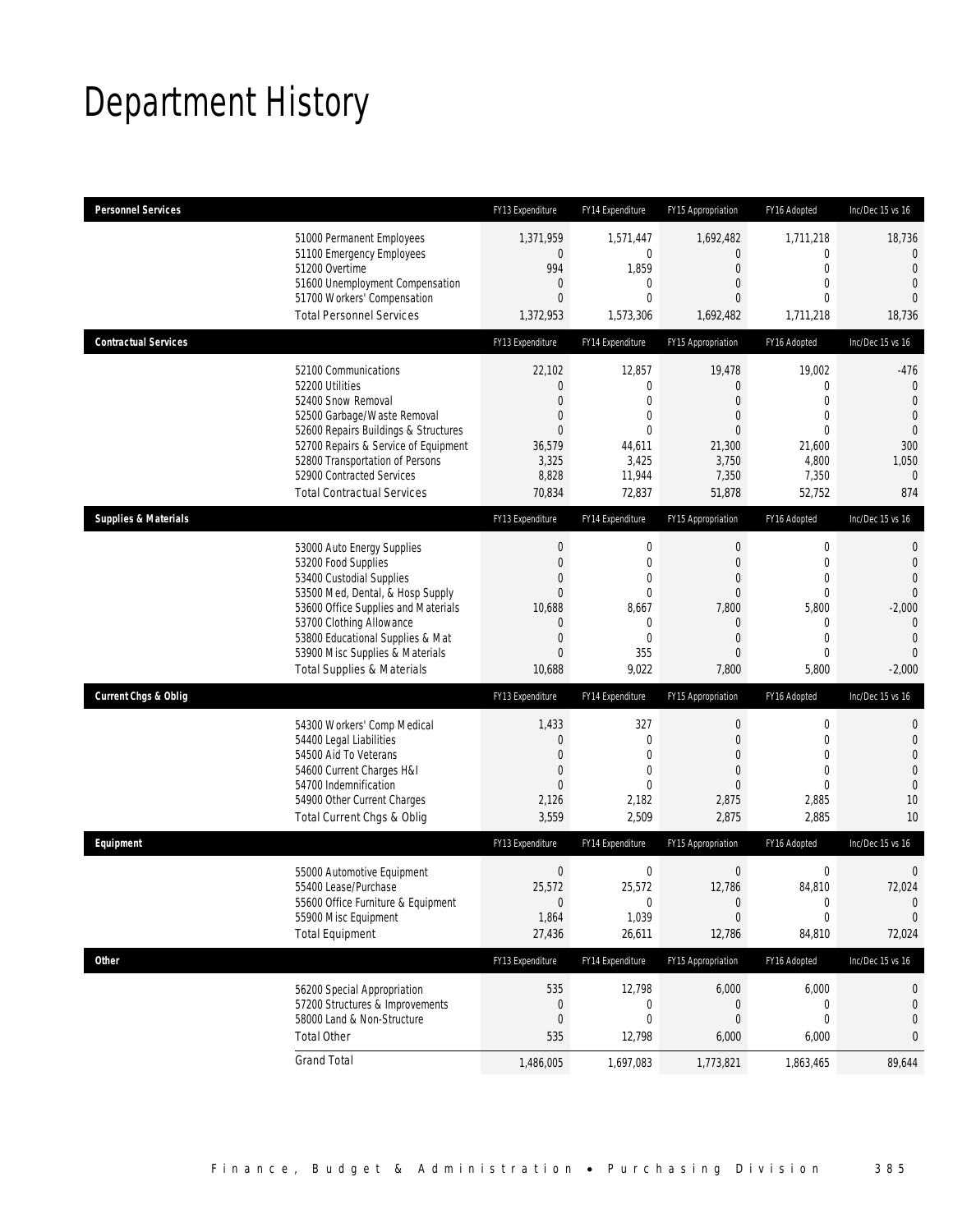## Department Personnel

F

| Title                 | Union<br>Code   | Grade     | Position | FY16 Salary | Title                        | Union<br>Code   | Grade             | Position | FY16 Salary |
|-----------------------|-----------------|-----------|----------|-------------|------------------------------|-----------------|-------------------|----------|-------------|
|                       |                 |           |          |             |                              |                 |                   |          |             |
| Admin Analyst         | SU <sub>4</sub> | 14        | 1.00     | 43,774      | <b>Exec Asst</b>             | <b>EXM</b>      | 11                | 1.00     | 87,653      |
| Admin Assistant       | SE <sub>1</sub> | 05        | 1.00     | 73,613      | Mailroom Equipment Operator  | SU <sub>4</sub> | 15                | 1.00     | 57,732      |
| Admin Assistant       | SU <sub>4</sub> | 15        | 2.00     | 126,497     | Prin Acct Clerk              | SU <sub>4</sub> | $10 \overline{)}$ | 1.00     | 44,490      |
| Admin Assistant       | SU <sub>4</sub> | 17        | 2.00     | 147,927     | Prin Admin Assistant         | SE <sub>1</sub> | 08                | 2.00     | 162,979     |
| Asst Buyer            | SU4             | 12        | 1.00     | 50,024      | Purchasing Agent             | CDH             | <b>NG</b>         | 1.00     | 113,633     |
| Asst Purchasing Agent | SE <sub>1</sub> | 09        | 2.00     | 160,851     | Sr Adm Analyst               | SE <sub>1</sub> | 06                | 3.00     | 232,882     |
| Buyer/Purchasing      | SU <sub>4</sub> | 16        | 3.00     | 166,571     | Sr Buyer                     | SU <sub>4</sub> | 17                | 2.00     | 147,927     |
| Director              | <b>MYN</b>      | <b>NG</b> | 1.00     | 112,654     | Sr Data Proc Systems Anl I   | SE <sub>1</sub> | 09                | 1.00     | 103,474     |
|                       |                 |           |          |             | <b>Total</b>                 |                 |                   | 25       | 1,832,681   |
|                       |                 |           |          |             | <b>Adjustments</b>           |                 |                   |          |             |
|                       |                 |           |          |             | <b>Differential Payments</b> |                 |                   |          | $\theta$    |
|                       |                 |           |          |             | Other                        |                 |                   |          | 27,500      |
|                       |                 |           |          |             | Chargebacks                  |                 |                   |          | $-73,963$   |
|                       |                 |           |          |             | Salary Savings               |                 |                   |          | $-75,000$   |
|                       |                 |           |          |             | <b>FY16 Total Request</b>    |                 |                   |          | 1,711,218   |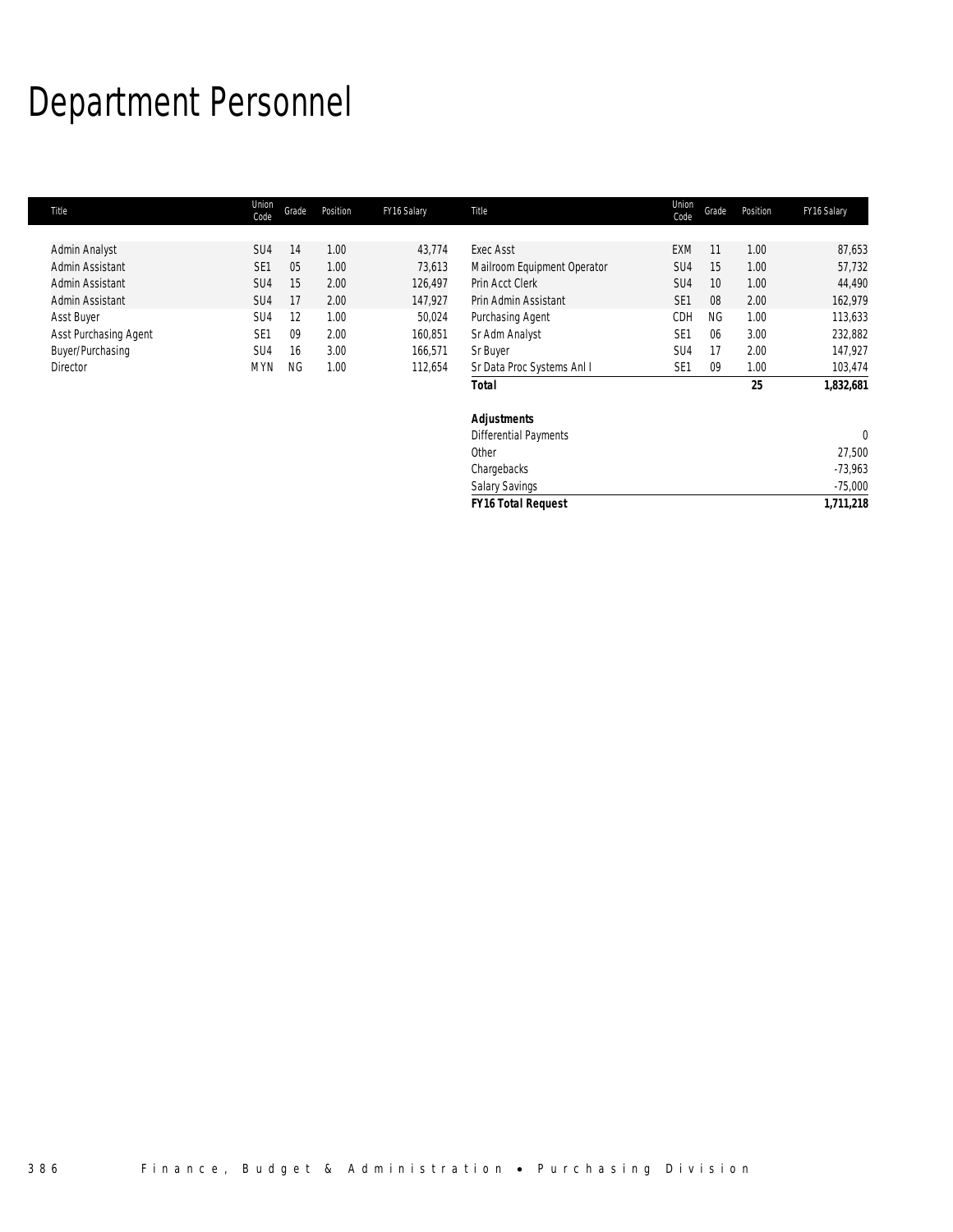# Program 1. Administration

*Kevin Coyne, Manager, Organization 143100* 

## *Program Description*

The Administration Program provides administrative, fiscal and human resource support to the Department.

| <b>Operating Budget</b>                    | Actual '13       | Actual '14        | Approp '15       | <b>Budget '16</b> |
|--------------------------------------------|------------------|-------------------|------------------|-------------------|
| <b>Personnel Services</b><br>Non Personnel | 181.140<br>9.146 | 336,035<br>19.717 | 357.720<br>6,883 | 374,343<br>17.429 |
| Total                                      | 190.286          | 355,752           | 364.603          | 391,772           |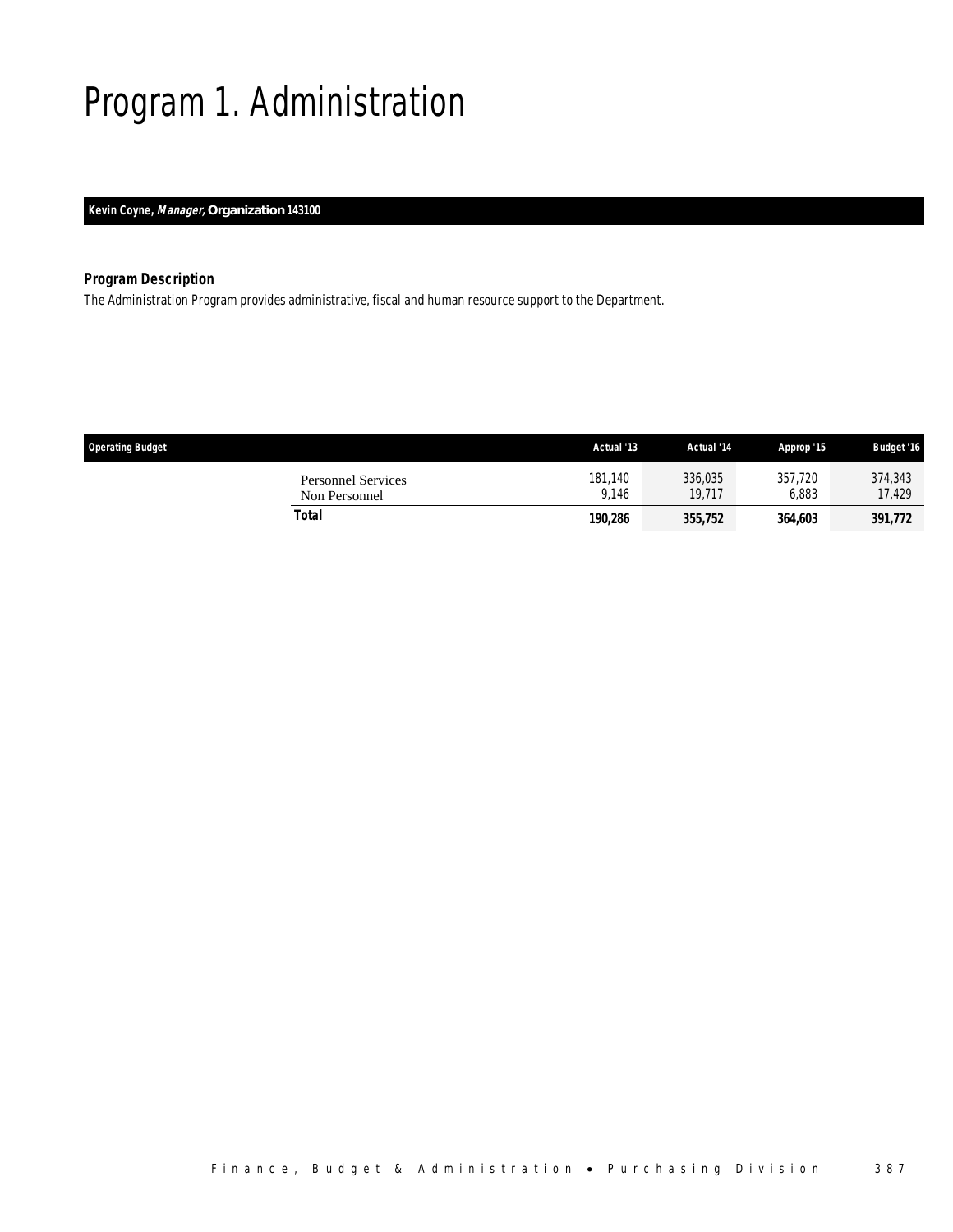## Program 2. Procurement

## *Gerard Bonaceto, Kevin Coyne, Managers, Organization 143200*

#### *Program Description*

The Procurement Program procures goods and materials for use by City departments. This program selects vendors through the public bid process, and initiates purchase orders and contracts consistent with appropriateness of cost, quality, delivery requirements, and vendor service. The program maintains central maintenance contracts for the City's photocopiers and operates a central copy center.

| <b>Operating Budget</b> |                                            | Actual '13          | Actual '14         | Approp '15          | <b>Budget '16</b> |
|-------------------------|--------------------------------------------|---------------------|--------------------|---------------------|-------------------|
|                         | <b>Personnel Services</b><br>Non Personnel | 1,078,823<br>17.497 | 1,085,486<br>8.411 | 1,087,800<br>27,200 | 076,537<br>31,734 |
|                         | <b>Total</b>                               | 1,096,320           | 1,093,897          | 1,115,000           | 1,108,271         |
|                         |                                            |                     |                    |                     |                   |
| Performance             |                                            |                     |                    |                     |                   |

#### **Strategy:** To ensure the price the City pays for electricity and gasoline is less than alternatives.

|                                                                           | <b>Performance Measures</b>                               | Actual '13 | Actual '14 | Projected '15 | Target '16 |
|---------------------------------------------------------------------------|-----------------------------------------------------------|------------|------------|---------------|------------|
|                                                                           | Average per gallon price the City pays for bio-<br>diesel | 3.43       | 3.27       | 2.60          | <b>TBR</b> |
|                                                                           | Average per gallon price the City pays for<br>gasoline    | 3.48       | 3.35       | 2.46          | TBR        |
| <b>Strategy:</b> To increase items purchased through a purchase contract. |                                                           |            |            |               |            |
|                                                                           | <b>Performance Measures</b>                               | Actual '13 | Actual '14 | Projected '15 | Target '16 |
|                                                                           | % City purchase orders for goods sent by<br>email         | 63%        | 35%        | 69%           | 90%        |
|                                                                           | % of dollar amount of goods purchased on<br>contract      | 84%        | 87%        | 89%           | 95%        |
|                                                                           | Total purchase orders                                     | 6,054      | 6,223      | 6,115         | 6,000      |
| <b>Strategy:</b> To seek the lowest possible price among vendors.         |                                                           |            |            |               |            |
|                                                                           | <b>Performance Measures</b>                               | Actual '13 | Actual '14 | Projected '15 | Target '16 |
|                                                                           | Bidders responding                                        | 816        | 1,336      | 1,363         | 1,200      |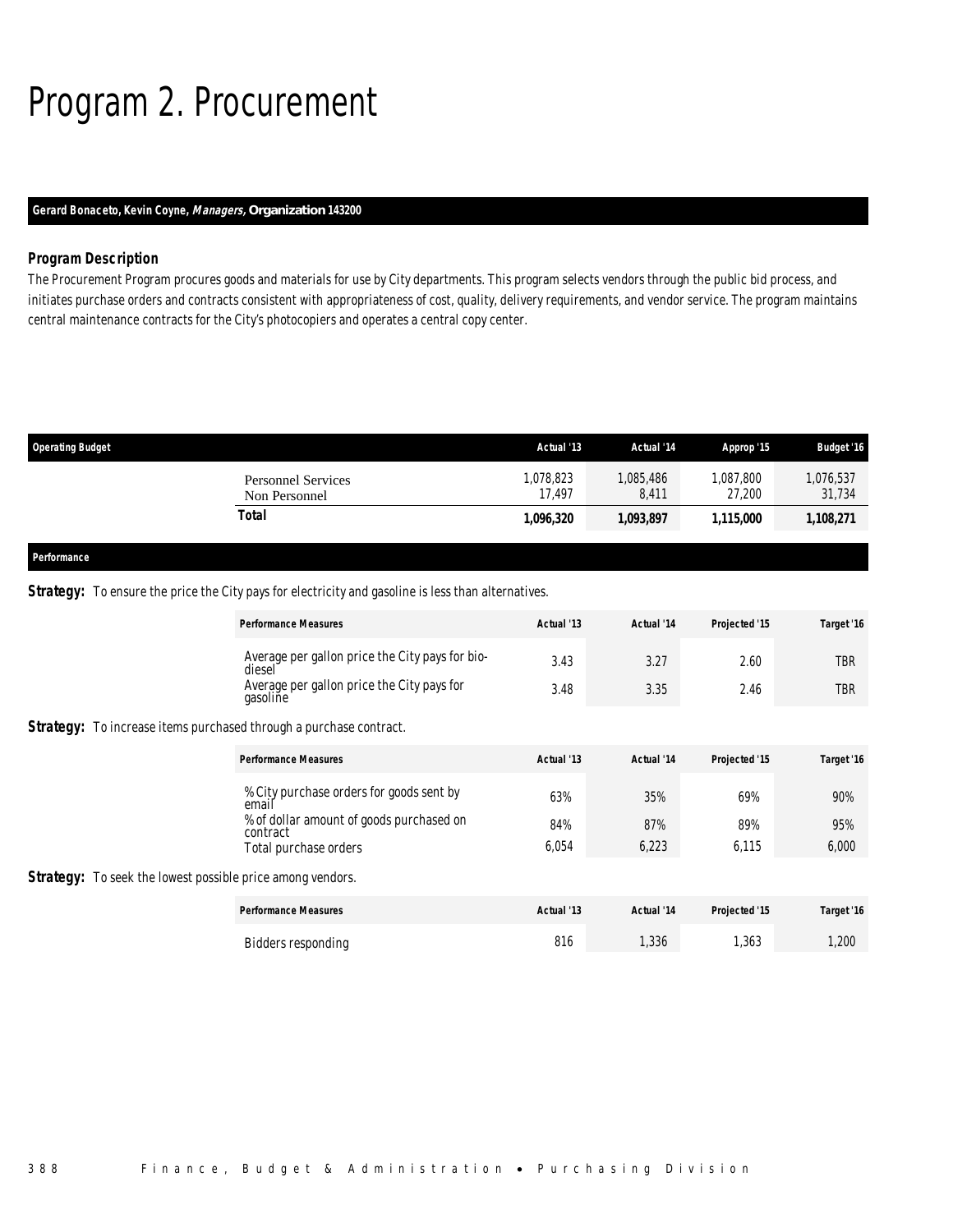# Program 3. Central Services

## *Kevin Coyne, Manager, Organization 143300*

#### *Program Description*

The Central Services Program provides mail service, disposal of surplus property, and publishing of the City Record. This program is responsible for handling all incoming and outgoing mail for departments within City Hall. The Surplus Property Unit ensures the efficient and economical disposal of all the City's surplus property excluding land and buildings. This program is responsible for publishing, distribution, billing, and marketing of the City Record.

| <b>Operating Budget</b>                    | Actual '13        | Actual '14        | Approp '15        | <b>Budget '16</b>  |
|--------------------------------------------|-------------------|-------------------|-------------------|--------------------|
| <b>Personnel Services</b><br>Non Personnel | 112.990<br>86.409 | 151.785<br>95.649 | 246.962<br>47.256 | 260,338<br>103,084 |
| Total                                      | 199,399           | 247.434           | 294.218           | 363,422            |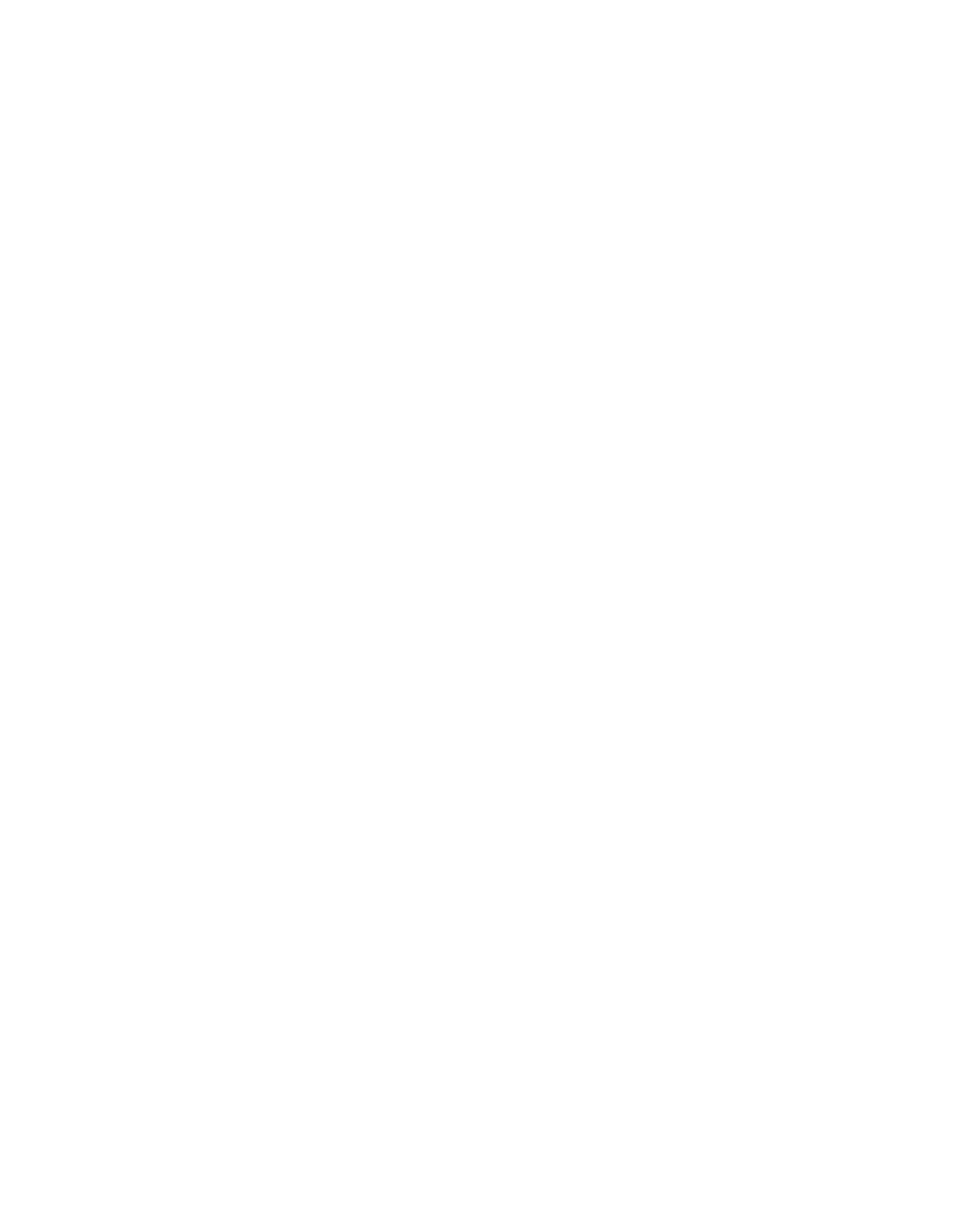# Registry Division Operating Budget

#### *Patricia A. McMahon, Registrar, Appropriation 163*

#### *Department Mission*

The mission of the Registry Division is to promptly and accurately register, amend, maintain, and issue certified copies of birth, marriage and death records while following Massachusetts General Laws regulating these documents.

#### *Selected Performance Strategies*

*Vital Statistics* 

- To register and record new births, deaths and marriages.
- To respond to customers inquiries for records effectively.
- *Depositions*
- To work with customers on evidence and or affidavits to amend records.

| <b>Operating Budget</b> | Program Name                                             | Total Actual '13             | <b>Total Actual '14</b>       | Total Approp '15              | <b>Total Budget '16</b>       |
|-------------------------|----------------------------------------------------------|------------------------------|-------------------------------|-------------------------------|-------------------------------|
|                         | Administration<br><b>Vital Statistics</b><br>Depositions | 271.141<br>655,470<br>91.875 | 265,281<br>627,488<br>101.819 | 246.533<br>677,625<br>110.693 | 231,083<br>658,776<br>118,515 |
|                         | Total                                                    | 1,018,486                    | 994,588                       | 1,034,851                     | 1,008,374                     |
| <b>Operating Budget</b> |                                                          | Actual '13                   | Actual '14                    | Approp '15                    | <b>Budget '16</b>             |
|                         | <b>Personnel Services</b><br>Non Personnel               | 922.268<br>96,218            | 929.704<br>64,884             | 976.141<br>58,710             | 950,947<br>57,427             |
|                         | Total                                                    | 1,018,486                    | 994,588                       | 1,034,851                     | 1,008,374                     |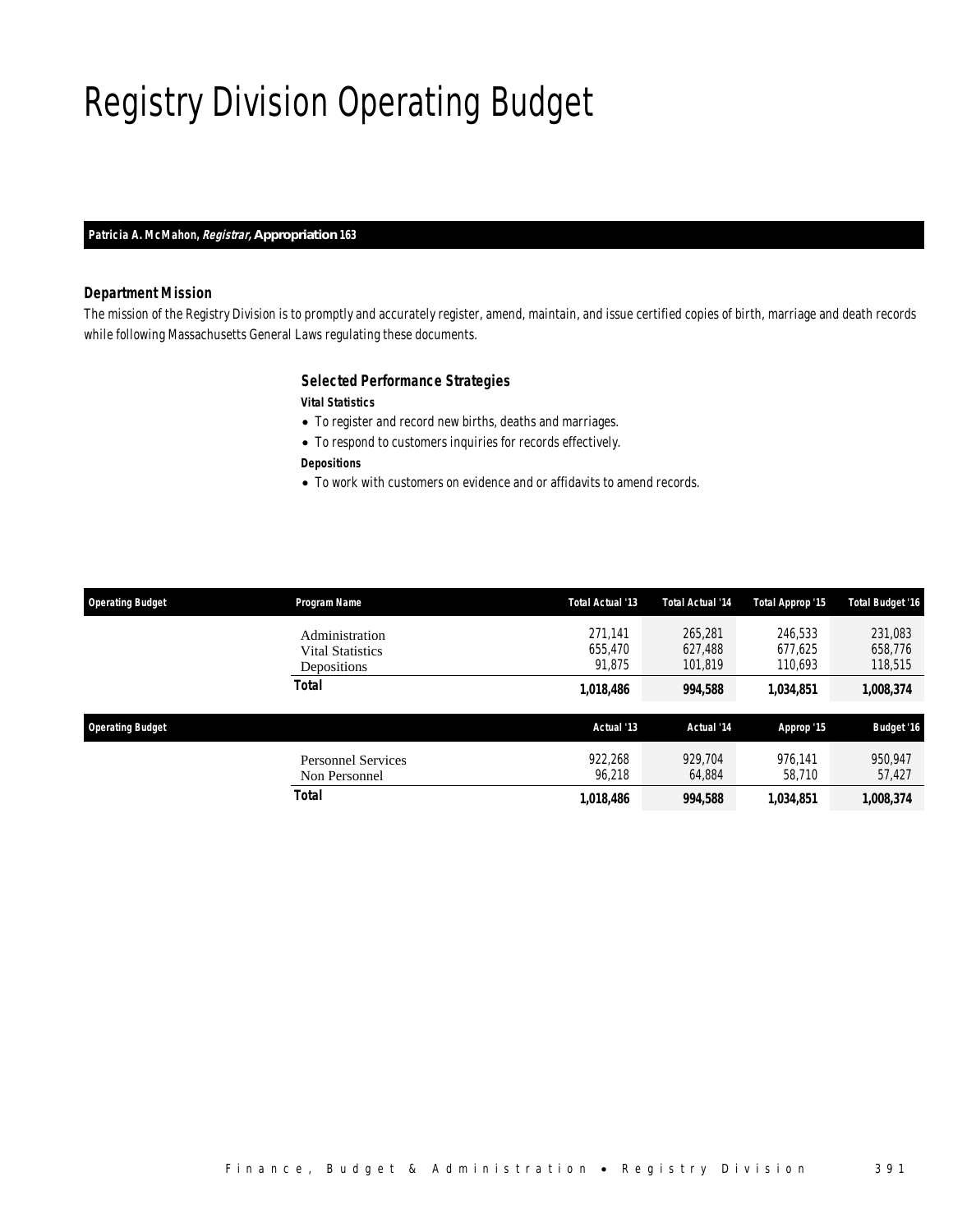# Registry Division Operating Budget



## *Authorizing Statutes*

- Civil Service, M.G.L.A. c. 31.
- Births, Marriages, Deaths, and Depositions, M.G.L.A. cc. 46, 207, 209c, 210; M.G.L.A. c.190, § 7; M.G.L.A. c. 272, § 96.
- Fees & Charges, CBC Ord. § 18-1.2.

#### *Description of Services*

The Registry Division maintains custody of all birth, marriage, and death records dating back to 1630. Each year the Division adds approximately 33,000 new entries and issues more than 100,000 copies of certified records.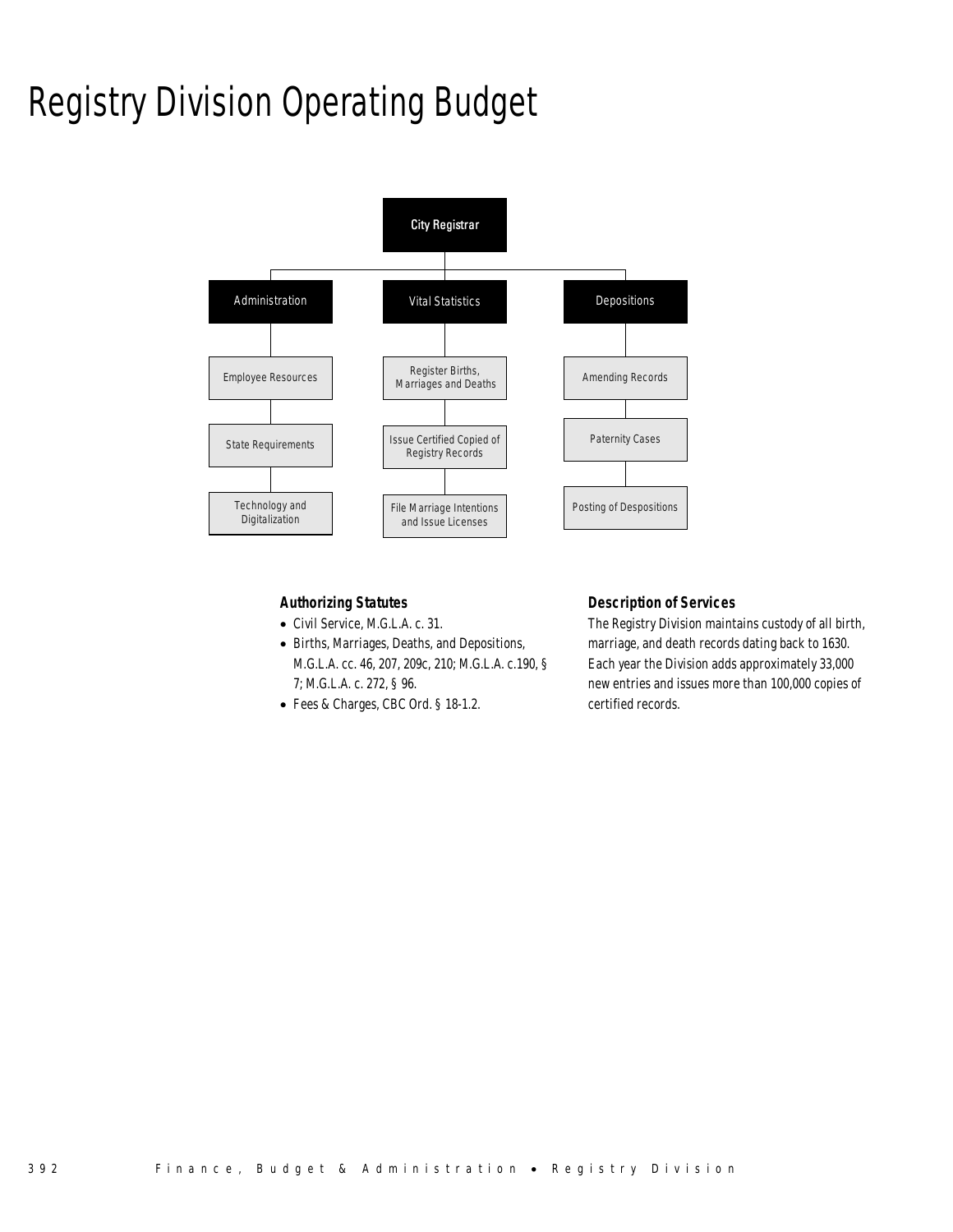# Department History

| <b>Personnel Services</b>       |                                                                                                                                                                                                                                                                                                      | FY13 Expenditure                                                                                                | FY14 Expenditure                                                                                                  | FY15 Appropriation                                                                                                 | FY16 Adopted                                                                                               | Inc/Dec 15 vs 16                                                                                                                    |
|---------------------------------|------------------------------------------------------------------------------------------------------------------------------------------------------------------------------------------------------------------------------------------------------------------------------------------------------|-----------------------------------------------------------------------------------------------------------------|-------------------------------------------------------------------------------------------------------------------|--------------------------------------------------------------------------------------------------------------------|------------------------------------------------------------------------------------------------------------|-------------------------------------------------------------------------------------------------------------------------------------|
|                                 | 51000 Permanent Employees<br>51100 Emergency Employees<br>51200 Overtime<br>51600 Unemployment Compensation<br>51700 Workers' Compensation<br><b>Total Personnel Services</b>                                                                                                                        | 922,268<br>0<br>$\boldsymbol{0}$<br>0<br>0<br>922,268                                                           | 929,704<br>0<br>$\mathbf 0$<br>$\mathbf 0$<br>$\Omega$<br>929,704                                                 | 976,141<br>0<br>$\boldsymbol{0}$<br>0<br>0<br>976,141                                                              | 950,947<br>0<br>$\boldsymbol{0}$<br>$\mathbf{0}$<br>$\mathbf{0}$<br>950,947                                | $-25,194$<br>$\overline{0}$<br>$\mathbf{0}$<br>$\overline{0}$<br>$\Omega$<br>$-25,194$                                              |
| <b>Contractual Services</b>     |                                                                                                                                                                                                                                                                                                      | FY13 Expenditure                                                                                                | FY14 Expenditure                                                                                                  | FY15 Appropriation                                                                                                 | FY16 Adopted                                                                                               | Inc/Dec 15 vs 16                                                                                                                    |
|                                 | 52100 Communications<br>52200 Utilities<br>52400 Snow Removal<br>52500 Garbage/Waste Removal<br>52600 Repairs Buildings & Structures<br>52700 Repairs & Service of Equipment<br>52800 Transportation of Persons<br>52900 Contracted Services<br><b>Total Contractual Services</b>                    | 2,172<br>$\boldsymbol{0}$<br>$\overline{0}$<br>$\mathbf 0$<br>28,163<br>4,994<br>1,775<br>30,830<br>67,934      | 22,454<br>$\mathbf 0$<br>$\mathbf{0}$<br>$\mathbf 0$<br>$\mathbf{0}$<br>3,349<br>1,700<br>25,375<br>52,878        | 3,996<br>$\mathbf{0}$<br>0<br>0<br>$\mathbf{0}$<br>1,500<br>1,800<br>31,516<br>38,812                              | 3,996<br>$\mathbf{0}$<br>$\mathbf{0}$<br>$\mathbf 0$<br>$\mathbf{0}$<br>1,500<br>2,100<br>30,221<br>37,817 | $\mathbf 0$<br>$\mathbf 0$<br>$\overline{0}$<br>$\overline{0}$<br>$\mathbf 0$<br>$\overline{0}$<br>300<br>$-1,295$<br>$-995$        |
| <b>Supplies &amp; Materials</b> |                                                                                                                                                                                                                                                                                                      | FY13 Expenditure                                                                                                | FY14 Expenditure                                                                                                  | FY15 Appropriation                                                                                                 | FY16 Adopted                                                                                               | Inc/Dec 15 vs 16                                                                                                                    |
|                                 | 53000 Auto Energy Supplies<br>53200 Food Supplies<br>53400 Custodial Supplies<br>53500 Med, Dental, & Hosp Supply<br>53600 Office Supplies and Materials<br>53700 Clothing Allowance<br>53800 Educational Supplies & Mat<br>53900 Misc Supplies & Materials<br><b>Total Supplies &amp; Materials</b> | $\boldsymbol{0}$<br>$\boldsymbol{0}$<br>0<br>$\overline{0}$<br>10,509<br>0<br>$\boldsymbol{0}$<br>222<br>10,731 | $\mathbf 0$<br>$\mathbf 0$<br>$\mathbf 0$<br>$\mathbf{0}$<br>10,225<br>0<br>$\mathbf{0}$<br>$\mathbf 0$<br>10,225 | $\mathbf 0$<br>$\boldsymbol{0}$<br>0<br>$\boldsymbol{0}$<br>19,000<br>$\mathbf 0$<br>$\overline{0}$<br>0<br>19,000 | 0<br>$\mathbf 0$<br>$\mathbf{0}$<br>$\mathbf 0$<br>18,900<br>0<br>$\mathbf{0}$<br>$\mathbf{0}$<br>18,900   | $\mathbf{0}$<br>$\mathbf 0$<br>$\overline{0}$<br>$\overline{0}$<br>$-100$<br>$\mathbf{0}$<br>$\mathbf{0}$<br>$\mathbf{0}$<br>$-100$ |
| <b>Current Chgs &amp; Oblig</b> |                                                                                                                                                                                                                                                                                                      | FY13 Expenditure                                                                                                | FY14 Expenditure                                                                                                  | FY15 Appropriation                                                                                                 | FY16 Adopted                                                                                               | Inc/Dec 15 vs 16                                                                                                                    |
|                                 | 54300 Workers' Comp Medical<br>54400 Legal Liabilities<br>54500 Aid To Veterans<br>54600 Current Charges H&I<br>54700 Indemnification<br>54900 Other Current Charges<br>Total Current Chgs & Oblig                                                                                                   | $\boldsymbol{0}$<br>$\boldsymbol{0}$<br>0<br>$\mathbf 0$<br>$\overline{0}$<br>3,631<br>3,631                    | $\boldsymbol{0}$<br>$\mathbf 0$<br>$\mathbf 0$<br>$\mathbf 0$<br>$\mathbf{0}$<br>651<br>651                       | $\boldsymbol{0}$<br>$\boldsymbol{0}$<br>0<br>$\mathbf 0$<br>$\mathbf{0}$<br>898<br>898                             | 0<br>$\mathbf 0$<br>$\mathbf{0}$<br>$\mathbf 0$<br>$\mathbf{0}$<br>710<br>710                              | $\mathbf 0$<br>$\mathbf 0$<br>$\overline{0}$<br>$\overline{0}$<br>$\theta$<br>$-188$<br>$-188$                                      |
| Equipment                       |                                                                                                                                                                                                                                                                                                      | FY13 Expenditure                                                                                                | FY14 Expenditure                                                                                                  | FY15 Appropriation                                                                                                 | FY16 Adopted                                                                                               | Inc/Dec 15 vs 16                                                                                                                    |
|                                 | 55000 Automotive Equipment<br>55400 Lease/Purchase<br>55600 Office Furniture & Equipment<br>55900 Misc Equipment<br><b>Total Equipment</b>                                                                                                                                                           | $\boldsymbol{0}$<br>$\boldsymbol{0}$<br>$\boldsymbol{0}$<br>13,922<br>13,922                                    | 0<br>$\overline{0}$<br>$\boldsymbol{0}$<br>1,130<br>1,130                                                         | $\boldsymbol{0}$<br>$\mathbf{0}$<br>$\boldsymbol{0}$<br>$\boldsymbol{0}$<br>0                                      | $\boldsymbol{0}$<br>$\mathbf 0$<br>$\boldsymbol{0}$<br>$\boldsymbol{0}$<br>0                               | $\mathbf 0$<br>$\overline{0}$<br>$\mathbf 0$<br>$\mathbf 0$<br>0                                                                    |
| <b>Other</b>                    |                                                                                                                                                                                                                                                                                                      | FY13 Expenditure                                                                                                | FY14 Expenditure                                                                                                  | FY15 Appropriation                                                                                                 | FY16 Adopted                                                                                               | Inc/Dec 15 vs 16                                                                                                                    |
|                                 | 56200 Special Appropriation<br>57200 Structures & Improvements<br>58000 Land & Non-Structure<br><b>Total Other</b>                                                                                                                                                                                   | $\boldsymbol{0}$<br>$\boldsymbol{0}$<br>0<br>$\pmb{0}$                                                          | 0<br>0<br>$\mathbf 0$<br>0                                                                                        | $\bf{0}$<br>$\mathbf 0$<br>$\boldsymbol{0}$<br>0                                                                   | 0<br>0<br>$\mathbf 0$<br>0                                                                                 | 0<br>0<br>$\mathbf 0$<br>0                                                                                                          |
|                                 | <b>Grand Total</b>                                                                                                                                                                                                                                                                                   | 1,018,486                                                                                                       | 994,588                                                                                                           | 1,034,851                                                                                                          | 1,008,374                                                                                                  | $-26,477$                                                                                                                           |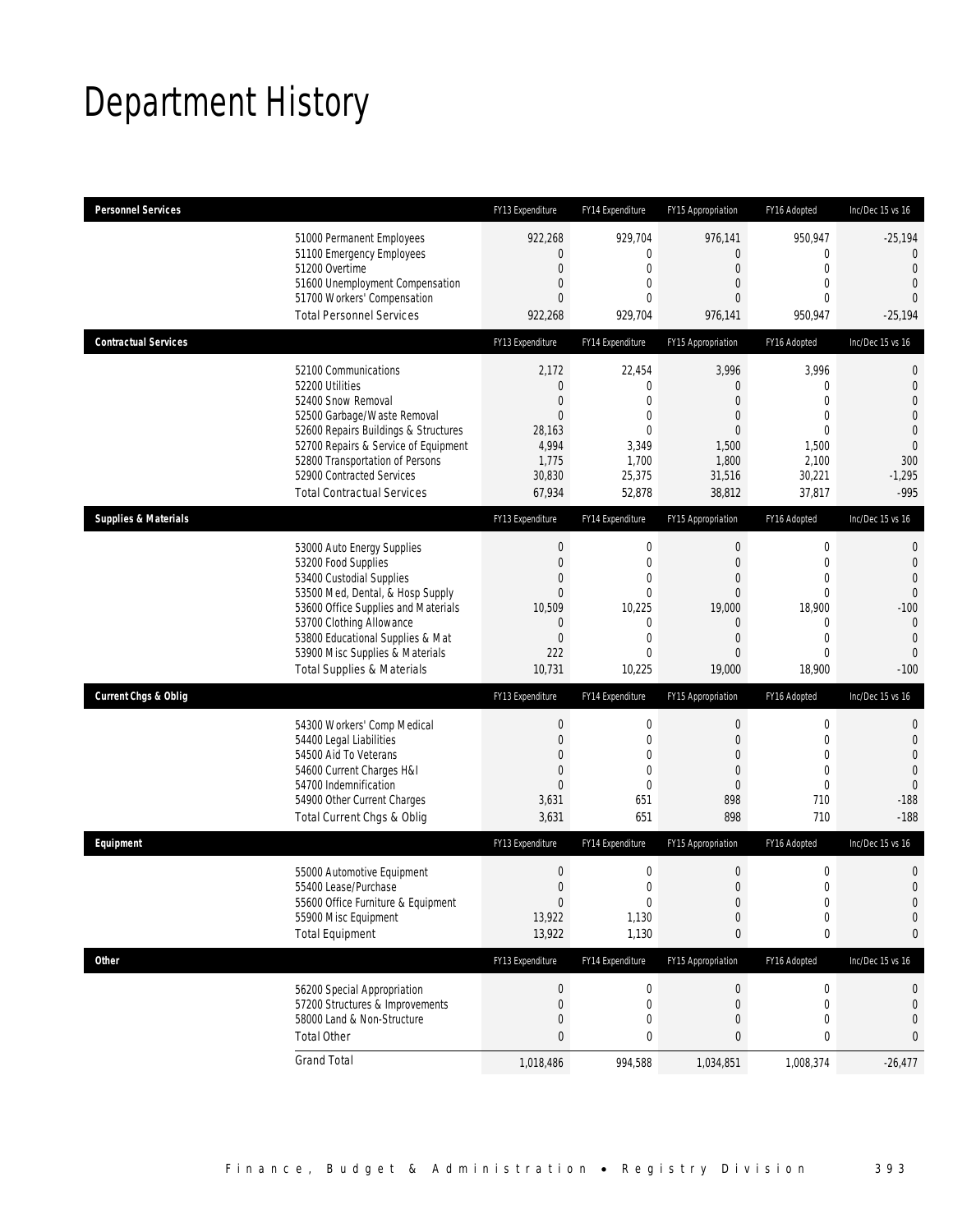# Department Personnel

| Title                  | Union<br>Code   | Grade     | Position | FY16 Salary | Title                        | Union<br>Code   | Grade | Position | FY16 Salary    |
|------------------------|-----------------|-----------|----------|-------------|------------------------------|-----------------|-------|----------|----------------|
| <b>Admin Secretary</b> | SU4             | 14        | 1.00     | 56,246      | Deposition Clerk             | SU <sub>4</sub> | 13    | 1.00     | 52,017         |
| Asst City Registrar    | SE <sub>1</sub> | 05        | 2.00     | 120,850     | First Asst City Registrar    | SE <sub>1</sub> | 07    | 1.00     | 67,671         |
| City Registrar         | CDH             | <b>NG</b> | 1.00     | 87,808      | <b>Head Cashier</b>          | SU <sub>4</sub> | 14    | 1.00     | 56,246         |
|                        |                 |           |          |             | Prin Clerk (Vitals/Registry) | SU <sub>4</sub> | 10    | 12.00    | 504,847        |
|                        |                 |           |          |             | <b>Total</b>                 |                 |       | 19       | 945,687        |
|                        |                 |           |          |             | <b>Adjustments</b>           |                 |       |          |                |
|                        |                 |           |          |             | <b>Differential Payments</b> |                 |       |          | $\overline{0}$ |
|                        |                 |           |          |             | Other                        |                 |       |          | 5,260          |
|                        |                 |           |          |             | Chargebacks                  |                 |       |          | $\mathbf{0}$   |
|                        |                 |           |          |             | Salary Savings               |                 |       |          | $\mathbf 0$    |
|                        |                 |           |          |             | <b>FY16 Total Request</b>    |                 |       |          | 950,947        |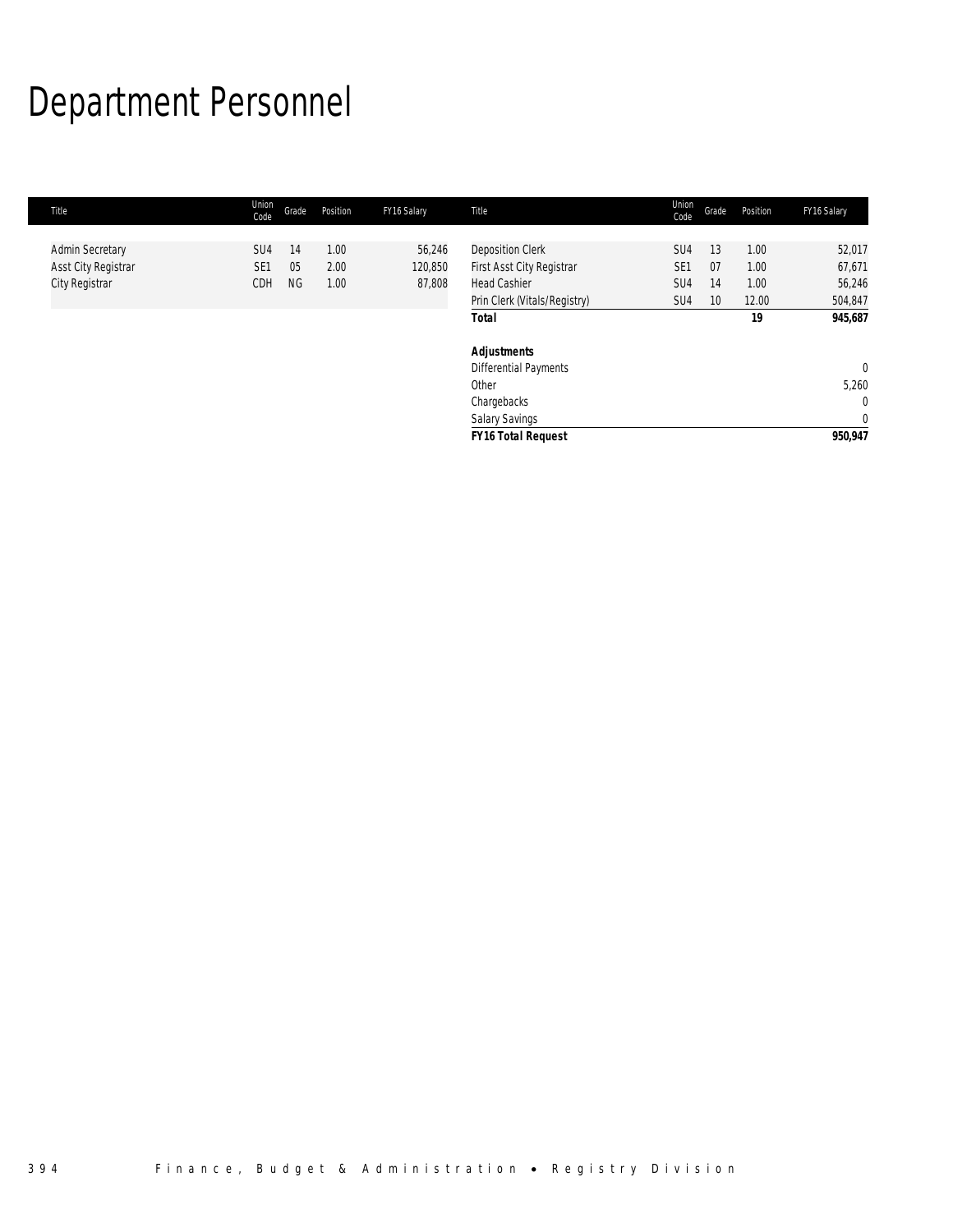# Program 1. Administration

## *Nicole Leo, Manager, Organization 163100*

## *Program Description*

The Administration Program provides effective management of the day-to-day operations of the Division and monitors that the Registry practices are in compliance with MGL and State Office of Vital Records regulations.

| <b>Operating Budget</b>                    | Actual '13        | Actual '14        | Approp '15        | <b>Budget '16</b> |
|--------------------------------------------|-------------------|-------------------|-------------------|-------------------|
| <b>Personnel Services</b><br>Non Personnel | 221,468<br>49.673 | 226.788<br>38.493 | 232,235<br>14.298 | 216,985<br>14.098 |
| Total                                      | 271,141           | 265,281           | 246,533           | 231,083           |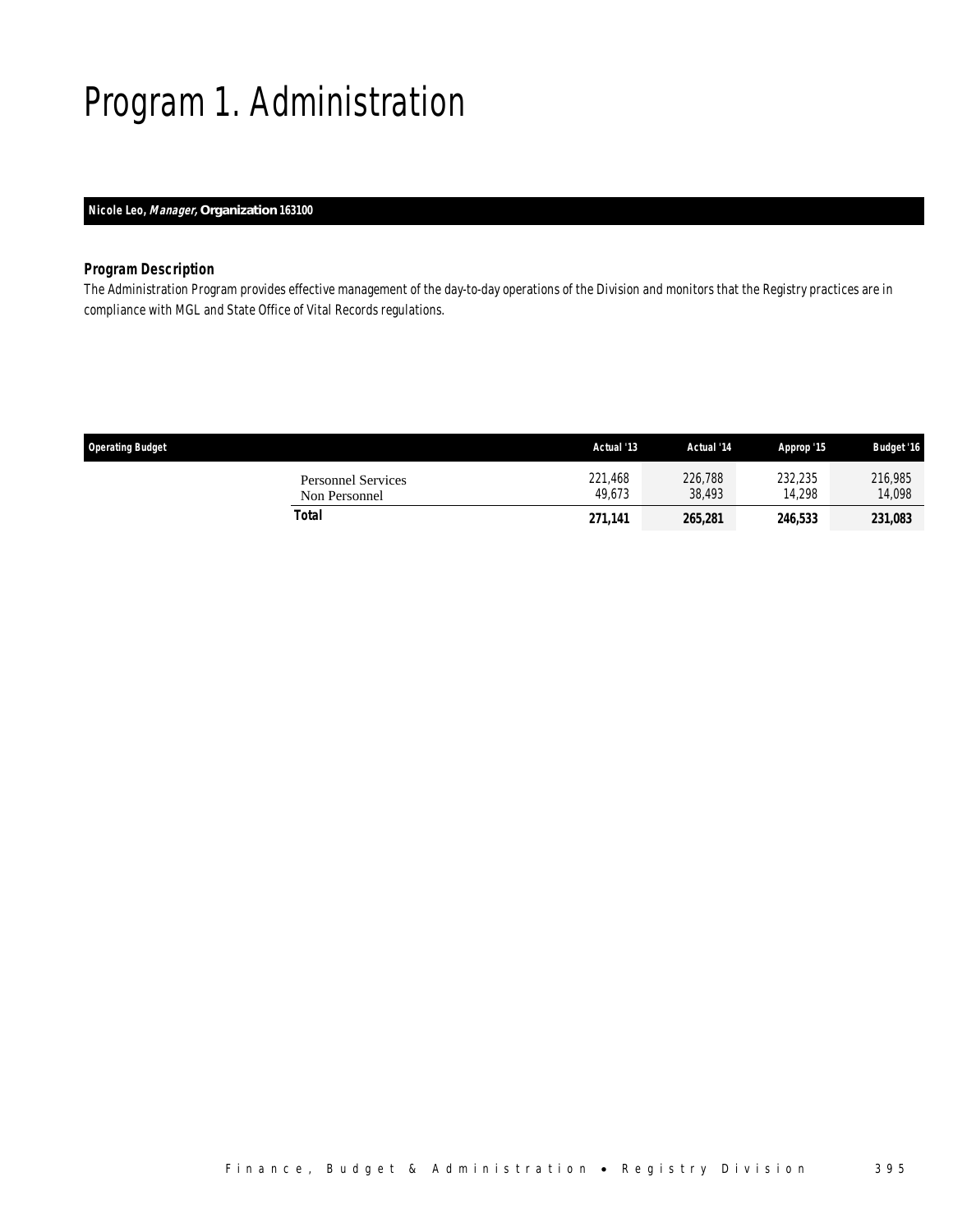# Program 2. Vital Statistics

## *Jessica Boutin, Manager, Organization 163200*

## *Program Description*

The Vital Statistics Program registers new records and issues certified copies of birth, marriage, and death records. This program also files marriage intentions and issues marriage licenses. The program also responds to requests for information from federal, state, and local authorities.

| <b>Operating Budget</b>                    | Actual '13        | Actual '14        | Approp '15        | <b>Budget '16</b> |
|--------------------------------------------|-------------------|-------------------|-------------------|-------------------|
| <b>Personnel Services</b><br>Non Personnel | 609,649<br>45.821 | 601,657<br>25,831 | 635,043<br>42,582 | 617,139<br>41,637 |
| Total                                      | 655,470           | 627,488           | 677,625           | 658,776           |
|                                            |                   |                   |                   |                   |

#### *Performance*

#### **Strategy:** To register and record new births, deaths and marriages.

|                                                                             | <b>Performance Measures</b>                                                                                                                                                      | Actual '13               | Actual '14               | Projected '15                   | Target '16                      |
|-----------------------------------------------------------------------------|----------------------------------------------------------------------------------------------------------------------------------------------------------------------------------|--------------------------|--------------------------|---------------------------------|---------------------------------|
|                                                                             | % of marriage intentions filed via kiosk<br>Birth certificates received from hospitals<br>Death certificates received from the Health<br>Department<br>Marriage intentions filed | 21,408<br>7.165<br>4,731 | 19.431<br>7.134<br>5,198 | 46%<br>18,230<br>7.438<br>5.040 | 80%<br>20,000<br>7,150<br>5,050 |
| <b>Strategy:</b> To respond to customers inquiries for records effectively. |                                                                                                                                                                                  |                          |                          |                                 |                                 |
|                                                                             | <b>Performance Measures</b>                                                                                                                                                      | Actual '13               | Actual '14               | Projected '15                   | Target '16                      |
|                                                                             | Counter requests for certificates<br>Mail requests for Birth certificates                                                                                                        | 65.745<br>31,018         | 61,932<br>36.659         | 63.673<br>37.253                | 64,200<br>35,800                |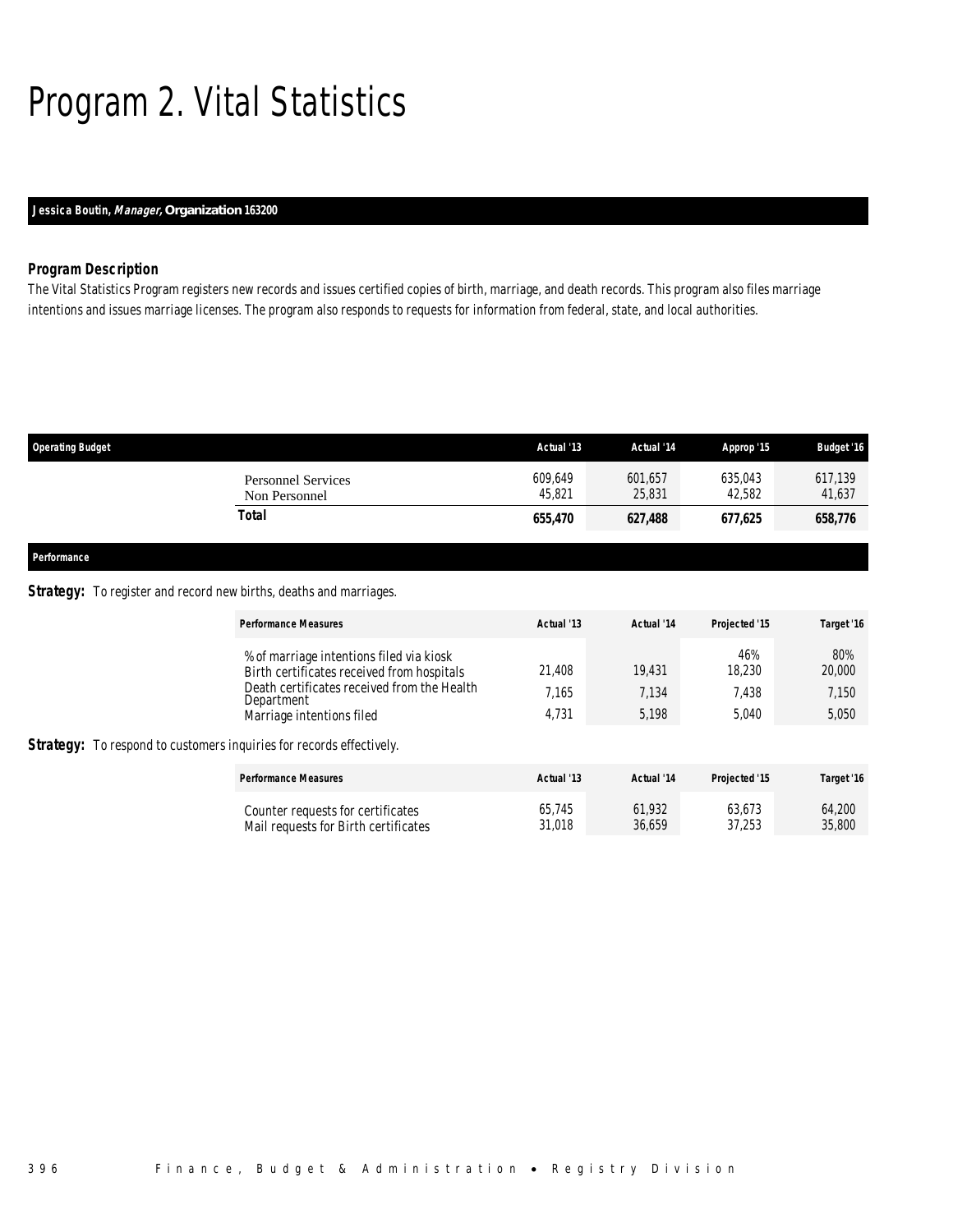# Program 3. Depositions

# *Jessica Joyce, Manager, Organization 163300*

# *Program Description*

The Depositions Program is responsible for correcting and amending records in accordance with Massachusetts General Laws.

| <b>Operating Budget</b> |                                            | Actual '13    | Actual '14     | Approp '15       | <b>Budget '16</b> |
|-------------------------|--------------------------------------------|---------------|----------------|------------------|-------------------|
|                         | <b>Personnel Services</b><br>Non Personnel | 91,151<br>724 | 101,259<br>560 | 108,863<br>1,830 | 116,823<br>1,692  |
|                         | Total                                      | 91,875        | 101,819        | 110,693          | 118,515           |
| Performance             |                                            |               |                |                  |                   |

## **Strategy:** To work with customers on evidence and or affidavits to amend records.

| <b>Performance Measures</b>                         | Actual '13 | Actual '14 | Projected '15 | Target '16 |
|-----------------------------------------------------|------------|------------|---------------|------------|
| Affidavits completed to correct or amend<br>records | 2,265      | 2,938      | 3.206         | 2,900      |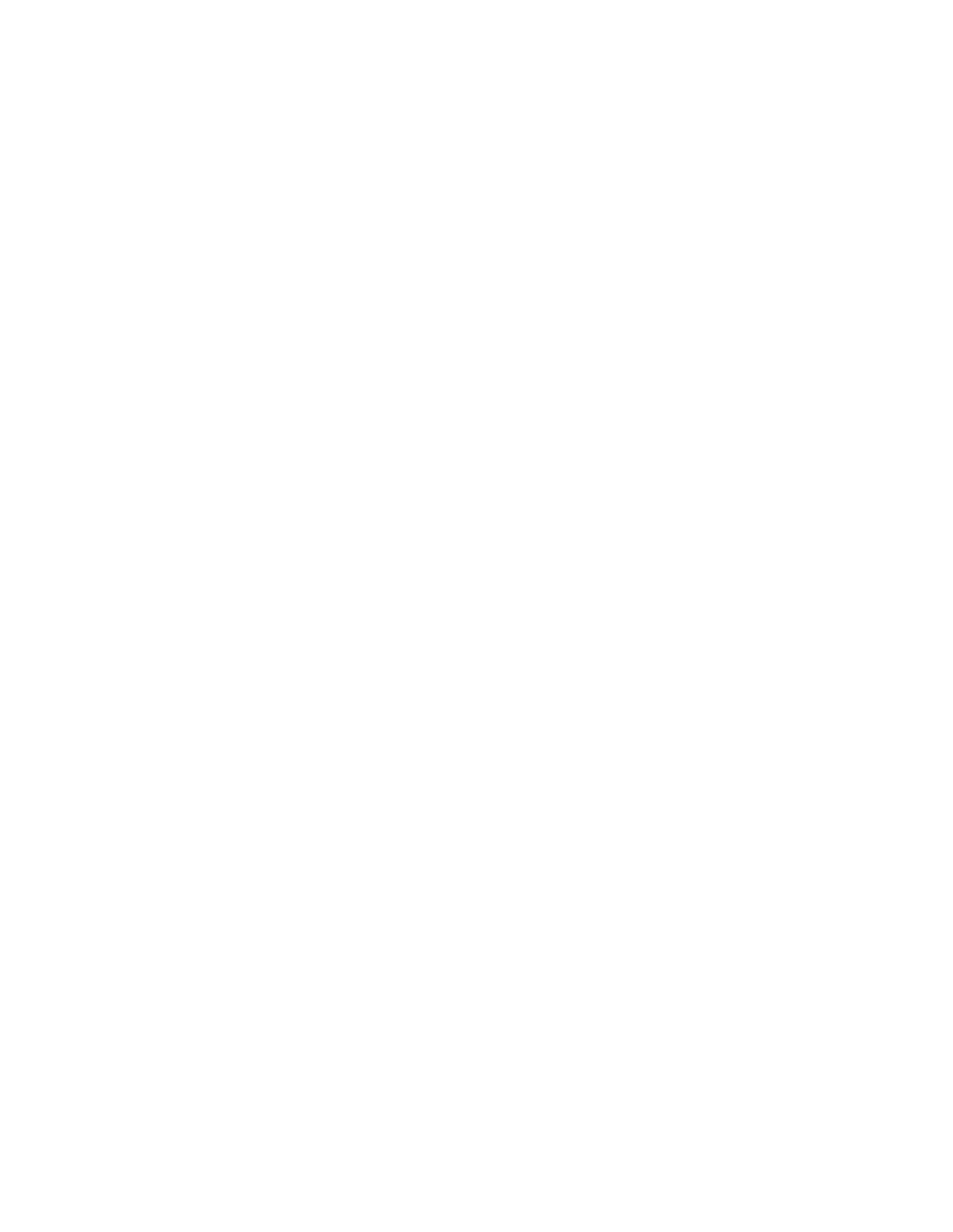# Treasury Department Operating Budget

*David Sweeney, Chief Financial Officer & Collector-Treasurer, Appropriation 137* 

#### *Department Mission*

The mission of the Treasury Department is to collect and transfer all funds due to the City. The Department also deposits and invests City funds, manages the City's borrowings, and makes all disbursements.

#### *Selected Performance Strategies*

#### *General Management*

• To maximize the collection of current year taxes.

*Administration* 

- To optimize the return on invested City funds.
- *Special Collections*
- To certify subsequent delinquent property taxes to existing tax title accounts.
- To maximize the collection of delinquent taxes.
- To prepare an instrument of taking for each delinquent property tax account.

# *Payment Services*

• To issue tax bills in compliance with statutory requirements.

#### *Trust*

• To monitor the City return on Trust Fund investments.

| <b>Operating Budget</b> | <b>Division Name</b>                                   | Total Actual '13      | <b>Total Actual '14</b> | Total Approp '15       | <b>Total Budget '16</b> |
|-------------------------|--------------------------------------------------------|-----------------------|-------------------------|------------------------|-------------------------|
|                         | <b>Collecting Division</b><br><b>Treasury Division</b> | 2.630.604<br>,850,034 | 2.514.344<br>1,853,961  | 2.886.490<br>1,955,901 | 2.369.527<br>1,947,215  |
|                         | <b>Total</b>                                           | 4,480,638             | 4,368,305               | 4,842,391              | 4,316,742               |
|                         |                                                        |                       |                         |                        |                         |
| <b>Operating Budget</b> |                                                        | Actual '13            | Actual '14              | Approp '15             | <b>Budget '16</b>       |
|                         | <b>Personnel Services</b><br>Non Personnel             | 2,928,815<br>,551,823 | 2.948.913<br>1.419.392  | 3.178.146<br>1.664.245 | 3.294.945<br>1,021,797  |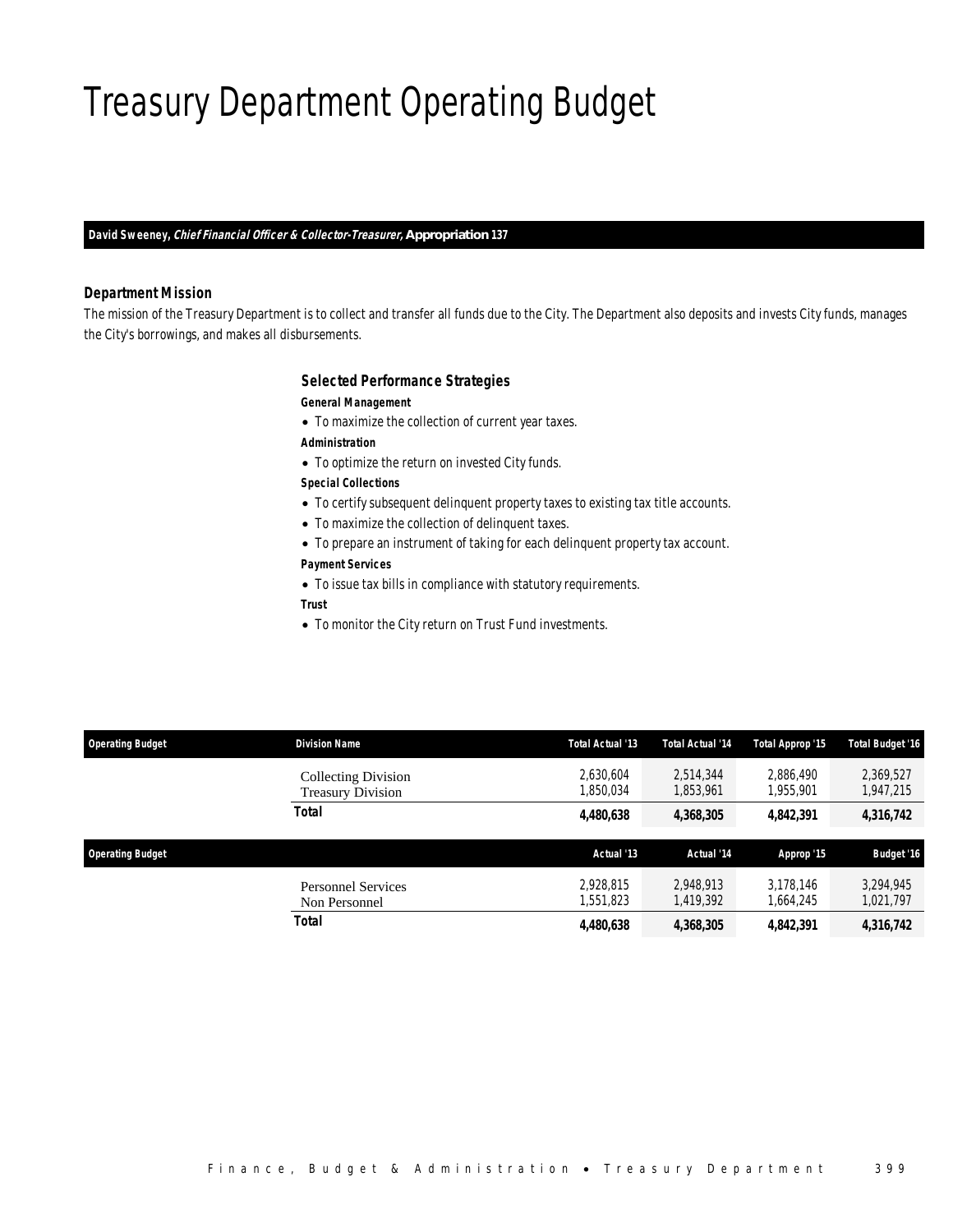# Treasury Department Operating Budget

### *Authorizing Statutes*

- Bonding Requirements, M.G.L.A. c. 41, § 35.
- Deposit on Funds, M.G.L.A. c. 40, § 35; M.G.L.A. c. 41, § 46; M.G.L.A. c. 44, §§ 53-55; M.G.L.A. c. 94C, § 47.
- Custody and Safekeeping of Municipal Funds, M.G.L.A. c. 40, § 5B; M.G.L.A. c. 41, §§ 36, 44, 46; M.G.L.A. c. 44, §§ 53-55.
- Payment of Bills, Payrolls, Withholding, M.G.L.A. c. 41, §§ 35, 41-43, 52, 56, 65-67; M.G.L.A. c.71, § 37B; M.G.L.A. c.149, §§ 148, 178B; M.G.L.A. c. 62B, § 2; M.G.L.A. c. 62, § 10; M.G.L.A. c. 32, § 22; M.G.L.A. c. 32B, § 7; M.G.L.A. c.154, § 8; M.G.L.A. c.175, §§ 138A, 193R; M.G.L.A. c. 180, § 17; 26 U.S.C. §§ 3401-3403, 3405-3406.
- Reporting of Indebtedness, M.G.L.A. c. 41, § 59; M.G.L.A. c.44, §§ 22-28.
- Appropriated Expenditures, M.G.L.A. c. 44, §§ 31, 53, 62-63.
- Tax Title Responsibilities, M.G.L.A. c. 60, §§ 61- 63, 76-77, 79-80.
- Tax Rate Determination/Classification, M.G.L.A. c. 59, §§ 23, 38, 43, 53-55.
- Tax Abatements, M.G.L.A. c.58, § 8; M.G.L.A. c.59, §§ 5, 59, 63, 69.
- Collection of Local Taxes, M.G.L.A. c. 60, §§ 61- 63, 76-77, 79-80.
- General Authorizing Statutes, 1943 Mass. Acts ch. 434, § 7.
- Motor Vehicle Excise Tax, M.G.L.A. c. 60A.
- Gifts and Grants, M.G.L.A. c. 44, § 53A.
- Municipal Indebtedness, M.G.L.A. c. 44, §§ 11,20.
- Sale/Disposal of Realty/Public Land, M.G.L.A. c. 44, §§ 63-63A.
- Excise on Boats, Ships & Vessels in Lieu of Local Property Taxes, M.G.L.A. c. 60B.

# *Description of Services*

The Treasury Department receives, deposits, and invests funds and pays all warrants, drafts, and orders. The Department issues, redeems, and pays interest on all bonds and notes and maintains custody of all trusts and bequests left to the City. Additionally, the Department issues payroll and required federal and state tax forms. The Department issues and collects all current and delinquent tax billings and departmental revenue. The Department also prepares petitions for land court proceedings and municipal liens and processes abatements and refunds. Additionally, the Department prepares tax certifications and tax takings, and researches tax problems.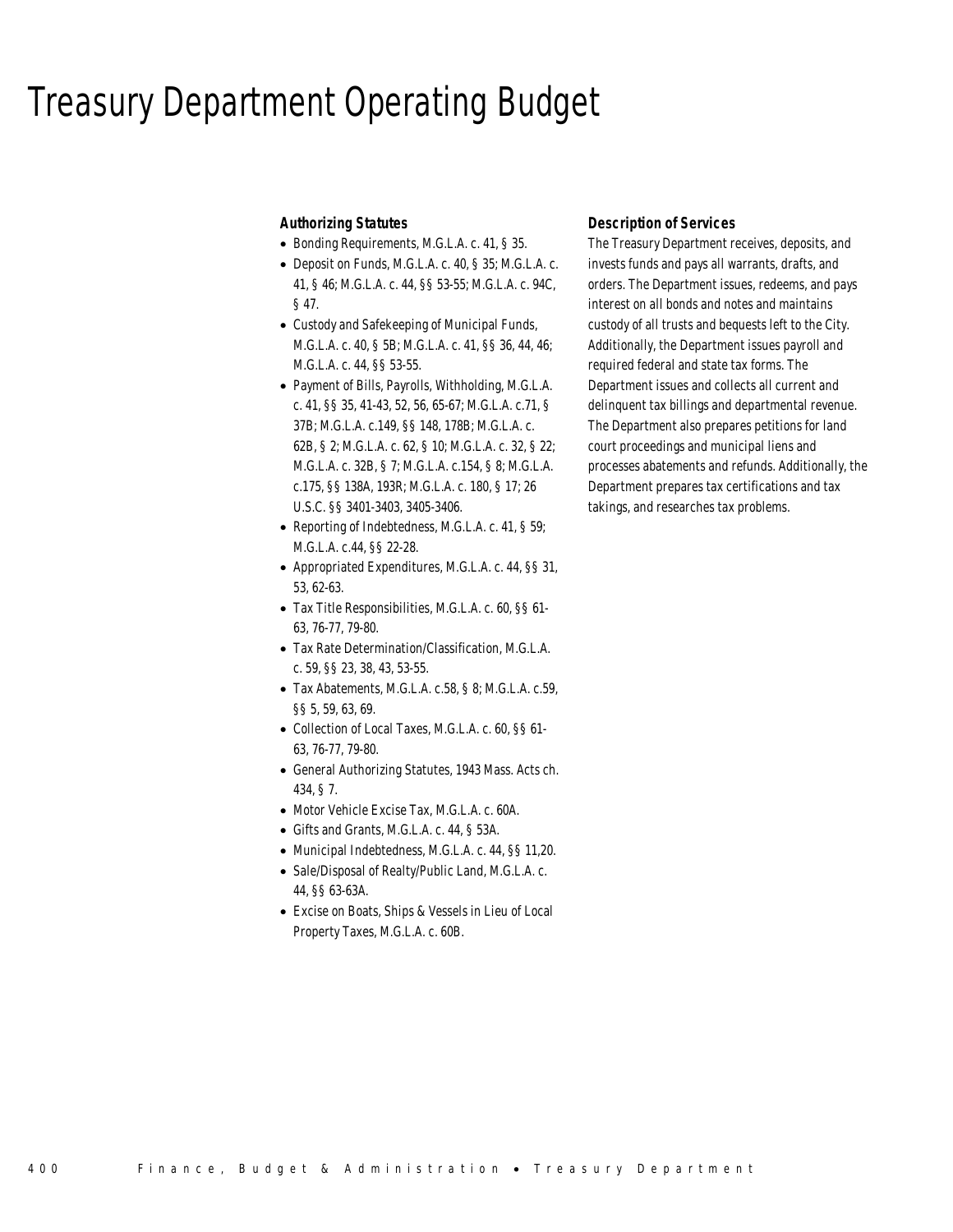# Department History

| <b>Personnel Services</b>                                                                                                                                                                                                                                                                 | FY13 Expenditure                                                                                                       | FY14 Expenditure                                                                             | FY15 Appropriation                                                                                                       | FY16 Adopted                                                                                               | Inc/Dec 15 vs 16                                                                                                          |
|-------------------------------------------------------------------------------------------------------------------------------------------------------------------------------------------------------------------------------------------------------------------------------------------|------------------------------------------------------------------------------------------------------------------------|----------------------------------------------------------------------------------------------|--------------------------------------------------------------------------------------------------------------------------|------------------------------------------------------------------------------------------------------------|---------------------------------------------------------------------------------------------------------------------------|
| 51000 Permanent Employees<br>51100 Emergency Employees<br>51200 Overtime<br>51600 Unemployment Compensation<br>51700 Workers' Compensation                                                                                                                                                | 2,888,361<br>0<br>40,454<br>$\mathbf 0$<br>$\overline{0}$                                                              | 2,899,794<br>$\mathbf{0}$<br>49,119<br>0<br>$\overline{0}$                                   | 3,134,946<br>$\mathbf 0$<br>43,200<br>$\theta$<br>$\overline{0}$                                                         | 3,251,745<br>0<br>43,200<br>0<br>$\overline{0}$                                                            | 116,799<br>0<br>$\mathbf{0}$<br>$\overline{0}$<br>$\Omega$                                                                |
| <b>Total Personnel Services</b>                                                                                                                                                                                                                                                           | 2,928,815                                                                                                              | 2,948,913                                                                                    | 3,178,146                                                                                                                | 3,294,945                                                                                                  | 116,799                                                                                                                   |
| <b>Contractual Services</b>                                                                                                                                                                                                                                                               | FY13 Expenditure                                                                                                       | FY14 Expenditure                                                                             | FY15 Appropriation                                                                                                       | FY16 Adopted                                                                                               | Inc/Dec 15 vs 16                                                                                                          |
| 52100 Communications<br>52200 Utilities<br>52400 Snow Removal<br>52500 Garbage/Waste Removal<br>52600 Repairs Buildings & Structures<br>52700 Repairs & Service of Equipment<br>52800 Transportation of Persons<br>52900 Contracted Services<br><b>Total Contractual Services</b>         | 20,315<br>0<br>$\overline{0}$<br>$\overline{0}$<br>$\overline{0}$<br>36,247<br>9,246<br>247,995<br>313,803             | 11,799<br>0<br>$\overline{0}$<br>0<br>$\theta$<br>31,501<br>7,983<br>235,416<br>286,699      | 28,932<br>$\overline{0}$<br>$\theta$<br>$\overline{0}$<br>$\overline{0}$<br>49,150<br>9,125<br>169,350<br>256,557        | 28,916<br>0<br>$\Omega$<br>$\overline{0}$<br>$\theta$<br>42,000<br>16,743<br>141,900<br>229,559            | $-16$<br>$\mathbf 0$<br>$\overline{0}$<br>$\overline{0}$<br>$\overline{0}$<br>$-7,150$<br>7,618<br>$-27,450$<br>$-26,998$ |
| <b>Supplies &amp; Materials</b>                                                                                                                                                                                                                                                           | FY13 Expenditure                                                                                                       | FY14 Expenditure                                                                             | FY15 Appropriation                                                                                                       | FY16 Adopted                                                                                               | Inc/Dec 15 vs 16                                                                                                          |
| 53000 Auto Energy Supplies<br>53200 Food Supplies<br>53400 Custodial Supplies<br>53500 Med, Dental, & Hosp Supply<br>53600 Office Supplies and Materials<br>53700 Clothing Allowance<br>53800 Educational Supplies & Mat<br>53900 Misc Supplies & Materials<br>Total Supplies & Materials | $\boldsymbol{0}$<br>$\overline{0}$<br>$\overline{0}$<br>$\mathbf{0}$<br>733,603<br>0<br>0<br>$\overline{0}$<br>733,603 | 0<br>$\overline{0}$<br>0<br>$\overline{0}$<br>611,272<br>0<br>0<br>$\overline{0}$<br>611,272 | $\theta$<br>$\theta$<br>$\overline{0}$<br>$\theta$<br>789,269<br>$\theta$<br>$\overline{0}$<br>$\overline{0}$<br>789,269 | 0<br>$\overline{0}$<br>$\Omega$<br>$\overline{0}$<br>772,919<br>0<br>$\overline{0}$<br>$\Omega$<br>772,919 | 0<br>$\overline{0}$<br>$\Omega$<br>$\Omega$<br>$-16,350$<br>$\mathbf{0}$<br>$\overline{0}$<br>$\Omega$<br>$-16,350$       |
| <b>Current Chgs &amp; Oblig</b>                                                                                                                                                                                                                                                           | FY13 Expenditure                                                                                                       | FY14 Expenditure                                                                             | FY15 Appropriation                                                                                                       | FY16 Adopted                                                                                               | Inc/Dec 15 vs 16                                                                                                          |
| 54300 Workers' Comp Medical<br>54400 Legal Liabilities<br>54500 Aid To Veterans<br>54600 Current Charges H&I<br>54700 Indemnification<br>54900 Other Current Charges<br>Total Current Chgs & Oblig                                                                                        | $\boldsymbol{0}$<br>$\overline{0}$<br>$\overline{0}$<br>$\overline{0}$<br>$\Omega$<br>10,995<br>10,995                 | 354<br>$\mathbf 0$<br>$\Omega$<br>0<br>$\theta$<br>13,062<br>13,416                          | $\theta$<br>$\theta$<br>$\overline{0}$<br>$\theta$<br>$\overline{0}$<br>18,419<br>18,419                                 | $\mathbf 0$<br>$\overline{0}$<br>$\Omega$<br>$\overline{0}$<br>$\theta$<br>19,319<br>19,319                | 0<br>$\mathbf 0$<br>$\overline{0}$<br>$\overline{0}$<br>$\mathbf 0$<br>900<br>900                                         |
| Equipment                                                                                                                                                                                                                                                                                 | FY13 Expenditure                                                                                                       | FY14 Expenditure                                                                             | FY15 Appropriation                                                                                                       | FY16 Adopted                                                                                               | Inc/Dec 15 vs 16                                                                                                          |
| 55000 Automotive Equipment<br>55400 Lease/Purchase<br>55600 Office Furniture & Equipment<br>55900 Misc Equipment<br><b>Total Equipment</b>                                                                                                                                                | $\boldsymbol{0}$<br>$\Omega$<br>$\boldsymbol{0}$<br>11,286<br>11,286                                                   | $\mathbf 0$<br>$\theta$<br>$\boldsymbol{0}$<br>3,005<br>3,005                                | $\boldsymbol{0}$<br>$\Omega$<br>$\boldsymbol{0}$<br>$\theta$<br>0                                                        | $\mathbf 0$<br>$\Omega$<br>$\boldsymbol{0}$<br>$\mathbf 0$<br>0                                            | $\mathbf 0$<br>$\Omega$<br>$\mathbf 0$<br>0<br>0                                                                          |
| Other                                                                                                                                                                                                                                                                                     | FY13 Expenditure                                                                                                       | FY14 Expenditure                                                                             | FY15 Appropriation                                                                                                       | FY16 Adopted                                                                                               | Inc/Dec 15 vs 16                                                                                                          |
| 56200 Special Appropriation<br>57200 Structures & Improvements<br>58000 Land & Non-Structure<br><b>Total Other</b>                                                                                                                                                                        | 482,136<br>0<br>$\boldsymbol{0}$<br>482,136                                                                            | 505,000<br>0<br>$\mathbf 0$<br>505,000                                                       | 600,000<br>$\theta$<br>$\mathbf 0$<br>600,000                                                                            | 0<br>0<br>0<br>0                                                                                           | $-600,000$<br>$\theta$<br>$\mathbf{0}$<br>$-600,000$                                                                      |
| <b>Grand Total</b>                                                                                                                                                                                                                                                                        | 4,480,638                                                                                                              | 4,368,305                                                                                    | 4,842,391                                                                                                                | 4,316,742                                                                                                  | $-525,649$                                                                                                                |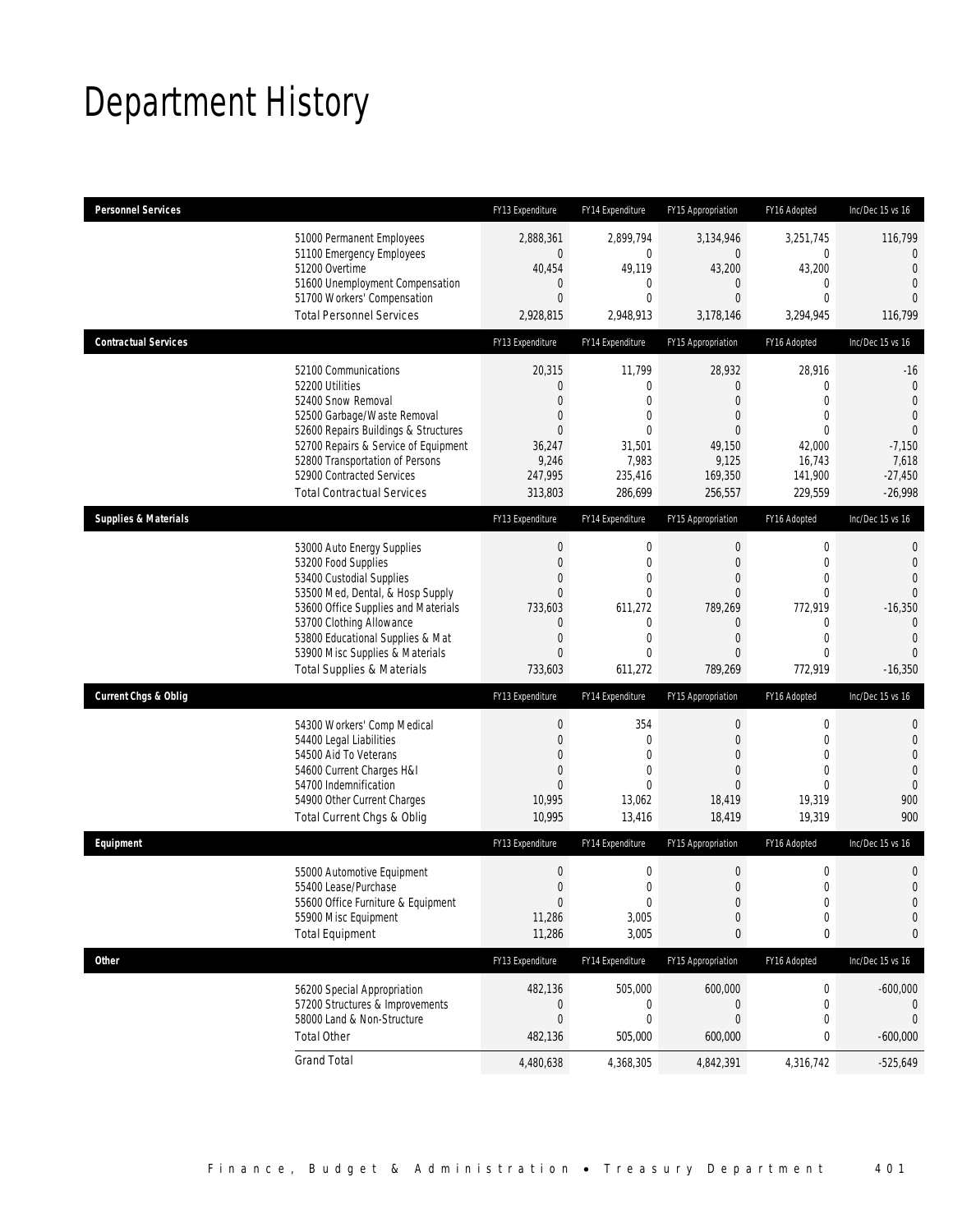# Department Personnel

| Title                         | Union<br>Code   | Grade          | Position | FY16 Salary | Title                            | Union<br>Code   | Grade           | Position | FY16 Salary |
|-------------------------------|-----------------|----------------|----------|-------------|----------------------------------|-----------------|-----------------|----------|-------------|
|                               |                 |                |          |             |                                  |                 |                 |          |             |
| Admin Analyst                 | SU <sub>4</sub> | 14             | 1.00     | 56,246      | <b>Head Administrative Clerk</b> | SU <sub>4</sub> | 14              | 2.00     | 112,493     |
| Admin Assistant               | <b>EXM</b>      | 0 <sub>5</sub> | 1.00     | 49.533      | <b>Head Clerk</b>                | SU <sub>4</sub> | 12              | 3.00     | 137.945     |
| Admin Assistant               | SE <sub>1</sub> | 04             | 1.00     | 44,892      | Prin Accountant                  | SU <sub>4</sub> | 16              | 8.00     | 497,147     |
| Admin Assistant               | SU <sub>4</sub> | 15             | 1.00     | 63,248      | Prin Admin Assistant             | <b>EXM</b>      | 10 <sup>1</sup> | 1.00     | 111,933     |
| <b>Admin Secretary</b>        | SU <sub>4</sub> | 17             | 1.00     | 54.070      | Prin Admin Assistant             | SF <sub>1</sub> | 06              | 5.00     | 367,409     |
| Asst Corp Counsel V           | <b>EXM</b>      | 10             | 1.00     | 106.747     | Second Asst Coll-Trs             | SF <sub>1</sub> | 10              | 1.00     | 111,933     |
| Collector-Treasurer           | CDH             | <b>NG</b>      | 1.00     | 145.398     | Second Asst Coll-Trs (Trs/Col)   | SE <sub>1</sub> | 10              | 1.00     | 111,933     |
| Data Proc Sys Analyst I       | SE <sub>1</sub> | 07             | 1.00     | 88,147      | Sr Admin Asst                    | SE <sub>1</sub> | 05              | 3.00     | 220,839     |
| Dep Collector                 | SU <sub>4</sub> | 13             | 5.00     | 236.809     | Sr Legal Asst                    | SU <sub>4</sub> | 14              | 1.00     | 56,246      |
| <b>Exec Asst</b>              | SE <sub>1</sub> | 06             | 1.00     | 80.219      | Sr Programmer                    | SU <sub>4</sub> | 15              | 1.00     | 46,245      |
| Exec Asst                     | SF <sub>1</sub> | 11             | 1.00     | 118,800     | <b>Supervisor Accounting</b>     | SE <sub>1</sub> | 08              | 8.00     | 760,616     |
| <b>First Asst Coll-Trs</b>    | SE <sub>1</sub> | 11             | 1.00     | 118,800     | <b>Tax Title Supv</b>            | SU4             | 15              | 2.00     | 126,497     |
| First Asst Coll-Trs (Trs/Trs) | SE <sub>1</sub> | 14             | 1.00     | 135.953     | Teller                           | SU <sub>4</sub> | 13              | 4.00     | 204,250     |
|                               |                 |                |          |             | Total                            |                 |                 | 57       | 4.164.350   |

|  | . | $\cdots$ | 100,700 | 1011                      | $\sim$ $\sim$ $\sim$<br>. | $\cdots$ | 1011200    |
|--|---|----------|---------|---------------------------|---------------------------|----------|------------|
|  |   |          |         | <b>Total</b>              |                           | 57       | 4,164,350  |
|  |   |          |         | Adjustments               |                           |          |            |
|  |   |          |         | Differential Payments     |                           |          | 0          |
|  |   |          |         | Other                     |                           |          | 56,474     |
|  |   |          |         | Chargebacks               |                           |          | $-770,112$ |
|  |   |          |         | <b>Salary Savings</b>     |                           |          | $-198,970$ |
|  |   |          |         | <b>FY16 Total Request</b> |                           |          | 3,251,742  |
|  |   |          |         |                           |                           |          |            |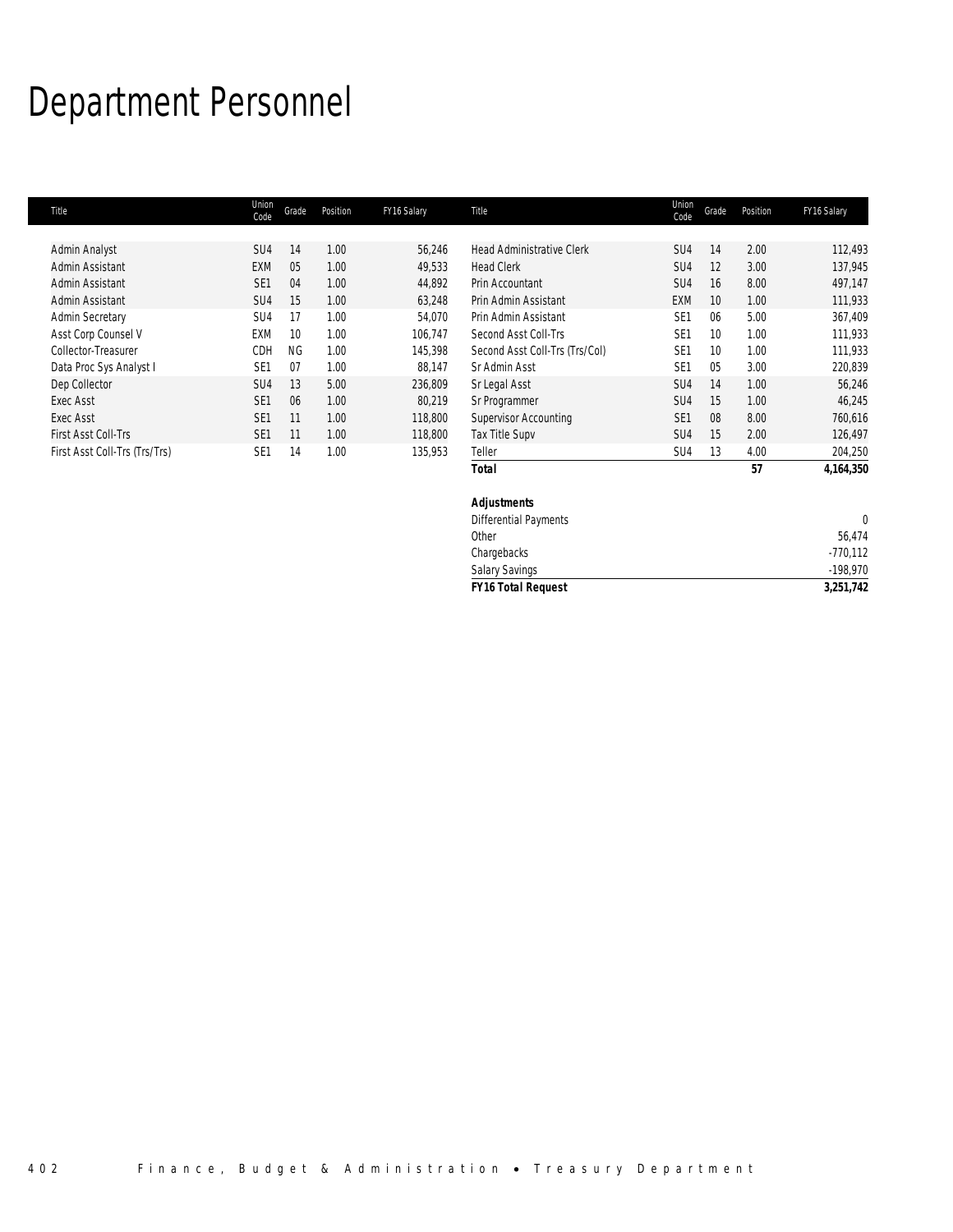# Treasury Division Operating Budget

*Vivian M. Leo, First Assistant Collector-Treasurer, Appropriation 138* 

## *Division Mission*

The Treasury Division receives and has care and custody of all monies, property, and securities acquired by virtue of any statute, ordinance, gift, devise, bequest, or deposit. In addition, the Division pays all warrants, drafts, bonds, and approved executions against the City.

### *Selected Performance Strategies*

*Administration* 

• To optimize the return on invested City funds.

*Trust* 

• To monitor the City return on Trust Fund investments.

| <b>Operating Budget</b> | <b>Program Name</b>                                                                            | Total Actual '13                                  | <b>Total Actual '14</b>                            | Total Approp '15                         | <b>Total Budget '16</b>                              |
|-------------------------|------------------------------------------------------------------------------------------------|---------------------------------------------------|----------------------------------------------------|------------------------------------------|------------------------------------------------------|
|                         | Administration<br>General Service/Payroll<br>Accounting<br><b>Accounts Receivable</b><br>Trust | 601.379<br>723,340<br>240.257<br>280.450<br>4,608 | 691.293<br>703.125<br>153,277<br>292,278<br>13.988 | 732.941<br>763.077<br>159,710<br>300.173 | 725,367<br>740.037<br>170.295<br>320,836<br>$-9,320$ |
|                         | Total                                                                                          | 1,850,034                                         | 1,853,961                                          | 1.955.901                                | 1,947,215                                            |
| <b>Operating Budget</b> |                                                                                                | Actual '13                                        | Actual '14                                         | Approp '15                               | <b>Budget '16</b>                                    |
|                         | <b>Personnel Services</b><br>Non Personnel                                                     | 1.437.561<br>412.473                              | 1.408.365<br>445,596                               | 1.459.372<br>496.529                     | 1,503,967<br>443,248                                 |
|                         | Total                                                                                          | 1,850,034                                         | 1,853,961                                          | 1.955.901                                | 1,947,215                                            |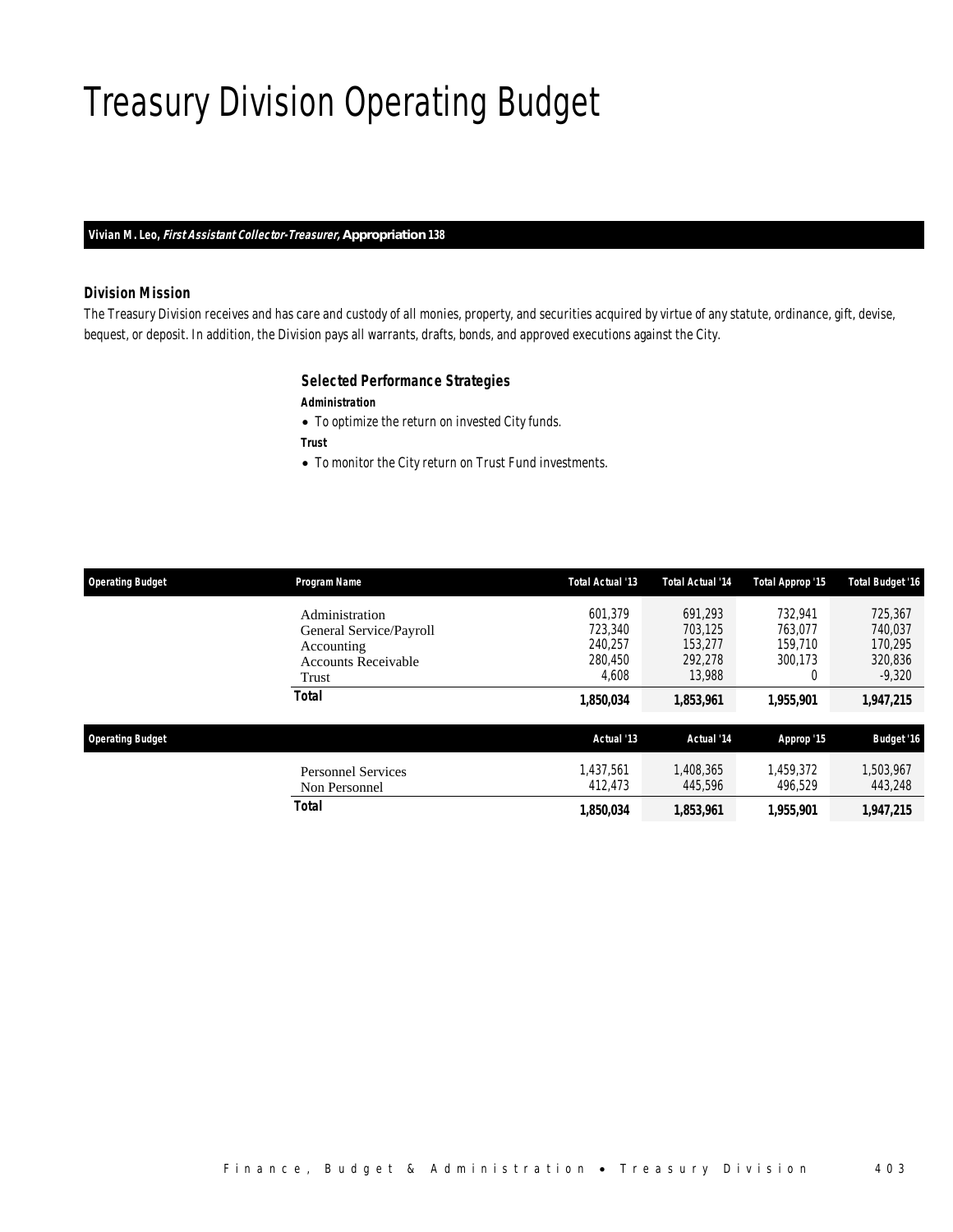# Treasury Division Operating Budget



#### *Description of Services*

The Treasury Division invests all City funds, including amounts held by the Collector-Treasurer as custodian of all City trust funds, is responsible for managing the City's tax-exempt debt transactions, processes the salaries of all City employees, makes payments on all warrants, drafts and orders, and processes disbursements to all City vendors and contractors. The Treasury Division is also responsible for making debt service payments on outstanding City bonds, notes and other taxexempt financing.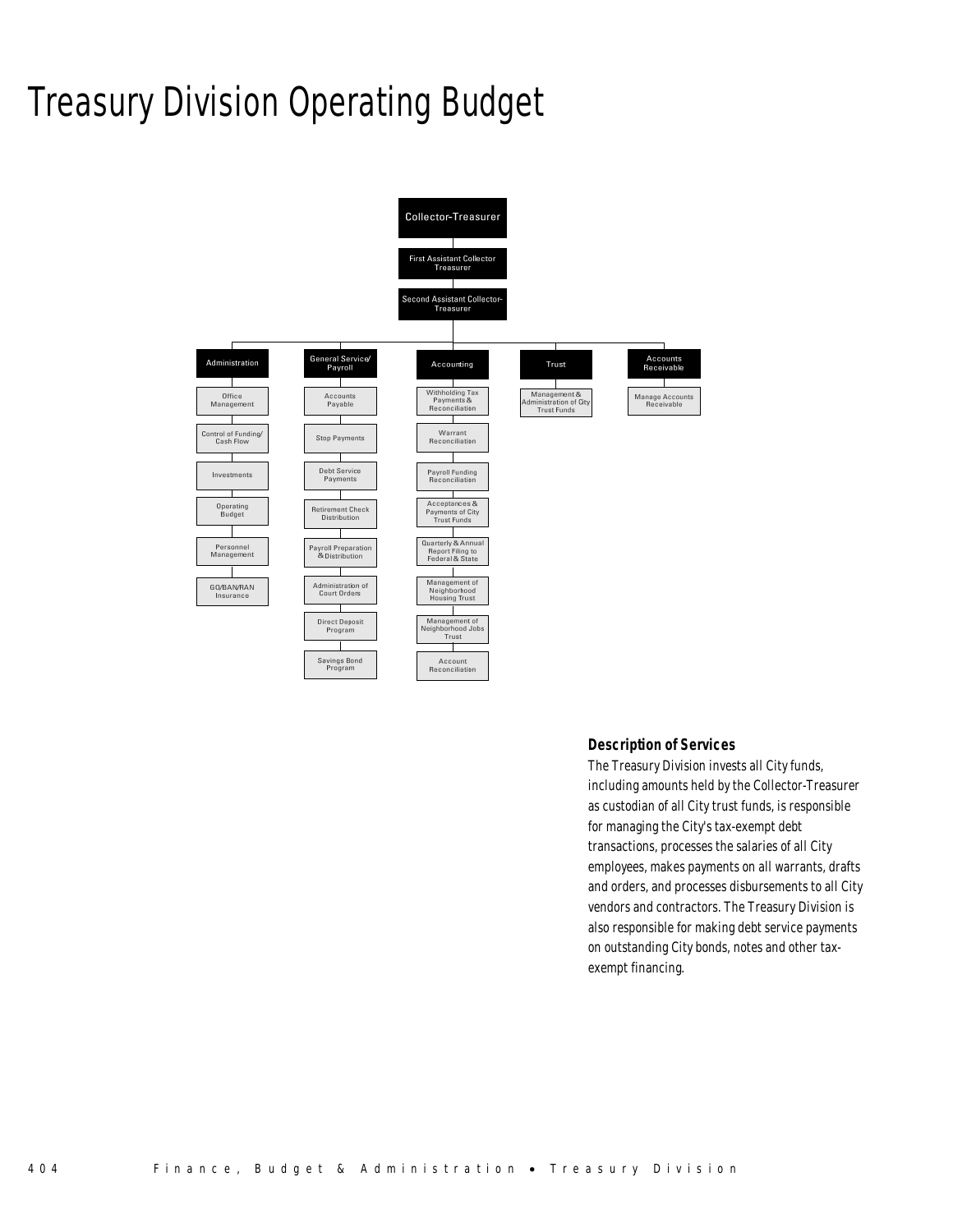# Division History

| <b>Personnel Services</b>       |                                                                                                                                                                                                                                                                                                      | FY13 Expenditure                                                                                                        | FY14 Expenditure                                                                              | FY15 Appropriation                                                                                                     | FY16 Adopted                                                                                             | Inc/Dec 15 vs 16                                                                                                                 |
|---------------------------------|------------------------------------------------------------------------------------------------------------------------------------------------------------------------------------------------------------------------------------------------------------------------------------------------------|-------------------------------------------------------------------------------------------------------------------------|-----------------------------------------------------------------------------------------------|------------------------------------------------------------------------------------------------------------------------|----------------------------------------------------------------------------------------------------------|----------------------------------------------------------------------------------------------------------------------------------|
|                                 | 51000 Permanent Employees<br>51100 Emergency Employees<br>51200 Overtime<br>51600 Unemployment Compensation<br>51700 Workers' Compensation<br><b>Total Personnel Services</b>                                                                                                                        | 1,420,829<br>$\overline{0}$<br>16,732<br>0<br>$\overline{0}$<br>1,437,561                                               | 1,391,514<br>0<br>16,851<br>0<br>$\mathbf{0}$<br>1,408,365                                    | 1,439,372<br>0<br>20,000<br>$\mathbf 0$<br>$\mathbf{0}$<br>1,459,372                                                   | 1,483,967<br>0<br>20,000<br>0<br>$\mathbf{0}$<br>1,503,967                                               | 44,595<br>$\mathbf{0}$<br>$\mathbf{0}$<br>$\mathbf{0}$<br>$\overline{0}$<br>44,595                                               |
| <b>Contractual Services</b>     |                                                                                                                                                                                                                                                                                                      | FY13 Expenditure                                                                                                        | FY14 Expenditure                                                                              | FY15 Appropriation                                                                                                     | FY16 Adopted                                                                                             | Inc/Dec 15 vs 16                                                                                                                 |
|                                 | 52100 Communications<br>52200 Utilities<br>52400 Snow Removal<br>52500 Garbage/Waste Removal<br>52600 Repairs Buildings & Structures<br>52700 Repairs & Service of Equipment<br>52800 Transportation of Persons<br>52900 Contracted Services<br><b>Total Contractual Services</b>                    | 2,143<br>0<br>$\mathbf{0}$<br>0<br>$\overline{0}$<br>34,765<br>6,138<br>89,828<br>132,874                               | 10,522<br>0<br>$\overline{0}$<br>0<br>$\Omega$<br>29,201<br>4,683<br>102,399<br>146,805       | 10,080<br>$\mathbf{0}$<br>$\overline{0}$<br>0<br>0<br>42,650<br>4,500<br>126,850<br>184,080                            | 10,080<br>0<br>$\overline{0}$<br>$\mathbf{0}$<br>$\mathbf{0}$<br>40,500<br>12,168<br>99,400<br>162,148   | $\mathbf{0}$<br>$\mathbf 0$<br>$\overline{0}$<br>$\overline{0}$<br>$\overline{0}$<br>$-2,150$<br>7,668<br>$-27,450$<br>$-21,932$ |
| <b>Supplies &amp; Materials</b> |                                                                                                                                                                                                                                                                                                      | FY13 Expenditure                                                                                                        | FY14 Expenditure                                                                              | FY15 Appropriation                                                                                                     | FY16 Adopted                                                                                             | Inc/Dec 15 vs 16                                                                                                                 |
|                                 | 53000 Auto Energy Supplies<br>53200 Food Supplies<br>53400 Custodial Supplies<br>53500 Med, Dental, & Hosp Supply<br>53600 Office Supplies and Materials<br>53700 Clothing Allowance<br>53800 Educational Supplies & Mat<br>53900 Misc Supplies & Materials<br><b>Total Supplies &amp; Materials</b> | $\boldsymbol{0}$<br>$\boldsymbol{0}$<br>$\mathbf 0$<br>$\overline{0}$<br>274,918<br>0<br>0<br>$\overline{0}$<br>274,918 | $\mathbf 0$<br>$\boldsymbol{0}$<br>$\boldsymbol{0}$<br>0<br>289.808<br>0<br>0<br>0<br>289,808 | $\boldsymbol{0}$<br>$\mathbf{0}$<br>$\boldsymbol{0}$<br>$\mathbf{0}$<br>302,349<br>0<br>$\overline{0}$<br>0<br>302,349 | $\mathbf 0$<br>$\mathbf 0$<br>$\mathbf 0$<br>$\mathbf 0$<br>271,000<br>0<br>0<br>$\mathbf{0}$<br>271,000 | 0<br>$\mathbf 0$<br>$\overline{0}$<br>$\overline{0}$<br>$-31,349$<br>$\overline{0}$<br>$\overline{0}$<br>$\Omega$<br>$-31,349$   |
| <b>Current Chgs &amp; Oblig</b> |                                                                                                                                                                                                                                                                                                      | FY13 Expenditure                                                                                                        | FY14 Expenditure                                                                              | FY15 Appropriation                                                                                                     | FY16 Adopted                                                                                             | Inc/Dec 15 vs 16                                                                                                                 |
|                                 | 54300 Workers' Comp Medical<br>54400 Legal Liabilities<br>54500 Aid To Veterans<br>54600 Current Charges H&I<br>54700 Indemnification<br>54900 Other Current Charges<br>Total Current Chgs & Oblig                                                                                                   | $\boldsymbol{0}$<br>$\overline{0}$<br>$\mathbf 0$<br>0<br>$\overline{0}$<br>4,681<br>4,681                              | $\boldsymbol{0}$<br>0<br>$\mathbf 0$<br>$\mathbf{0}$<br>0<br>8,983<br>8,983                   | $\boldsymbol{0}$<br>0<br>$\overline{0}$<br>0<br>0<br>10,100<br>10,100                                                  | $\boldsymbol{0}$<br>$\mathbf{0}$<br>$\mathbf{0}$<br>$\mathbf{0}$<br>$\theta$<br>10,100<br>10,100         | $\mathbf{0}$<br>$\mathbf 0$<br>$\overline{0}$<br>$\mathbf{0}$<br>$\overline{0}$<br>$\mathbf{0}$<br>$\mathbf{0}$                  |
| Equipment                       |                                                                                                                                                                                                                                                                                                      | FY13 Expenditure                                                                                                        | FY14 Expenditure                                                                              | FY15 Appropriation                                                                                                     | FY16 Adopted                                                                                             | Inc/Dec 15 vs 16                                                                                                                 |
|                                 | 55000 Automotive Equipment<br>55400 Lease/Purchase<br>55600 Office Furniture & Equipment<br>55900 Misc Equipment<br><b>Total Equipment</b>                                                                                                                                                           | $\boldsymbol{0}$<br>$\Omega$<br>$\boldsymbol{0}$<br>$\boldsymbol{0}$<br>$\pmb{0}$                                       | $\boldsymbol{0}$<br>0<br>$\boldsymbol{0}$<br>0<br>0                                           | $\boldsymbol{0}$<br>$\overline{0}$<br>$\boldsymbol{0}$<br>$\mathbf 0$<br>0                                             | $\boldsymbol{0}$<br>$\mathbf 0$<br>$\boldsymbol{0}$<br>$\boldsymbol{0}$<br>$\pmb{0}$                     | $\mathbf 0$<br>$\Omega$<br>$\mathbf 0$<br>0<br>0                                                                                 |
| <b>Other</b>                    |                                                                                                                                                                                                                                                                                                      | FY13 Expenditure                                                                                                        | FY14 Expenditure                                                                              | FY15 Appropriation                                                                                                     | FY16 Adopted                                                                                             | Inc/Dec 15 vs 16                                                                                                                 |
|                                 | 56200 Special Appropriation<br>57200 Structures & Improvements<br>58000 Land & Non-Structure<br><b>Total Other</b>                                                                                                                                                                                   | 0<br>$\boldsymbol{0}$<br>0<br>0                                                                                         | 0<br>$\boldsymbol{0}$<br>0<br>0                                                               | $\bf{0}$<br>$\boldsymbol{0}$<br>0<br>0                                                                                 | 0<br>$\boldsymbol{0}$<br>0<br>0                                                                          | 0<br>$\mathbf 0$<br>0<br>$\mathbf{0}$                                                                                            |
|                                 | <b>Grand Total</b>                                                                                                                                                                                                                                                                                   | 1,850,034                                                                                                               | 1,853,961                                                                                     | 1,955,901                                                                                                              | 1,947,215                                                                                                | $-8,686$                                                                                                                         |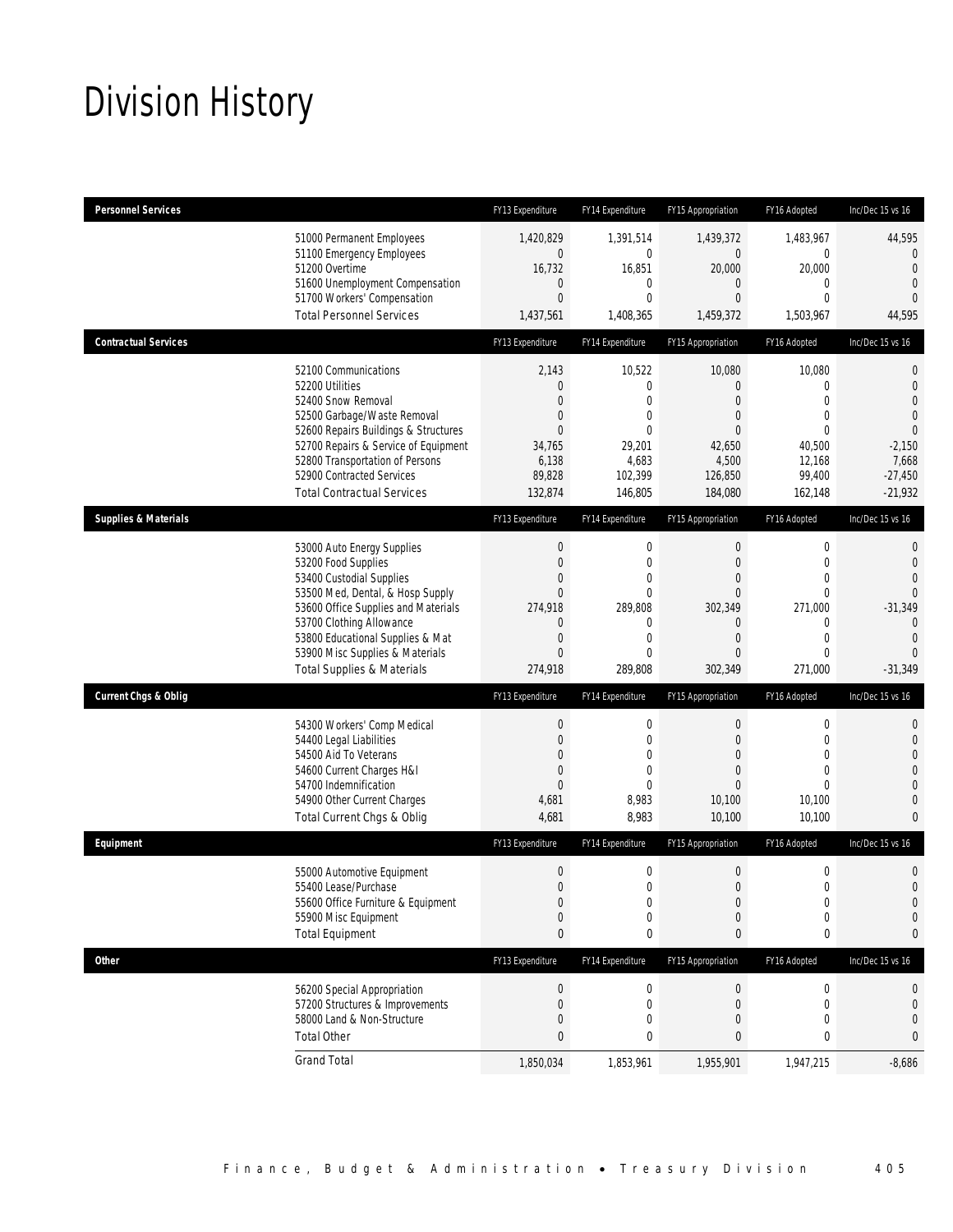# Division Personnel

| Title                  | Union<br>Code   | Grade     | Position | FY16 Salary | Title                         | Union<br>Code   | Grade | Position | FY16 Salary  |
|------------------------|-----------------|-----------|----------|-------------|-------------------------------|-----------------|-------|----------|--------------|
|                        |                 |           |          |             |                               |                 |       |          |              |
| <b>Admin Analyst</b>   | SU <sub>4</sub> | 14        | 1.00     | 56,246      | First Asst Coll-Trs (Trs/Trs) | SE <sub>1</sub> | 14    | 1.00     | 135,953      |
| Admin Assistant        | SE <sub>1</sub> | 04        | 1.00     | 44,892      | Prin Accountant               | SU4             | 16    | 8.00     | 497,147      |
| <b>Admin Secretary</b> | SU <sub>4</sub> | 17        | 1.00     | 54,070      | Prin Admin Assistant          | <b>EXM</b>      | 10    | 1.00     | 111,933      |
| Asst Corp Counsel V    | <b>EXM</b>      | 10        | 1.00     | 106,747     | Prin Admin Assistant          | SE <sub>1</sub> | 06    | 1.00     | 80,219       |
| Collector-Treasurer    | CDH             | <b>NG</b> | 1.00     | 145,398     | Second Asst Coll-Trs          | SE <sub>1</sub> | 10    | 1.00     | 111,933      |
| Exec Asst              | SE <sub>1</sub> | 06        | 1.00     | 80,219      | Sr Admin Asst                 | SE <sub>1</sub> | 05    | 3.00     | 220,839      |
| Exec Asst              | SE <sub>1</sub> | 11        | 1.00     | 118,800     | <b>Supervisor Accounting</b>  | SE <sub>1</sub> | 08    | 7.00     | 664,276      |
|                        |                 |           |          |             | <b>Total</b>                  |                 |       | 29       | 2,428,673    |
|                        |                 |           |          |             | Adjustments                   |                 |       |          |              |
|                        |                 |           |          |             | Differential Payments         |                 |       |          | $\mathbf{0}$ |
|                        |                 |           |          |             | Other                         |                 |       |          | 24,374       |
|                        |                 |           |          |             | Chargebacks                   |                 |       |          | $-770,112$   |
|                        |                 |           |          |             | Salary Savings                |                 |       |          | $-198,970$   |
|                        |                 |           |          |             | <b>FY16 Total Request</b>     |                 |       |          | 1,483,965    |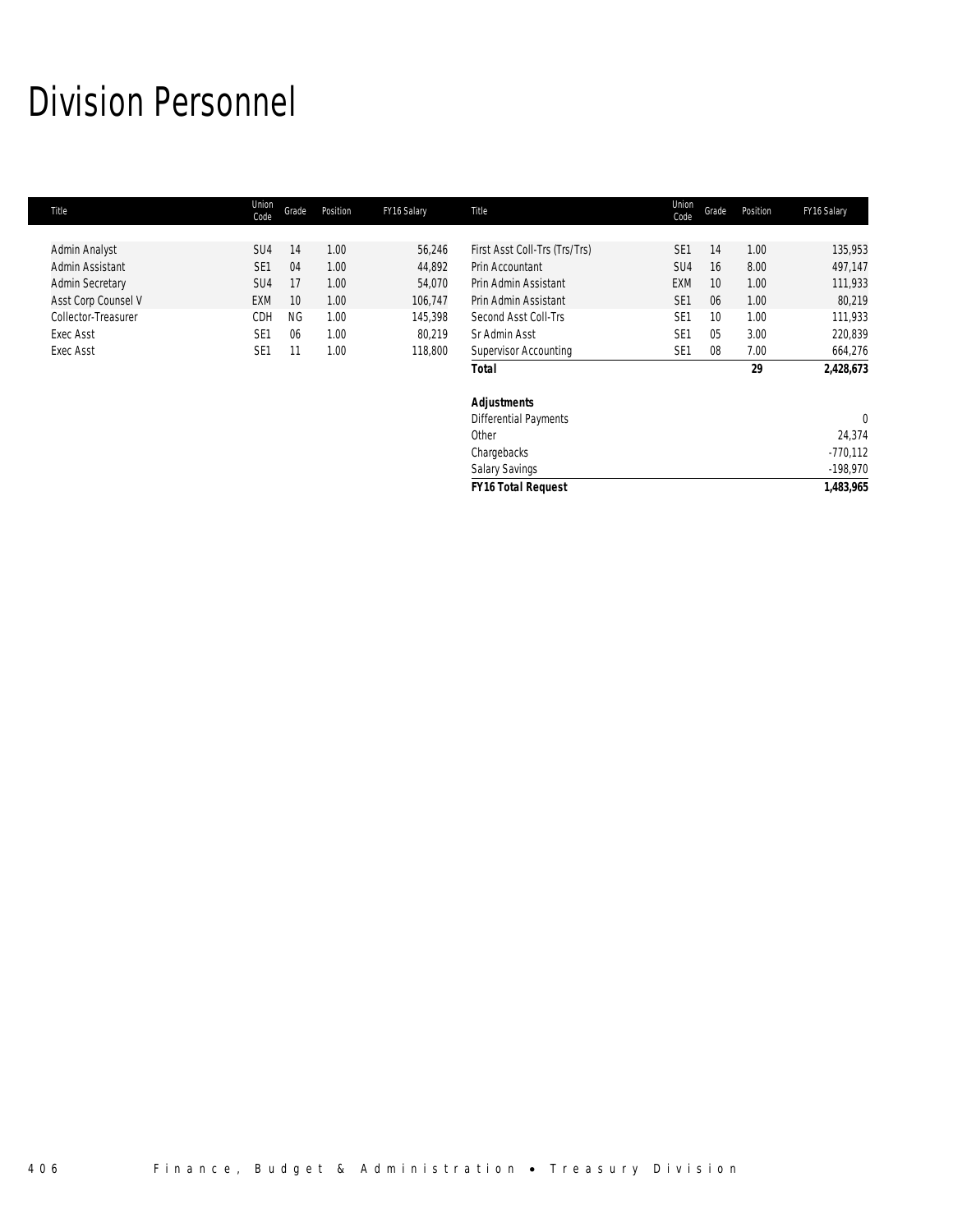# Program 1. Administration

## *Vivian M. Leo, Manager, Organization 138100*

# *Program Description*

The Administration Program hires, trains, and manages all Treasury Division personnel and ensures overall effective and efficient fund management.

| <b>Operating Budget</b>                    | Actual '13         | Actual '14         | Approp '15         | <b>Budget '16</b>  |
|--------------------------------------------|--------------------|--------------------|--------------------|--------------------|
| <b>Personnel Services</b><br>Non Personnel | 468,356<br>133,023 | 530,031<br>161,262 | 567,963<br>164,978 | 593,013<br>132,354 |
| Total                                      | 601,379            | 691,293            | 732,941            | 725,367            |
| Performance                                |                    |                    |                    |                    |

## **Strategy:** To optimize the return on invested City funds.

| <b>Performance Measures</b>        | Actual '13 | Actual '14 | Projected '15 | Target '16 |
|------------------------------------|------------|------------|---------------|------------|
| Average return on city investments | .25%       | .23%       | .28%          | <b>TBR</b> |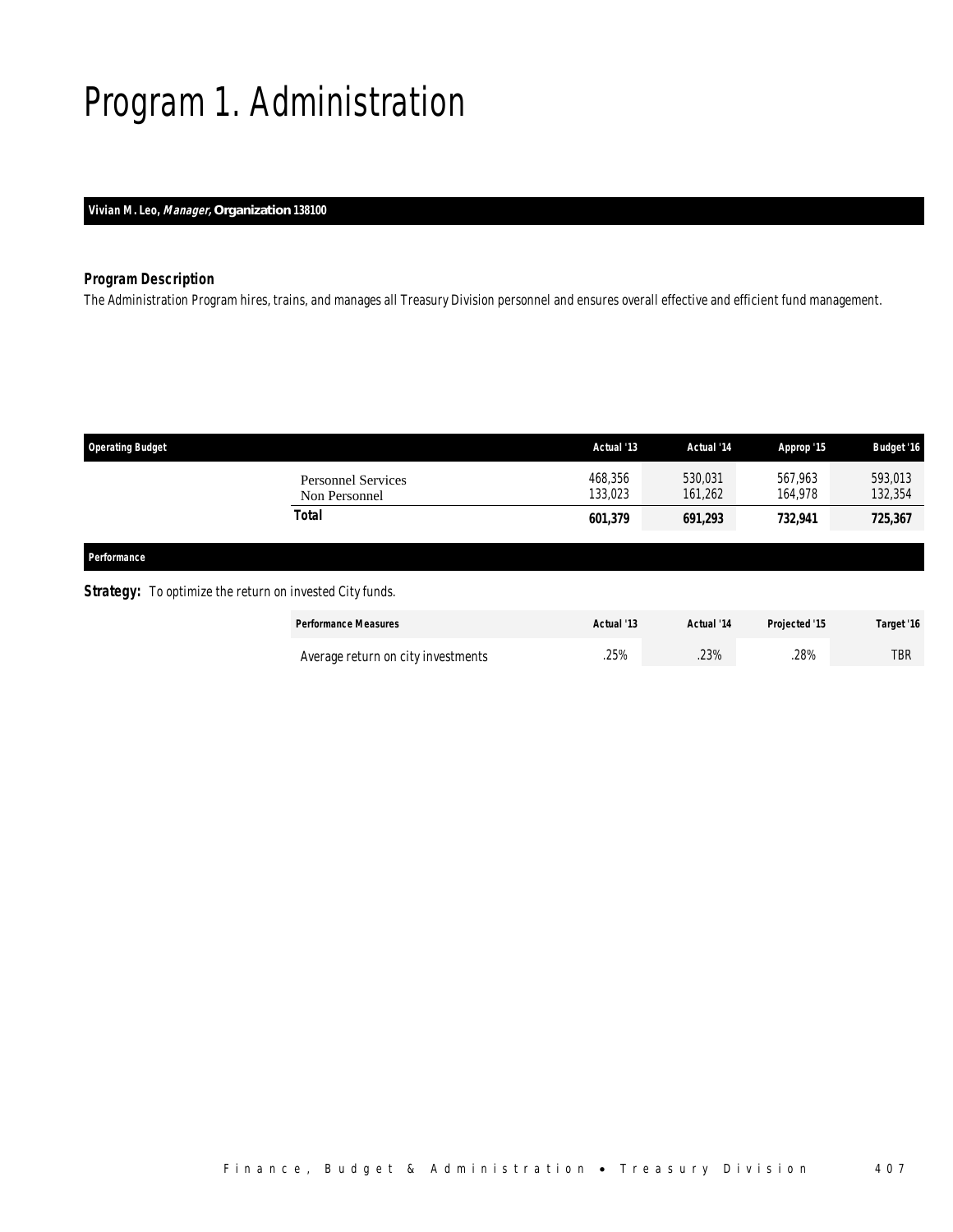# Program 2. General Service/Payroll

# *Chinele Velazquez, Manager, Organization 138200*

#### *Program Description*

The program is responsible for the processing and distribution of all payroll, payroll deductions, garnishment payments, accounts payable, issuance of refund payments for real estate tax overpayments and tax title payments. In addition, the program is responsible for the distribution of retirement benefit payments. The program maintains schedules for principal and interest on City borrowings.

| <b>Operating Budget</b>                    | Actual '13         | Actual '14         | Approp '15         | <b>Budget '16</b>  |
|--------------------------------------------|--------------------|--------------------|--------------------|--------------------|
| <b>Personnel Services</b><br>Non Personnel | 460.470<br>262.870 | 434,508<br>268.617 | 437.780<br>325.297 | 453.459<br>286,578 |
| Total                                      | 723,340            | 703,125            | 763.077            | 740,037            |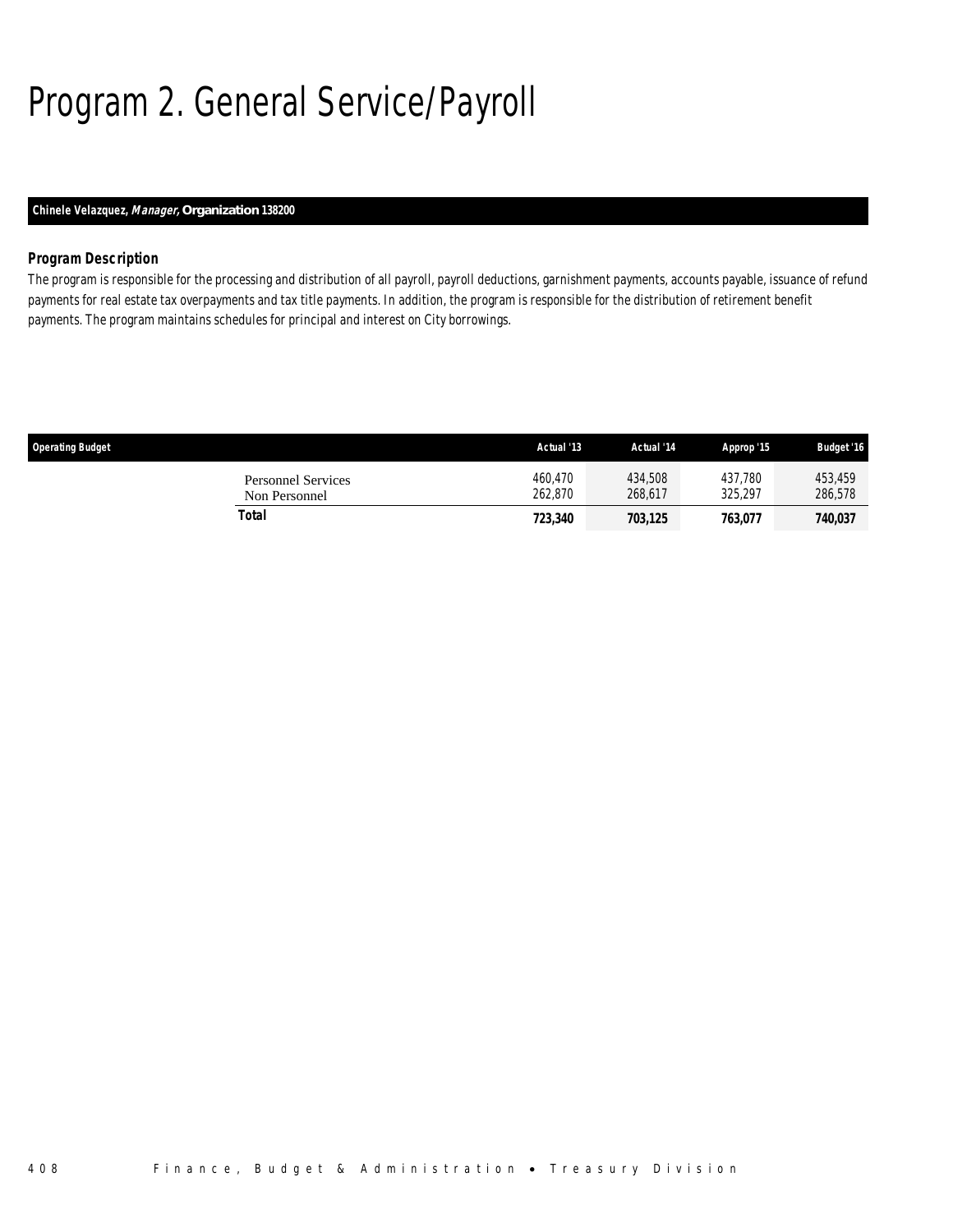# Program 3. Treasury Accounting

## *Marirose Graham, Manager, Organization 138400*

#### *Program Description*

The Accounting Program records and reconciles on a daily basis the cash and investment balances of the City. It reports daily on all financial transactions. Additionally, the program prepares and files federal and state forms and ensures payment of withholding taxes to state and federal agencies. The program is also responsible for ensuring the timely reconciliation of bank statements and city records.

| <b>Operating Budget</b>                    | Actual '13       | Actual '14       | Approp '15       | <b>Budget '16</b> |
|--------------------------------------------|------------------|------------------|------------------|-------------------|
| <b>Personnel Services</b><br>Non Personnel | 236,155<br>4.102 | 149,591<br>3.686 | 157,871<br>1.839 | 162,455<br>7,840  |
| Total                                      | 240,257          | 153,277          | 159,710          | 170,295           |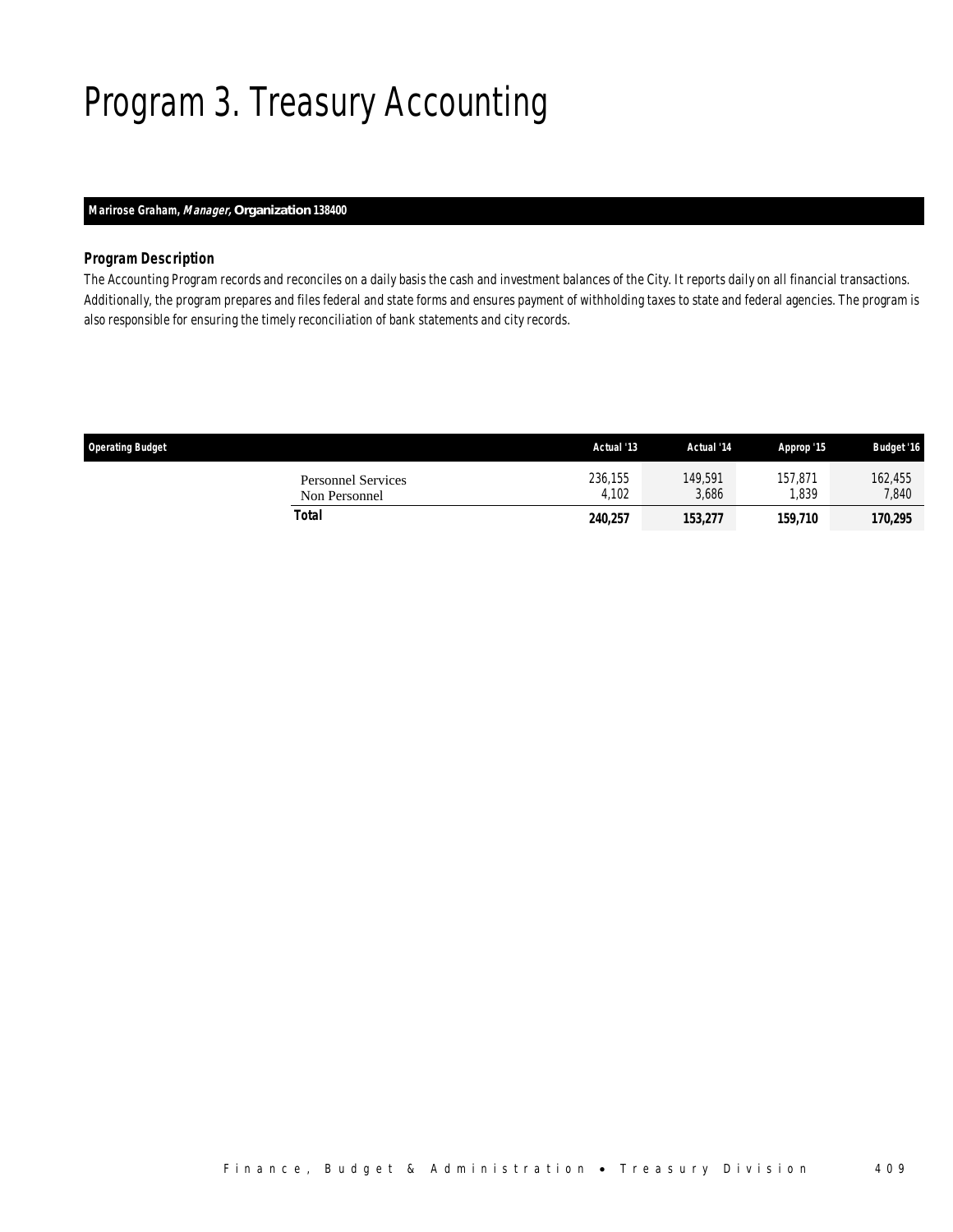# Program 4. Accounts Receivable

# *Maureen Garceau, Manager, Organization 138500*

## *Program Description*

The Accounts Receivable Program is responsible for establishing policies and procedures, monitoring compliance, and providing a central resource to revenue generating departments that utilize the accounts receivable and billing systems.

| <b>Operating Budget</b>                    | Actual '13            | Actual '14        | Approp '15       | <b>Budget '16</b> |
|--------------------------------------------|-----------------------|-------------------|------------------|-------------------|
| <b>Personnel Services</b><br>Non Personnel | 268,272<br>12.178     | 280.247<br>12,031 | 295.758<br>4.415 | 304,360<br>16.476 |
| Total                                      | <i><b>280.450</b></i> | 292,278           | 300,173          | 320,836           |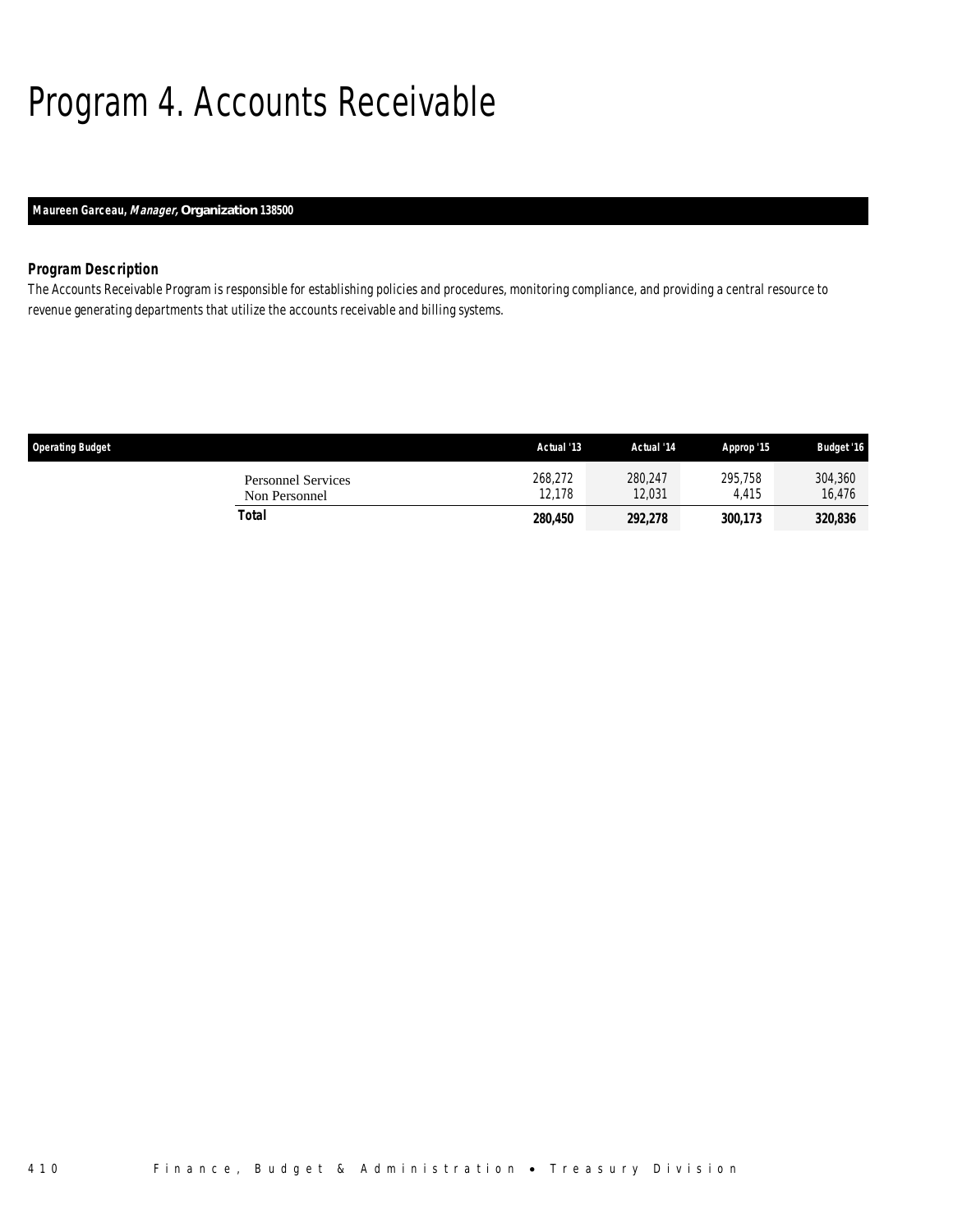# Program 5. Trust

## *Angela Chandler, Manager, Organization 138600*

#### *Program Description*

The Trust Program is charged with the responsibility of providing technical assistance to the City's various boards of trustees in the oversight of the investment programs for the more than 250 testamentary trust funds that have been entrusted to the City while ensuring that all beneficiary distributions are made in accordance with each benefactor's instructions.

| <b>Operating Budget</b>                    | Actual '13   | Actual '14 | Approp '15 | <b>Budget '16</b> |
|--------------------------------------------|--------------|------------|------------|-------------------|
| <b>Personnel Services</b><br>Non Personnel | 4,308<br>300 | 13,988     |            | $-9,320$          |
| <b>Total</b>                               | 4,608        | 13,988     |            | $-9,320$          |
| Performance                                |              |            |            |                   |

## **Strategy:** To monitor the City return on Trust Fund investments.

| <b>Performance Measures</b>         | Actual '13 | Actual '14 | Projected '15 | Target '16 |
|-------------------------------------|------------|------------|---------------|------------|
| Annual Trust Fund investment return | . .        |            |               | TBR        |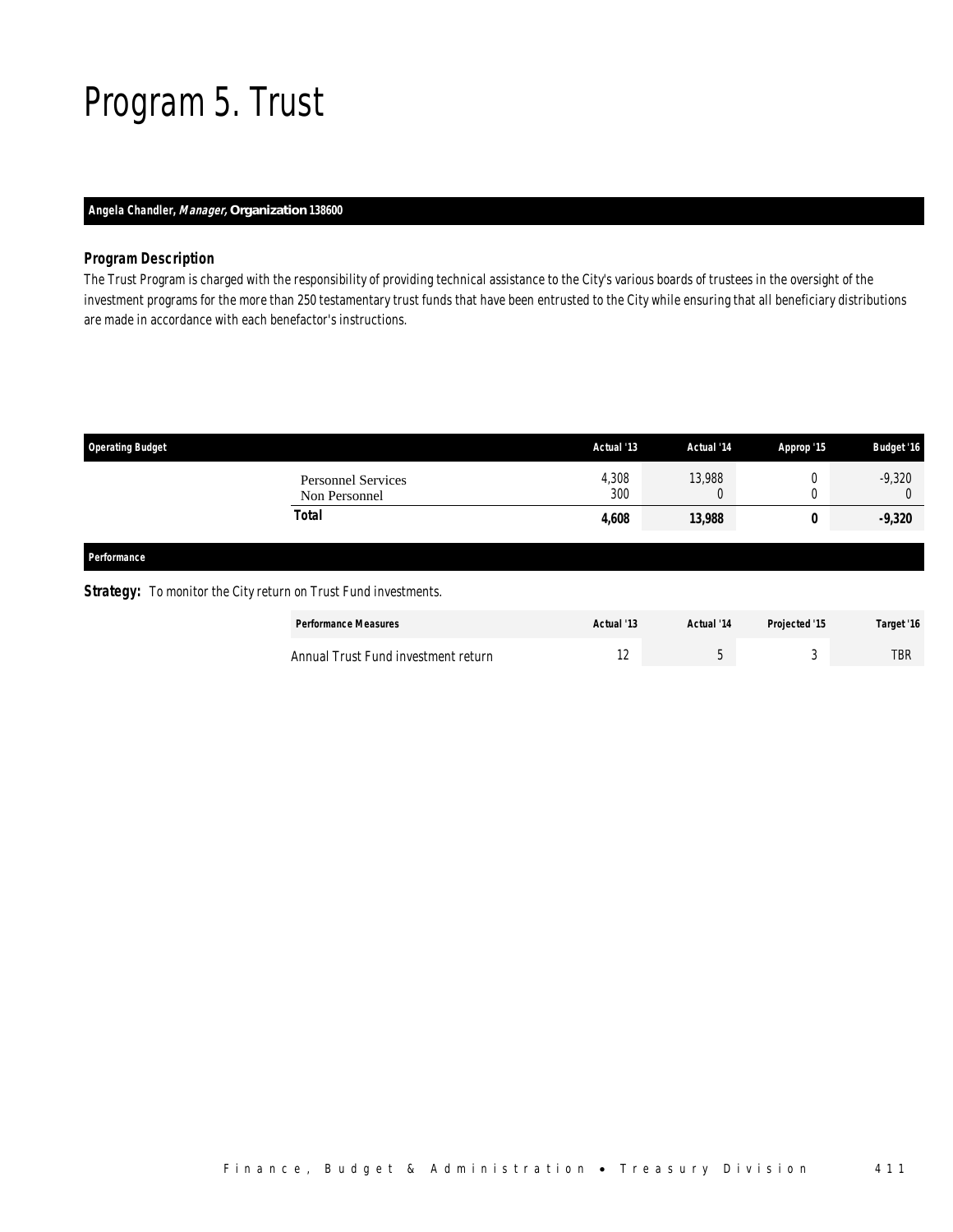4 1 2 Finance, Budget & Administration • Treasury Division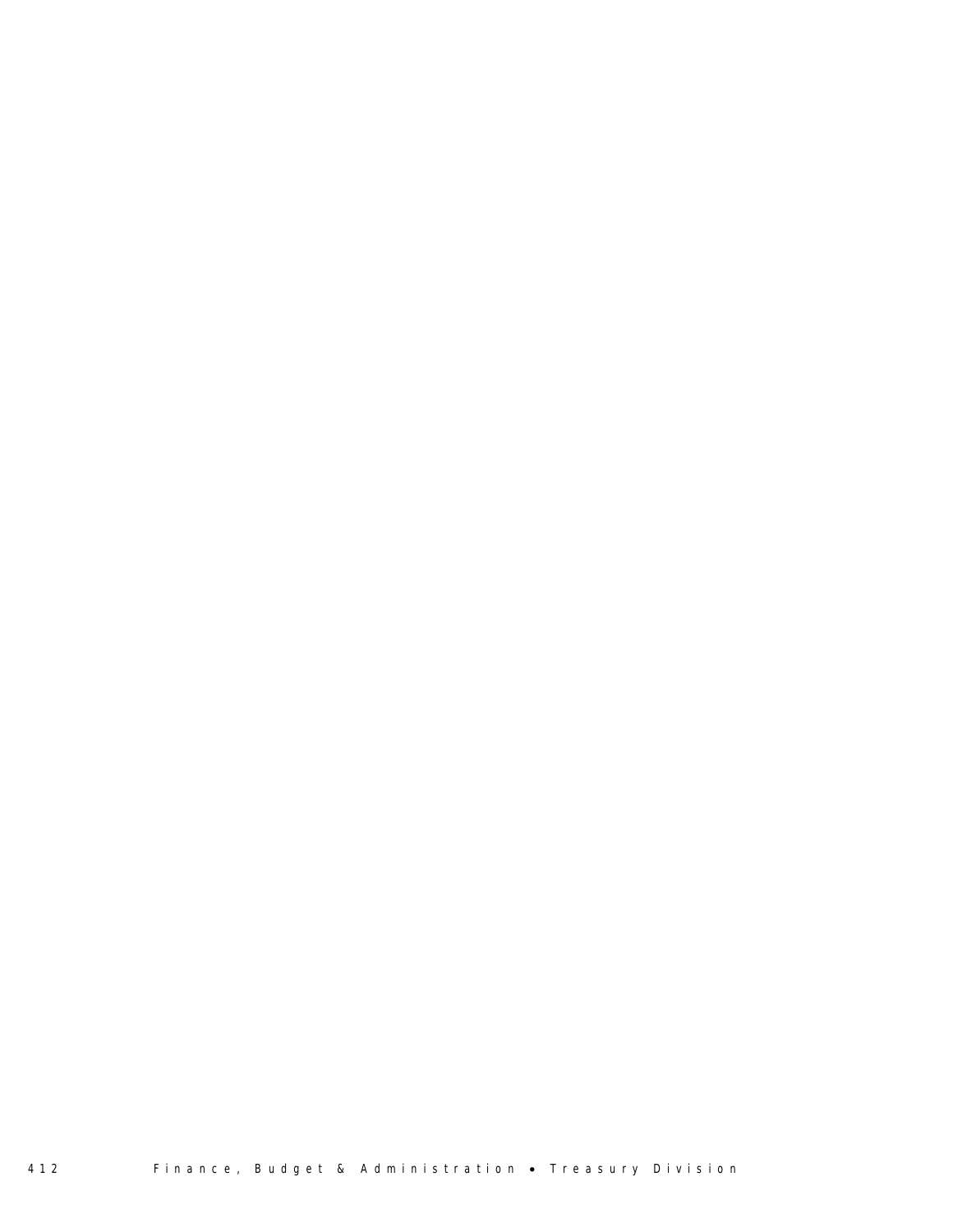# Collecting Division Operating Budget

*Celia M. Barton, First Assistant Collector-Treasurer, Appropriation 137* 

#### *Division Mission*

The Collecting Division collects property taxes and all other monies due to the City while serving taxpayers in a professional, courteous manner. The Division strives to achieve the highest property collection rate possible and pursues all collection remedies allowed under statute.

#### *Selected Performance Strategies*

#### *General Management*

• To maximize the collection of current year taxes.

*Special Collections* 

- To certify subsequent delinquent property taxes to existing tax title accounts.
- To maximize the collection of delinquent taxes.
- To prepare an instrument of taking for each delinquent property tax account.

#### *Payment Services*

• To issue tax bills in compliance with statutory requirements.

| <b>Operating Budget</b> | <b>Program Name</b>                                                                                       | Total Actual '13                          | <b>Total Actual '14</b>                  | Total Approp '15                           | <b>Total Budget '16</b>                  |
|-------------------------|-----------------------------------------------------------------------------------------------------------|-------------------------------------------|------------------------------------------|--------------------------------------------|------------------------------------------|
|                         | General Management<br>Special Collections<br><b>Payment Services</b><br><b>Accounting/Quality Control</b> | 617.369<br>485,519<br>,353,894<br>173,822 | 642.090<br>695.864<br>853.841<br>322,549 | 531.029<br>1,133,059<br>884.531<br>337.871 | 572.579<br>555,516<br>890,762<br>350,670 |
|                         | <b>Total</b>                                                                                              | 2,630,604                                 | 2,514,344                                | 2,886,490                                  | 2,369,527                                |
| <b>Operating Budget</b> |                                                                                                           | Actual '13                                | Actual '14                               | Approp '15                                 | <b>Budget '16</b>                        |
|                         | <b>Personnel Services</b><br>Non Personnel                                                                | 1.491.254<br>1,139,350                    | 1.540.548<br>973.796                     | 1.718.774<br>1.167.716                     | 1,790,978<br>578,549                     |
|                         | Total                                                                                                     | 2,630,604                                 | 2,514,344                                | 2.886.490                                  | 2,369,527                                |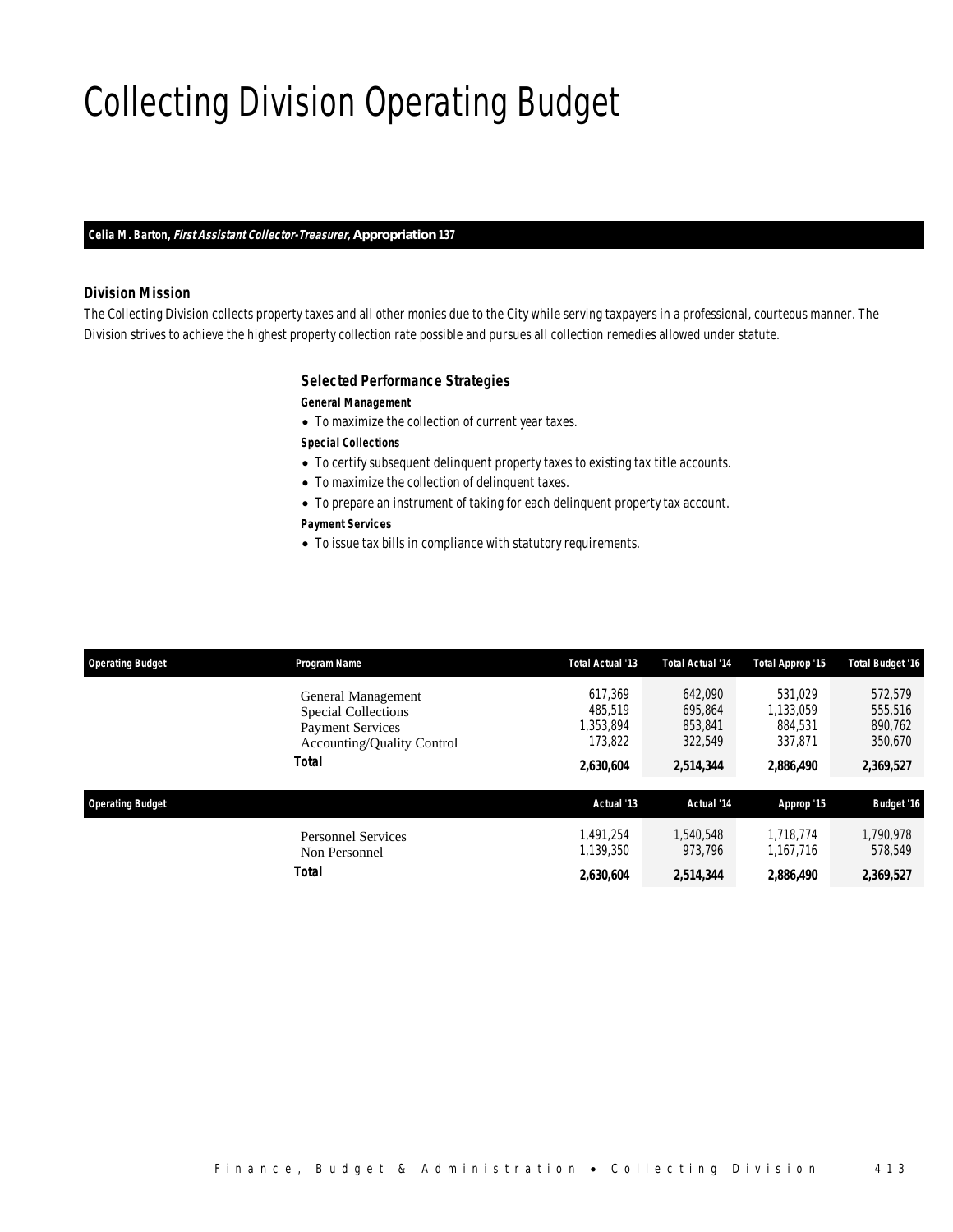# Collecting Division Operating Budget



## *Description of Services*

The Collecting Division mails all tax bills and collects both current and delinquent taxes. The Division also prepares and files tax takings and tax certification liens, issues municipal lien certificates, and prepares petitions for foreclosures with the Law Department. Additionally, the Division prepares property redemption certificates, collects fees and fines and all other City revenue through teller windows.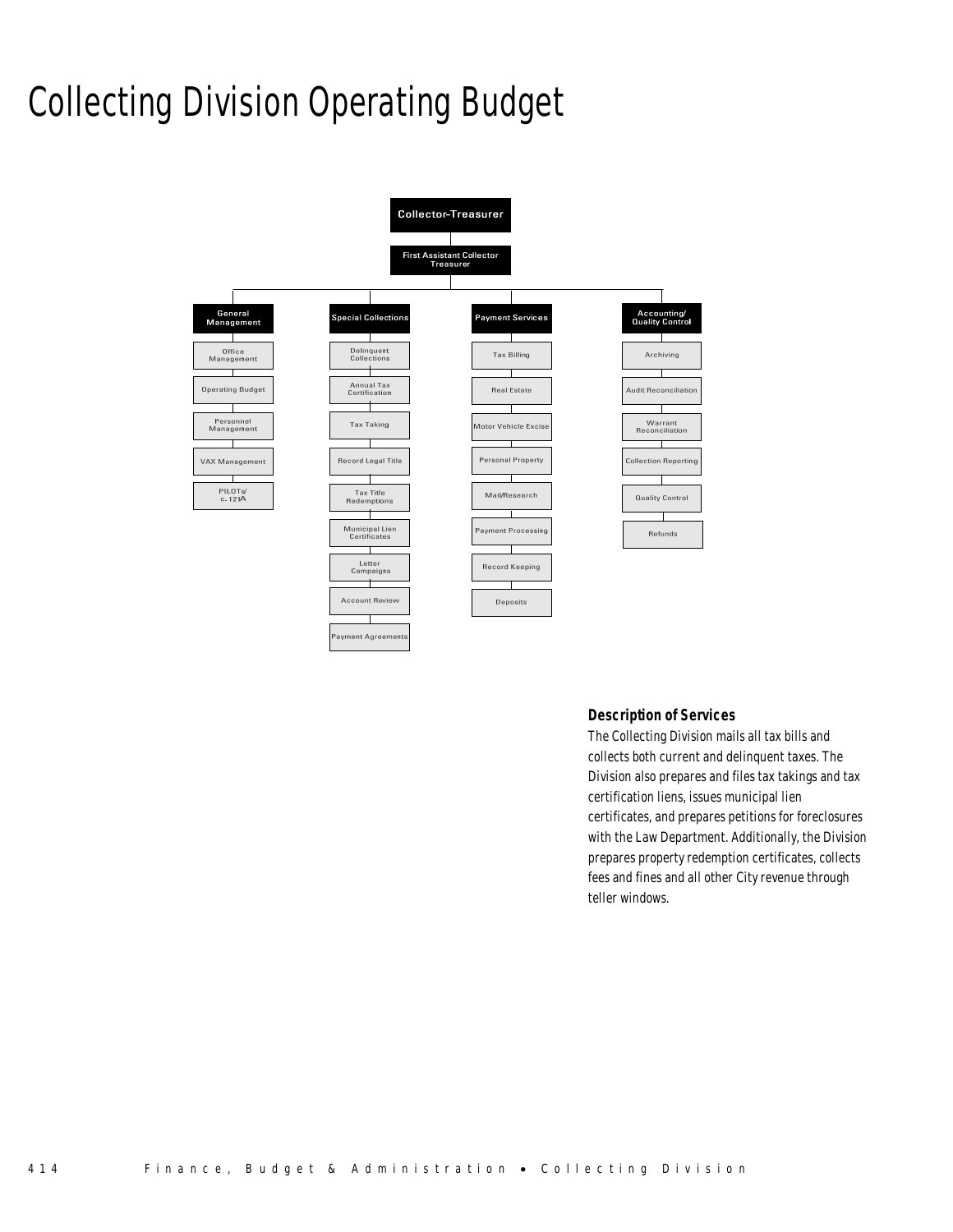# Division History

| <b>Personnel Services</b>       |                                                                                                                                                                                                                                                             | FY13 Expenditure                                                                                                             | FY14 Expenditure                                                                                        | FY15 Appropriation                                                                                                     | FY16 Adopted                                                                                                  | Inc/Dec 15 vs 16                                                                                                 |
|---------------------------------|-------------------------------------------------------------------------------------------------------------------------------------------------------------------------------------------------------------------------------------------------------------|------------------------------------------------------------------------------------------------------------------------------|---------------------------------------------------------------------------------------------------------|------------------------------------------------------------------------------------------------------------------------|---------------------------------------------------------------------------------------------------------------|------------------------------------------------------------------------------------------------------------------|
|                                 | 51000 Permanent Employees<br>51100 Emergency Employees<br>51200 Overtime<br>51600 Unemployment Compensation<br>51700 Workers' Compensation<br><b>Total Personnel Services</b>                                                                               | 1,467,532<br>$\overline{0}$<br>23,722<br>0<br>$\overline{0}$<br>1,491,254                                                    | 1,508,280<br>0<br>32,268<br>$\mathbf 0$<br>$\mathbf 0$<br>1,540,548                                     | 1,695,574<br>$\overline{0}$<br>23,200<br>$\overline{0}$<br>$\theta$<br>1,718,774                                       | 1,767,778<br>0<br>23,200<br>0<br>$\mathbf{0}$<br>1,790,978                                                    | 72,204<br>$\mathbf{0}$<br>$\mathbf{0}$<br>$\overline{0}$<br>$\Omega$<br>72,204                                   |
|                                 |                                                                                                                                                                                                                                                             |                                                                                                                              |                                                                                                         |                                                                                                                        |                                                                                                               |                                                                                                                  |
| <b>Contractual Services</b>     | 52100 Communications<br>52200 Utilities                                                                                                                                                                                                                     | FY13 Expenditure<br>18,172<br>$\boldsymbol{0}$                                                                               | FY14 Expenditure<br>1,277<br>0                                                                          | FY15 Appropriation<br>18,852<br>$\theta$                                                                               | FY16 Adopted<br>18,836<br>0                                                                                   | Inc/Dec 15 vs 16<br>$-16$<br>$\mathbf 0$                                                                         |
|                                 | 52400 Snow Removal<br>52500 Garbage/Waste Removal<br>52600 Repairs Buildings & Structures                                                                                                                                                                   | $\overline{0}$<br>0<br>$\overline{0}$                                                                                        | $\mathbf{0}$<br>$\mathbf{0}$<br>$\mathbf{0}$                                                            | $\overline{0}$<br>$\theta$<br>$\theta$                                                                                 | $\overline{0}$<br>$\mathbf{0}$<br>$\Omega$                                                                    | $\overline{0}$<br>$\overline{0}$<br>$\mathbf 0$                                                                  |
|                                 | 52700 Repairs & Service of Equipment<br>52800 Transportation of Persons<br>52900 Contracted Services<br><b>Total Contractual Services</b>                                                                                                                   | 1,482<br>3,108<br>158,167<br>180,929                                                                                         | 2,300<br>3,300<br>133,017<br>139,894                                                                    | 6,500<br>4,625<br>42,500<br>72,477                                                                                     | 1,500<br>4,575<br>42,500<br>67,411                                                                            | $-5,000$<br>$-50$<br>$\mathbf{0}$<br>$-5,066$                                                                    |
| <b>Supplies &amp; Materials</b> |                                                                                                                                                                                                                                                             | FY13 Expenditure                                                                                                             | FY14 Expenditure                                                                                        | FY15 Appropriation                                                                                                     | FY16 Adopted                                                                                                  | Inc/Dec 15 vs 16                                                                                                 |
|                                 | 53000 Auto Energy Supplies<br>53200 Food Supplies<br>53400 Custodial Supplies<br>53500 Med, Dental, & Hosp Supply<br>53600 Office Supplies and Materials<br>53700 Clothing Allowance<br>53800 Educational Supplies & Mat<br>53900 Misc Supplies & Materials | $\boldsymbol{0}$<br>$\boldsymbol{0}$<br>$\overline{0}$<br>$\mathbf{0}$<br>458,685<br>0<br>$\boldsymbol{0}$<br>$\overline{0}$ | 0<br>$\mathbf 0$<br>$\mathbf{0}$<br>$\mathbf{0}$<br>321,464<br>0<br>$\mathbf{0}$<br>$\Omega$            | $\mathbf 0$<br>$\overline{0}$<br>$\theta$<br>$\overline{0}$<br>486,920<br>$\theta$<br>$\overline{0}$<br>$\overline{0}$ | $\mathbf 0$<br>$\mathbf{0}$<br>$\mathbf{0}$<br>$\mathbf{0}$<br>501,919<br>0<br>$\mathbf{0}$<br>$\overline{0}$ | 0<br>$\mathbf{0}$<br>$\overline{0}$<br>$\Omega$<br>14,999<br>$\overline{0}$<br>$\overline{0}$<br>$\Omega$        |
|                                 | <b>Total Supplies &amp; Materials</b>                                                                                                                                                                                                                       | 458,685                                                                                                                      | 321,464                                                                                                 | 486,920                                                                                                                | 501,919                                                                                                       | 14,999                                                                                                           |
| <b>Current Chgs &amp; Oblig</b> | 54300 Workers' Comp Medical<br>54400 Legal Liabilities<br>54500 Aid To Veterans<br>54600 Current Charges H&I<br>54700 Indemnification<br>54900 Other Current Charges<br>Total Current Chgs & Oblig                                                          | FY13 Expenditure<br>$\boldsymbol{0}$<br>$\boldsymbol{0}$<br>0<br>$\mathbf 0$<br>$\overline{0}$<br>6,314<br>6,314             | FY14 Expenditure<br>354<br>$\mathbf 0$<br>$\mathbf{0}$<br>$\mathbf 0$<br>$\mathbf{0}$<br>4,079<br>4,433 | FY15 Appropriation<br>$\mathbf 0$<br>$\overline{0}$<br>$\theta$<br>$\overline{0}$<br>$\overline{0}$<br>8,319<br>8,319  | FY16 Adopted<br>0<br>$\mathbf 0$<br>$\mathbf{0}$<br>$\overline{0}$<br>$\Omega$<br>9,219<br>9,219              | Inc/Dec 15 vs 16<br>$\mathbf 0$<br>$\mathbf 0$<br>$\overline{0}$<br>$\overline{0}$<br>$\mathbf{0}$<br>900<br>900 |
| Equipment                       |                                                                                                                                                                                                                                                             | FY13 Expenditure                                                                                                             | FY14 Expenditure                                                                                        | FY15 Appropriation                                                                                                     | FY16 Adopted                                                                                                  | Inc/Dec 15 vs 16                                                                                                 |
|                                 | 55000 Automotive Equipment<br>55400 Lease/Purchase<br>55600 Office Furniture & Equipment<br>55900 Misc Equipment<br><b>Total Equipment</b>                                                                                                                  | $\boldsymbol{0}$<br>$\Omega$<br>$\boldsymbol{0}$<br>11,286<br>11,286                                                         | 0<br>$\mathbf 0$<br>$\boldsymbol{0}$<br>3,005<br>3,005                                                  | $\boldsymbol{0}$<br>$\mathbf{0}$<br>$\theta$<br>$\theta$<br>0                                                          | $\mathbf 0$<br>$\mathbf 0$<br>0<br>$\mathbf 0$<br>0                                                           | $\mathbf 0$<br>$\overline{0}$<br>$\mathbf 0$<br>$\mathbf 0$<br>0                                                 |
| <b>Other</b>                    |                                                                                                                                                                                                                                                             | FY13 Expenditure                                                                                                             | FY14 Expenditure                                                                                        | FY15 Appropriation                                                                                                     | FY16 Adopted                                                                                                  | Inc/Dec 15 vs 16                                                                                                 |
|                                 | 56200 Special Appropriation<br>57200 Structures & Improvements<br>58000 Land & Non-Structure<br><b>Total Other</b>                                                                                                                                          | 482,136<br>0<br>$\boldsymbol{0}$<br>482,136                                                                                  | 505,000<br>0<br>$\mathbf 0$<br>505,000                                                                  | 600,000<br>$\boldsymbol{0}$<br>$\mathbf 0$<br>600,000                                                                  | 0<br>0<br>0<br>0                                                                                              | $-600,000$<br>0<br>$\mathbf 0$<br>$-600,000$                                                                     |
|                                 | <b>Grand Total</b>                                                                                                                                                                                                                                          | 2,630,604                                                                                                                    | 2,514,344                                                                                               | 2,886,490                                                                                                              | 2,369,527                                                                                                     | -516,963                                                                                                         |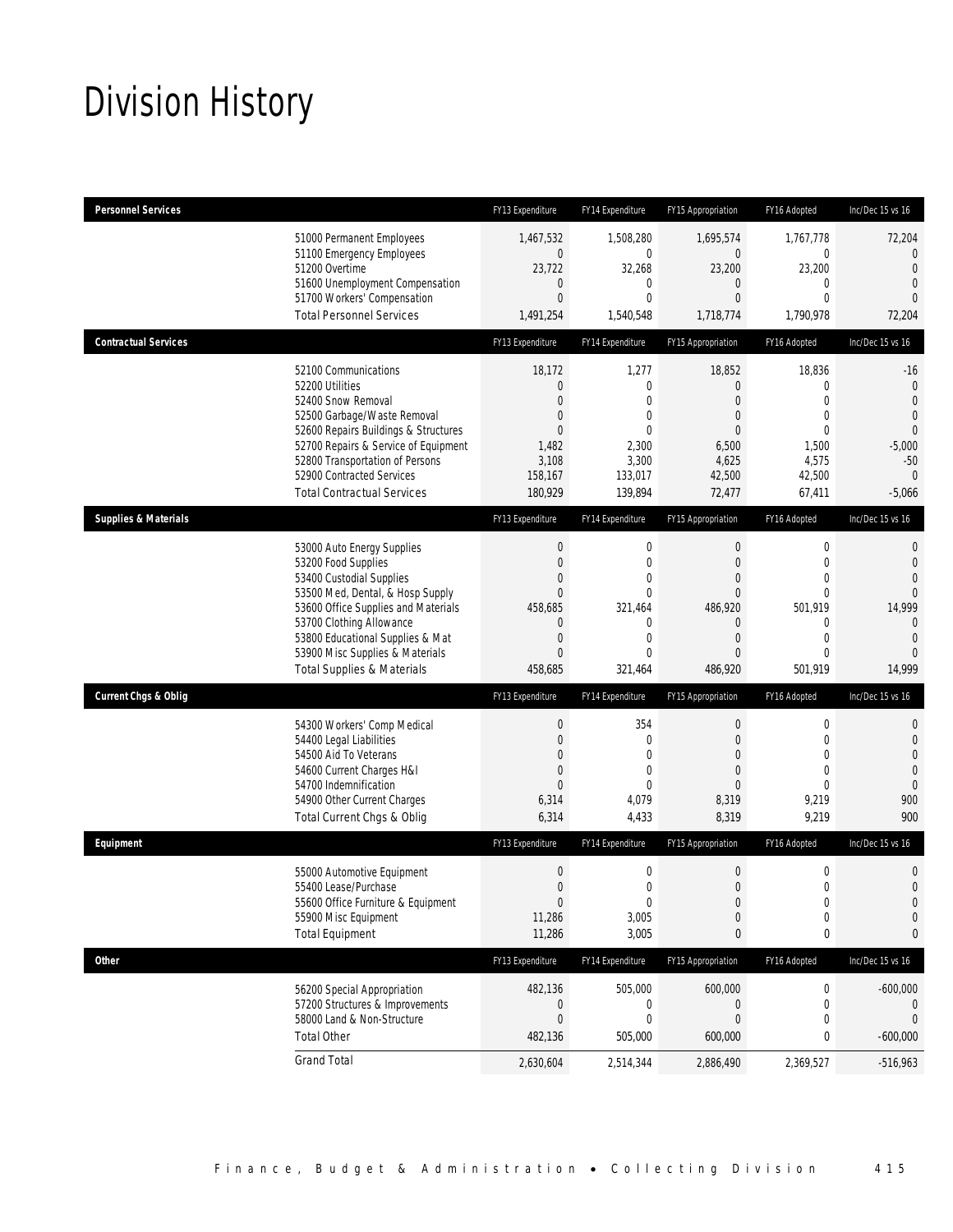# Division Personnel

| Union<br>Code   | Grade | Position | FY16 Salary | Title                          | Union<br>Code   | Grade | Position | FY16 Salary  |
|-----------------|-------|----------|-------------|--------------------------------|-----------------|-------|----------|--------------|
|                 |       |          |             |                                |                 |       |          |              |
| EXM             | 05    | 1.00     | 49,533      | Prin Admin Assistant           | SE <sub>1</sub> | 06    | 4.00     | 287,190      |
| SU <sub>4</sub> | 15    | 1.00     | 63,248      | Second Asst Coll-Trs (Trs/Col) | SE <sub>1</sub> | 10    | 1.00     | 111,933      |
| SE <sub>1</sub> | 07    | 1.00     | 88,147      | Sr Legal Asst                  | SU <sub>4</sub> | 14    | 1.00     | 56,246       |
| SU <sub>4</sub> | 13    | 5.00     | 236,809     | Sr Programmer                  | SU <sub>4</sub> | 15    | 1.00     | 46,245       |
| SE <sub>1</sub> | 11    | 1.00     | 118,800     | <b>Supervisor Accounting</b>   | SE <sub>1</sub> | 08    | 1.00     | 96,340       |
| SU <sub>4</sub> | 14    | 2.00     | 112,493     | Tax Title Supv                 | SU4             | 15    | 2.00     | 126,497      |
| SU <sub>4</sub> | 12    | 3.00     | 137,945     | Teller                         | SU4             | 13    | 4.00     | 204,250      |
|                 |       |          |             | <b>Total</b>                   |                 |       | 28       | 1,735,678    |
|                 |       |          |             | <b>Adjustments</b>             |                 |       |          |              |
|                 |       |          |             | Differential Payments          |                 |       |          | $\Omega$     |
|                 |       |          |             | Other                          |                 |       |          | 32,100       |
|                 |       |          |             | Chargebacks                    |                 |       |          | $\mathbf{0}$ |
|                 |       |          |             | Salary Savings                 |                 |       |          | $\mathbf 0$  |
|                 |       |          |             | <b>FY16 Total Request</b>      |                 |       |          | 1,767,778    |
|                 |       |          |             |                                |                 |       |          |              |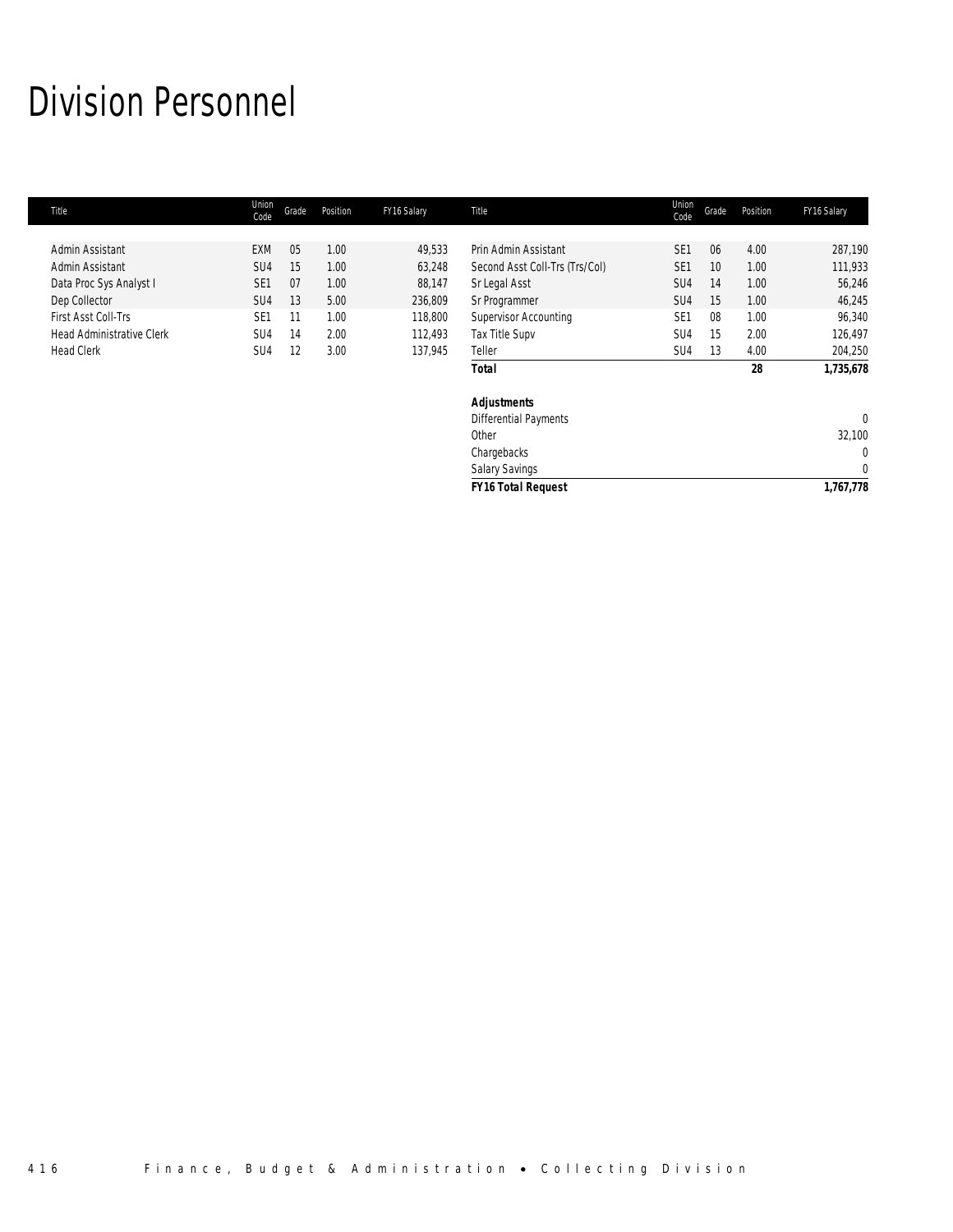# Program 1. General Management

# *Celia M. Barton, Manager, Organization 137100*

## *Program Description*

The General Management Program is responsible for hiring, training, and supervising Collection Division staff and systems.

| Actual '13         | Actual '14         | Approp '15        | <b>Budget '16</b> |
|--------------------|--------------------|-------------------|-------------------|
| 415,192<br>202,177 | 435,648<br>206.442 | 477,694<br>53,335 | 491,360<br>81,219 |
|                    |                    |                   | 572,579           |
|                    |                    |                   |                   |
|                    | 617,369            | 642,090           | 531,029           |

## **Strategy:** To maximize the collection of current year taxes.

| <b>Performance Measures</b>  | Actual '13 | Actual '14 | Projected '15 | Target '16 |
|------------------------------|------------|------------|---------------|------------|
| Property tax collection rate | QQ         | 99.2       | 99.8          | 99.4       |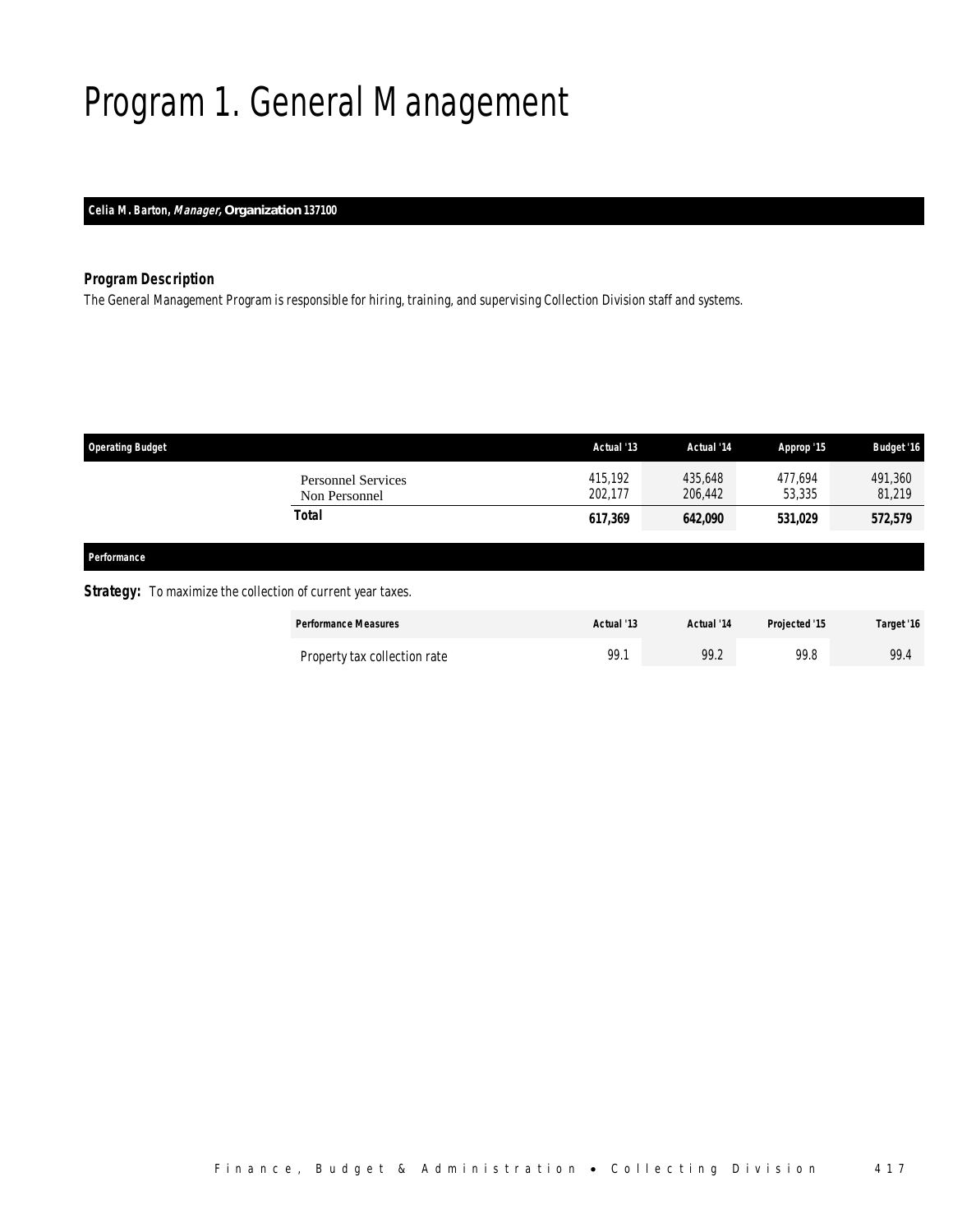# Program 2. Special Collections

# *Michael Hutchinson, Manager, Organization 137200*

#### *Program Description*

The Special Collections Program is responsible for collecting delinquent real estate, personal property and motor vehicle excise taxes. It manages City's recording of its legal title to properties with delinquent and actions involving each account up through and including foreclosure or payment of the tax liability.

| <b>Operating Budget</b>                    | Actual '13       | Actual '14         | Approp '15         | <b>Budget '16</b> |
|--------------------------------------------|------------------|--------------------|--------------------|-------------------|
| <b>Personnel Services</b><br>Non Personnel | 478,309<br>7,210 | 495.732<br>200,132 | 527,332<br>605,727 | 549,839<br>5,677  |
| <b>Total</b>                               | 485,519          | 695,864            | 1,133,059          | 555,516           |
|                                            |                  |                    |                    |                   |
| Performance                                |                  |                    |                    |                   |

### **Strategy:** To certify subsequent delinquent property taxes to existing tax title accounts.

|                                                                  | <b>Performance Measures</b>                                                                                                                                                                                                                 | Actual '13                                                         | Actual '14                                                           | Projected '15                                                        | Target '16                                                         |
|------------------------------------------------------------------|---------------------------------------------------------------------------------------------------------------------------------------------------------------------------------------------------------------------------------------------|--------------------------------------------------------------------|----------------------------------------------------------------------|----------------------------------------------------------------------|--------------------------------------------------------------------|
|                                                                  | Annual certification amount<br>Annual certifications                                                                                                                                                                                        | 8.157.817<br>2.906                                                 | 7.931.058<br>2,877                                                   | 7.761.019<br>2.734                                                   | 7,800,000<br>2,700                                                 |
| <b>Strategy:</b> To maximize the collection of delinquent taxes. |                                                                                                                                                                                                                                             |                                                                    |                                                                      |                                                                      |                                                                    |
|                                                                  | <b>Performance Measures</b>                                                                                                                                                                                                                 | Actual '13                                                         | Actual '14                                                           | Projected '15                                                        | Target '16                                                         |
|                                                                  | Delinquent motor vehicle excise tax collected<br>Delinquent personal property taxes collected<br>Delinquent real estate notices sent<br>Delinquent real estate taxes collected<br>Tax title accounts resolved<br>Tax title amount collected | 6,384,895<br>247.855<br>51,383<br>8,182,013<br>1.933<br>17.117.705 | 7.032.704<br>1.714.219<br>46.391<br>7.572.796<br>1.849<br>15,919,029 | 8.389.074<br>6.526.490<br>43.607<br>6.670.887<br>1.645<br>16.090.916 | 8,500,000<br>250,000<br>45,000<br>6,100,000<br>1.400<br>16,000,000 |

#### **Strategy:** To prepare an instrument of taking for each delinquent property tax account.

| <b>Performance Measures</b>           | Actual '13 | Actual '14 | Projected '15 | Target '16 |
|---------------------------------------|------------|------------|---------------|------------|
| Annual tax taking amount              | 4.082.983  | 4.231.659  | 3,638,255     | 3,600,000  |
| Annual tax takings                    | ,898       | .756       | ,563          | 1.525      |
| Municipal lien certificates processed | 18,522     | 13.963     | 15,665        | 14.000     |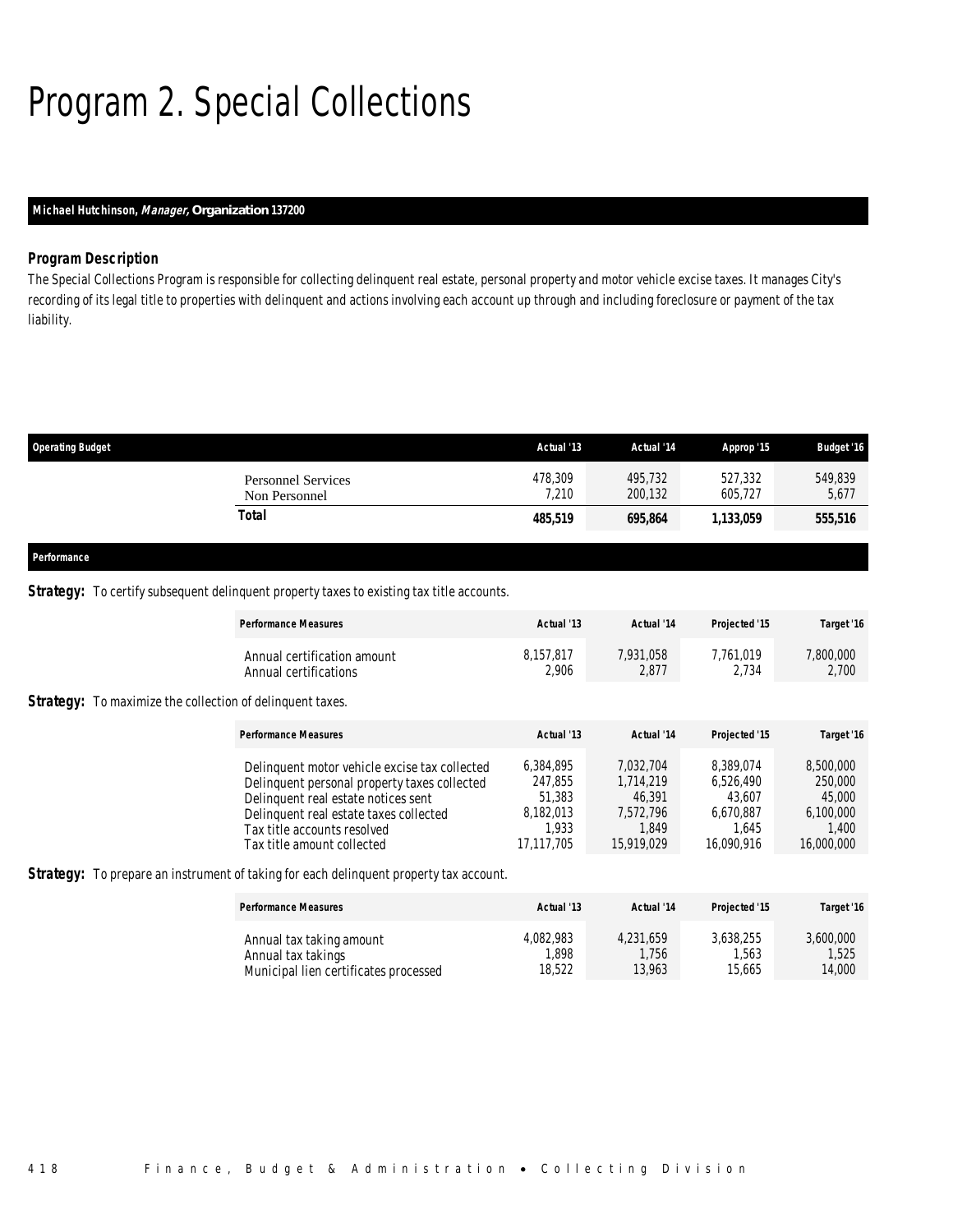# Program 3. Payment Services

## *Nancy Cincotti, Manager, Organization 137300*

## *Program Description*

The Payment Services Program processes all funds received by the City from taxpayers and City departments. It mails all current tax notices, resolves questions from taxpayers and financial institutions, provides duplicate tax bills, and processes all refunds and abatements.

| <b>Operating Budget</b>                    | Actual '13         | Actual '14         | Approp '15         | <b>Budget '16</b>  |
|--------------------------------------------|--------------------|--------------------|--------------------|--------------------|
| <b>Personnel Services</b><br>Non Personnel | 425,087<br>928.807 | 286.982<br>566.859 | 377.160<br>507.371 | 400,392<br>490,370 |
| Total                                      | 1,353,894          | 853,841            | 884,531            | 890,762            |
|                                            |                    |                    |                    |                    |

## *Performance*

### **Strategy:** To issue tax bills in compliance with statutory requirements.

| <b>Performance Measures</b>        | Actual '13 | Actual '14 | Projected '15 | Target '16 |
|------------------------------------|------------|------------|---------------|------------|
| Boat excise bills issued           | 2,868      | 3,156      | 2.364         | 3.000      |
| Motor vehicle excise bills issued  | 452.677    | 558,586    | 422.586       | 555,000    |
| Personal property tax bills issued | 21.629     | 21.926     | 20.863        | 26,000     |
| Real estate tax bills issued       | 651.828    | 655,990    | 662.837       | 715,000    |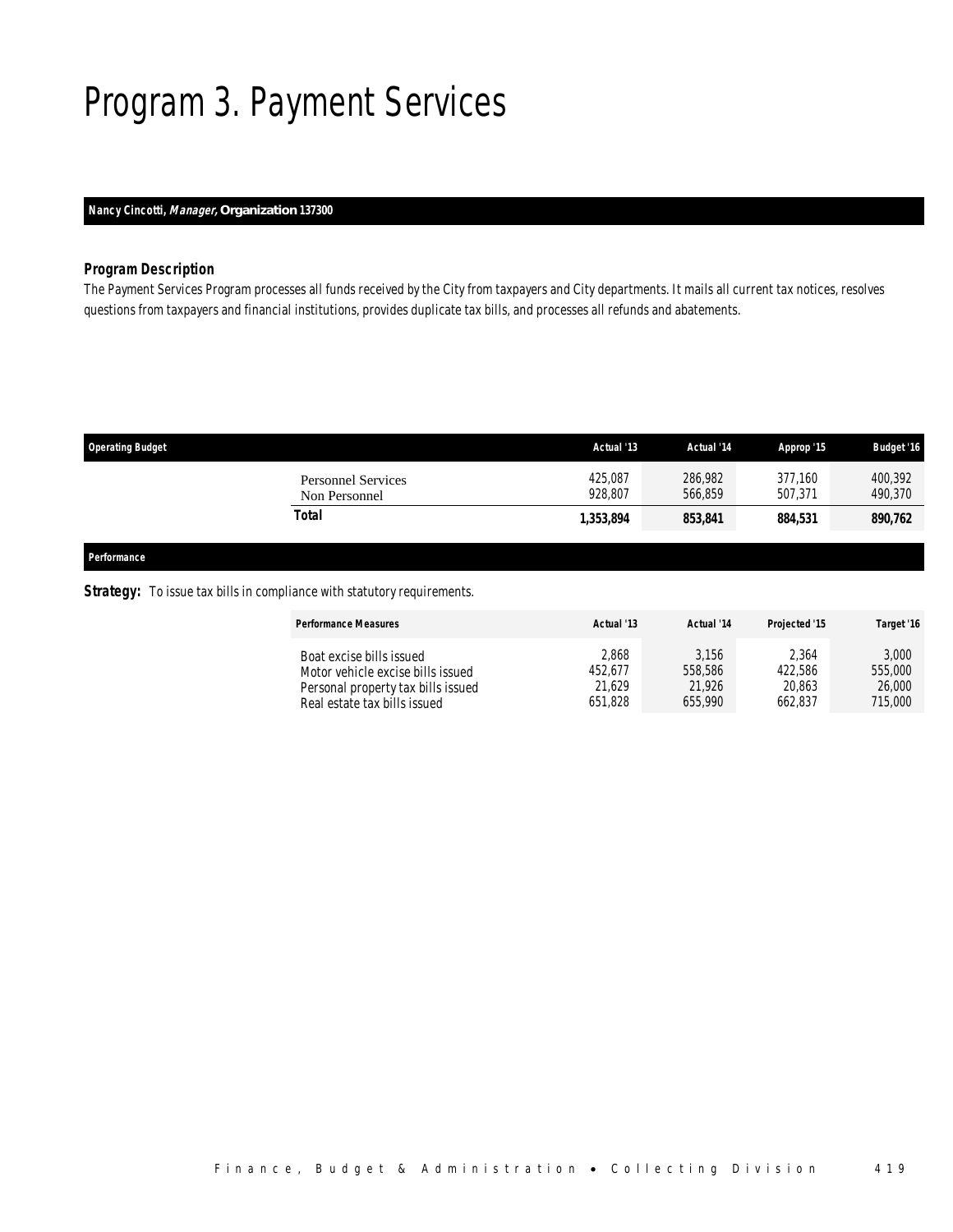# Program 4. Accounting/Quality Control

# *Robinson Butterworth, Manager, Organization 137400*

## *Program Description*

The Accounting/Special Assessments Program is responsible for maintaining the books of the Collecting Division, as well as managing the database used for controlling Collecting Division activities.

| <b>Operating Budget</b>                    | Actual '13       | Actual '14     | Approp '15       | <b>Budget '16</b> |
|--------------------------------------------|------------------|----------------|------------------|-------------------|
| <b>Personnel Services</b><br>Non Personnel | 172,666<br>1.156 | 322,186<br>363 | 336,588<br>1,283 | 349,387<br>1,283  |
| Total                                      | 173.822          | 322,549        | 337,871          | <i>350,670</i>    |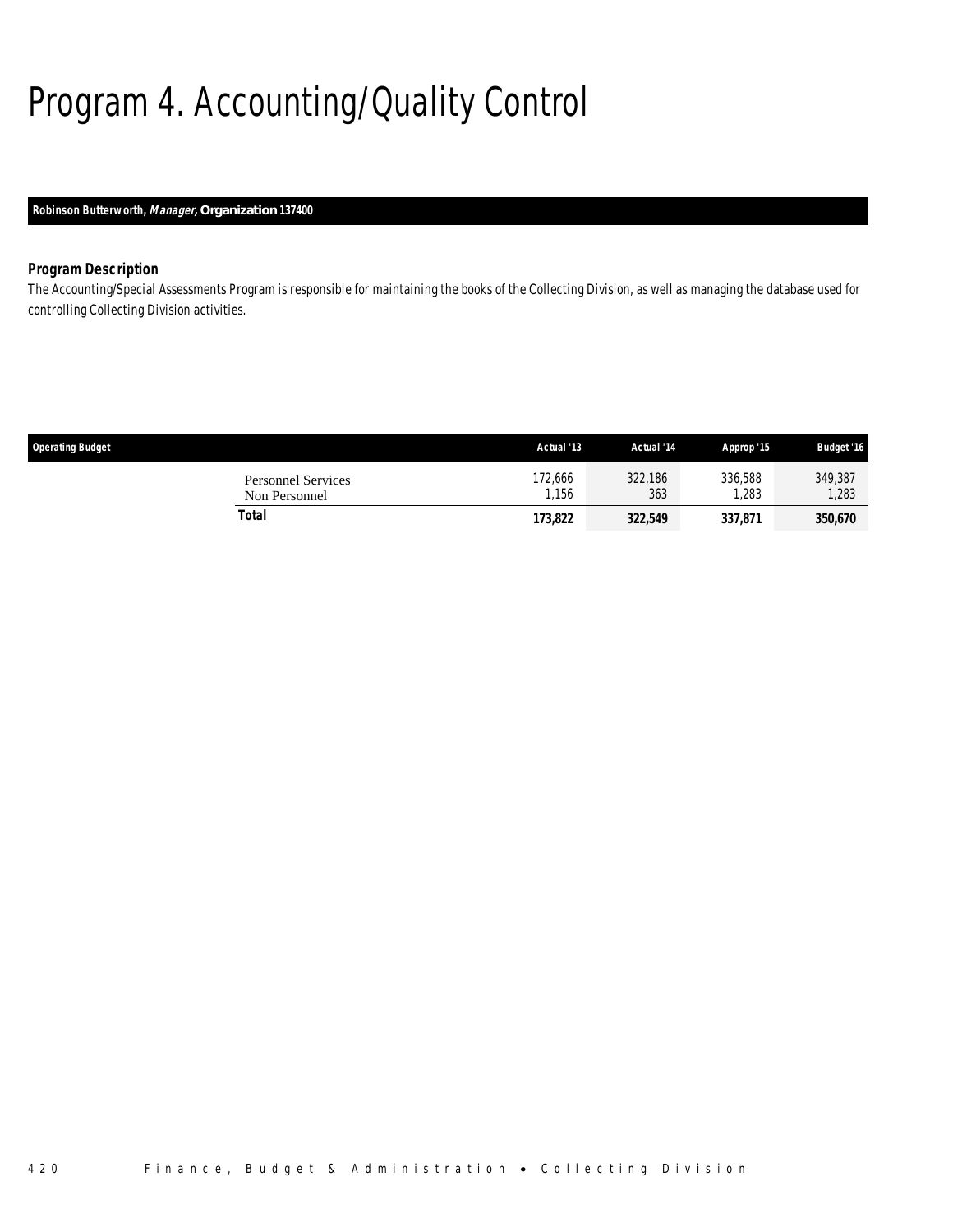# Unemployment Compensation Operating Budget

*Appropriation 199* 

## *Department Mission*

The Unemployment Compensation appropriation provides funds to carry out provisions of the Massachusetts Unemployment Security Law, MGLA c. 151A, as it pertains to former City and County employees. The appropriation facilitates payment of unemployment claims.

| <b>Operating Budget</b> | Program Name                     | Total Actual '13 | Total Actual '14 | Total Approp '15      | Total Budget '16 |
|-------------------------|----------------------------------|------------------|------------------|-----------------------|------------------|
|                         | <b>Unemployment Compensation</b> | 80.113           | 34.736           | 350,000               | 350,000          |
|                         | Total                            | 80,113           | 34.736           | <i><b>350.000</b></i> | <i>350,000</i>   |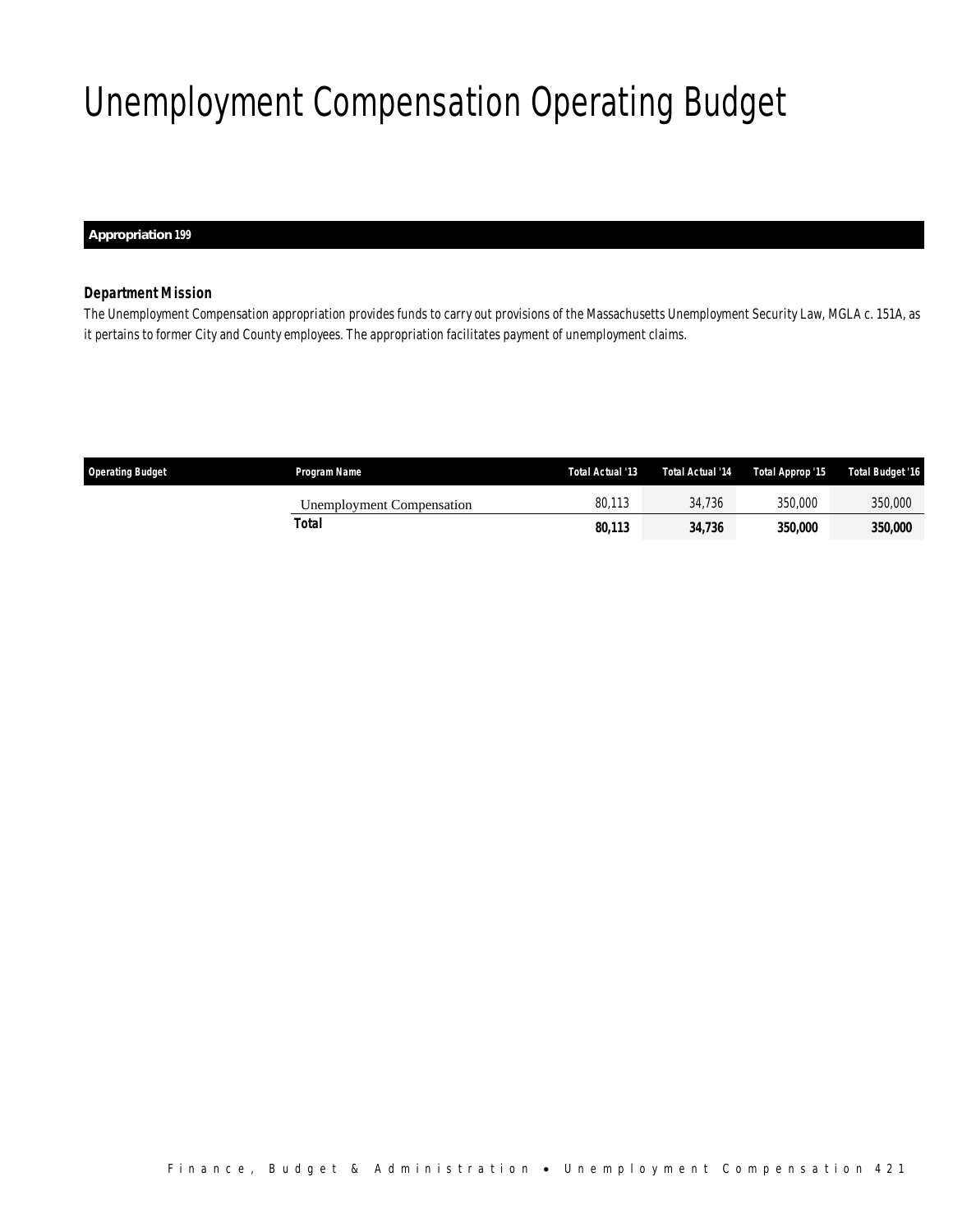4 2 2 Pinance, Budget & Administration • Unemployment Compensation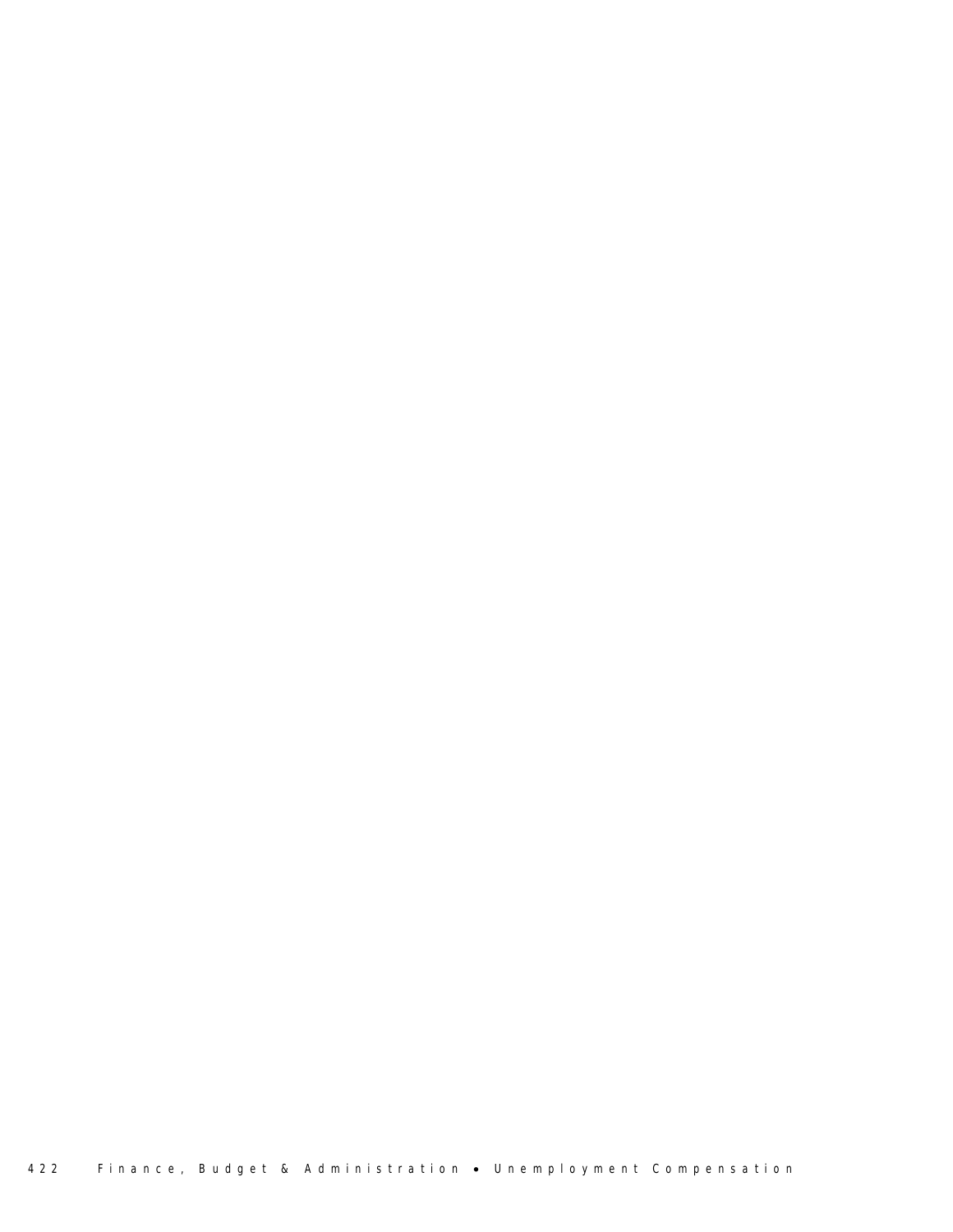# Workers' Compensation Fund Operating Budget

*Appropriation 341* 

## *Department Mission*

The Workers' Compensation Fund provides for proper payments of compensation benefits, medical treatment and, if necessary, rehabilitation for employees permanently injured in work related accidents prior to July,1995, or for employees from former City departments, e.g. Department of Health and Hospitals.

| Operating Budget | Program Name               | Total Actual '13 | Total Actual '14 | Total Approp '15 | Total Budget '16 |
|------------------|----------------------------|------------------|------------------|------------------|------------------|
|                  | Workers' Compensation Fund | 2,085,235        | .558.010         | 2.200.000        | 2,200,000        |
|                  | Total                      | 2,085,235        | 558.010.         | 2,200,000        | 2,200,000        |